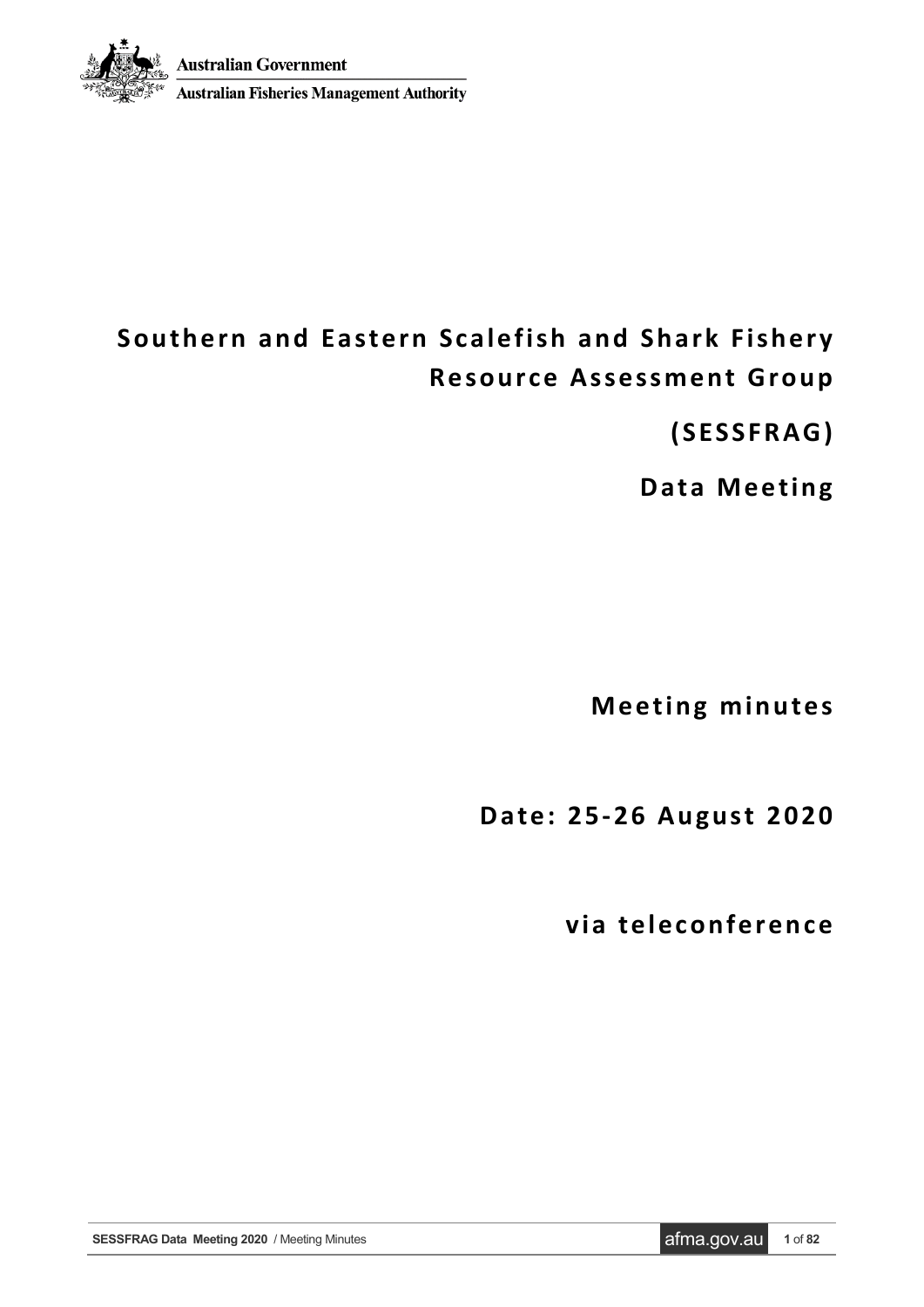# **Contents**

| 1.  |                                                                                                     |  |  |  |  |
|-----|-----------------------------------------------------------------------------------------------------|--|--|--|--|
| 2.  |                                                                                                     |  |  |  |  |
| 3.  |                                                                                                     |  |  |  |  |
| 4.  |                                                                                                     |  |  |  |  |
| 5.  |                                                                                                     |  |  |  |  |
| 6.  |                                                                                                     |  |  |  |  |
| 7.  | Update from the RAGs, Economic Working Group and Marine Mammal Working Group  8                     |  |  |  |  |
| 8.  |                                                                                                     |  |  |  |  |
| 9.  | Integrated Scientific Monitoring Program (ISMP) report for quarters 1 & 2, 2020 (including COVID-19 |  |  |  |  |
|     |                                                                                                     |  |  |  |  |
| 10. |                                                                                                     |  |  |  |  |
| 11. | Discard rate estimates update - SESSF ISMP discard report (including information from the Discard   |  |  |  |  |
|     |                                                                                                     |  |  |  |  |
| 12. | Catch and discard report: application of Commonwealth discard rates to state catches; and, NSW      |  |  |  |  |
|     |                                                                                                     |  |  |  |  |
| 13. |                                                                                                     |  |  |  |  |
| 14. |                                                                                                     |  |  |  |  |
| 15. |                                                                                                     |  |  |  |  |
| 16. |                                                                                                     |  |  |  |  |
| 17. |                                                                                                     |  |  |  |  |
| 18. |                                                                                                     |  |  |  |  |
| 19. |                                                                                                     |  |  |  |  |
| 20. |                                                                                                     |  |  |  |  |
| 21. |                                                                                                     |  |  |  |  |
| 22. |                                                                                                     |  |  |  |  |
| 23. |                                                                                                     |  |  |  |  |
| 24. |                                                                                                     |  |  |  |  |
|     |                                                                                                     |  |  |  |  |
|     |                                                                                                     |  |  |  |  |
|     |                                                                                                     |  |  |  |  |
|     |                                                                                                     |  |  |  |  |
|     |                                                                                                     |  |  |  |  |
|     |                                                                                                     |  |  |  |  |
|     |                                                                                                     |  |  |  |  |
|     |                                                                                                     |  |  |  |  |
|     |                                                                                                     |  |  |  |  |
|     |                                                                                                     |  |  |  |  |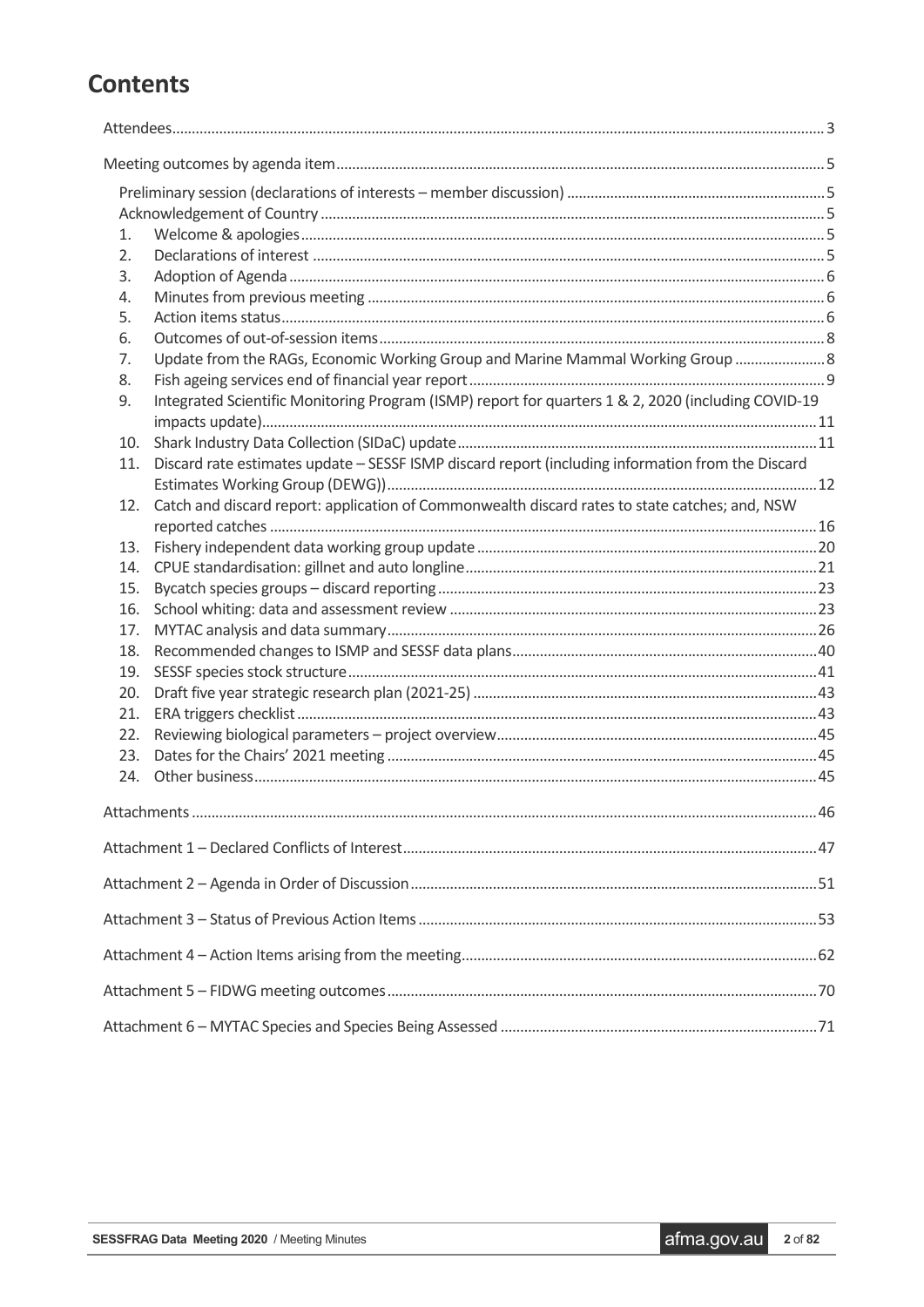# <span id="page-2-0"></span>**Attendees**

| <b>Members</b>                |                                                                                                                             | <b>Attendance</b>                                                 |
|-------------------------------|-----------------------------------------------------------------------------------------------------------------------------|-------------------------------------------------------------------|
| Dr Cathy Dichmont             | <b>SESSFRAG Chair</b>                                                                                                       | Preliminary session, Day 1, Day 2 &<br>decisions from Day 1 items |
| Ms Fiona Hill                 | Australian Fisheries Management Authority<br>(AFMA) Member                                                                  | Preliminary session, Day 1, Day 2 &<br>decisions from Day 1 items |
| Dr Sarah Jennings             | <b>Economics Member</b>                                                                                                     | Preliminary session, Day 1, Day 2 &<br>decisions from Day 1 items |
| Mr Lance Lloyd                | Great Australian Bight Resource Assessment<br>Group (GABRAG) Chair                                                          | Preliminary session, Day 1, Day 2 &<br>decisions from Day 1 items |
| Mr Sandy Morison              | Shark Resource Assessment Group (SharkRAG)<br>Chair                                                                         | Preliminary session, Day 1, Day 2 &<br>decisions from Day 1 items |
| Dr Michael Steer              | South East Resource Assessment Group (SERAG)<br>Chair                                                                       | Preliminary session, Day 1, Day 2 &<br>decisions from Day 1 items |
| <b>Executive officer (EO)</b> |                                                                                                                             |                                                                   |
| Ms Cate Coddington            | <b>AFMA</b>                                                                                                                 | Preliminary session, Day 1, Day 2 &<br>decisions from Day 1 items |
| <b>Invited Participants</b>   |                                                                                                                             |                                                                   |
| Mr Simon Boag                 | Executive Officer, South East Trawl Fishing<br>Industry Association (SETFIA) and Southern<br>Shark Industry Alliance (SSIA) | Day 1 & Day 2                                                     |
| Dr Paul Burch                 | Commonwealth Scientific and Industrial<br><b>Research Organisation (CSIRO)</b>                                              | Day 1 & Day 2                                                     |
| Dr Jemery Day                 | <b>CSIRO</b>                                                                                                                | Day 1 & Day 2                                                     |
| Dr Ian Knuckey                | <b>Fishwell Consulting</b>                                                                                                  | Day 1 & Day 2                                                     |
| Mr Kyne Krusic-Golub          | <b>Fish Ageing Services (FAS)</b>                                                                                           | Day 1 & Day 2                                                     |
| Mr Neil MacDonald             | Executive Officer, Great Australian Bight Industry Day 1 & Day 2<br><b>Association (GABIA)</b>                              |                                                                   |
| Mr Andrew Penney              | <b>Pisces Australis</b>                                                                                                     | Day 1 & Day 2                                                     |
| Dr Miriana Sporcic            | <b>CSIRO</b>                                                                                                                | Day 1 & Day 2                                                     |
| Mr David Stone                | Executive Officer, Sustainable Shark Fishing<br><b>Association (SSFA)</b>                                                   | Day 1 & Day 2                                                     |
| Dr Robin Thomson              | <b>CSIRO</b>                                                                                                                | Day 1 & Day 2                                                     |
| Dr Geoff Tuck                 | <b>CSIRO</b>                                                                                                                | Day 1 & Day 2                                                     |
| <b>Presenters / Observers</b> |                                                                                                                             |                                                                   |
| <b>Ms Franzis Althaus</b>     | <b>CSIRO</b>                                                                                                                | Day 1 - from lunch                                                |
| Dr Pia Bessell-Browne CSIRO   |                                                                                                                             | Day 1 & Day 2                                                     |
| Mr Daniel Corrie              | South East Trawl and Great Australian Bight<br>Trawl Manager, AFMA                                                          | Preliminary session, Day 1 & Day 2                                |
|                               | Ms Natalie Couchman Gillnet Hook and Trap Manager, AFMA                                                                     | Preliminary session, Day 1 & Day 2                                |
| Dr Roy Deng                   | <b>CSIRO</b>                                                                                                                | Day $1$ – from morning tea                                        |
| Dr Tim Emery                  | Australian Bureau of Agricultural and Resource<br><b>Economics and Sciences (ABARES)</b>                                    | Day 1                                                             |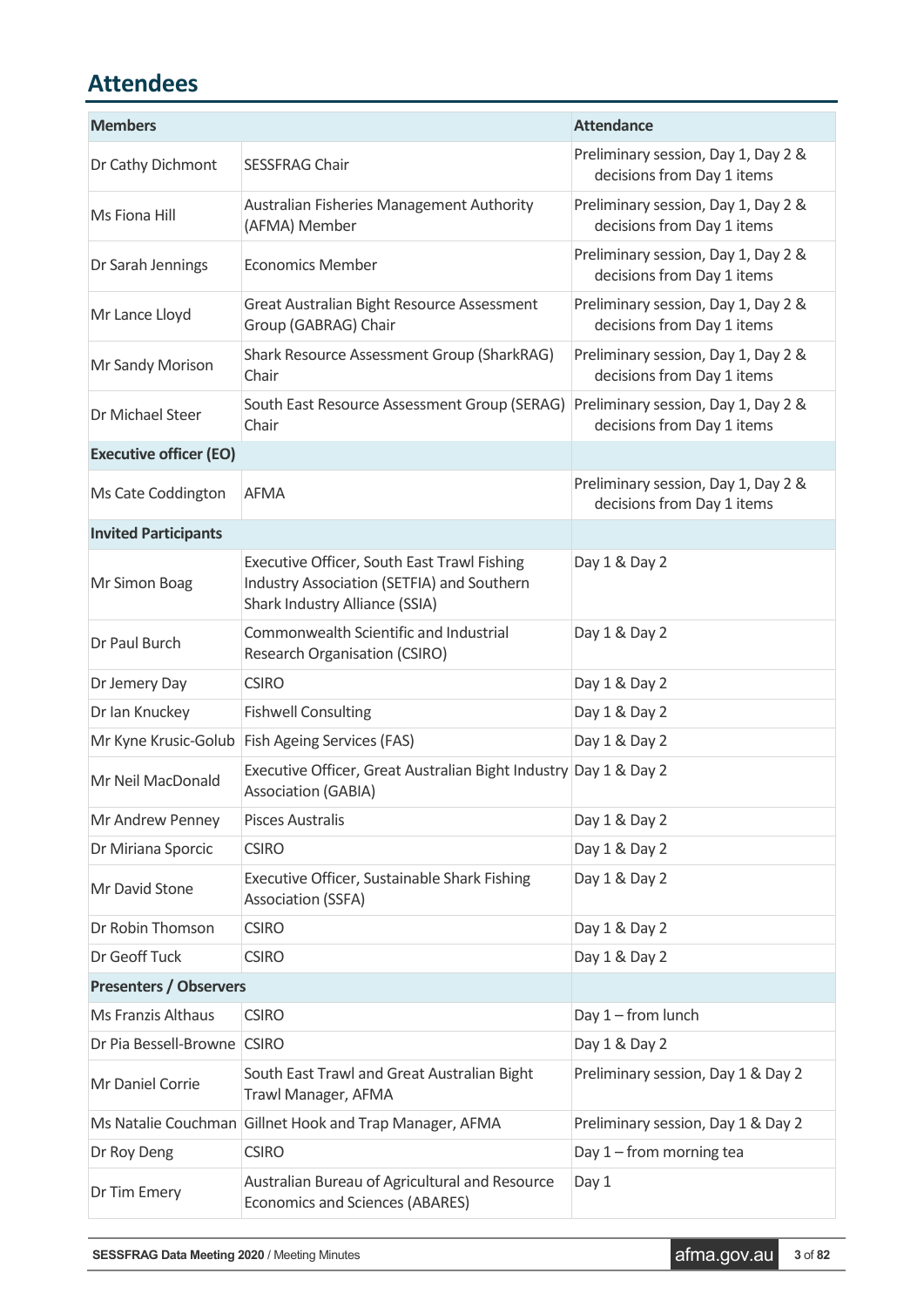| Dr Ashley Fowler               | NSW Department of Primary Industries (NSW<br>DPI) | Day 1 from morning tea until 4.35pm /<br>Day 2                        |
|--------------------------------|---------------------------------------------------|-----------------------------------------------------------------------|
| Dr Karina Hall                 | <b>NSW DPI</b>                                    | Day 1 from morning tea /<br>Day 2 - until afternoon tea               |
| Ms Heather Johnston            | <b>AFMA</b>                                       | Day 2                                                                 |
| Dr Geoff Liggins               | <b>NSW DPI</b>                                    | Day 1 - from Agenda Item 10<br>Day 2                                  |
| Dr Rich Little                 | <b>CSIRO</b>                                      | Day 1 - from Agenda Item 9 until<br>morning tea, from lunch until 4pm |
| Ms Kehani Manson               | AFMA                                              | Day 1 from afternoon tea<br>Day 2                                     |
| Mr Will Mure                   | Mures fishing                                     | Day 2 from beginning until 1.50pm                                     |
| Mr Tamre Sarhan                | AFMA observer coordinator                         | Day 1 & Day 2                                                         |
| Dr Veronica<br>Silberschneider | <b>NSW DPI</b>                                    | Day 1 & Day 2                                                         |
| Dr Tony Smith                  | Contractor                                        | Day 1 from afternoon tea until 5pm                                    |
| Mr James Woodhams ABARES       |                                                   | Day 1<br>Day 2 - until 2pm                                            |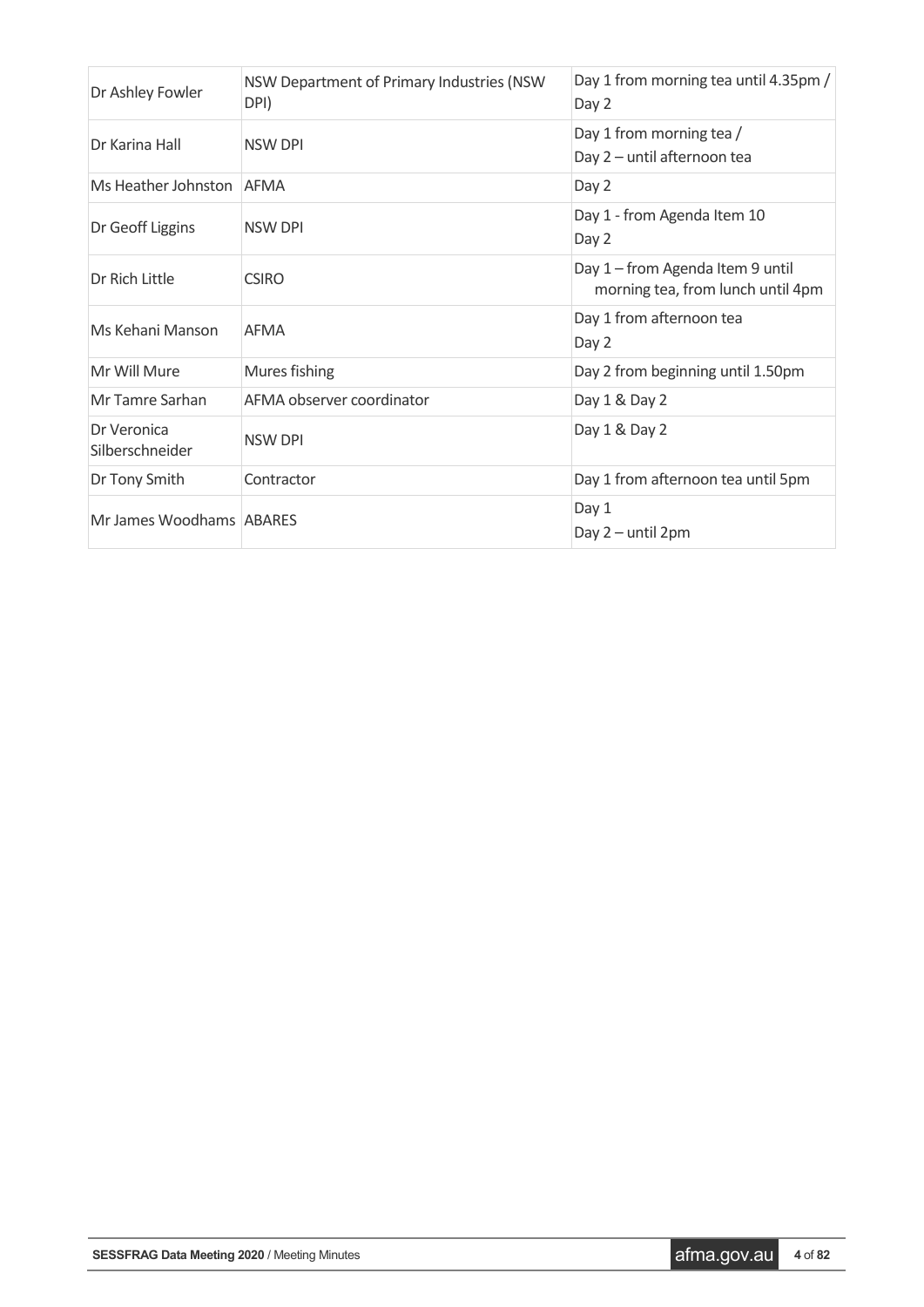# <span id="page-4-1"></span><span id="page-4-0"></span>**Preliminary session (declarations of interests – member discussion[1](#page-4-5) )**

- 1. The meeting commenced at 8.30am (Australian Eastern Daylight Time (AEDT)) with: Cathy Dichmont, Fiona Hill, Sarah Jennings, Lance Lloyd, Sandy Morison, Mike Steer, Daniel Corrie, Natalie Couchman and Cate Coddington.
- 2. The RAG discussed potential conflicts of interest and participation under specific agenda items, noting:
	- a. members, invited participants and observers had already provided declarations of conflicts of interest as prescribed in *Fisheries Administration Paper 12* via email or phone, prior to the commencement of the meeting; and
	- b. conflicts of interest are at **[Attachment](#page-46-0) 1**, and the outcomes of the deliberations with specific agenda items are outlined in Table 1 below.
- 3. The remaining meeting attendees joined the teleconference as outlined in the attendees list on page 3.

# <span id="page-4-2"></span>**Acknowledgement of Country**

4. Cathy Dichmont (the Chair) made an acknowledgement of country.

# <span id="page-4-3"></span>**1. Welcome & apologies**

- 5. The Chair welcomed members, invited participants, presenters and observers to the meeting, and commenced proceedings.
- 6. The Chair stated that no apologies had been received.

# <span id="page-4-4"></span>**2. Declarations of interest**

- 7. The Chair outlined the outcomes from deliberations regarding conflicts of interest (Table 1) and noted that if any additional conflict of interests arise, that participants have a responsibility to raise them as soon as they are aware.
- 8. Where conflicts of interest exist (Table 1), it was agreed that recommendations would be considered by members without a declared interest at the end of each day after invited participants, presenters and observers had left the meeting.

| <b>Agenda Item</b>                                            | <b>Potential conflicts of</b><br><b>interest</b>                      | <b>Participation</b><br>in the<br>discussion | <b>Participation in the</b><br>recommendation |
|---------------------------------------------------------------|-----------------------------------------------------------------------|----------------------------------------------|-----------------------------------------------|
| 8. Fish Ageing Services (FAS)<br>end-of-financial year report | $Nil - as there are no$<br>changes to financial<br>interests.         |                                              |                                               |
| 11. Discard rate estimates<br>update                          | Industry                                                              | Present                                      | Not present for any substantive<br>decisions  |
| 12. Catch and discard report -<br>state catches and discards  | NSW DPI / Industry (all)                                              | Present                                      | Not present for any substantive<br>decisions  |
| 13. Fishery independent data<br>working group (FIDWG) update  | Unlikely to be any $-$<br>unless financial impacts<br>are considered: | Present                                      | Not present for any substantive<br>decisions  |

**Table 1 Participation in items where there are declared conflicts of interest**

<span id="page-4-5"></span>1 This item was discussed at a preliminary session to ensure the item could be discussed fully.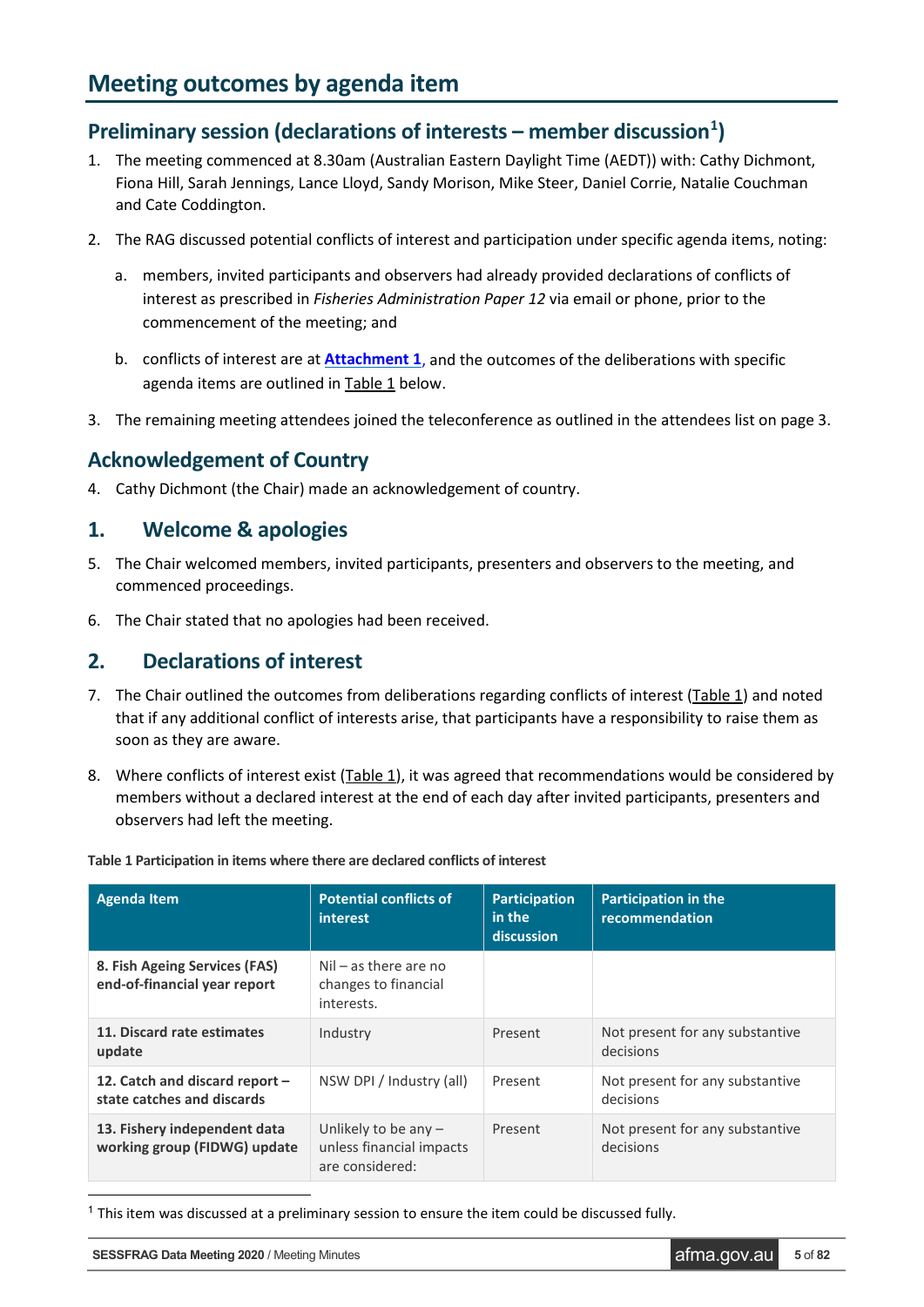| <b>Agenda Item</b>                                                                                                     | <b>Potential conflicts of</b><br>interest                       | <b>Participation</b><br>in the<br>discussion | <b>Participation in the</b><br>recommendation |
|------------------------------------------------------------------------------------------------------------------------|-----------------------------------------------------------------|----------------------------------------------|-----------------------------------------------|
|                                                                                                                        | Industry / Ian Knuckey /<br>Michael Steer /<br>Researchers      |                                              |                                               |
| 14. Catch per unit effort (CPUE)<br>standardisation                                                                    | Industry - particularly<br>David Stone and Simon<br><b>Boag</b> | Present                                      | Not present for any substantive<br>decisions  |
| 16. School whiting - data and<br>assessment review                                                                     | Industry / NSW DPI                                              | Present                                      | Not present for any substantive<br>decisions  |
| 17. Multi-year total allowable<br>catch (MYTAC) analysis and<br>data summary                                           | Industry                                                        | Present                                      | Not present for any substantive<br>decisions  |
| 18. Recommended changes to<br><b>Integrated Scientific</b><br><b>Monitoring Program (ISMP)</b><br>and SESSF data plans | All participants aside<br>from SESSFRAG<br>members              | Present                                      | Not present for any substantive<br>decisions  |
| 19. Stock structure                                                                                                    | NSW DPI, CSIRO and<br>industry                                  | Present                                      | Not present for any substantive<br>decisions  |
| 20. Draft Five-year Strategic<br>research plan (2021-25)                                                               | Researchers / NSW DPI /<br>Mike Steer (for small<br>pelagics)   | Present                                      | Not present for any substantive<br>decisions  |
| 21. Ecological Risk Assessments<br>(ERA) triggers checklist                                                            | Industry: David Stone /<br>Neil MacDonald                       | Present                                      | Not present for any substantive<br>decisions  |

# <span id="page-5-0"></span>**3. Adoption of Agenda**

- 9. The RAG adopted the agenda as drafted.
- 10. Two additional items were included under other business the *East Gippsland seismic survey* and *companion species composition work plan*.
- 11. The agenda in the order as discussed at the meeting is at **[Attachment 2](#page-50-0)**.

# <span id="page-5-1"></span>**4. Minutes from previous meeting**

12. The RAG endorsed th[e SESSFRAG Chairs' March 2020 meeting minutes](https://www.afma.gov.au/sites/default/files/sessf_rag_meeting_minutes_27_march_2020.pdf) as finalised on 25 June 2020. No major concerns or errors were identified.

# <span id="page-5-2"></span>**5. Action items status**

- 13. The RAG reviewed and commented on the status of the action items from previous meetings as detailed in **[Attachment](#page-52-0) 3**.
- 14. A list of new action items established at this meeting are listed in **[Attachment](#page-61-0) 4**.
- 15. The RAG noted that items relevant to SharkRAG would be discussed at their next meeting, as per **Attachment 3**, with a meeting planned in September 2020.
- 16. The RAG noted that some items, originally intended for this meeting, were deferred to the March SESSFRAG Chairs' meeting in 2021, as per **Attachment 3**.
- 17. The RAG's discussion regarding particular action items are outlined below.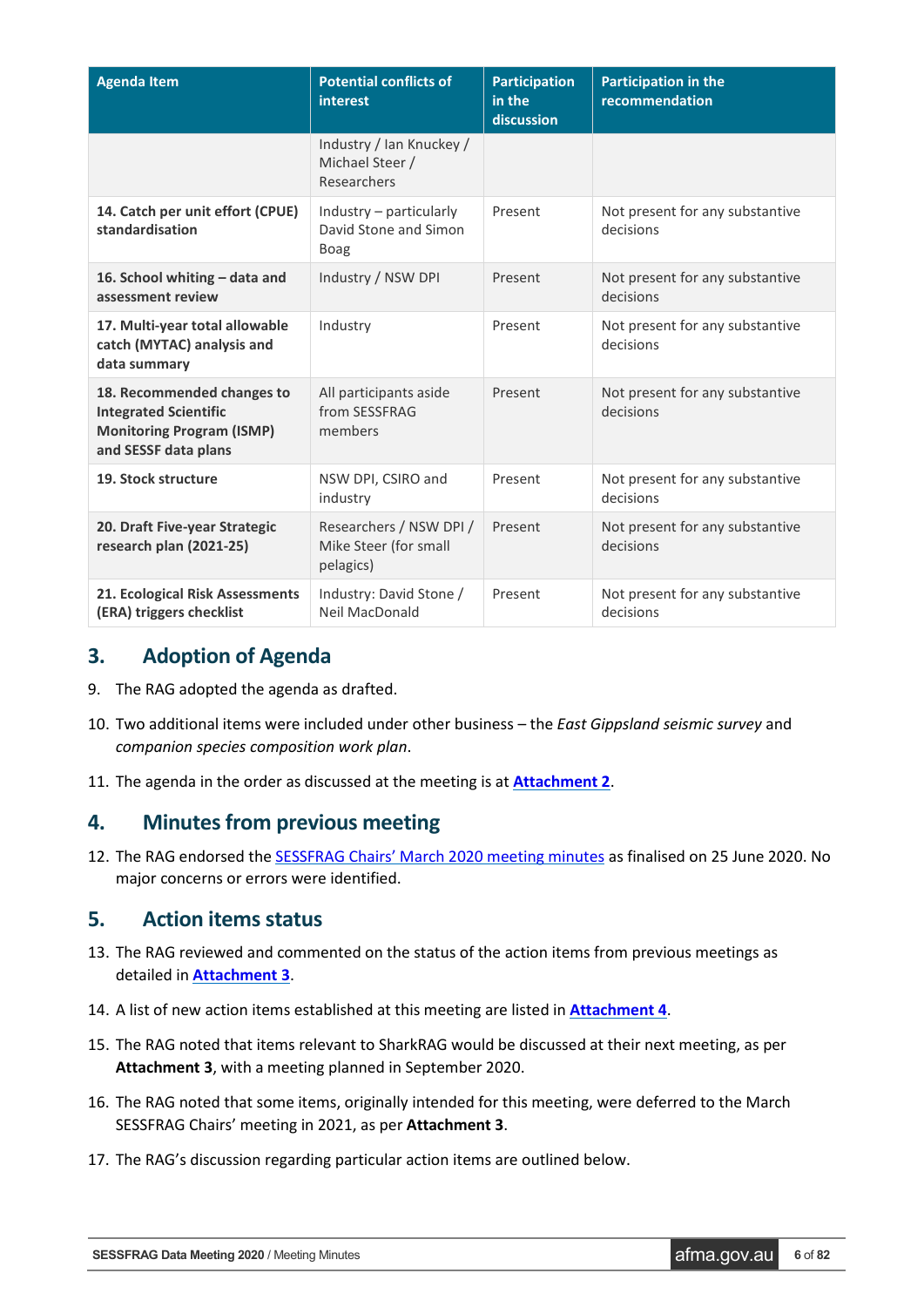*Action Item #38 (Agenda Item 17 Data meeting 2019) Undertake out-of-session work on the monitoring and data collection scenario options and provide to SEMAC*

18. The RAG agreed that this can be marked as redundant (see **Attachment 3**), noting that this work can be considered by the Fishery Independent Data Working Group (FIDWG) and that outcomes can be provided to South East Management Advisory Committee (SEMAC).

*Action Items #1 & 2 (Agenda Item 5 Chairs' meeting 2020) Updating the SESSF harvest strategy framework to ensure that multispecies considerations and Tier 5 harvest control rules can be incorporated.*

- 19. The RAG noted that:
	- a. an industry member of the Tier 5 TAC setting working group needs to be appointed, and that Simon Boag may be the most appropriate member given the majority of Tier 5 species are relevant to the Commonwealth Trawl Sector (CTS);
	- b. TACs have been set for Tier 5 species without a harvest control rule the Commission have raised concerns about the lack of such a rule;
	- c. a SESSF multi-species harvest strategy (MSHS) is being developed, as such, the current SESSF harvest strategy will not undergo a major review; and
	- d. as an interim measure, the current SESSF harvest strategy framework will be updated to include a Tier 5 harvest control rule prior to the next Tier 5 TAC setting process.

*Action Item #42 (Agenda Item 19 Data meeting 2019) AFMA to update the logbooks to include 'live' status of released school sharks*

20. Logbooks will include the 'live' status of released school sharks by December 2020.

*Action Item #10 (Agenda Item 7 Chairs' meeting 2020) CSIRO to provide an update to SESSFRAG on their work to automate the collection of fish lengths by EM*

21. Geoff Tuck will provide an update at the Chairs' meeting in March 2021.

*Action Item #12 (Agenda Item 8 Chairs' meeting 2020) DEWG to consider the use of a model-based system to estimate discards that would not have the assumption of data collection in accordance with annual observer plans*

22. The Discard Estimation Working Group (DEWG) considered the use of a model-based approach to estimate discards – Paul Burch will continue to explore this approach.

*Action Item #17 (Agenda Item 10 Chairs' meeting 2020) Ian Knuckey to provide the report from the gemfish study, which used stereo video cameras on the net to estimate abundance*

23. Alternative methods for considering abundance will be included in the South East RAG (SERAG) second meeting in 2020 as part of the research agenda item.

*Action Item #22 (Agenda Item 10 Chairs' meeting 2020) AFMA to ask CSIRO for written advice regarding the possibility of undertaking a companion analysis*

24. Paul Burch provided an update on the potential to undertake a companion species analysis at Agenda Item 24: *other business*.

*Action Item #24 (SharkRAG 4 2018) AFMA and SESSFRAG at its February 2019 meetings, investigate including baiting efficiency an additional field in logbooks for automatic longline vessels to be used for CPUE standardisation*

25. The RAG agreed that the additional field does not need to be incorporated in the logbooks (refer to the minutes for Agenda item 14: *CPUE standardisation*).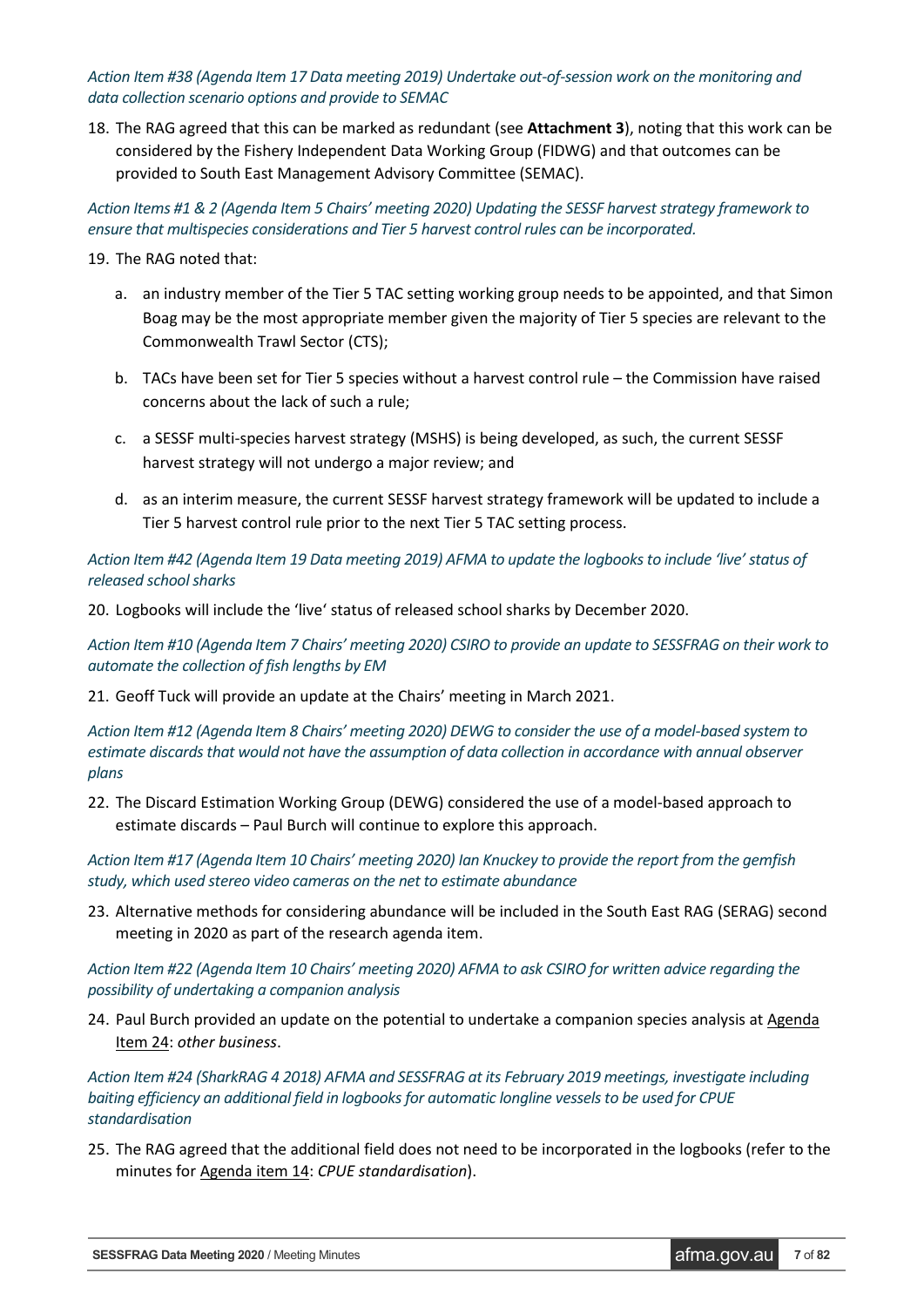#### **Action Item 1: AFMA/Simon Boag**

AFMA to liaise with Simon Boag regarding his involvement in the Tier 5 TAC setting working group.

# <span id="page-7-0"></span>**6. Outcomes of out-of-session items**

- 26. The RAG noted the following four items that were considered out-of-session since the Chairs' meeting in March 2020:
	- a. Research priorities identified in the SESSF 2021-22 Research Statement were prioritised as part of finalising the 2020 Chairs' meeting minutes.
	- b. A methodology to correct erroneous depth records was supported.
	- c. Terms of reference (TOR) for the SESSF Fishery Independent Data Working Group (FIDWG) were adopted.
	- d. The 2021 pink ling stock assessment was added as a research priority to the SESSF 2021-22 Research Statement.
- 27. The RAG endorsed the following outcomes from the out-of-session items:
	- a. *Depth corrections –* The RAG supported CSIRO undertaking a correction for recent depth records using shot location and bathymetry data, for boats who are not correctly recording shot depth information. For future years, start position should be explored as a proxy for depth.
	- b. *FIDWG TOR* The TOR and membership were updated, noting:
		- i. a seventh term of reference was added to 'consider cost-effectiveness of the various options throughout the process';
		- ii. membership could evolve over time to ensure that expertise is included as needed;
		- iii. David Peel declined involvement due to lack of capacity, and Beth Fulton and Andre Punt were invited to the first meeting to ensure that a broader expertise was included; and
		- iv. the first meeting of this group considered the objectives and fishery data needs.
	- c. *Pink Ling Stock Assessment* The RAG recommended the pink ling stock assessment be included as a research priority in the *SESSF 2021-22 Research Statement* as essential, highly feasible and low cost.

# <span id="page-7-1"></span>**7. Update from the RAGs, Economic Working Group and Marine Mammal Working Group**

28. The RAG noted the following updates outlined below, provided by:

# *Lance Lloyd – Chair of the Great Australian Bight Resource Assessment Group (GABRAG)*

29. While there had been no meeting of GABRAG since the last SESSFRAG meeting, research priorities had been considered out-of-session when finalising the GABT research plan. Generally, catches in the fishery have been stable, and there are ongoing concerns raised by industry about operational impacts of gulper shark closures.

#### *Mike Steer – Chair of the South East Resource Assessment Group*

30. SERAG have not met since the last SESSFRAG meeting. The next meeting is scheduled for the end of October 2020. Discussion will include methodology for estimating discards and issues arising from the extensive seismic survey that was undertaken in the fishery.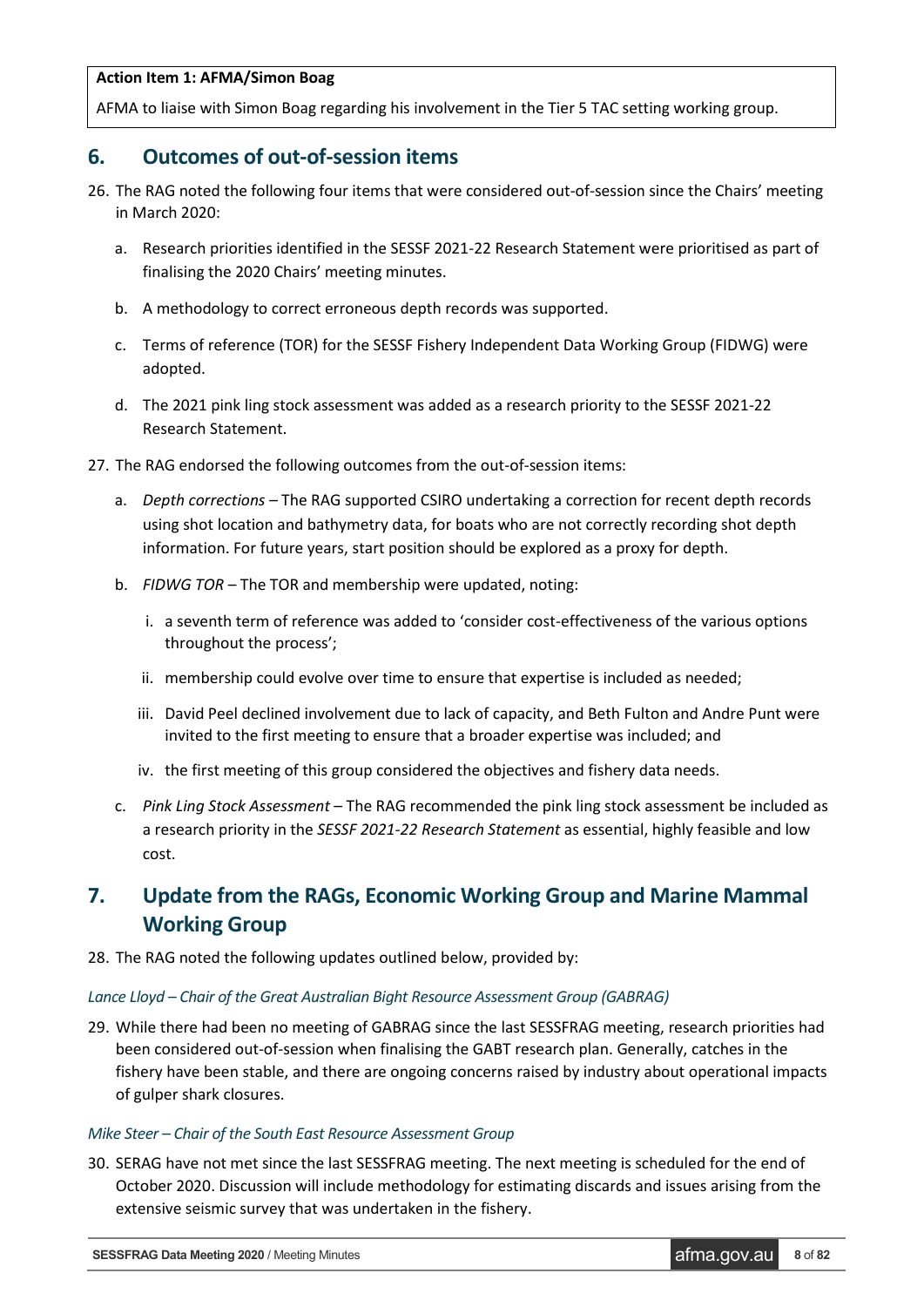#### *Sandy Morison – Chair of the Shark Resource Assessment Group*

- 31. SharkRAG met via teleconference in May 2020 to develop a TOR and proposed workplan for a review of the [2](#page-8-1)019 school shark assessment<sup>2</sup>. The RAG also considered the review of the school shark rebuilding strategy.
- 32. Natalie Couchman added the following:
	- a. The TOR for this review were agreed in July 2020. A panel of reviewers will be formed to undertake the review.
	- b. The review of the school shark rebuilding strategy will be considered by SharkRAG in September 2020. Discussions will include the lack of a relative index of abundance provided by the close-kin mark recapture (CKMR) methodology.

# *Sarah Jennings – Member of the Economic Working Group*

33. The last meeting of the EWG was 18 months ago. However, it is expected there will be a meeting soon now that the membership has been finalised.

# *Fiona Hill about the Marine Mammal Working Group (MMWG)*

34. There had been no meeting of the MMWG since the last SESSFRAG meeting. Future meetings will be on an as needs basis.

# <span id="page-8-0"></span>**8. Fish ageing services end of financial year report**

- 35. The RAG noted the update provided by Kyne Krusic-Golub on the services provided under the current fish ageing project, including:
	- a. 56 314 otolith and vertebrae samples were registered from 32 species (of these 18 494 were collected in 2019).
	- b. 27 432 age estimates from 13 species were undertaken.
	- c. Changes were made to the ageing plan in 2019-20 gummy shark samples were prioritised over other Tier 1 species to provide age estimates for the next assessment.
	- d. A fit-for-purpose database was created to include additional fields, as requested by CSIRO.
	- e. Further samples will be completed within the month (824 orange roughy, 450 ling and 2916 gummy shark).
- 36. The RAG discussed:

-

- a. Most sampling targets are being met since improvements in sampling by the AFMA Integrated Scientific Monitoring Program (ISMP) and successful implementation of the Shark Industry Data Collection (SIDaC).
- b. Overcollection of samples incurs additional cost for archiving (or onboarding) and the additional otoliths will not be aged for use in stock assessments. While spatially and temporally representative sampling takes precedence, the over-collection of samples should be avoided.

**SESSFRAG Data Meeting 2020** / Meeting Minutes **afma.gov.au 9** of 82

<span id="page-8-1"></span><sup>&</sup>lt;sup>2</sup> informed by close-kin mark recapture work: Thomson R, Bravington MV, Feutry, P, Gunasekera, R & Grewe, P 2019, *Close-kin mark recapture for school shark in the SESSF*, draft, CSIRO Marine and Atmospheric Research, Hobart.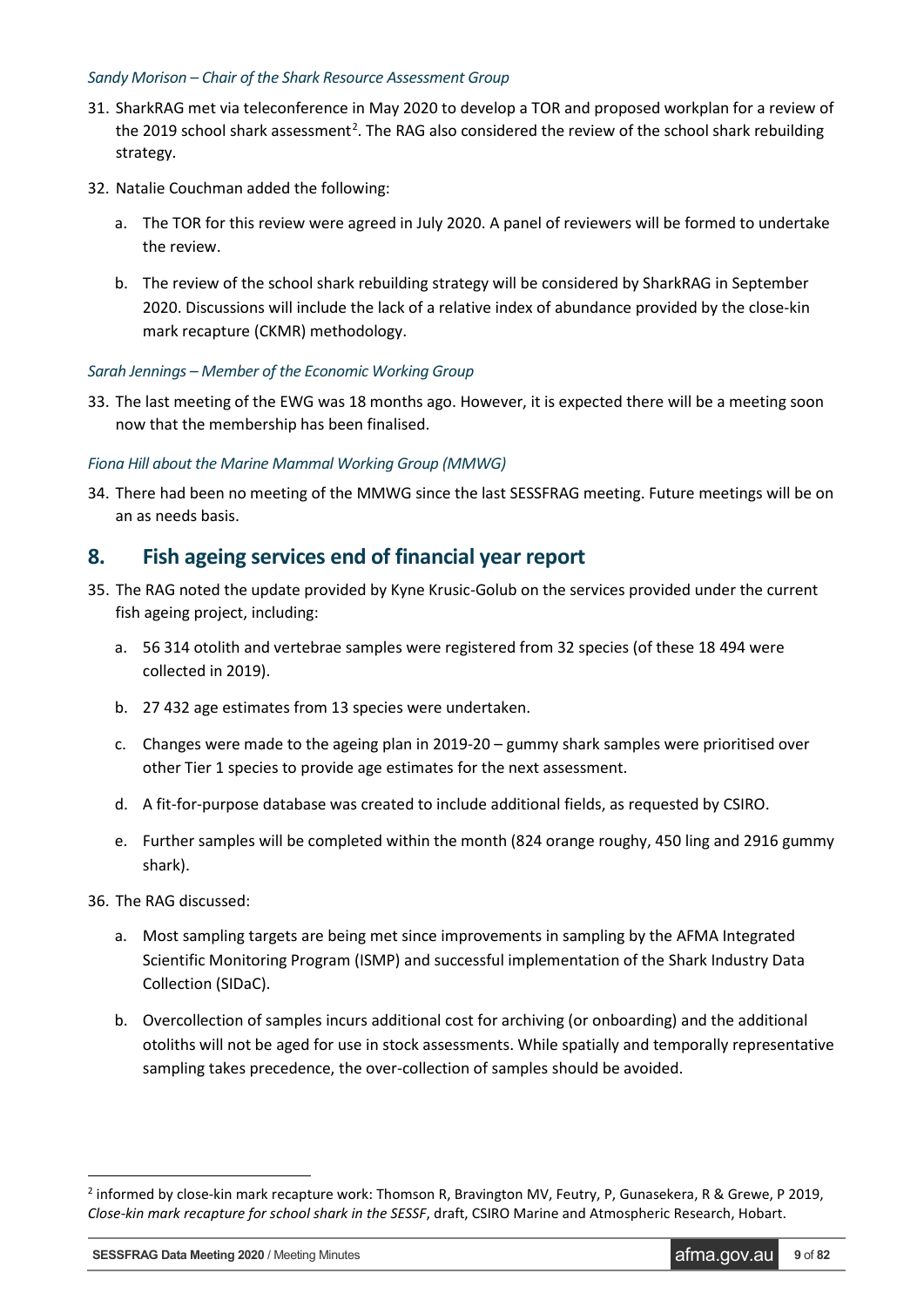- 37. The RAG endorsed the continuation of the age-error data migration into a single built-for-purpose database for Tier 1 assessed species only; noting that redfish and school whiting have already been migrated, and gummy shark will be next.
- 38. The RAG endorsed the use of the new ageing data as an input to the 2020 Tier 1 assessments, noting:
	- a. Sampling improved in 2016 and 1,900 school whiting otoliths were added. The age composition of the otolith samples was similar in each of the past three years of sampling (2017 to 2019).
	- b. 1,198 new redfish samples, collected between 2015 and 2019, were aged. Modal age progression was detected during the last two years (from two years old in 2018 to three years old in 2019) which could be evidence of a recent recruitment event.
	- c. About 2,000 gummy shark samples collected by SIDaC between 2018 and 2020 have been selected for ageing, along with 1,000 historical samples collected between 2009 and 2011, and should be completed soon.
- 39. The RAG agreed to the proposed 2021 otolith and vertebrae ageing plan, noting:
	- a. Kyne Krusic-Golub developed the plan in consultation with Paul Burch and Robin Thomson and could be subject to change;
	- b. priority species for ageing for 2021 Tier 1 assessments are orange roughy (to be completed September/October 2020), blue grenadier, pink ling, jackass morwong, and silver warehou;
	- c. while assessments for eastern gemfish and school shark are likely to be delayed until 2022, ageing should be completed to help monitor the stocks (breakout rules etc.), as budget and resources allow;
	- d. while Tier 3 assessments are no longer conducted, samples for non-Tier 1 species should be retained to enable future ageing if required; and
	- e. under the MSHS project, 'indicator species' such as leatherjackets and frostfish may be important, therefore the collection of otoliths for these may need to be considered.
- 40. The RAG noted reports of juvenile redfish being caught and the importance of reviewing mesh size requirements to allow redfish recruits to pass through the net and reduce their bycatch. This should be a focus of the Fisheries Research and Development Corporation (FRDC) project *[Improving and](https://www.frdc.com.au/project?id=6574)  [promoting fish-trawl selectivity in the Commonwealth Trawl Sector \(CTS\) and Great Australian Bight](https://www.frdc.com.au/project?id=6574)  [Trawl Sector \(GABTS\) of the Southern and Eastern Shark and Scalefish Fishery \(SESSF\).](https://www.frdc.com.au/project?id=6574)*
- 41. The objectives of this project are:
	- a. Review the available domestic and international literature and data, and consult with a project stakeholder committee (comprising representatives of the CTS, GABTS, NSW Professional Fishermen's Association (PFA) and AFMA) to prioritise modifications to be formally assessed for their utility in minimising bycatch, while maintaining target catches among trawls used in the CTS and GABTS.
	- b. Based on the outcomes of the review, assess the utility of existing and new modifications to trawls for minimising bycatch, while maintaining target catches in the CTS and GABTS.
	- c. By providing strong economic incentives through improved efficiencies, and via applied extension activities, encourage wide-scale voluntary adoption and ongoing exploration of appropriate best practice technologies that cumulatively reduce bycatches, while maintaining target catches in the CTS and GABTS.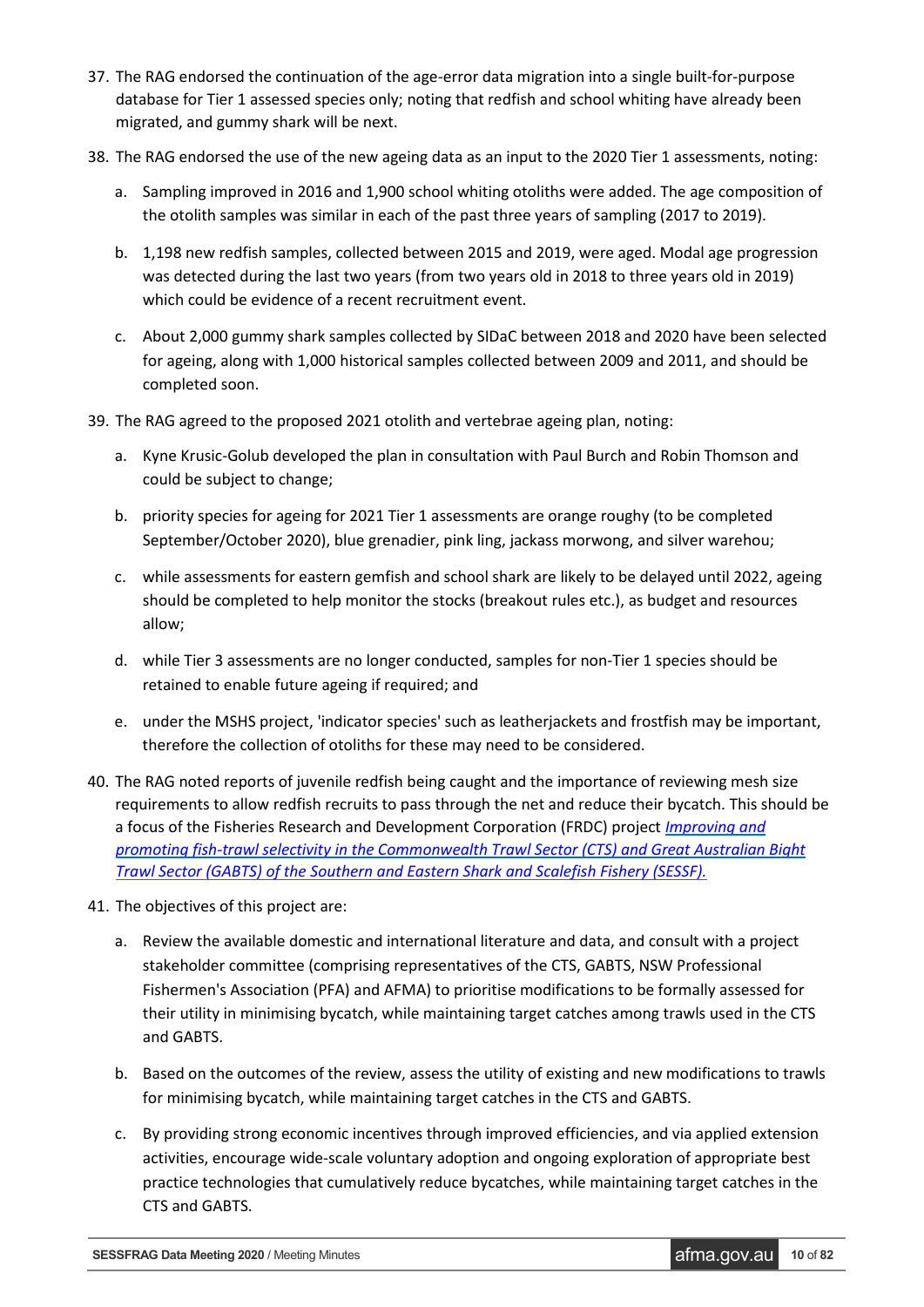# **Action Item 2: AFMA**

AFMA (Dan Corrie) to speak with Matt Broadhurst to request that the FRDC trawl selectivity project include reducing catches of small redfish by improving selectivity as a focus. Include an item on the SESSFRAG Chairs' meeting agenda in March 2021.

# **Action Item 3: SESSFRAG**

The RAG to discuss the implications of the MSHS project on the ageing plan and the inclusion of non-quota species, such as leatherjackets, at the Chairs' 2021 meeting.

# <span id="page-10-0"></span>**9. Integrated Scientific Monitoring Program (ISMP) report for quarters 1 & 2, 2020 (including COVID-19 impacts update)**

- 42. The RAG noted and discussed the update provided by Tamre Sarhan on the collection of data for the first and second quarters of 2020.
	- a. The first quarter was close to the best quarter for meeting the targets with a good distribution across the ISMP strata. Where targets were not met these generally resulted from changes to fishing plans, unplanned voyages to test seabird mitigation devices, or because the fish were not caught.
	- b. The observer program was effectively suspended for the second quarter due to travel restrictions arising from the COVID-19 pandemic. Observers were deployed in high priority orange roughy and blue grenadier zones since 23 March 2020; no days were completed in GABTS.
	- c. Despite the impacts of the COVID-19 pandemic, annual targets are close to being met, including length targets for most species.
	- d. While observer days are now being completed in the GABTS, establishing a fully operational program is dependent on health advice and any travel restrictions that may prevent the deployment of observers on vessels.
	- e. Some areas have 'zero targets' and should be coloured green in the report, for example east Tasmanian orange roughy during non-spawning months.
- 43. The RAG commended both the ISMP and SIDaC program, and the continued improvement in meeting sampling targets.

# <span id="page-10-1"></span>**10. Shark Industry Data Collection (SIDaC) update**

- 44. The RAG noted and discussed the update provided by Simon Boag concerning biological data collected for five target species in the SESSF through the SIDaC Program:
	- a. Collection of samples as per the plan is proceeding well for all species except for school shark.
	- b. There are issues in collecting school shark samples, which has implications for the CKMR assessment:
		- i. Sample collection is pre-determined by trip.
		- ii. Spatially representative sampling is important coverage from the trawl fleet would provide samples from deeper water.
		- iii. Samples need to be linked back to the fishing event.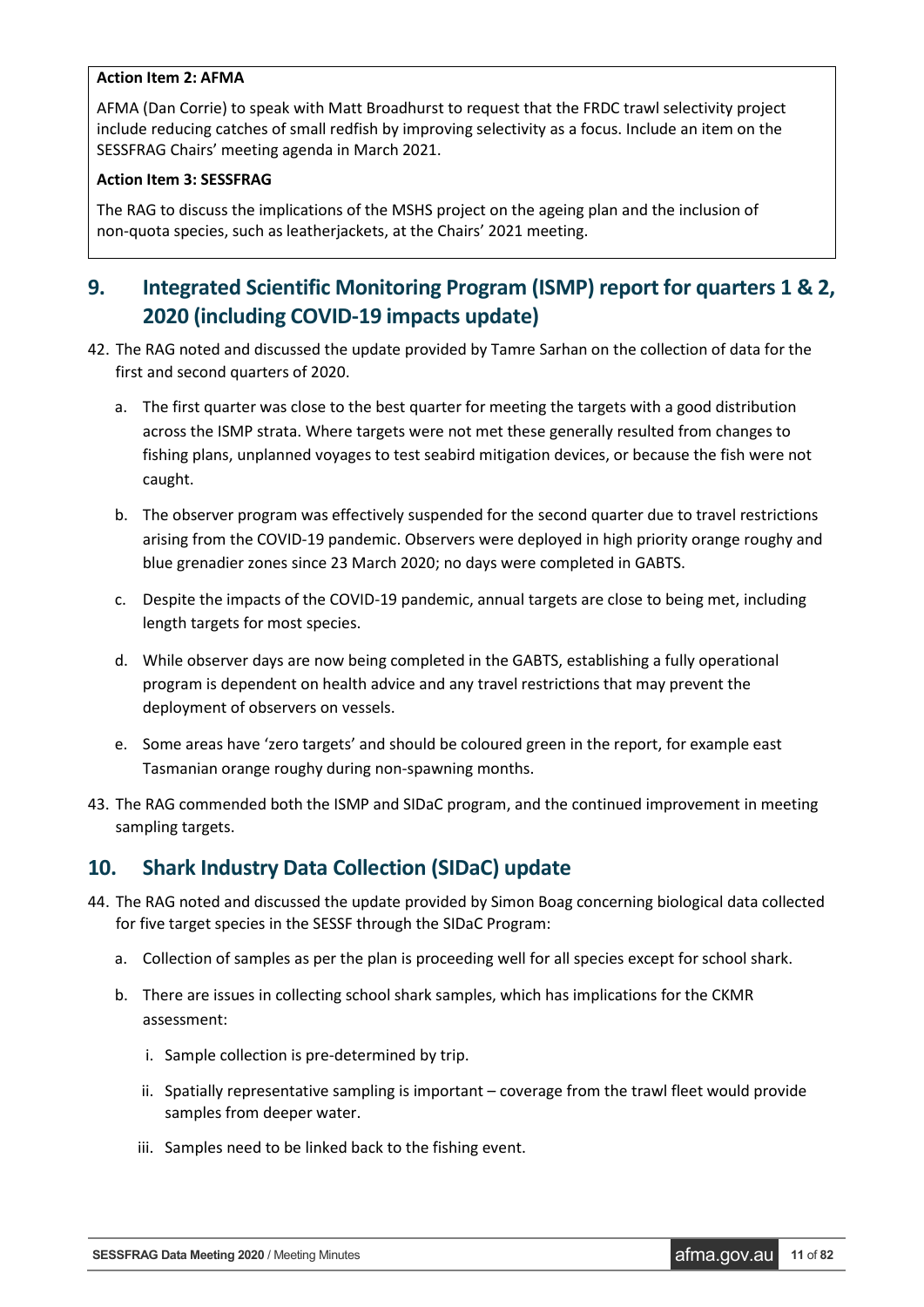- iv. Management arrangements impact the ability to collect data school shark are not targeted and there is often less quota available at the end of the season, which makes co-ordinating portsampling for small amounts of landed school shark difficult.
- v. It may be possible to sample school shark at the processors or for operators to collect samples at sea.
- vi. SharkRAG will consider the collection of length data using electronic monitoring (EM at their September 2020 meeting.

# **Action Item 4: AFMA**

AFMA to analyse gillnet and hook catch and effort data with a view to providing the SIDaC program guidance on which boats are more likely to catch school shark to facilitate sampling.

# **Action Item 5: AFMA/SIDaC**

AFMA and the SIDaC program to report to SharkRAG at their September 2020 meeting regarding costs for collecting school shark length samples at sea as part of a crew-based program. In addition to the sampling requirements across the strata (method and location), the SIDaC program should consider:

- ensuring lengths are linked to any tissue samples, as lengths alone are not used in the assessment; and
- including sampling targets for the trawl fleet, particularly from deeper water.

# **Action Item 6: SharkRAG**

SharkRAG to revisit the school shark data collection plan including the data needs and a gap analysis on the data currently being collected.

# **Action Item 7: AFMA**

Subject to SharkRAG advice, the SESSF data plan and ISMP plan to be updated to include the collection of school shark lengths and vertebrae from otter board trawl boats in the CTS.

# <span id="page-11-0"></span>**11. Discard rate estimates update – SESSF ISMP discard report (including information from the Discard Estimates Working Group (DEWG))**

- 45. The RAG noted and discussed Paul Burch's presentation on the work undertaken by the DEWG to consider the best methods to estimate discards.
- 46. The RAG noted that observer discard records with 'zero' (N/A) have always been included and dealt with correctly in the estimation of discard proportions for Tier 1 assessments<sup>[3](#page-11-1)</sup>.
- [4](#page-11-2)7. The RAG recommended<sup>4</sup>:
	- a. a four-year weighted mean be used to allocate observer sea-days to ISMP strata from 2021, noting:
		- i. the DEWG met on 23 August 2020 and supported moving to a four-year weighted mean; and
		- ii. while it is not possible to predict future effort, based on any method, a high level of correlation exists, as such the method recommended is considered the best for determining observer effort.

<span id="page-11-2"></span><span id="page-11-1"></span><sup>&</sup>lt;sup>3</sup> An error in the preparation of data was identified for estimating discarded catches in 2019. This error only impacted Tier 4 assessments as a different method is used to estimate discards, the correction has resulted in revised figures. <sup>4</sup> These recommendations were made on Day one after participants other than SESSFRAG members and the EO had left.

**SESSFRAG Data Meeting 2020** / Meeting Minutes **afma.gov.au 12** of **82**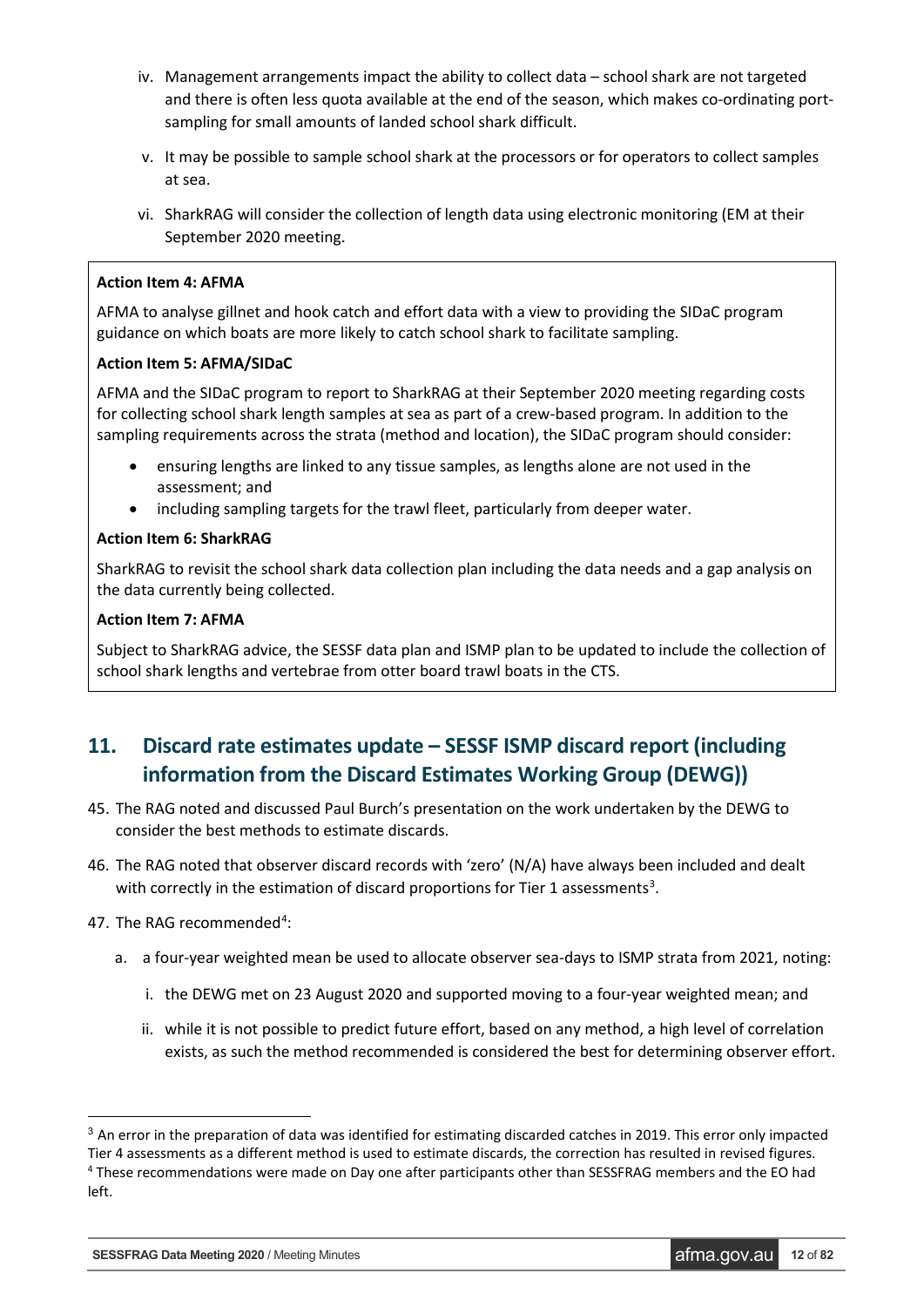- b. the arithmetic mean (Method A) of Bergh et al. (2009)<sup>5</sup> continue to be used to estimate discarded catches for the ISMP Discard report (Deng et al. 2020<sup>[6](#page-12-1)</sup>), noting:
	- i. there is no evidence that the data has a lognormal distribution and hence no need to use a bias corrected geometric mean is appropriate;
	- ii. the estimate of discards (using flathead as example) are consistent between geometric or arithmetic mean, however uncertainty is very high for some estimates when using the geometric mean;
	- iii. the DEWG agreed there is no benefit to moving to geometric mean over arithmetic mean (Bergh approach); and
	- iv. this method should continue to be used until a model-based approach is available for evaluation, as it may be better at accounting for spatial and temporal variability in sampling as sampling has declined recently and individual shots or trips can impact the discard time series significantly.

With respect to a model-based approach, there is a high level of uncertainty for most species groups and it may be better to pool data over years for species that do not show cyclical patterns for discarding, rather than using a four-year weighted average using single-year estimates. Paul Burch will investigate this for flathead, redfish, blue grenadier, mirror dory, pink ling and deepwater sharks (noting that this is not an AFMA-funded project).

c. Use Method 1 (equation at Figure 1) to estimate discard proportions for Tier 1 assessments from 2020 onwards.

$$
R_{p,f,y,z,s} = \frac{\sum_{1}^{n} D_{p,f,y,z,s,n}}{(\sum_{1}^{n} T_{p,f,y,z,s,n} + \sum_{1}^{n} D_{p,f,y,z,s,n})}
$$

Figure 1 Equation to estimate discard proportions for Tier 1 assessments<sup>[7](#page-12-2)</sup>. Noting: Each observed fishing operation (n) **records discard weight (D) and retained weight (T). The discard rate (R) was firstly calculated for a population (p), fleet (f), year (y), zone (z) and season (s, in LW this is usually quarter)**

- 48. The RAG advised that observer discard estimates should be scaled to Catch Disposal Record (CDR) totals, noting observer estimates might be uncertain, but should not be considered biased.
- 49. The DEWG recommended that discard estimation be changed to use CDR rather than logbook estimates for scaling retained catch. The RAG noted skippers tend to under-report in their logbooks by about 20 per cent to manage concerns regarding quota evasion.
- 50. The RAG suggested it might be possible to scale across the fleet, noting CSIRO are best placed to decide how logbook and CDRs are used to estimate discards now that the assumptions and issues are understood.

**SESSFRAG Data Meeting 2020** / Meeting Minutes **afma.gov.au 13** of 82

<span id="page-12-0"></span> <sup>5</sup> Bergh, M., Knuckey, I., Gaylard, J., Martens, K., and Koopman, M. (2009). *A revised sampling regime for the Southern and Eastern Scalefish and Shark Fishery – Final Report*.

<span id="page-12-1"></span><sup>6</sup> Deng, R, Burch, P, Thomson, R. (2020). *Integrated Scientific Monitoring Program for the Southern and Eastern Scalefish and Shark Fishery - discards for 2019* DRAFT. CSIRO Oceans and Atmosphere, Hobart. Prepared for the SESSFRAG Data Meeting, 25-26 August 2020.

<span id="page-12-2"></span><sup>7</sup> From Klaer, N. (2018) *Methods for estimating discard proportions for Tier 1 stocks*, unpublished document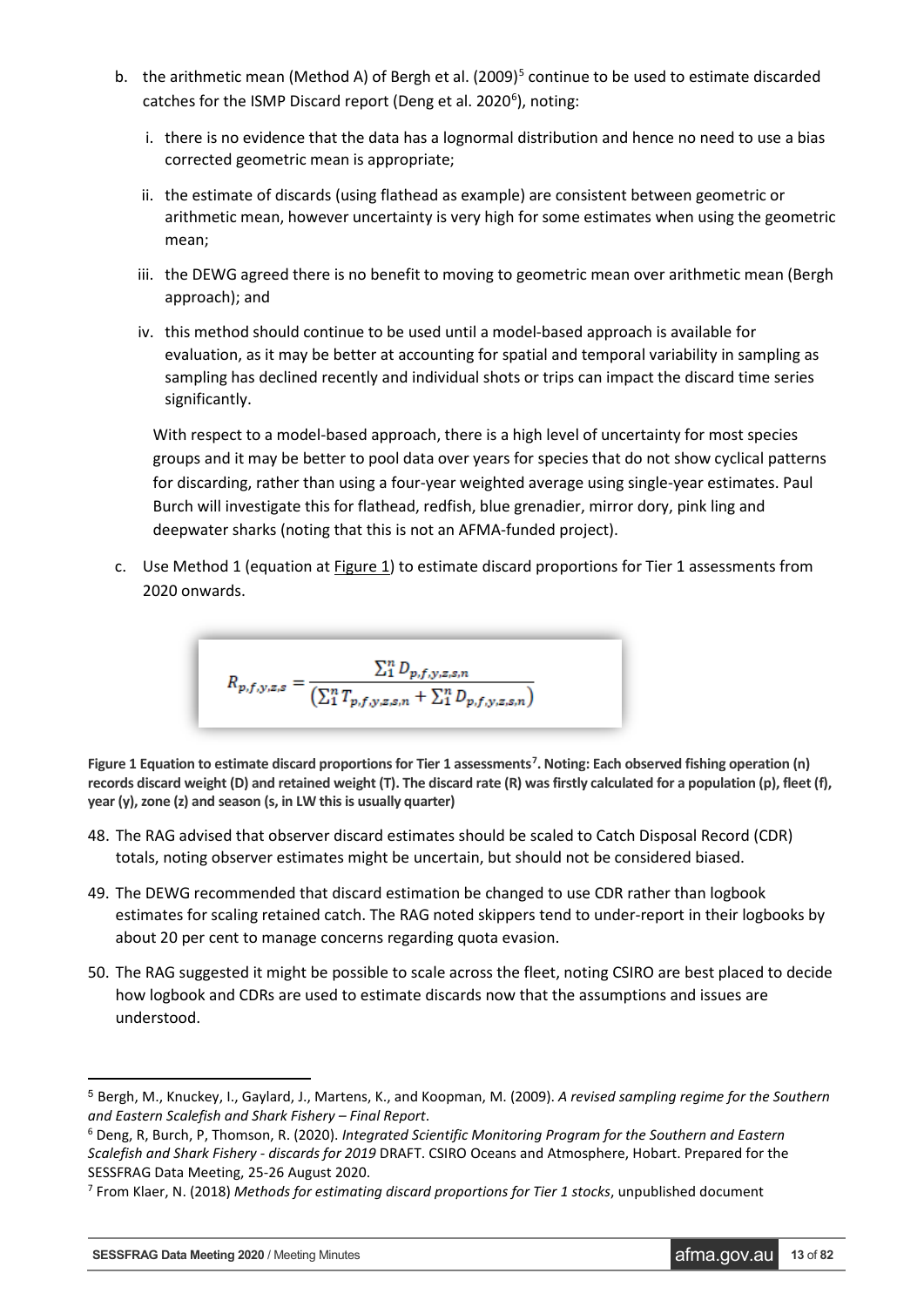- 51. ABARES compared logbook data for the first two years of EM implementation to the previous six years and found that logbook reporting of some discarded and threatened, endangered and protected (TEP) species in some fisheries increased following the implementation of  $EM<sup>8</sup>$  $EM<sup>8</sup>$  $EM<sup>8</sup>$ . Re-examining the data to gauge any further improvement would be valuable to determine if logbook data is adequate to provide discard estimates for EM fisheries.
- 52. Discard rates from the trawl sector are still estimated using onboard observer data and logbook information is not used.
- 53. The RAG noted and discussed the presentation provided by Roy Deng about the SESSF ISMP discard report.
	- a. The following changes have been made when estimating discards in 2019 and 2020 and, while the time series are calculated, these have not been retrospectively applied to other related work yet.

*2019*

- i. Strata where the variance is undefined (those where only one shot is observed were excluded from the calculation of discarded catch).
- ii. The hit rate (the proportion of shots that encounter the species) has replaced the mean proportion discarded in species-specific summaries presented in the report.
- iii. Histograms were used to assist in the identification of outliers of observed discarded catches for each species group.
- iv. The coefficient of variation (CV) has to be smaller than 100% for discarded and total catch to pass the validity test.

*2020*

- v. Depth was determined using bathymetry data for vessels reporting invariant depths this was approved by the RAG out of session.
- vi. Where observer data are marked as N/A, these are changed to zero.
- vii. Additional strata have been added for discard estimation for deepwater sharks (two strata around east and west Tasmania, boundary moved slightly to align with AFMA's management boundary) and orange roughy (five strata aligned with management boundaries), noting the deepwater shark strata need to be checked.
- viii. Squid, frostfishes, latchets and king dory have been added to the report.
- b. There are some associated uncertainties with the current discard estimates driven by:
	- i. a lack of ISMP coverage in the GABTS every second year;
	- ii. removal of observers from the Gillnet, Hook and Trap (GHAT) sector may mean SESSF-wide discard estimates are biased; and
	- iii. current sampling intensity differs between the eastern and western part of the fishery.

**SESSFRAG Data Meeting 2020** / Meeting Minutes **and** *Letter and Compare 14* of **82** and **14** of **82** 

<span id="page-13-0"></span> <sup>8</sup> Emery, T, Noriega, R, Williams, A & Larcombe, J. (2018) *Changes in logbook reporting by commercial fishers following the implementation of electronic monitoring in Australian Commonwealth fisheries.* Marine Policy 104, pp. 135-145.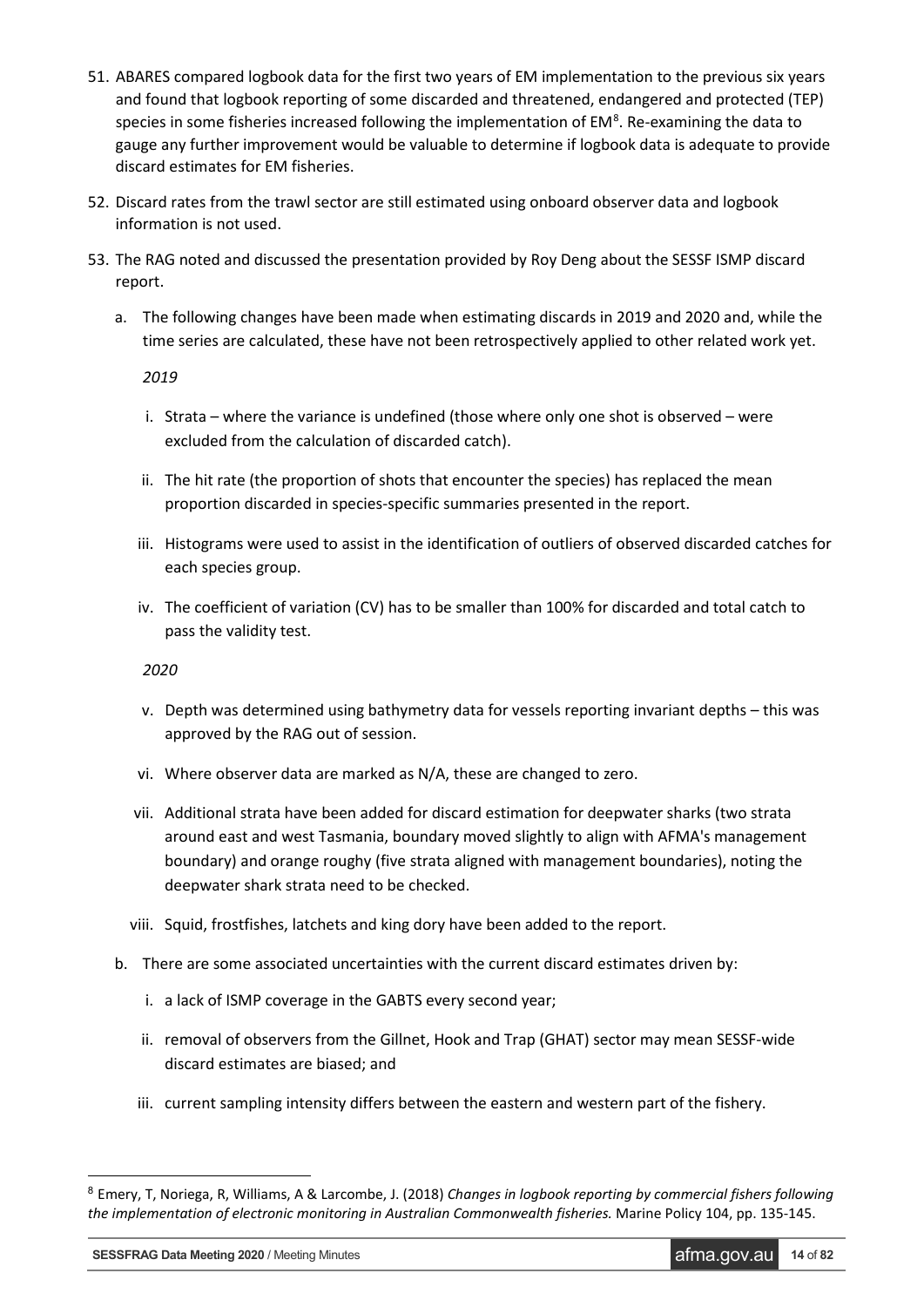- c. The issue of invariant depths in CatchLog data has been resolved and in future logbook depth will be used.
- d. The discard time series should only be updated once, prior to undertaking the Tier 4 assessment.
- e. Discard estimates are based on assumption that fisher behaviour does not change when observers are present: work was undertaken in the early 2000s on NSW vessels that analysed the bias in discards for changes resulting from observers. No bias was found as there were no significant differences between the onboard and onshore sizes of retained species.

# **Action Item 8: CSIRO**

CSIRO to ensure the boundaries for the deepwater shark management zones are correct for reporting purposes.

# **Action Item 9: Paul Burch / David Stone**

Paul to check with Malcolm Haddon on possible methods to estimate or account for changes in fisher behaviour when an observer is on board. David Stone may also be able to provide some thoughts on how to analyse the data to take into account any bias.

# **Action Item 10: NSW DPI**

Geoff Liggins to send Paul Burch the research reports from the early 2000s regarding bias in discard estimates due to changes in fisher behaviour when observers are onboard.

# **Action Item 11: CSIRO**

Updates to the ISMP discard report (refer to the summary table in the report (2)) to include:

- a separate table for Tier 1 species with details of the model estimate of discards to be included to enable comparison to observer estimates of discards,
- a pass or fail for all species; and
- footnote explaining observer coverage for school and gummy shark.

#### **Action Item 12: Paul Burch**

Paul Burch to provide the 'Discard Method Evaluation' report, an output from the Discard Estimation Working Group, to the SESSFRAG EO when finalised so that it may be distributed to the RAG.

# **Action Item 13: AFMA**

AFMA to evaluate the benefits of undertaking another analysis of discard reporting for fisheries which have EM to determine if there are continuing improvements in reporting (as per the review that ABARES undertook).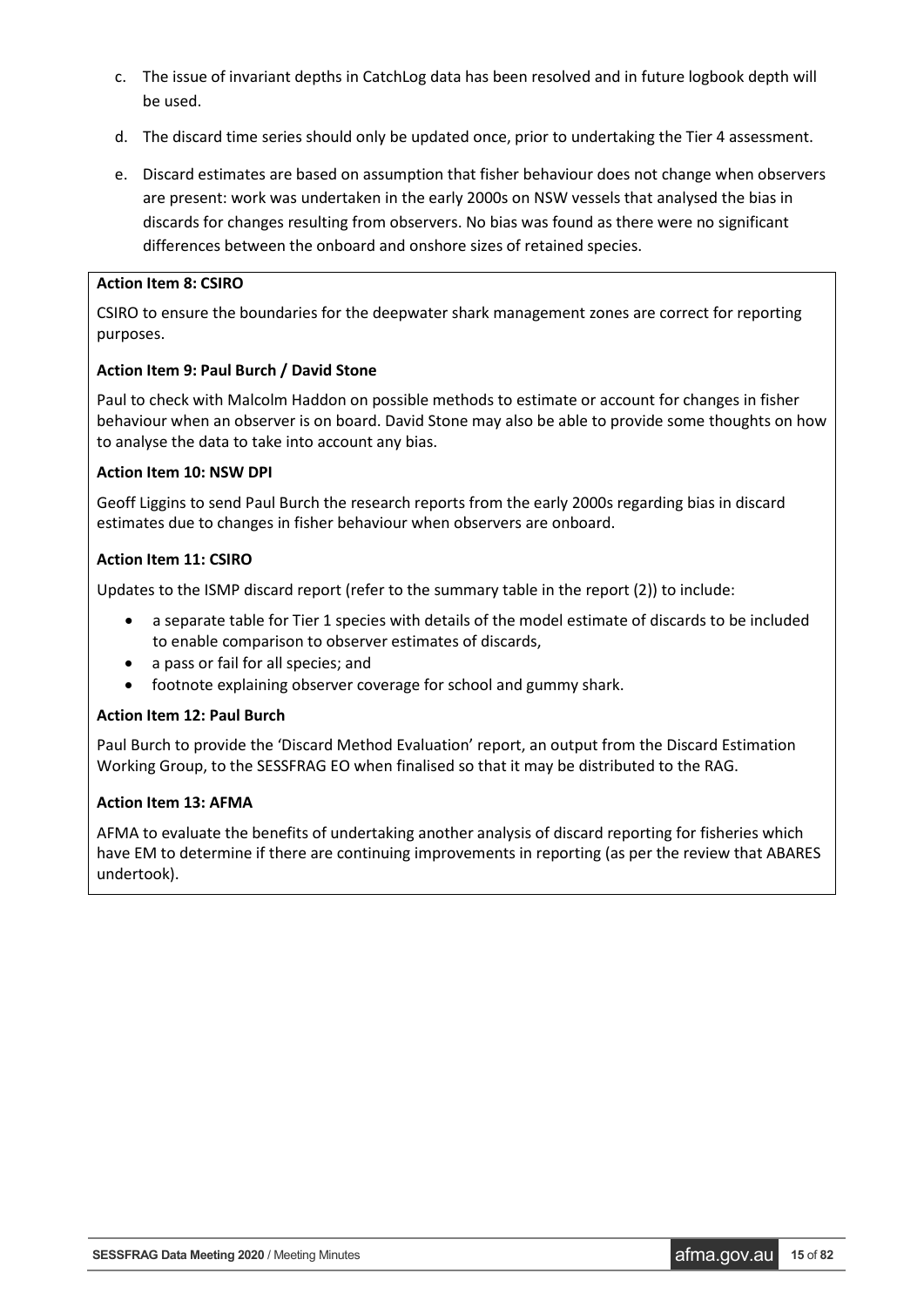# **Action Item 14: CSIRO / AFMA**

CSIRO and AFMA to check the discard rate estimates for the following species from the 2019 discarded and total catch table (table 2 (on page 19 Deng et. al. 2020 report)) to ensure that this is completed prior to the SERAG meeting. Inform the RAG out of session:

Assessed in 2020 – school whiting, eastern redfish, gummy shark, mirror dory (east and west), John dory, and smooth oreo (non-Cascade)

Rebuilding species – school shark and eastern gemfish

Assessed in 2021 – blue grenadier, jackass morwong (east) and deepwater shark (east)

Other – orange roughy (GAB).

# **Action Item 15: AFMA**

AFMA to investigate and compare logbook reported discards for school and gummy shark to (1) observers for trawl boats, and (2) EM for gillnet/hook boats.

# <span id="page-15-0"></span>**12. Catch and discard report: application of Commonwealth discard rates to state catches; and, NSW reported catches**

- 54. The RAG noted the presentation provided by Paul Burch and Franzis Althaus about the draft catch and discard report.
- 55. The RAG discussed and provided advice on the item regarding *revised NSW state catch series for 2008 – 2018*:
	- a. Data is now being provided by NSW DPI group responsible for stock assessment: NSW previously provided only processed catch weights and data from the catch records team. This year's data includes:
		- i. both processed and whole weight: The whole weight data is either higher or the same as the processed weight. For example, ocean jackets have increased as the previous value would have been headed and gutted weights with a conversion factor of approximately 1.5.
		- ii. corrections that have been made by NSW for stock assessment processes; as a result, while generally weight data has increased or remained the same, for some species weight records have decreased.
	- b. NSW DPI advised that due to a change in reporting part way through 2009, it would be better to disregard 2009 data in the series.
	- c. SESSFRAG noted the importance of using the best available data in stock assessments.
	- d. Most changes arising from the revised state catch series are small, and most are Tier 4 species of which most TACs are undercaught. Species of note are:
		- i. silver trevally (Tier 4) the NSW weight is significantly higher and the NSW data for this species may need to be checked;
		- ii. pink ling while the adjustment to the catch will only have a small impacts on the eastern TAC, this will impact the Commonwealth catch restrictions in the east; and
		- iii. ocean jackets however, these do not have a stock assessment and a TAC is not set.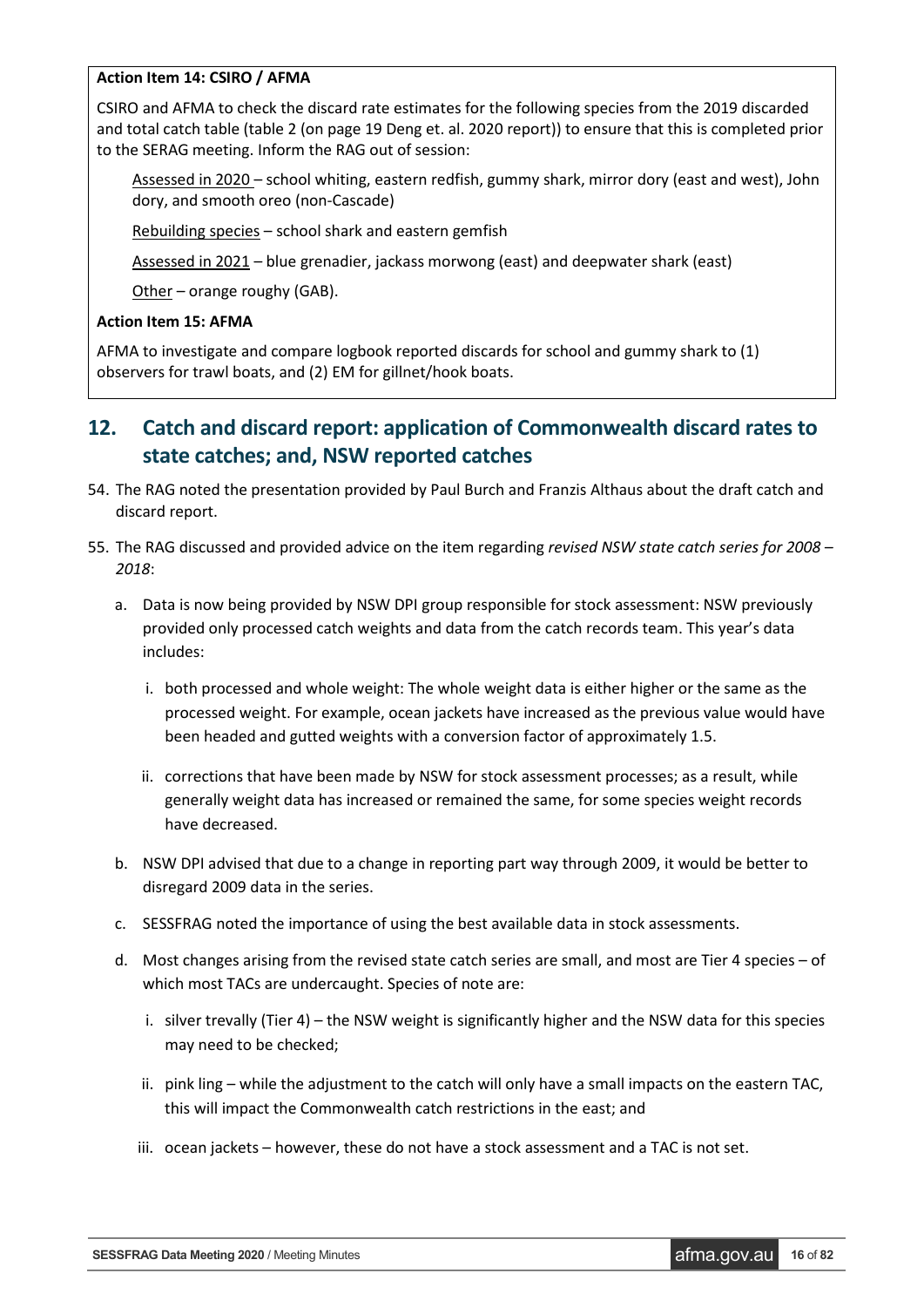- 56. The RAG recommended<sup>[9](#page-16-0)</sup> the revised NSW state catch series for 2008 2018 be used, noting:
	- a. 2009 data to be excluded;
	- b. silver trevally to be checked by NSW DPI; and
	- c. there are implications for the MYTAC adjustments, particularly for pink ling, which needs to be updated on an annual basis with the reason for any differences understood.
- 57. The RAG discussed and provided advice on the item regarding *replacing 'N/A' in observer discarded catch estimates for 2016 – 2018 with zeroes to estimate discard proportions:*
	- a. Including the zeros increases the number of species that pass the discard estimate validity test.
	- b. Using zeros assumes that all shots have a chance of catching a species.
	- c. For species like flathead and whiting, the 'hit rate' will account for shots in a strata that do not target that species i.e. targeting flathead in a whiting strata.
	- d. There is small amount of additional observer data for 2018 that were not available in 2019.
	- e. Corrections to the discard calculations were made in 2018 that scale the weight to all logbooks shots in a stratum, rather than those that just caught the species group.
- 58. The RAG recommended<sup>[10](#page-16-1)</sup> that observer discarded catch estimates for 2016 2018, which have 'N/A', be replaced with zeroes to be used for estimating discard proportions $11$ .
- 59. The RAG discussed and provided advice on the item regarding *application of Commonwealth discard rates to state catches when gear types differ and the estimation of state discard rates and total catches where Commonwealth discard rates are not applied*:
	- a. Discard rates are not just gear driven and can be impacted by management arrangements such as trip limits and quota, potentially to an even greater extent than gear type. For example, in the Commonwealth, the discarding of blue warehou is driven by a low TAC and the availability of quota, whereas blue warehou caught in Tasmania is more likely to be landed as there are not the same restrictions.
	- b. NSW operators catch the majority of species using the same methods as Commonwealth operators. However, the gear types used by operators in other states can be quite different, for example, blue warehou are caught predominately using either trawl or gillnet by different states, likewise school whiting and flathead are caught using either Danish seine or otterboard trawl.
	- c. Changes to processes of assigning discard rates to state catches needs to be considered and cannot be made arbitrarily.
	- d. A working group, with representatives from the Commonwealth and relevant states, could consider discards by states for different methods. AFMA needs to:
		- i. determine if a working group is needed; and
		- ii. approach the states to obtain discarding rates by gear if available.

<span id="page-16-0"></span><sup>&</sup>lt;sup>9</sup> This recommendation was made on Day one after participant other than SESSFRAG members and the EO had left.

<span id="page-16-1"></span><sup>&</sup>lt;sup>10</sup> This recommendation was made on Day one after participant other than SESSFRAG members and the EO had left.

<span id="page-16-2"></span><sup>&</sup>lt;sup>11</sup> Tier 1 assessments have not been impacted by the 'n/a' records.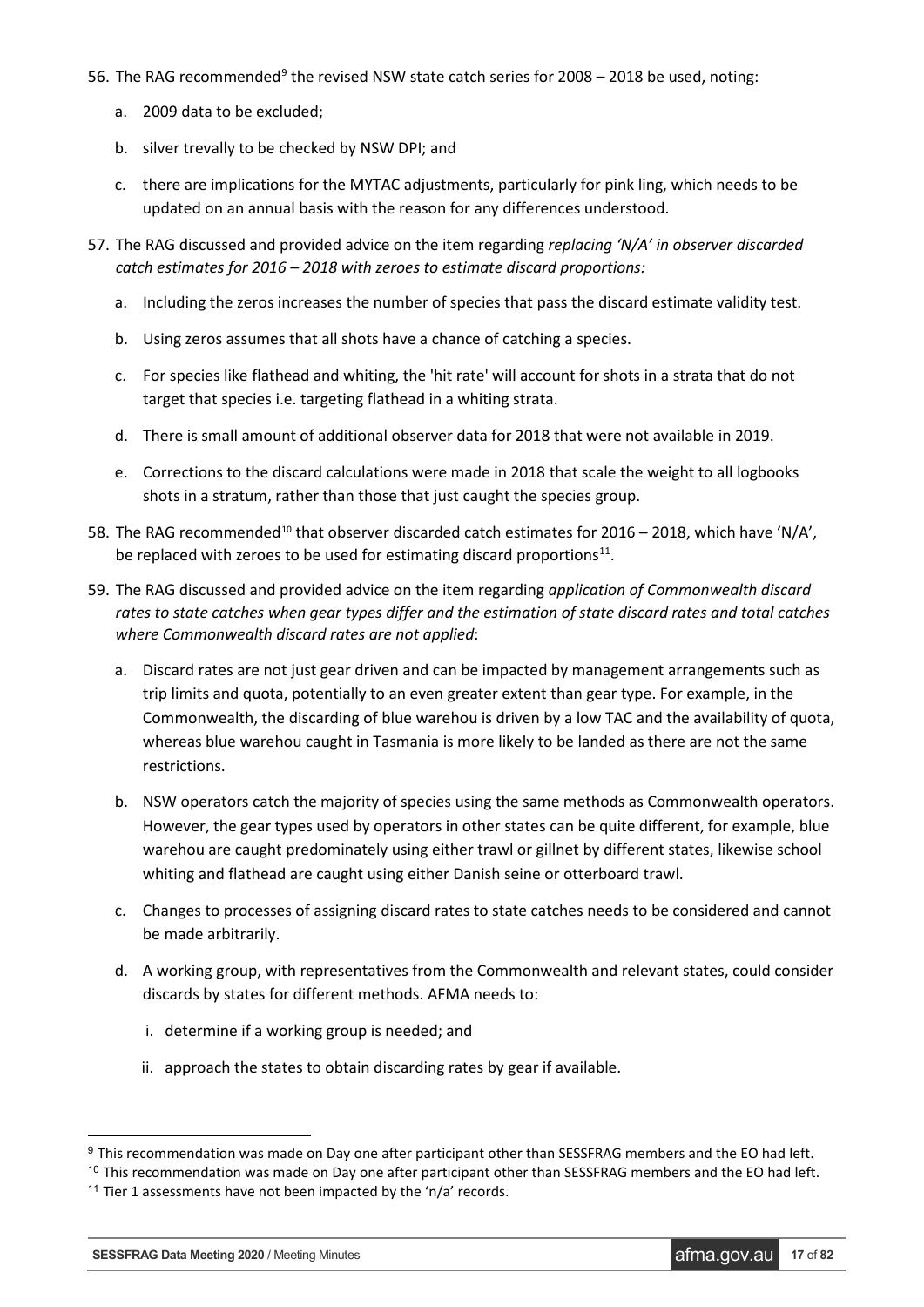- 60. The RAG recommended<sup>[12](#page-17-0)</sup> that, in the short term, Commonwealth discard rates should be applied to state catches where Commonwealth and state gear types differ (status quo) until a working group develops a protocol that will provide a set of decision rules to estimate state discard rates and total catches. Noting:
	- a. previously, Commonwealth discard rates were applied to state catches regardless of the gear used;
	- b. CSIRO obtained details about state gear used to catch SESSF quota species;
	- c. the motivation for discarding needs to be considered;
	- d. exceptions to the status quo should be considered (for example blue warehou and pink ling); and
	- e. individual RAGs need to consider this issue.
- 61. The RAG discussed and provided advice on the item regarding *whether the approach used to determine recreational catch weights for shark species be extended to other SESSF species as part of the 2021-22 Data Services Contract*:
	- a. SEMAC asked that AFMA more explicitly account for recreational catch in TAC setting processes and that objective consideration should be given to whether this should be done for all SESSF species.
	- b. James Woodhams outlined that the current national recreational survey was established to collect data on the social and economic values of recreational fishing. It will not collect catch and effort data for SESSF stocks accessed by recreational anglers. However, some of this information [catch and effort] is routinely collected by the states and territories in their surveys of recreational anglers.
	- c. The Status of Australian Fish Stocks reports include estimates of recreational catches where available.
	- d. As part of the CSIRO data services contract recreational catch information is summarised and a separate report for school shark, gummy shark and sawshark has been prepared. Extending those requirements to all species will require additional funding and time.
	- e. The decision to include recreational catch estimates needs to consider the quantity recreational fishers take and if the amount that is taken remains constant over time. Analysis of the quantity that is taken or consistent catches could help to determine which species warrant further analysis.
	- f. Recreational catch is likely to be a small proportion of the catch across the majority of assessed SESSF species (e.g. tiger flathead and redfish is only a couple of tonnes). However, silver trevally has a relatively high recreational catch. In addition, for species like pink ling (east), current recreational catches could affect the stock.
	- g. CSIRO has collated the recreational catch data, however there are difficulties in converting fish numbers into weights (CSIRO require funding to undertake this additional conversion work). The collated information could help the RAG to identify the species that need to be done.
	- h. To ensure that decisions about the use of recreational catch in assessments are based on sound criteria and addressed in a systematic way, state agencies should be approached to help to determine whether there are certain SESSF stocks that are substantially impacted by recreational fishing.

<span id="page-17-0"></span> $12$  This recommendation was made on Day one after participant other than SESSFRAG members and the EO had left.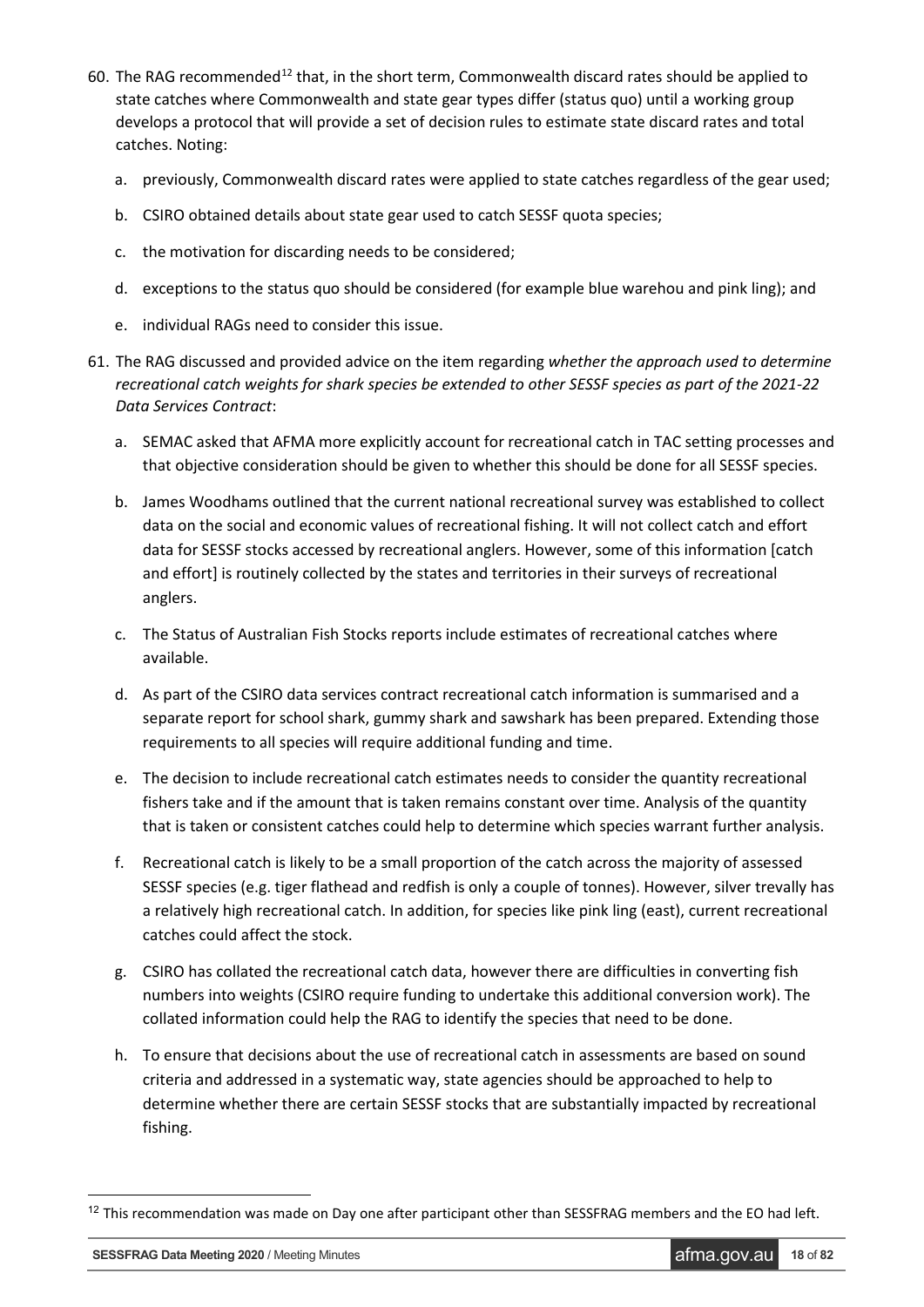- i. The level of recreational fishing could be monitored at the data meeting each year, with a threshold for consideration.
- j. A working group, outlined above, could also consider recreational catches given the state representatives.
- 62. The RAG recommended that<sup>[13](#page-18-0)</sup> the approach used to determine recreational catch weights for shark species should be extended to other SESSF species (as part of the 2021-22 Data Services Contract), noting:
	- a. CSIRO to request recreational fishing data from the states when requesting commercial fishing data, it is anticipated that they will provide it if it is available.
	- b. If recreational catches are small, or remain constant over time, they do not need to be accounted for in assessments. However, if they are increasing consideration should be given to including them.
- 63. The RAG discussed and provided advice on the item regarding *adjustments of MYTACs given the NSW state catch series, corrected discard estimates, potential changes to the application of Commonwealth discard rates to state catches and potential changes in the proportion of the total catch taken by recreational fishers:*
	- a. While the catch and discard series have been changed, it is unlikely that the changes will have much of an impact for most stocks.
	- b. As MYTACs have break out rules, it is unnecessary to consider a revision to them unless the data changes trigger the rules.
	- c. If the updated data has a less than 5 per cent impact on the TAC, there is no need to update the MYTAC.
	- d. There needs to be a valid reason to change the *status quo*.
	- e. Where the discard rate change might be substantial (e.g. for species like pink ling) it will be checked and discussed during Agenda item 17: *MYTAC analysis and data summary*.
- 64. The RAG recommended<sup>[14](#page-18-1)</sup> that AFMA consider establishing a state discard and recreational working group, that includes state representatives, to consider:
	- a. the application of Commonwealth discard rates to state catches and develop a set of decision rules to estimate state discard rates and total catches; and
	- b. recreational catches and their potential use in SESSF stock assessments.

#### **Action Item 16: NSW DPI**

Geoff Liggins to provide further clarification on catch figures for relevant species in the updated NSW catch dataset, in particular data for 2009 as well as for ocean jackets, silver trevally and pink ling.

# **Action Item 17: AFMA / CSIRO**

AFMA and CSIRO to liaise with the states regarding estimates of discards for SESSF quota species and consider establishing a discard and recreational fishing working group to consider a set of decision rules, in particular:

• whether to apply Commonwealth discard rates to state catches when Commonwealth and state gear types or management controls differ;

<span id="page-18-1"></span><span id="page-18-0"></span><sup>&</sup>lt;sup>13</sup> This recommendation was made on Day one after participant other than SESSFRAG members and the EO had left. <sup>14</sup> This recommendation was made on Day one after participant other than SESSFRAG members and the EO had left.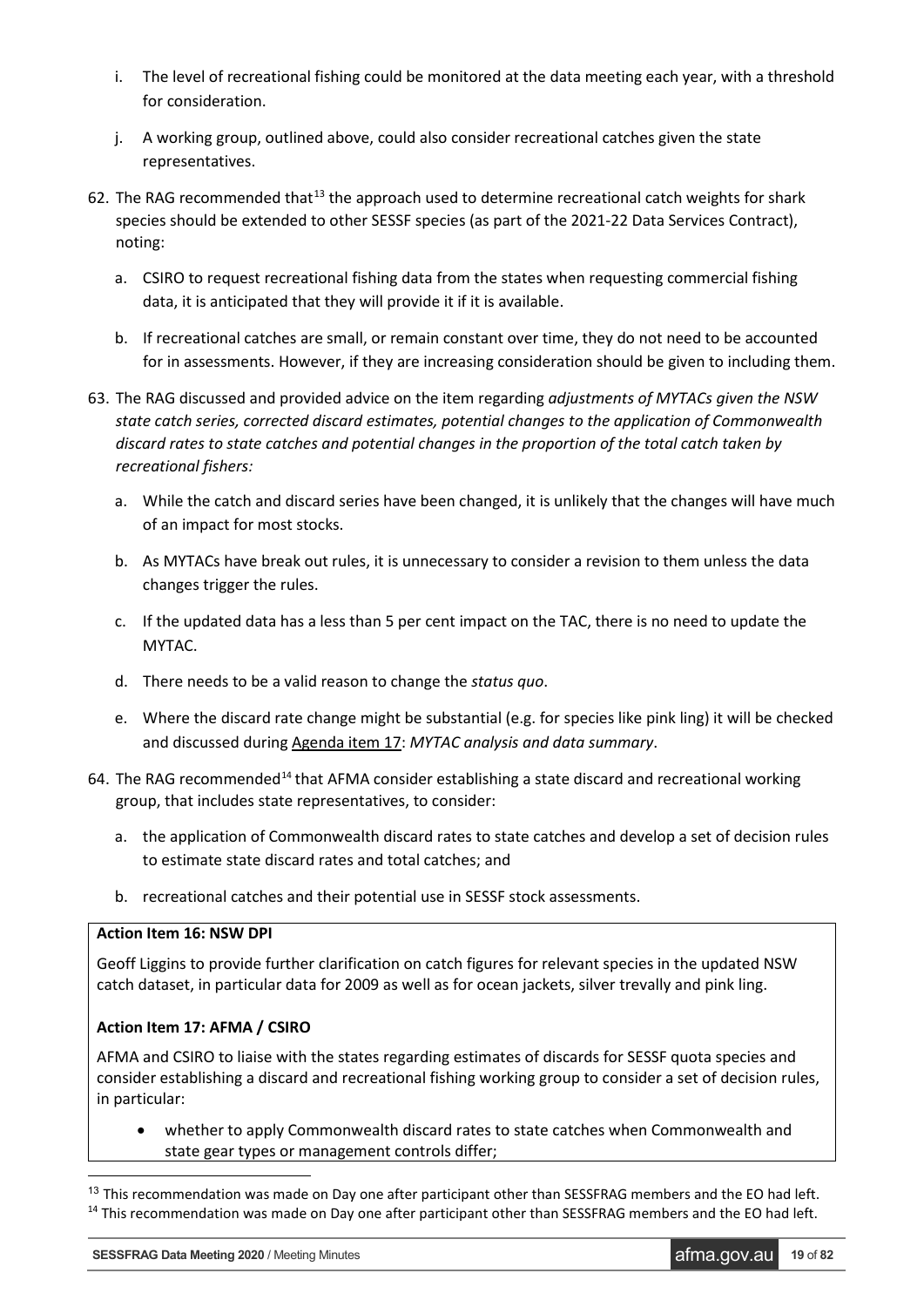- how to estimate state discard rates and total catches where Commonwealth discard rates are not applied because of differences in gear type or management controls; and
- whether the approach used to determine recreational catch weights for shark species should be extended to other SESSF species as part of the 2021-22 Data Services Contract.

# **Action Item 18: CSIRO**

As part of the annual data request to the states, CSIRO to also request the latest available recreational data (numbers, conversion factors and weights). It is anticipated that, if the states hold the data, they should be able to provide it.

# **Action Item 19: AFMA**

Consider whether it is worthwhile undertaking a desktop study to determine which important Commonwealth fish species are also targeted by recreational fishers.

# **Action Item 20: CSIRO**

CSIRO to circulate to the SESSFRAG a more detailed recreational catch data spreadsheet and incorporate this into the final report.

# <span id="page-19-0"></span>**13. Fishery independent data working group update**

- 65. The RAG noted the update provided by Dan Corrie on the FIDWG:
	- a. The objectives are high level and consistent with those from the previous FIS.
	- b. The working group discussed all of the TORs, which is outlined in the attached meeting outcomes at **[Attachment 5](#page-69-0)**.
	- c. The working group started developing the options to gather independent data and identified the key commercial species. There is limited independent data currently collected for the key commercial species.
	- d. FIS collected data has not been used as an input for assessment of bycatch species so far.
	- e. Opportunities to collect fishery independent data using existing programs were identified, e.g. using commercial fleet as a sentinel fleet, CKMR, acoustics.
	- f. The proposed next steps for the FIDWG are to:
		- i. further develop methods for independent data collection and options for individual species (tables 1 and 2 on pages 11-13 in the FIDWG meeting outcomes);
		- ii. consider the application of alternative approaches, including new and emerging methods for collecting independent data; and
		- iii. provide feedback to the RAG on the preferred methods for collecting fishery independent data for selected species in the SESSF.
	- g. Further details on the outcomes from the FIDWG are at **[Attachment](#page-69-0) 5** (finalised since the SESSFRAG meeting).
- 66. The RAG discussed the outcomes of FIDWG and provided the following comments:
	- a. Surveys that occur at multiple times over a year can lead to fish being missed or double counted as they move across the fishery – a research project could be undertaken to design an appropriate survey.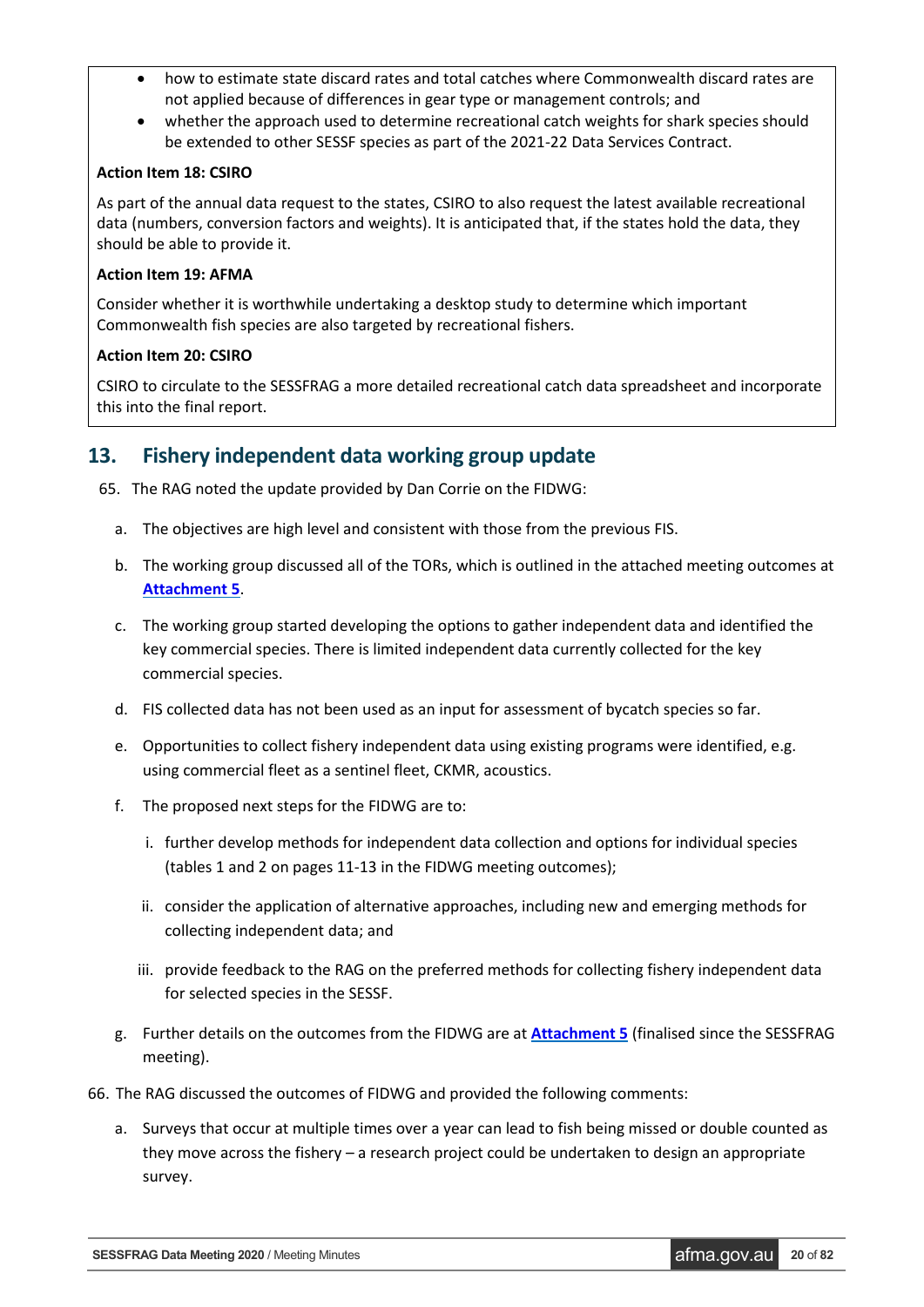- b. Cost-effectiveness needs to be considered; in particular, the cost of *status quo* current monitoring arrangements – could be a useful baseline.
- c. CPUE is relatively cost neutral, aside from work CSIRO does.
- d. The FIS was not considered to provide a cost-effective source of fishery independent indices for input into stock assessments.
- e. The [Kapala surveys](https://www.cmar.csiro.au/data/trawler/survey_details.cfm?survey=KAPALA) (which had 25 years between surveys) were useful for providing a time series of environmental information.
- f. While it is important to concentrate on key commercial species, changes in the fishery and the relative value of species over time should not be ignored, including species such as gemfish, which used to be an important commercial species but is now heavily depleted.

# <span id="page-20-0"></span>**14. CPUE standardisation: gillnet and auto longline[15](#page-20-1)**

# *Improving Gillnet CPUE*

- 67. The RAG noted and discussed the presentation provided by Miriana Sporcic on the project *Improved gillnet CPUE standardisations in Australia's GHAT sector of the SESSF*. The aim of the project was to produce standardised CPUE series incorporating net length and mesh size for gillnet caught gummy shark, sawshark and elephant fish and, account for zero catches of those species.
	- a. Analysis was undertaken on data from 1999 to 2018 inclusive.
	- b. Three methods using catch per net length, were considered in the project; generalised linear models (GLMs), generalized additive models (GAMs) and Tweedie generalised linear models: analyses including zero shots (Tweedie GLMS).

# **GLMs**

c. Investigation under a GLM found that the inclusion of mesh size in standardization analysis had the least effect on overall contribution to model fit; as such, it was omitted from subsequent analysis.

# **GAMs**

d. Overall GAMs have very similar trajectories to GLMs.

# **Tweedie GLMs**

- e. This is a newer technique that enables the incorporation of zero catches.
- f. Development of approaches that allow the incorporation of zero catch is a positive step. However, the filtering of the data should be considered.

# **General**

- g. If the three methods provide similar outcomes, the selection of a simpler model is sensible.
- h. As gillnets are unlikely to have changed in terms of selectivity, the increase in length of the average gillnet is likely to have had a greater effect<sup>16</sup>.

<span id="page-20-1"></span><sup>&</sup>lt;sup>15</sup> The discussion of this item was split across the two days of the SESSFRAG meeting.

<span id="page-20-2"></span><sup>16</sup> Knuckey, I., Koopman, M. and Davis, M. (2010). *[The effect of an increase in shark gillnet length on target species and](http://sophoswebproxy.afma.gov.au/cgi-bin/patience.cgi?id=544a4277-9162-4d1e-83ee-7231980602d0)  [bycatch in the SESSF](http://sophoswebproxy.afma.gov.au/cgi-bin/patience.cgi?id=544a4277-9162-4d1e-83ee-7231980602d0)*. Fishwell Consulting, 40pp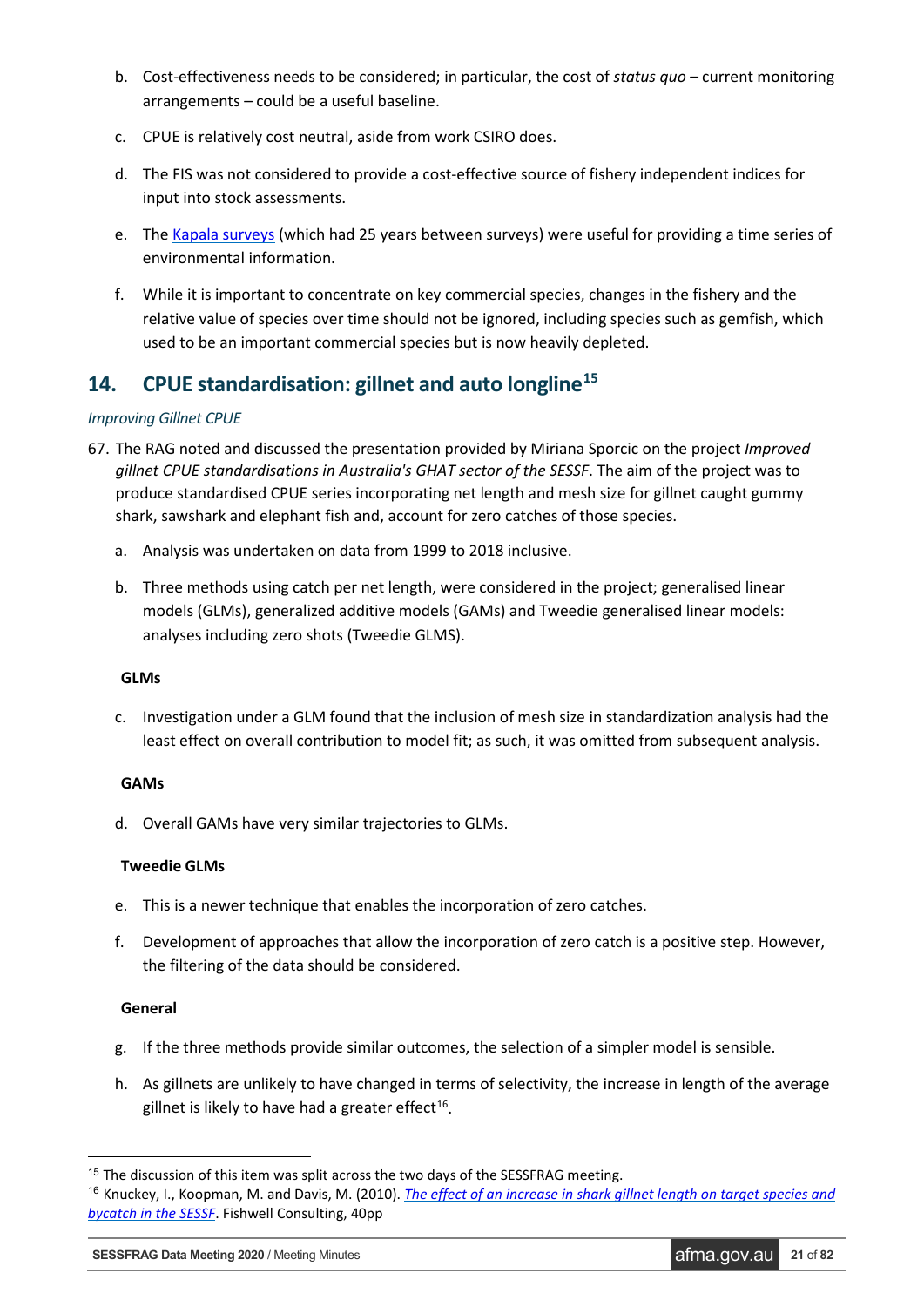- i. Australian sea lion (ASL) closures have had a significant impact on fisher behaviour, with some South Australian gillnetters moving from their main fishing grounds. While the data is comparable, closures have not been explicitly accounted for in the analyses and needs to be considered, as part of future work.
- 68. The RAG recommended $^{17}$  $^{17}$  $^{17}$  that:
	- a. catch per net length be used as the primary index this year onward rather than catch per shot. This aligns with international standards and conforms to knowledge that net length has changed over time;
	- b. SharkRAG discuss the new approaches especially those that investigate zero catches such as the Tweedie GLM;
	- c. CSIRO, as an aspirational goal, remove ASL closures from the net length analysis. This is likely to be quite complex; and
	- d. a plot of net length over time be provided to the SharkRAG for information.

# *Automatic longline – baiting efficiency*

- 69. The RAG discussed the inclusion of baiting efficiency in logbooks to enable collection of data for automatic longline boats in the GHAT sector of the SESSF, including its utility in informing stock assessments.
- 70. The RAG advised that the collection of baiting efficiencies should be collected through the annual gear survey rather than logbooks due to the amount of work required to include it in logbooks as a field, noting:
	- a. There is currently no CPUE time series incorporating baiting efficiency.
	- b. Simon Boag explained that while baiting efficiency does change a lot shot to shot, it is unlikely to change much over the course of a year. Many factors can be involved, including how frozen the bait is.
	- c. Ian Knuckey explained that baiting efficiency could have an important effect, depending upon the type of bait a boat uses and can change yearly. However, it is possible to obtain the information from EM, for example longline boats can be fitted with a stern mounted camera.

### **Action Item 21: SharkRAG**

SharkRAG to discuss the new approaches for estimating CPUE in the gillnet sector, in particular those that investigate zero catches such as the Tweedie GLM.

#### **Action Item 22: CSIRO**

That CSIRO (Miriana Sporcic) investigate removing closures, particularly those relating to sea lions, from the CPUE analysis using net length as part of future work.

# **Action Item 23: CSIRO**

Provide a plot of annual gillnet length deployed in the GHAT over time to SharkRAG for their information.

# **Action Item 24: CSIRO**

-

Miriana Sporcic to update the catch-per-net-length analysis for Gummy Shark (for each of the fleets) to include 2019 to be included in this year's Gummy Shark assessment.

<span id="page-21-0"></span><sup>&</sup>lt;sup>17</sup>This recommendation was undertaken via email after the meeting between SESSFRAG members only.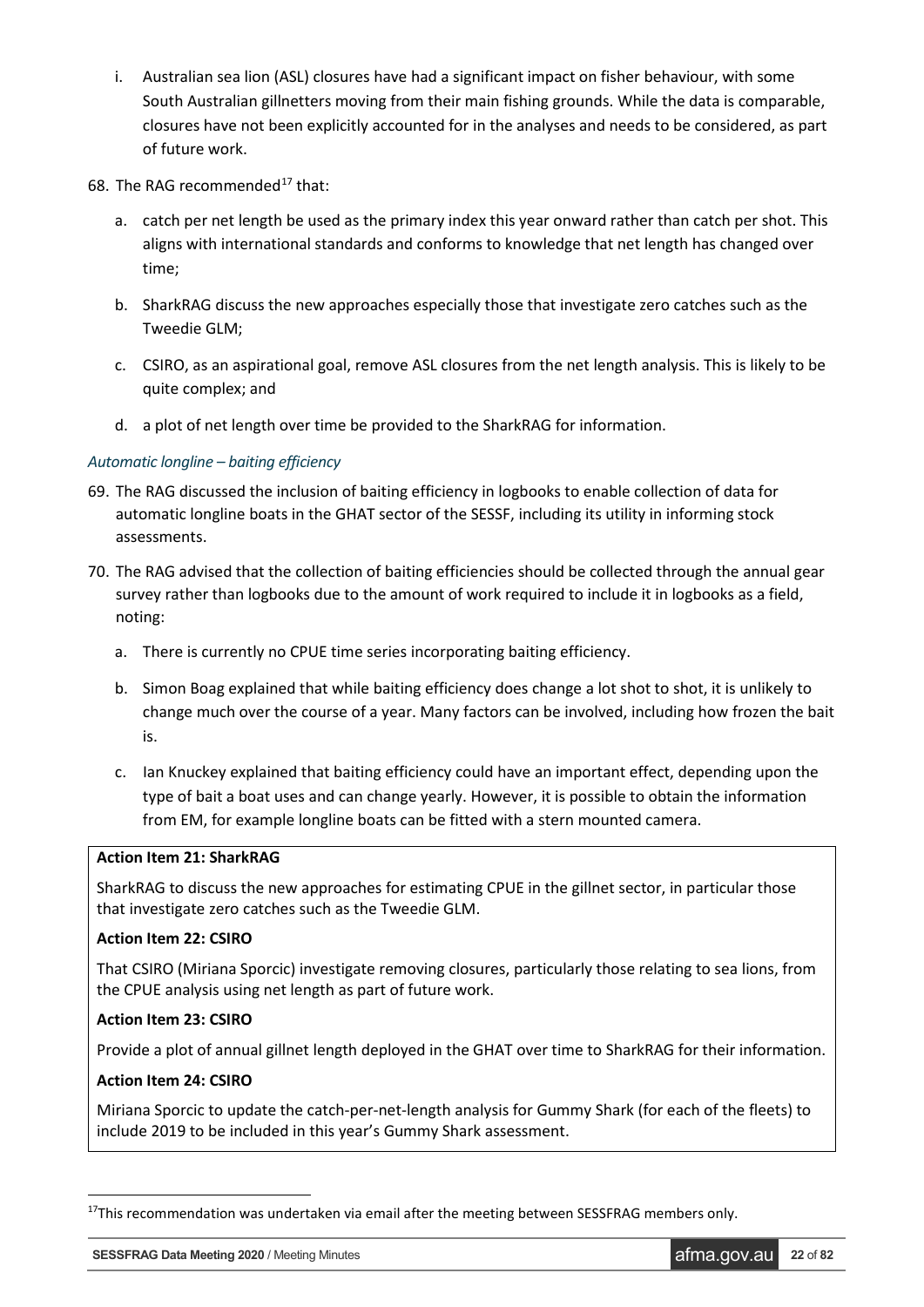# **Action Item 25: AFMA / CSIRO**

Miriana Sporcic and Natalie Couchman to discuss historical management changes (e.g. ASL closures) that have been made in the gillnet sector which may influence CPUE, including whether these changes can be accounted for in the analysis, as this can change the overarching approach to CPUE standardisation.

# <span id="page-22-0"></span>**15. Bycatch species groups – discard reporting**

- 71. The RAG noted the update provided by Dan Corrie on a preliminary analysis on the reporting of quota discards to species level and bycatch species into eleven species groups:
	- a. The level of reporting differs greatly between boats; there are still a number of boats not reporting discards.
	- b. Of the discards that are reported, about 80 per cent of the discarded bycatch is being reported into the 11 groups, 98 per cent is being reported into some sort of group, with 2 per cent being reported at the species level.
	- c. While reporting has improved, further improvement can be made, and AFMA is planning to undertake work to encourage better reporting.
- 72. The RAG discussed the potential implications of discard reporting by groups on ERA outcomes:
	- a. While scaling up to total catch is problematic, ISMP information could be used to understand species composition.
	- b. Species-level reporting was poor, and the move to group level reporting has generally improved reporting.

# **Action Item 26: AFMA**

AFMA to provide an update at the SESSFRAG Chairs' meeting in 2021 on bycatch discard reporting by species groups in the trawl sector. The RAG to provide advice on whether the change in reporting requirements could affect Ecological Risk Assessments.

# <span id="page-22-1"></span>**16. School whiting: data and assessment review[18](#page-22-2)**

- 73. The RAG noted the update provided by Tony Smith on, and thanked him for, the school whiting stock assessment review, and Dan Corrie on the MYTAC analysis:
	- a. There is circumstantial evidence to support spatial structuring across the range of eastern school whiting, if not clear stock separation: including differences in CPUE trends by fleet and area. This evidence should not be ignored, as there could be spatial and jurisdictional consequences for the management of the resource.
	- b. The FRDC funded project, *[an updated understanding of eastern school whiting stock structure and](http://www.frdc.com.au/project/2019-030)  [improved stock assessment for cross-jurisdictional management](http://www.frdc.com.au/project/2019-030)*, being undertaken by Karina Hall will not be completed for a couple of years, which includes an analysis of genetic and otolith information.
	- c. Previous stock assessments assumed a single stock over the full range of the species.
	- d. NSW DPI have provided a revised NSW catch series and previously unused CPUE length and age data for the 2020 assessment and are happy to work on a jointly authored stock assessment.

<span id="page-22-2"></span><sup>&</sup>lt;sup>18</sup> The discussion of this item was split across the two days of the SESSFRAG meeting.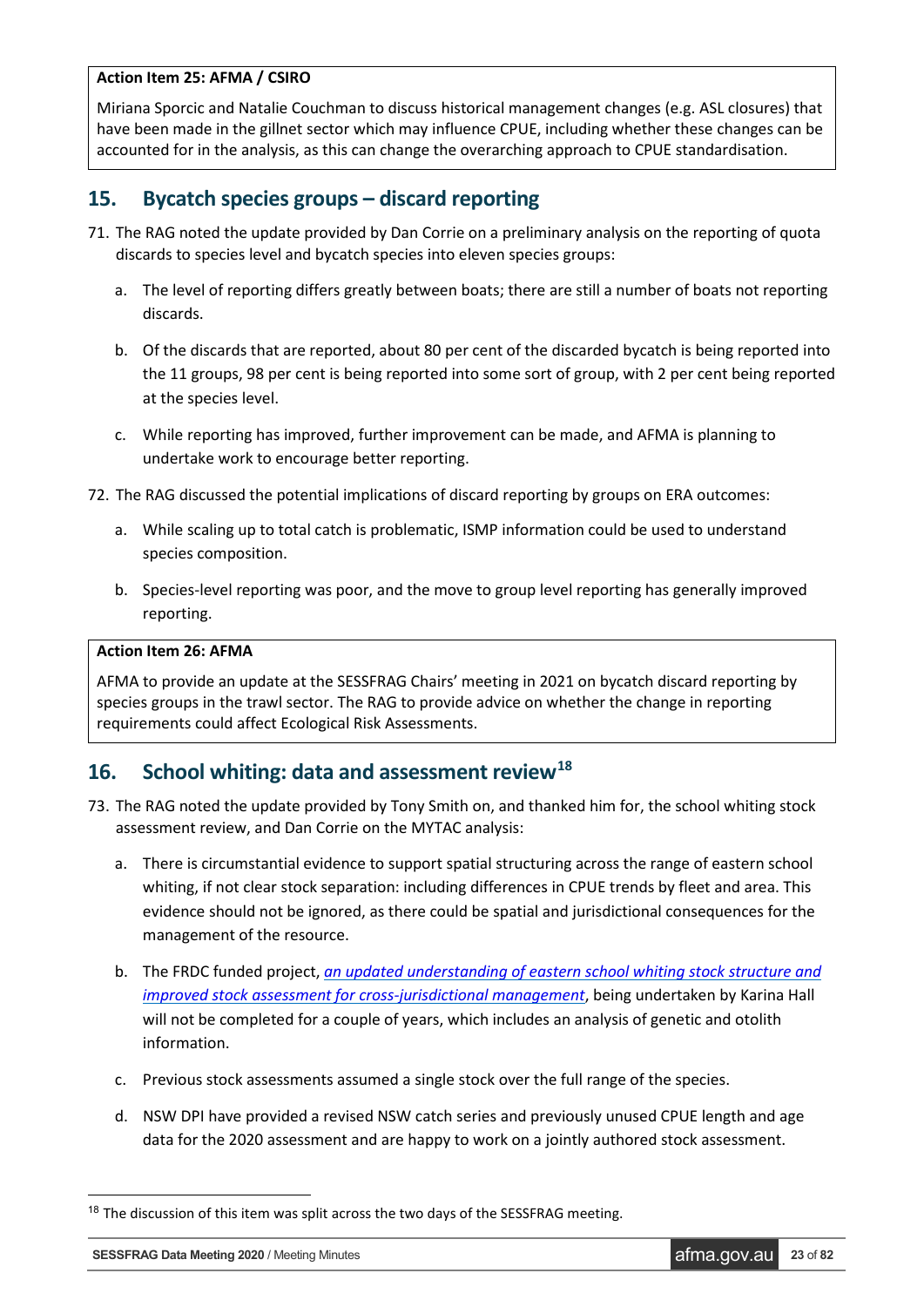- e. The East Gippsland seismic survey changed the operating environment and has affected catches (*Multiple-Before After [Control Impact \(M-BACI\) analysis of the effect of a 3D marine seismic survey](https://www.frdc.com.au/project/2019-072)  [on Danish Seine catch rates](https://www.frdc.com.au/project/2019-072)*). However, as the data that will go into the stock assessment update in 2020 pre-dates the seismic survey and as such, the seismic survey is not expected to impact this iteration of the assessment.
- 74. The RAG discussed the upcoming school whiting stock assessment review, in particular relating to the options relating to undertaking the stock assessment.
	- a. The assessment should proceed this year, noting the following:
		- i. The AFMA Commission requires an updated assessment, given the combined catches of both Commonwealth and NSW operators that are close to overcatching the recommended biological catch (RBC) from the 2017 assessment (and the 2019 updated assessment).
		- ii. While the NSW TAC was high in the previous year, the NSW TAFC committee has substantially decreased the TAC this year. NSW catch in 2019 was 1 196 tonnes, will be lower in 2020 due to a drop in TAC by 300 tonnes.
		- iii. NSW is developing a formal harvest strategy for school and stout whiting and is likely to consider shared catches and complementary management.
		- iv. The new CPUE data from NSW will be investigated for use in this assessment.
		- v. Catch rates in the impact zone of the seismic survey are significantly reduced<sup>[19](#page-23-0)</sup>.
	- b. It may not be possible to undertake an assessment with separate stocks this year due to the limited time available.
	- c. The outcomes of the FRDC stock structure project may provide a different outcome to the preliminary advice from the review undertaken by Tony Smith.
	- d. There is insufficient conclusive evidence to provide an obvious location for stock separation. However, the RBC could be set on a single stock basis and, as a sensitivity, a two-stock model presented at SERAG 2, if time and resources allow this work to be completed.
	- e. The stock could be split:
		- i. by location at the zone 10/20 boundary (although this would be through an area of high catch), at the NSW / Victoria border, or at Eden. Both the latter would require significant work to adapt the data; and
		- ii. by method Commonwealth Danish seine could be used to incorporate most of the catch for the Commonwealth fleet and, ergo, south of the NSW / Victoria border.
	- f. Incorporation of the NSW data may create issues for an updated assessment. Undertaking a staged process would enable the ability to incorporate as much of the NSW data possible, and if there are impacts on the ability to undertake the stock assessment, then the new data could be removed and the default basecase adopted.
	- g. There are generally similar CPUE trends where prawn and fish trawl overlap.

<span id="page-23-0"></span> <sup>19</sup> Fishwell consulting (2020) *Preliminary M-BACI results – Phase 1*. FRDC

**SESSFRAG Data Meeting 2020** / Meeting Minutes **and** *Afma.gov.au* **24** of 82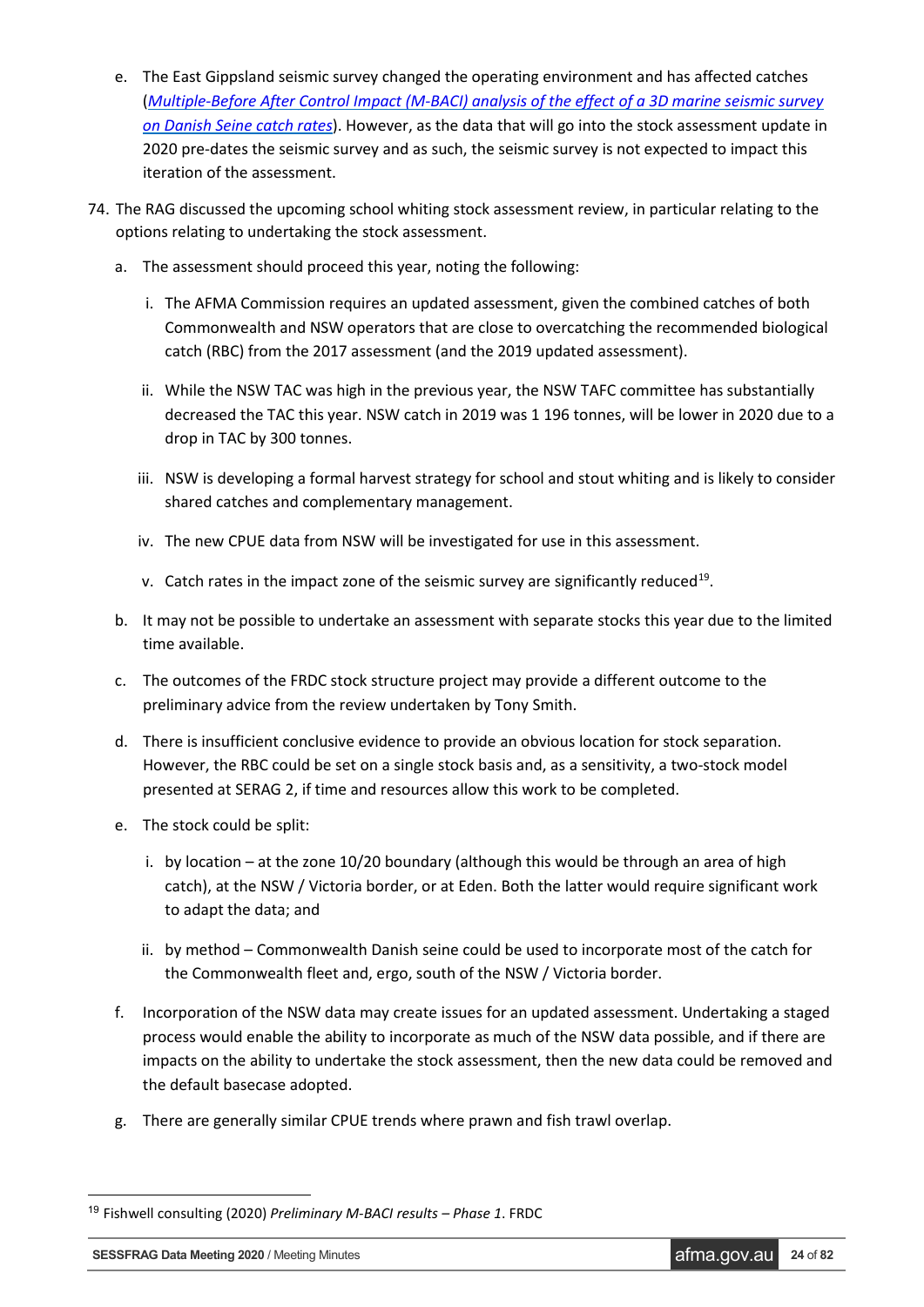- h. CSIRO will consider the NSW data prior to undertaking the assessment, including how to incorporate the new CPUE series.
- 75. The RAG recommended<sup>[20](#page-24-0)</sup> that:
	- a. a school whiting stock assessment is undertaken this year, with a sensitivity exploring a stock split at the NSW/Victorian border presented at SERAG 2 – not to be used for RBC calculations at this time;
	- b. the structure of school whiting stock assessments will be considered following the outcomes of the FRDC funded project, *[an updated understanding of eastern school whiting stock structure and](http://www.frdc.com.au/project/2019-030)  [improved stock assessment for cross-jurisdictional management](http://www.frdc.com.au/project/2019-030)*;
	- c. the potential impacts of the seismic survey are considered while setting a TAC this year noting that the possible impacts of the survey will not be incorporated into the assessment as the data that will be used pre-dates the survey;
	- d. a five step process, as developed by the group tasked overnight<sup>[21](#page-24-1)</sup>, and modified as recommended, be followed for the school whiting stock assessment (see Box 1); and
	- e. to help the assessment team (lead Jemery Day) with the school whiting assessment as it progresses, a sub-committee was set up with Mike Steer as chair and Dan Corrie, Ian Knuckey, Karina Hall as members to link with Jemery.

# **Box 1: school whiting assessment- five-step process**

- 1. Status quo assessment excluding NSW data (not preferred).
- 2. Include various NSW data sources (CPUE/Length/Age data) from Ocean trawl fleet (preferred)
	- If this results in poor fit, return to Step 1
	- If this results in reasonable fits to the model, move to Step 3.
- 3. Include CPUE/Length/Age data from NSW Prawn Trawl fleet
	- If this results in poor fits to the model, return to Step 2
	- If this results in reasonable fits to the model, move to Step 4.
- 4. Explore sensitivity of splitting assessment by location, splitting at the NSW/Victorian boundary. This sensitivity test will not be used for RBC calculations.
- 5. Run a series of projections with reduced Commonwealth catches to explore the potential ramifications of seismic impacts.

#### **Action Item 27: AFMA**

AFMA (Tamre Sarhan) to investigate the spike of 24cm school whiting and long 'tail' of large redfish in the length frequency distributions for 2019.

#### **Action Item 28: AFMA**

Dan Corrie to arrange a meeting between Jemery Day, John Garvey and Tamre Sarhan regarding changes in historical length frequencies for school whiting.

**SESSFRAG Data Meeting 2020** / Meeting Minutes **afma.gov.au 25** of 82

<span id="page-24-0"></span><sup>&</sup>lt;sup>20</sup> This recommendation was undertaken on Day one after participants other than SESSFRAG members and the EO had left, and via email after the meeting between SESSFRAG members only.<br><sup>21</sup> Undertaken after the meeting on 25 August 2020 – members of the group were Mike Steer, Jemery Day and Tony

<span id="page-24-1"></span>Smith.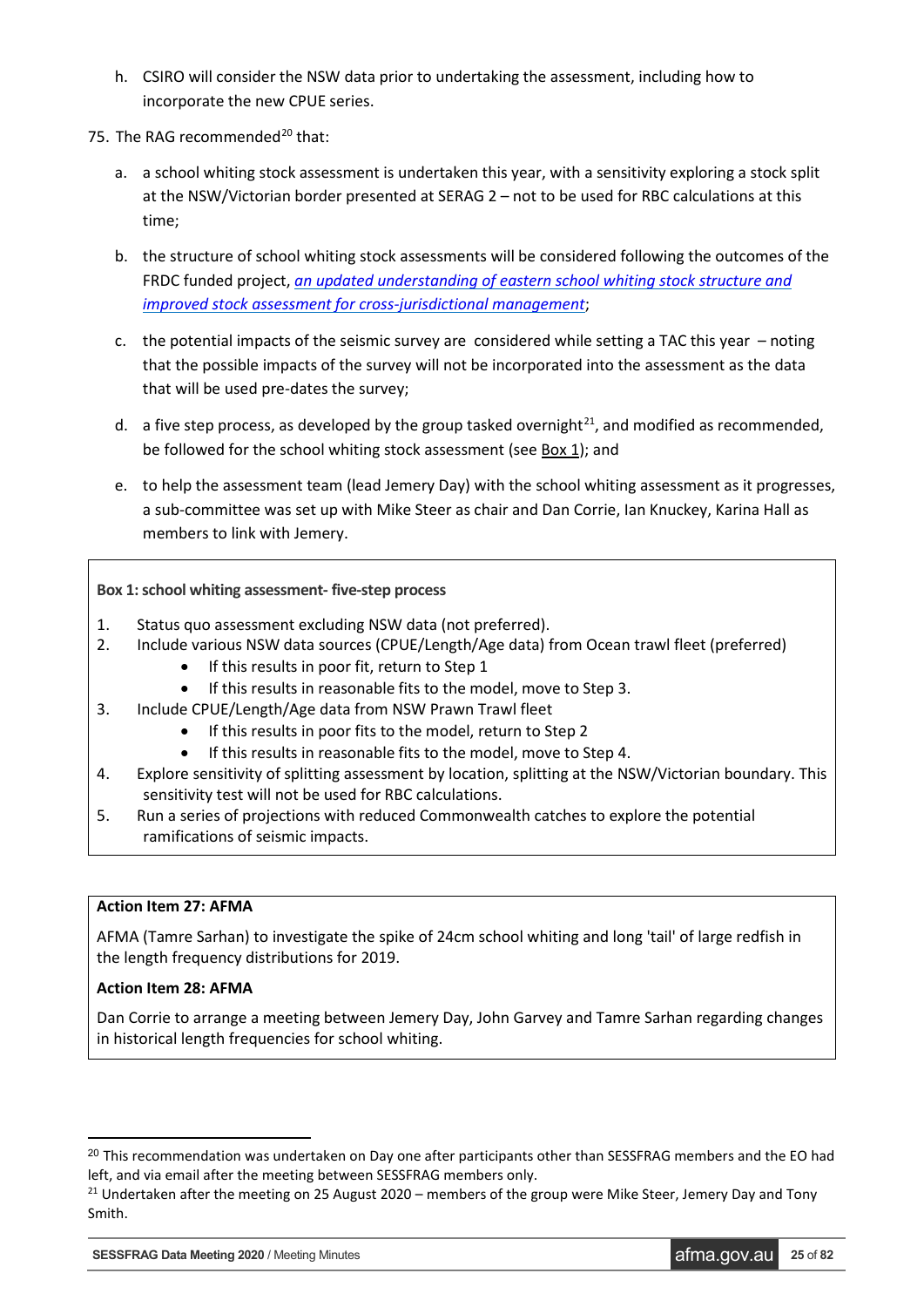# **Action Item 29: NSW DPI / CSIRO**

Miriana Sporcic and Karina Hall to examine the school whiting CPUE standardisation for NSW fisheries, with a particular focus on adding standard diagnostics for the NSW standardised CPUE series.

# **Action Item 30: CSIRO**

Establish a school whiting working group (to meet before SERAG 1 2020) to provide guidance to Jemery Day on how to treat NSW data in the stock assessment with the following membership: Mike Steer (Chair), Dan Corrie, Karina Hall, and Ian Knuckey.

# <span id="page-25-0"></span>**17. MYTAC analysis and data summary**

76. The RAG reviewed and discussed the fishery indicator data and provided advice on:

- a. actions required prior to the stock assessments taking place for those species identified at **[Attachment 6](#page-69-0) –** Table 1; and
- b. further actions required during the MYTAC period for species highlighted under the MYTAC Analysis outlined at **[Attachment 6](#page-69-0) –** Table 2.
- 77. Twenty-four of the 34 species were flagged for the RAG to discuss, twelve of which are scheduled for assessments in 2020. Seven species are subject to a rebuilding strategy and will be considered by either GABRAG, SharkRAG or SERAG later in 2020 and, three species are not due for stock assessment and have not triggered the breakout rules.
- 78. For the purpose of these minutes the discussion is separated into (a) species scheduled for assessment in 2020, and (b) species flagged as part of the decision tree support tool. Summary tables of the decision tree support tool outcomes are provided at **[Attachment 6](#page-69-0)**.
- 79. The RAG noted that:
	- a. fishery indicator data for species managed under rebuilding strategies which are not scheduled for a stock assessments in 2020 (**[Attachment 6](#page-69-0) –** Table 3) will be considered formally by the individual RAGs as part of the annual review of rebuilding strategies; and
	- b. species at **[Attachment 6](#page-69-0) –** Table 4 were not highlighted by the MYTAC Analysis and fishery indicator data do not need to be considered.
- 80. The RAG recommended<sup>[22](#page-25-1)</sup> that:
	- a. all species to be assessed this year go ahead as scheduled;
	- b. the silver trevally column about operational reasons be changed to 'unclear' given the comments (refer to **[Attachment 6](#page-69-0) –** Table 1); and
	- c. species triggered through the MYTAC analysis continue as per the MYTAC schedule, with the exception of:
		- i. blue-eye trevalla the slope Tier 4 assessment to be brought forward to 2020. The existing Tier 5 assessment for the seamount will not updated. SERAG should consider whether the reason for not applying a discount factor to the Tier 4 assessment is still appropriate; and

**SESSFRAG Data Meeting 2020** / Meeting Minutes **afma.gov.au <b>26** of 82

<span id="page-25-1"></span><sup>&</sup>lt;sup>22</sup> This recommendation was undertaken via email after the meeting between SESSFRAG members only.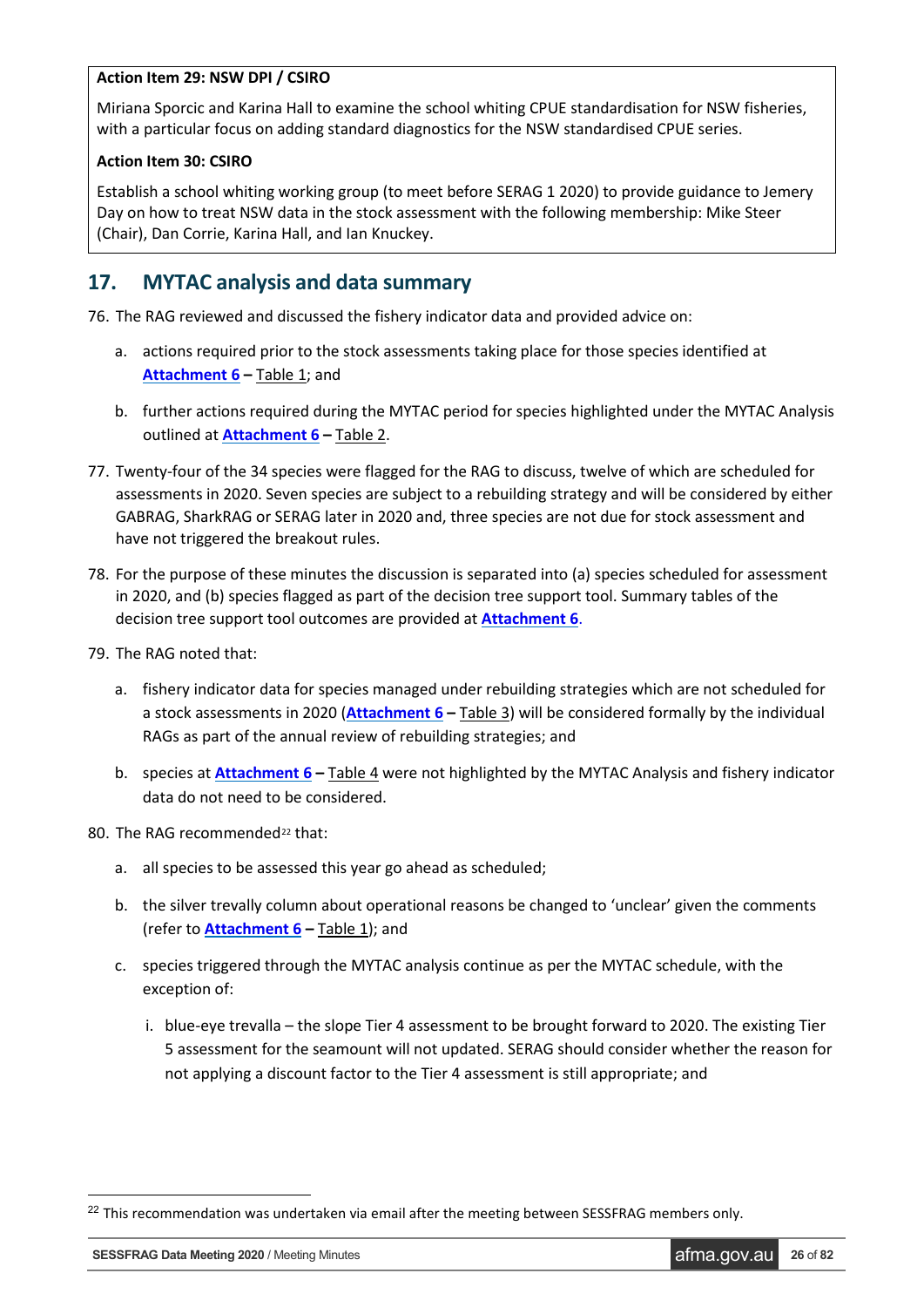ii. orange roughy east – the extension of the MYTAC into fourth year was confirmed and the assessment is to be updated in 2021. Noting SERAG will consider natural mortality and review the available data at SERAG 1 (2020).

# **Action Item 31: Miriana Sporcic/SERAG**

SERAG to consider the reference period for undertaking the John dory Tier 4 assessment – CDRs are available from 1998 onwards, whereas fishing for John dory commenced in 1986 according to logbook records. SERAG to discuss at the first meeting, if possible (depending on the outcome), enable the RBCs to be considered at the second meeting.

#### *Species scheduled for assessment in 2020*

#### **Gummy shark**

81. The RAG noted the following:

- a. Further work has been completed to improve the gillnet CPUE standardisations (using catch per metre (net length) instead of catch per shot) and the SIDaC program has collected additional biological samples.
- b. SIDaC length data has been added to the draft data summary, and while the age data is not available, CSIRO plans to include it in the 2020 assessment. This data is equivalent to onboard observer data as it is linked to the shot.

#### 82. The RAG discussed the following:

a. There has been a recent upturn in CPUE across the regions and gear types with the exception of South Australia.

#### *Data summary*

- a. Length frequency distributions are consistent with historical data.
- b. Age data will be available for the 2020 Tier 1 assessment.
- c. While there is no onboard data, SIDAC length data is equivalent as it is tied to the shot.
- d. There were no onboard observers in 2019, as such; there is no discards weight data, although there has been considerable discard work under the Fishwell project *Analysis of Electronic Monitoring Data to Measure Length and Estimate Discard Weights in the Shark Gillnet Sector of the Southern and Eastern Scalefish Fishery*, which has shown that discards are quite low. CSIRO advised that they would undertake the work to incorporate the outputs of this project, noting that currently discards are added as a catch component and not modelled. CSIRO will need to make it clear to SharkRAG as to whether discards need to be deducted from or are incorporated into RBC.

#### 83. The RAG recommended:

- a. seeking SharkRAG advice whether discards needs to be subtracted from the RBC for 2019; and
- b. continuing the current MYTAC and update the assessment in 2020.

#### **Action Item 32: SharkRAG**

SharkRAG to confirm whether discards are included in the Tier 1 gummy shark assessment and whether they are deducted from the RBC.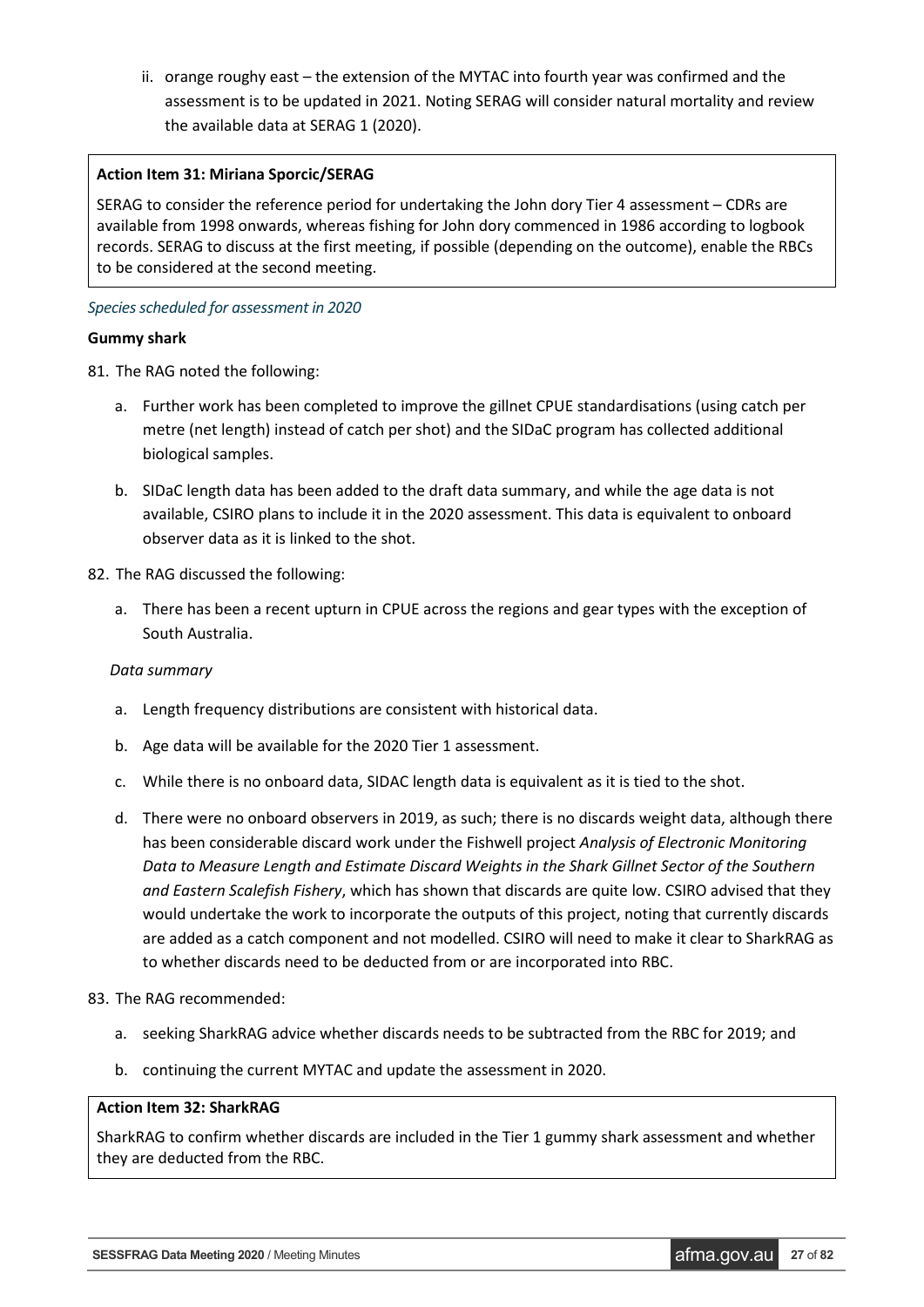#### **John dory**

- 84. The RAG noted that John dory:
	- a. is not targeted and the undercaught TAC is not a sustainability concern; and
	- b. is scheduled to be assessed as a Tier 4 species for the first time in 2020 based on the RAG advice that assessments using catch rates are generally more conservative than the Tier 3 assessment used last time and should be adopted where there is conflicting data.
- 85. The RAG discussed the following:

### *CPUE*

- a. Recent catches are consistent with historical catch.
- b. Eastern CPUE shows a long-term decline the series is reasonably flat since 2010 with a downturn in last two to three years.
- c. Catch at depth for 2017-2019 shows large catches at depths deeper than 150m.
- d. The CPUE series goes back to 1986, however CDR information in only available from 1998. Miriana Sporcic will provide options at SERAG 1 regarding reference periods, with RBCs provided to SERAG 2.

# *Data summary*

- e. The 2019 estimated discard rate was ten per cent recent discard rates have ranged between one and ten per cent, with an average of four per cent.
- f. There were 185 observed shots, however only six discard length measurements are available.
- g. The majority of biological samples for ageing are collected in Lakes Entrance as no samples have been collected in NSW; sample collection has recently commenced at the Sydney Fish Markets.
- h. Many John dory are landed in NSW fisheries, the data from this source should be included in the assessment noting that the catch of these and silver trevally are very high and should be checked to ensure that estuarine john dory are not included.
- 86. The RAG recommended:
	- a. undertaking two Tier 4 assessments in 2020, with discards and without discards; and
	- b. including the NSW catch data in the 2020 Tier 4 assessment once the NSW catches of John dory have been checked.

#### **Action Item 33: AFMA / CSIRO**

AFMA/CSIRO to investigate the significant catches of John dory recorded at depths deeper than 150m, which have become evident since 2017.

# **Action Item 34: Paul Burch**

Paul Burch to investigate the length frequency data and discard estimates for John dory prior to SERAG 1 with a particular focus on spikes in length frequencies in 2017-2019 and the high discard estimates for 2019 – the RAG noted the increase may be due to catches of small fish.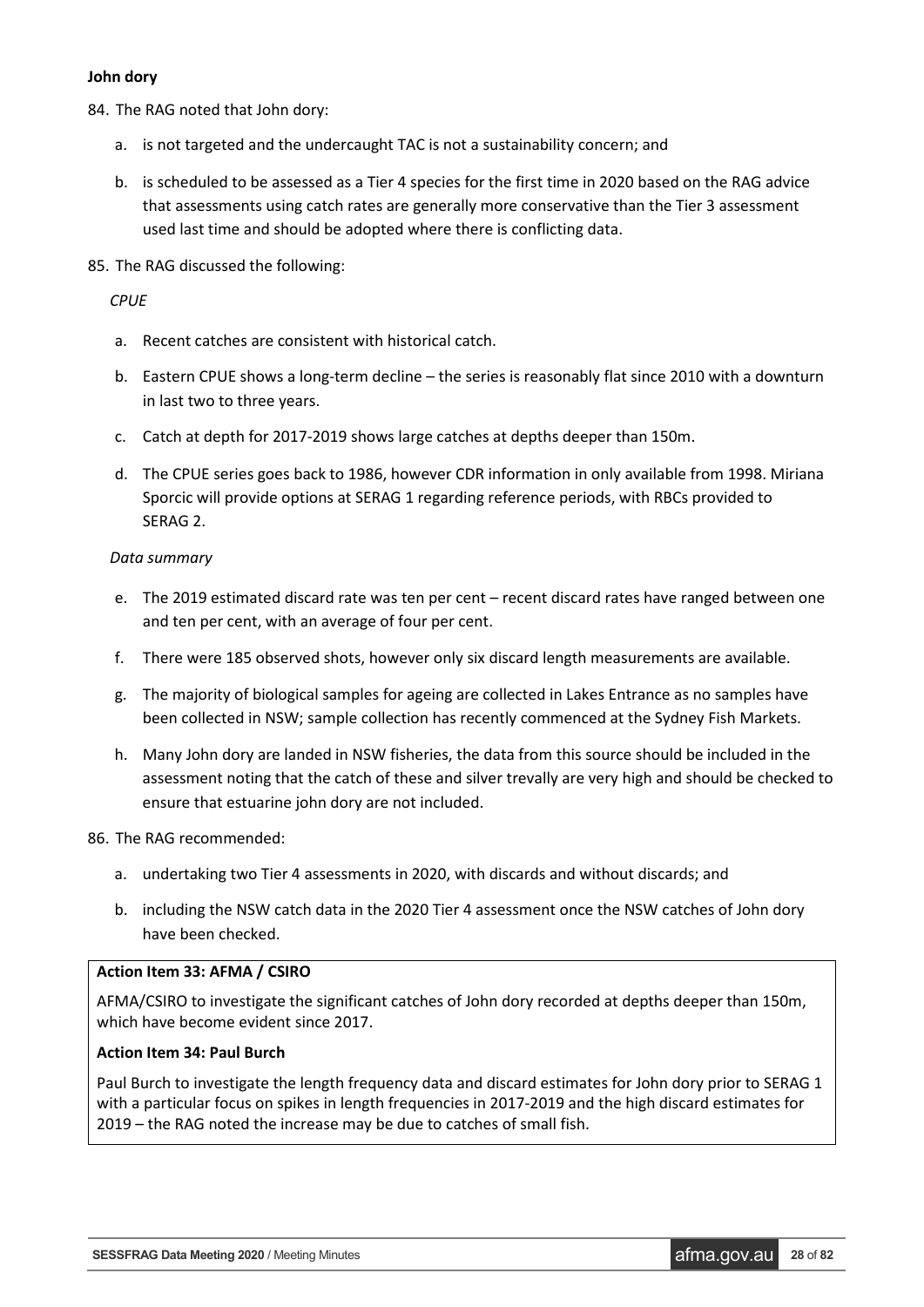#### **Action Item 35: NSW DPI**

NSW DPI to check the state catches of silver trevally and john dory. SERAG noted the catches are high, and there may be some confusion with reported catches of estuarine John dory.

#### **Mirror dory**

- 87. The RAG noted that the most recent estimate of standardised CPUE, in 2019, is between the limit and target reference point for east and west.
- 88. The RAG discussed the following:

*CPUE*

- a. Eastern while there has been a slight increase in the recent CPUE this is still below the long-term average.
- b. Western while there has been a slight increase in recent years, the CPUE remains relatively flat since 2011.

#### *Data summary*

- c. Eastern discards are relatively high, many small fish in the length frequency data meaning that a young cohort coming through possibly explain the level of discarding.
- d. Western Tamre Sarhan suggested that some of the western discards came from the New Zealand factory freezer boat, which targets blue grenadier and not mirror dory.
- e. Considering the low catches spread across three zones in the east, the discard data seems reliable with a large number of small fish being discarded.
- 89. The RAG recommended undertaking the 2020 Tier 4 stock assessment.

#### **Action Item 36: AFMA**

AFMA to provide Paul Burch with list of freezer / factory vessels active in the SESSF by year.

#### **Ocean perch**

90. The RAG noted:

- a. the most recent estimate of standardised CPUE, in 2017, is above the target reference point for both inshore and offshore ocean perch; and
- b. catches of inshore ocean perch are low while discards are typically high leading to uncertainty in the Tier 4 assessment.
- 91. The RAG discussed the information presented in the reports:
	- a. Port length data of ocean perch does not have depth information and therefore inshore or offshore ocean perch cannot be delineated. However, this is not an issue as these data are not used in the assessment.
	- b. Modifications to depth records have influenced catch records and CPUE for inshore and offshore ocean perch.

*CPUE*

c. Both offshore and inshore ocean perch passed validity tests for discards.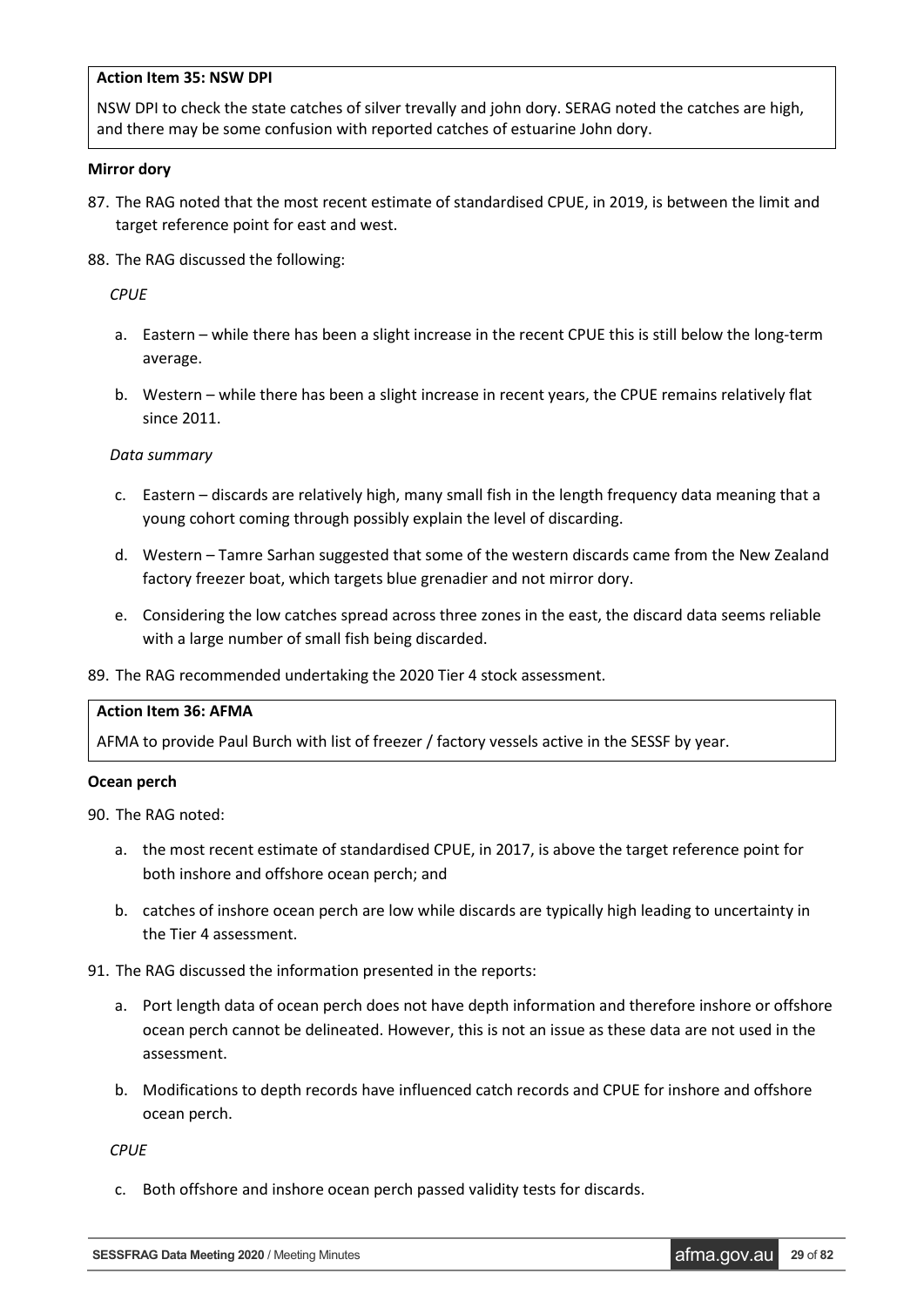d. There has been a CPUE upturn in recent years and is well above the long-term average for offshore ocean perch.

# *Data summary*

- e. There have been consistent high discard rates of inshore ocean perch; as such, a Tier 4 assessment will not be used to inform the TAC.
- f. The discard rate for offshore ocean perch has increased this year.
- 92. The RAG recommended a Tier 4 assessment be undertaken in 2020 for offshore ocean perch only, inshore ocean perch discards create too much uncertainty for an assessment.

# **Oreo smooth (other)**

- 93. The RAG noted the following:
	- a. TAC is being set based on a weight-of-evidence approach, which includes outputs such as catch data and the 2019 SAFE assessment. This assessment estimated fishing mortality was below the level that would be expected to maintain the stock at maximum sustainable yield (MSY).
	- b. Given the increase to the orange roughy TAC in the Pedra Branca area for the 2020-21 season, SEMAC was concerned that oreo smooth could become a choke species<sup>23</sup>. Advice at SEMAC was that operators avoid fishing Pedra Branca if they do not have oreo smooth quota available and discard landings.
- 94. The RAG discussed the following:
	- a. There is a low risk, due to the fact that CPUE has remained unchanged.

#### *Data summary*

- b. Catches were very high in 1990s and have since declined.
- c. Discards are small and there is no length or port data.
- d. While there is only one record of discarded oreo, this should be accurate as oreo are caught in areas of orange roughy with onboard observers.
- 95. The RAG recommended continuing with usual TAC setting process a single year TAC for the 2021-22 season.

#### **Oreo basket**

96. The RAG noted:

- a. the most recent estimate of standardised CPUE is between the target and the limit reference point, but is very close to the target;
- b. while mixed oreos can be targeted they are not an economic driver in the fishery, they are a potential candidate for a lower target reference point; and
- c. while spikey oreo has always been included in the Tier 4 assessment, this species was only added to the discards estimates in 2019.

<span id="page-29-0"></span><sup>&</sup>lt;sup>23</sup> This lead to an increase in the TAC for the 2020-21 season.

**SESSFRAG Data Meeting 2020** / Meeting Minutes **afma.gov.au 30 of 82**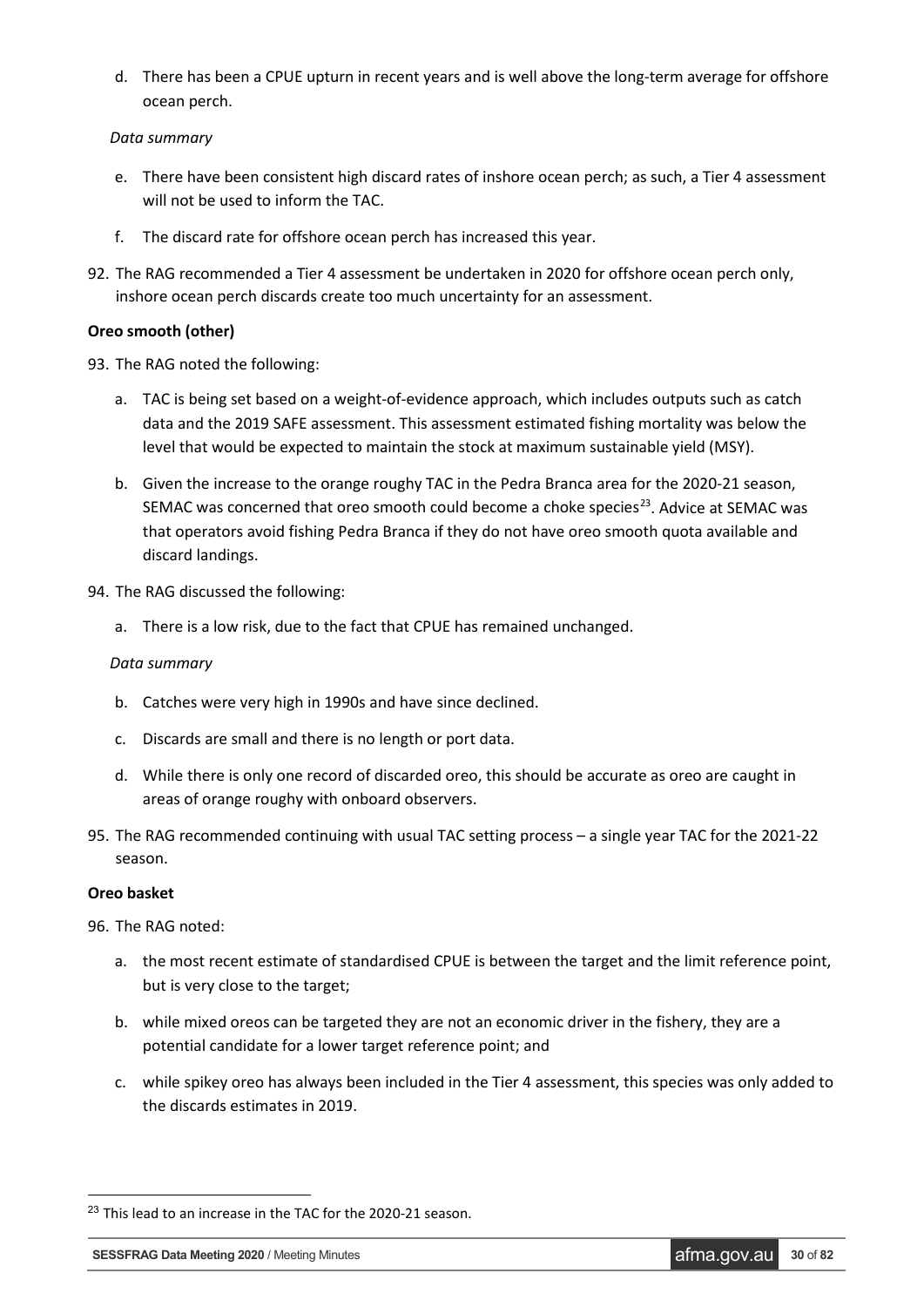#### 97. The RAG discussed the following:

- a. The CPUE has been consistent for last 5 years.
- 98. The RAG recommended:
	- a. continuing with assessment in 2021; and
	- b. revising the discard series to include spikey oreos to create a consistent dataset.

#### **Redfish**

99. The RAG noted the following:

- a. The most recent assessment in 2017 estimated the stock to be below the limit reference point at eight per cent of unfished biomass.
- b. The collection of age and length information for redfish is improving. However, given the low catch levels, CPUE may not be indexing abundance.
- c. The bycatch TAC is reviewed under the 2016 rebuilding strategy annually.

100. The RAG discussed the following:

*CPUE*

- a. Catches are low again in 2019 with only 25 t landed; most catch is from zone 10.
- b. Slight upturn in the CPUE trend in recent years but long-term the CPUE is generally declining.

#### *Data summary*

- c. There was a high level of discarding in 2019, particularly of very small fish.
- d. There was a cohort of young fish observed in 2015 and 2016, this cohort is not showing up in the length frequencies and may be being obscured by younger age-classes in 2018 and 2019.
- e. Need to ensure the most recent cohorts are protected to enable the population to recover. Gear modifications could be considered, for example, the use of diamond mesh rather than square mesh may help.
- f. While the combined Commonwealth landings and discards, plus the NSW catch exceeds the bycatch TAC – the 50 t bycatch TAC only relates to Commonwealth catches, not discards or state catches.
- g. The rebuilding strategy for redfish will be reviewed in 2020, as such, an updated assessment would help inform the development of a target for rebuilding the stock.
- h. There is a regulatory requirement to monitor rebuilding species. The Threatened Species Scientific Committee (TSSC) is considering redfish for listing this year and will want to see an updated assessment. Even if the outcome is uncertain, an updated estimate will be useful to monitor outcomes against the rebuilding strategy.
- i. The basecase assessment will include separate selectivity functions (as per last time), and sensitives will be run to explore different selectivity and discard functions by zone for the port length data.
- j. Smaller fish are recorded in zone 10 than in zone 20, as there is a preference for smaller fish at the Sydney Fish Market.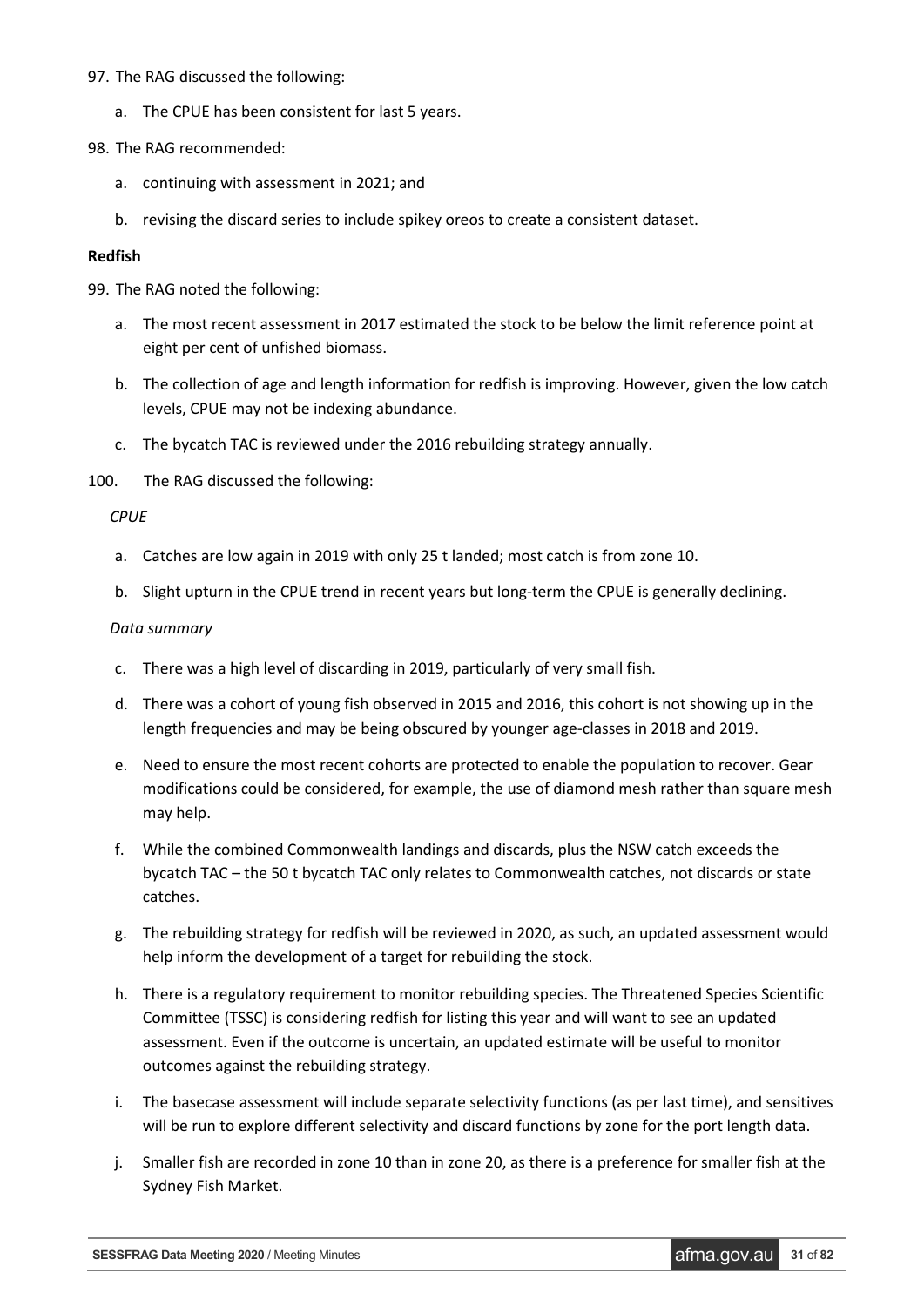- k. There were difficulties undertaking the last assessment, as such there is the potential for structural changes to the Tier 1 assessment. A base case could be presented at the SERAG 1 meeting and alternate models at SERAG 2.
- 101. The RAG recommended undertaking the assessment in 2020 as planned.

# **Action Item 37: SERAG**

As part of the redfish 2020 Tier 1 assessment, SERAG to discuss and provide advice about the difference in length frequencies between redfish samples collected in port and onboard – port based length frequencies in 2017 and 2019 include a disproportionate quantity of small fish.

# **Action Item 38: CSIRO**

As part of the redfish 2020 Tier 1 assessment, CSIRO to run sensitivities to explore different selectivity and discard functions by zone to account for the small fish recorded in port-based length frequencies.

# **Ribaldo**

- 102. The RAG noted that:
	- a. only data from trawl is used in the assessment;
	- b. industry members of SERAG previously explained that due to closures a large proportion of the stock was unavailable and caused the TAC to be undercaught; and
	- c. most recent estimate of standardised CPUE, in 2017, was above the Target Reference Point.
- 103. The RAG discussed the following:

# *CPUE*

- a. There has been a slight increase in trawl catch, which is the largest since 2014.
- b. Auto longline CPUE trend has been flat and below the long-term average.
- c. The Tier 4 assessment includes both Commonwealth and NSW catch data.

# *Data summary*

- a. The 2019 discard estimate currently fails the validity test.
- b. Length frequency distributions are consistent over years.
- 104. The RAG recommended continuing with 2020 Tier 4 assessment using trawl CPUE.

#### **Royal red prawn**

- 105. The RAG noted:
	- a. the most recent estimate of standardised CPUE (2017) is above the target reference point;
	- b. only two operators target royal red prawn and are avoiding a productive area where a vessel sank approximately 2.5 years ago; and
	- c. royal red prawn fishing grounds off Sydney are in areas of core habitat for Harrisson's and southern dogfish and much of the fishing grounds have been closed under the Upper Slope Dogfish Management Strategy.
- 106. The RAG discussed the following:
	- a. There has been an increase in the CPUE in recent years, despite the sunken vessel and closures.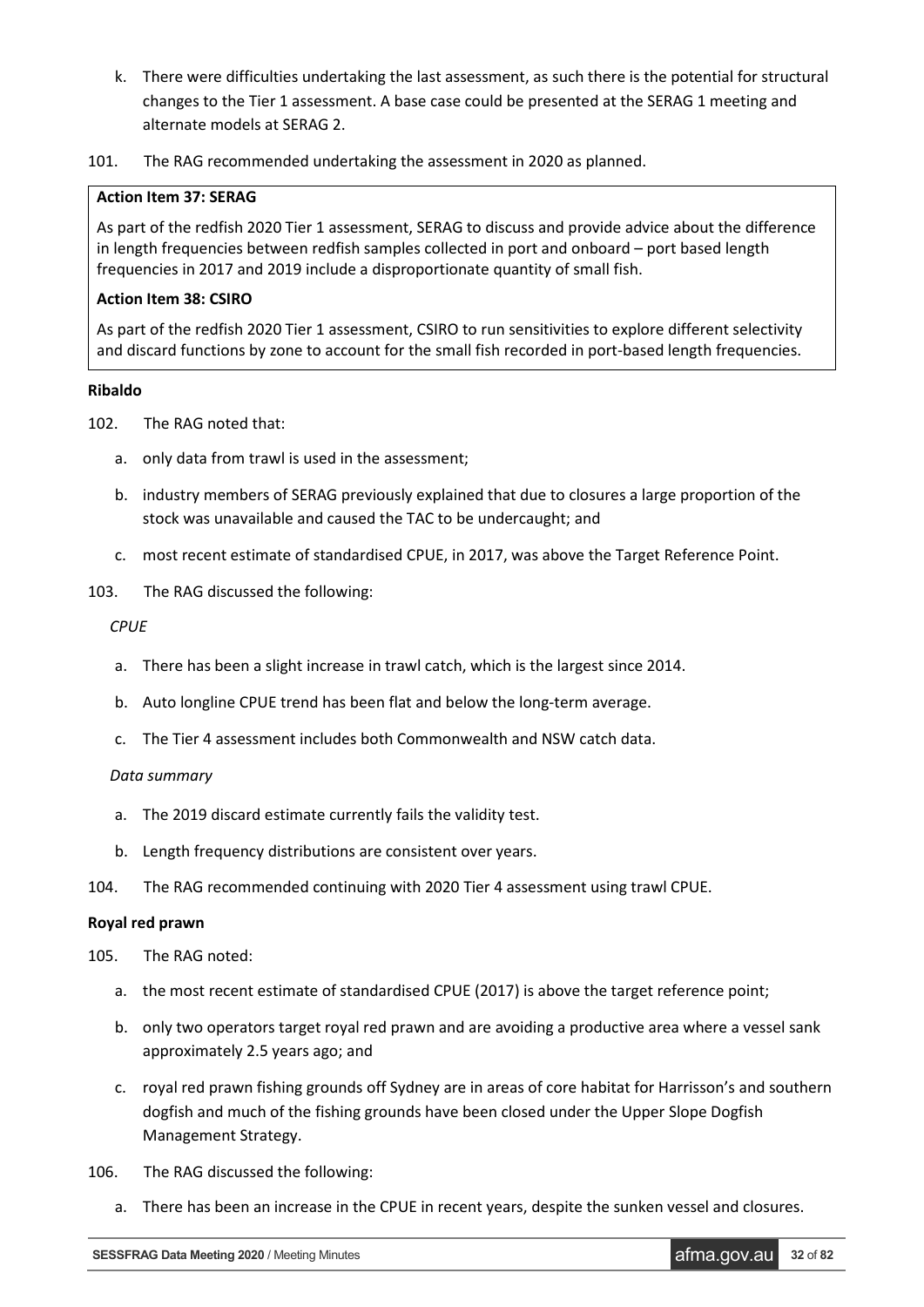#### *Data summary*

- b. There has been a shift to catch in shallower depths to about 300 m; this may be due to an issue with reporting i.e. metres vs fathoms.
- c. Discards failed the validity test, which is likely due to a strata issue. However, they are not used in the assessment.
- 107. The RAG recommended continuing with the 2020 Tier 4 assessment.

### **Action Item 39: AFMA**

AFMA to check logbook depth records, including the metric (metres or fathoms) that has been used for royal red prawn to clarify the spike in catch at shallower depths – prior to SERAG 1.

# **Action Item 40: AFMA / CSIRO**

Tamre Sarhan to check the recent ISMP discard data for royal red prawns as it is unlikely the discard rate is so high.

Paul Burch to confirm why royal red prawn failed the discard estimate validity test. This is a low priority, as the discard data will not affect the assessment.

#### **Sawshark**

- 108. The RAG noted that:
	- a. the recent average standardised CPUE-based proxy for biomass was above the target reference point in the 2017 assessment; and
	- b. sawshark is not targeted (secondary commercial species/byproduct); with the primary reason being the market price.
- 109. The RAG discussed the following:
	- a. Total catch is similar to last year.
	- b. CPUE is increasing towards the long-term average and will be used for the Tier 4 assessment; the assessment will also include discard estimates, and state catches.
	- c. There is a lack of availability of port or length data, however there is some data from trawlers and Danish seine, and gillnet boats in 2017 and 2018.
- 110. The RAG recommended updating the 2020 Tier 4 assessment.

#### **School whiting**

111. The data for school whiting was discussed at Agenda item 16 – *school whiting: data and assessment review*.

#### **Silver trevally**

- 112. The RAG noted that:
	- a. the most recent estimate of standardised CPUE, in 2017 was between the Target Reference and Limit Reference Points;
	- b. silver trevally is assessed by NSW as 'transitional depleting' using a weight-of-evidence approach, including declining CPUE from NSW boats; and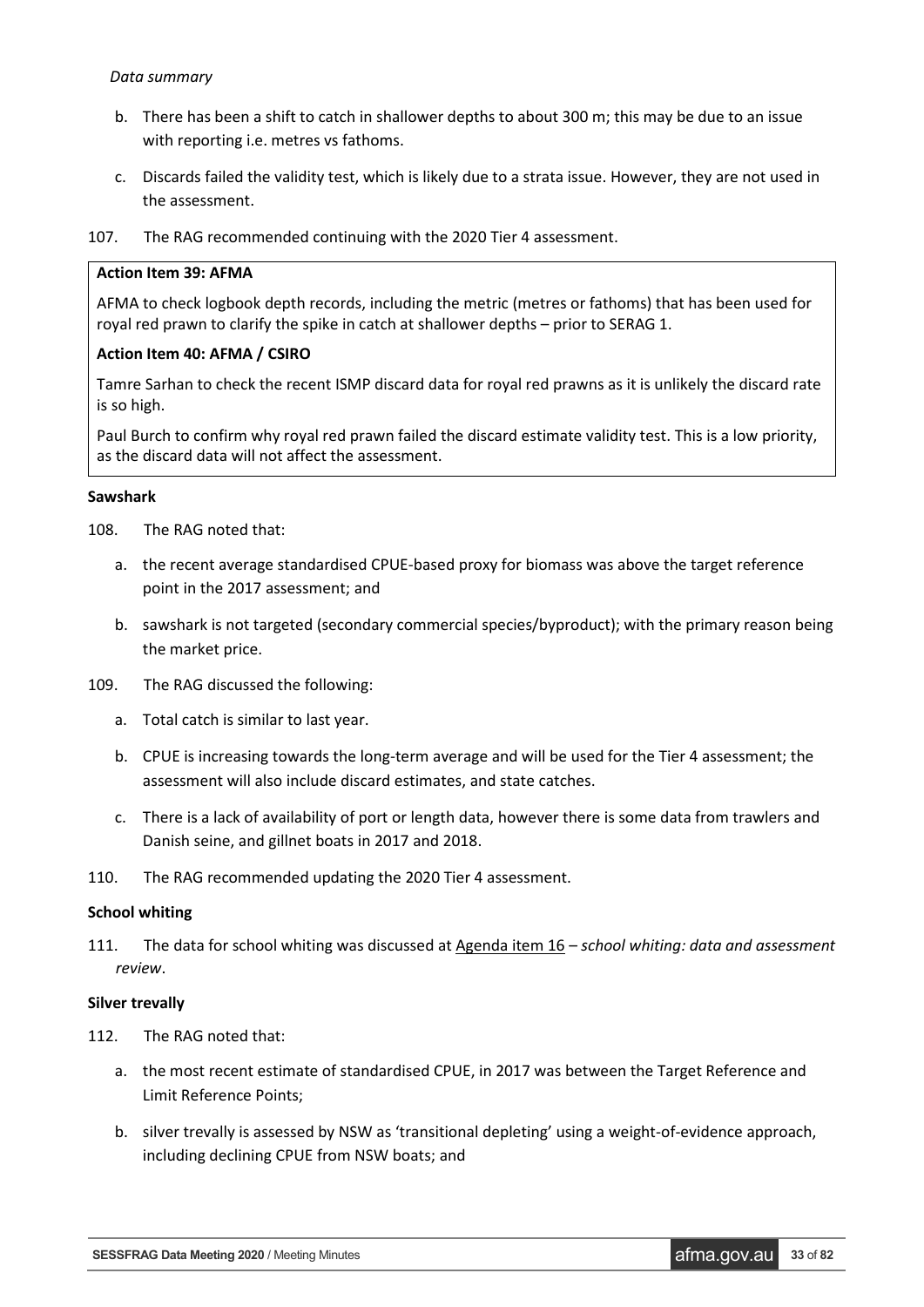- c. NSW stock assessment scientists will be engaged during the Commonwealth Tier 4 stock assessment.
- 113. The RAG discussed:
	- a. Commonwealth catches have been low for the last six years, with less than 15 per cent of the Commonwealth TAC caught since 2013. While it is unclear whether the TAC is undercaught due to declines in abundance or operational reasons; industry have suggested that silver trevally are not targeted.
	- b. There is a large reduction in catch for 2019, which is the smallest in the time series.
	- c. While there is a steep decline in CPUE for zones 10 and 20, it consistent with long-term trend.
	- d. Only onboard length measurements are available and every fish that was landed was measured.
- 114. The RAG recommended undertaking the 2020 Tier 4 assessment, ensuring ongoing engagement with NSW.

#### **Action Item 41: Tamre Sarhan**

Tamre Sarhan to check the logbooks with the CDRs for silver trevally as the 2019 catch at depth records are inconsistent with previous years and could be due to misreporting or misidentification.

# *Species identified through the MYTAC decision support tool*

#### **Alfonsino**

- 115. Flagged because the TAC is one per cent caught and is in the  $6<sup>th</sup>$  year of a 3-year MYTAC.
- 116. The RAG noted that the last assessment in 2013 indicated it was not greatly impacted by fishing, and that future assessments would be subject to periodic review as little new data is available due to a lack of fishing.
- 117. The RAG recommended continuing the MYTAC and review assessment needs if catches increase.

#### **Bight redfish**

- 118. Flagged because of concerns raised about the availability of Bight redfish during the FIS.
- 119. The RAG noted that:
	- a. GAB industry data is not in the AFMA database yet so it has not been included in the Data Summary. However it was considered when conducting the 2019 stock assessment; and
	- b. GABRAG have requested that fishery indicators be reviewed annually.
- 120. The RAG agreed to defer the review of data for Bight redfish to GABRAG.

#### **Blue eye trevalla**

- 121. Flagged because the stock biomass, from the most recent estimate of standardised CPUE in 2018, for the slope stock was between the target and limit reference points and is not available for the seamount stock.
- 122. The RAG noted that SEMAC, in recognising uncertainty in the Tier 4 stock assessment and industry concerns around low catch rates up to January 2020, has asked the RAG to consider the fishery indicator data and the following options: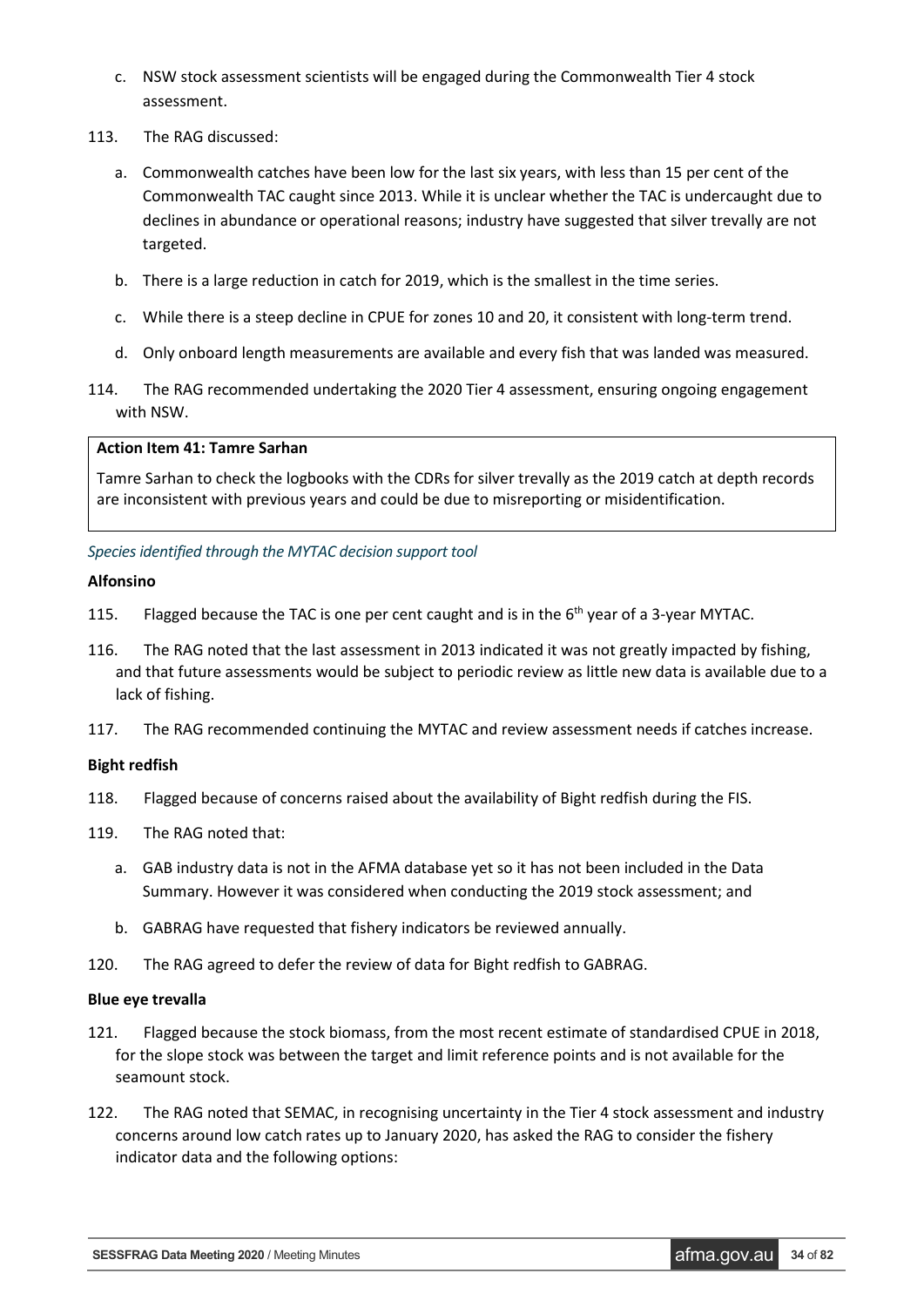- a. an alternative approach to assessing the slope stock in 2021 and applying a precautionary reduction to the TAC for the 2021-22 SESSF season; or
- b. bring the assessment forward to 2020, if the Tier 4 assessment is to be applied again, the application of a 15 per cent discount factor should be considered.
- 123. The RAG discussed the issues of the uncertainty in the stock assessment and the industry concerns:
	- a. Recent catches are down for all fishing methods aside from auto longline.
	- b. There has been a 50 per cent reduction in CTS catches mainly from zone 40; GABTS catches have increased.
	- c. Retained length frequencies in 2018 show much larger fish than other years.
	- d. Will Mure outlined while their boat has had the same gear and skipper since 2004 the last 12 months have seen a concerning drop in catches across the fishing grounds; this decline will not be detected in the 2019 CPUE.
	- e. It is possible that the boats that have caught blue eye trevalla in the auto longline sector are now targeting this species. While the SIDaC program collects samples from the sector, discards are not sampled.
	- f. Orca depredation has been a consistent issue since the 1970s a discount factor has not been applied for this reason.
		- i. It is possible that orca depredation has become more of an issue since catches have declined resulting in the depredation of a larger proportion of the catch. However, while originally there was a hot spot where depredation occurred there it seems that they are now in other areas and they may be a bigger problem that previously considered.
		- ii. Industry are reporting reduced catch rates even on days where there are no signs of orcas.
		- iii. Orca depredation is accounted for in the Heard Island and McDonald Islands Fishery (HIMI) as it is a data rich fishery with s high level of observer coverage providing a reliable estimate of depredation.
	- g. Two options are available to take into account the uncertainty:
		- i. bring the assessment forward to 2020, which would not include the last 6 months data, (the period of poor catches); or
		- ii. apply a precautionary decrease to the TAC, which would be an ad hoc approach to applying a discount factor, and no information with which to quantify a value.
	- h. The discount factor was not applied for the last Tier 4 assessment as the TAC was considered precautionary as neither closures nor orca depredation were taken into account. While a discount factor could be applied retrospectively, the reason that it was not used previously still holds.
	- i. While the trigger is being met for this species, arbitrarily reducing the TAC or applying a discount factor is not appropriate.
- 124. The RAG recommended:
	- a. updating the Slope Tier 4 assessment in 2020. Do not update the Seamount Tier 5 (catches are well below the triggers);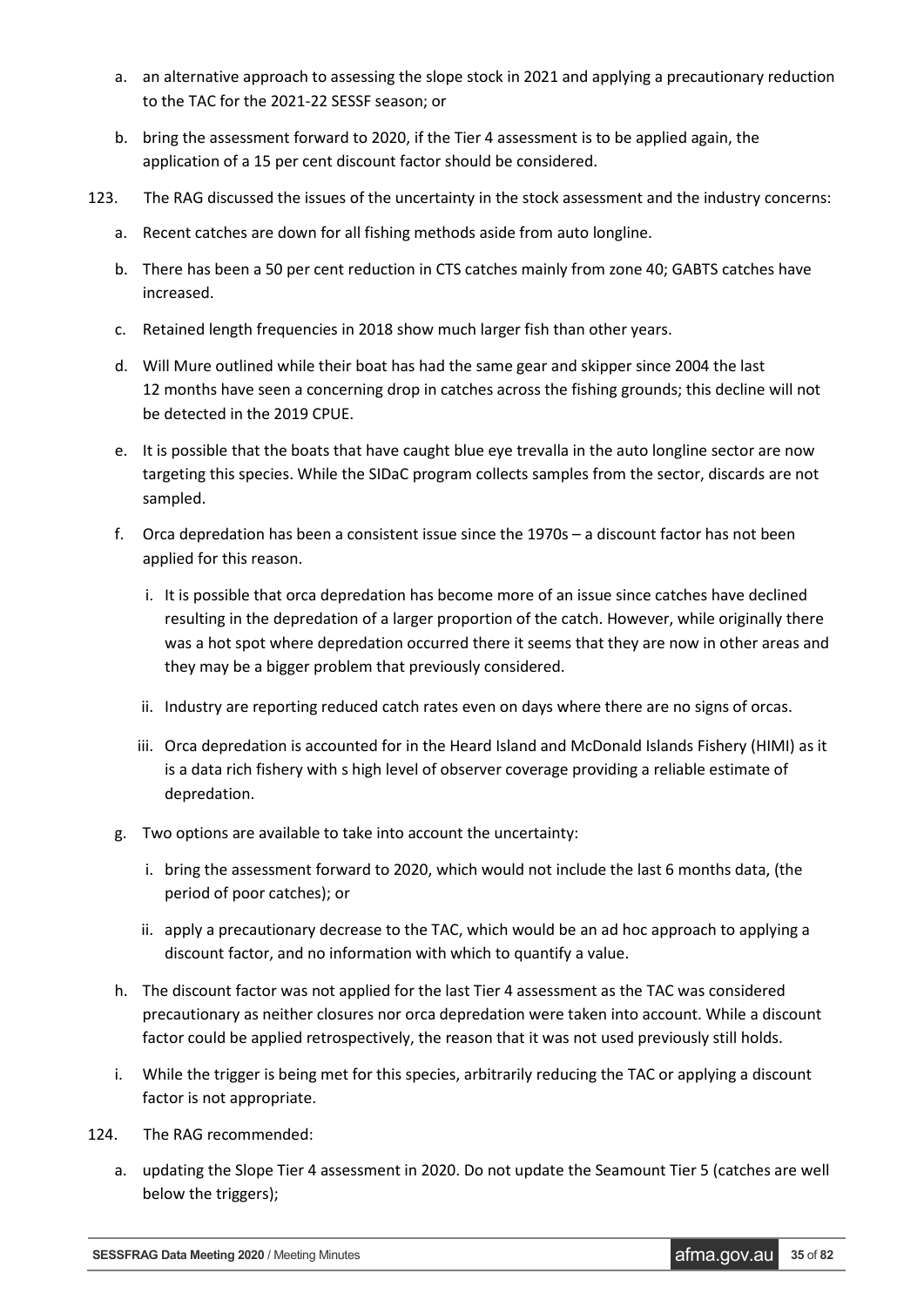- b. that SERAG discuss the application of a discount factor, noting the discussion regarding orca depredation; and
- c. providing the Tier 4 data inputs for the slope stock at SERAG 1 for consideration. Following that, a RBC is to be provided at SERAG 2.

#### **Blue Grenadier**

- 125. Flagged because TAC is over 50 per cent caught.
- 126. The RAG noted that:
	- a. SEMAC recommended a breakout rule that fishery indicator data should be reviewed if more than 50 per cent of the TAC is caught in a given season, with a particular focus on wet-boat CPUE and recent recruitment; and
	- b. there was one factory freezer vessel fishing the spawning aggregation in 2019.
- 127. The RAG discussed:
	- a. the CPUE increased in 2019 and is above the long-term average;
	- b. that there is no age data available as ageing has not been undertaken for the last half of 2017, nor for 2018 or 2019;
	- c. moving the assessment forward as the TAC is likely to be 90 per cent caught in 2020 by factory vessels. However, if moved forward only 2019 data would be available and the assessment would be based on a year when the TAC was 58 per cent caught. Given the changes to fishing patterns, data from 2020 needs to be included;
	- d. there is nothing in the wetboat CPUE that indicates there is an issue, however, the model indicates that the wetboat CPUE is a poor indicator of stock status; and
	- e. the use of acoustic data collected by the factory vessels at the meeting in March 2020 the RAG agreed that analysis of the acoustic data would not be undertaken at this stage and it has not been budgeted.
- 128. The RAG recommended ensuring the assessment is undertaken in 2021 as scheduled.

# **Action Item 42: AFMA**

Dan Corrie to update SEMAC regarding the SESSFRAG's analysis of blue grenadier wetboat CPUE (it does not indicate an issue with the stock status – noting it is considered poor indicator of stock status).

#### **Deepwater flathead**

129. The RAG agreed to refer the review of data for deepwater flathead to GABRAG.

#### **Deepwater shark east**

- 130. Flagged as the standardised CPUE is between the target and limit reference points and the TAC is 89 per cent caught.
- 131. The RAG noted:
	- a. the deepwater shark ISMP strata has been modified to be consistent with the quota zones in the fishery;
	- b. while observer coverage has improved, there are still very few length samples (no time series) and no valid discard estimate; and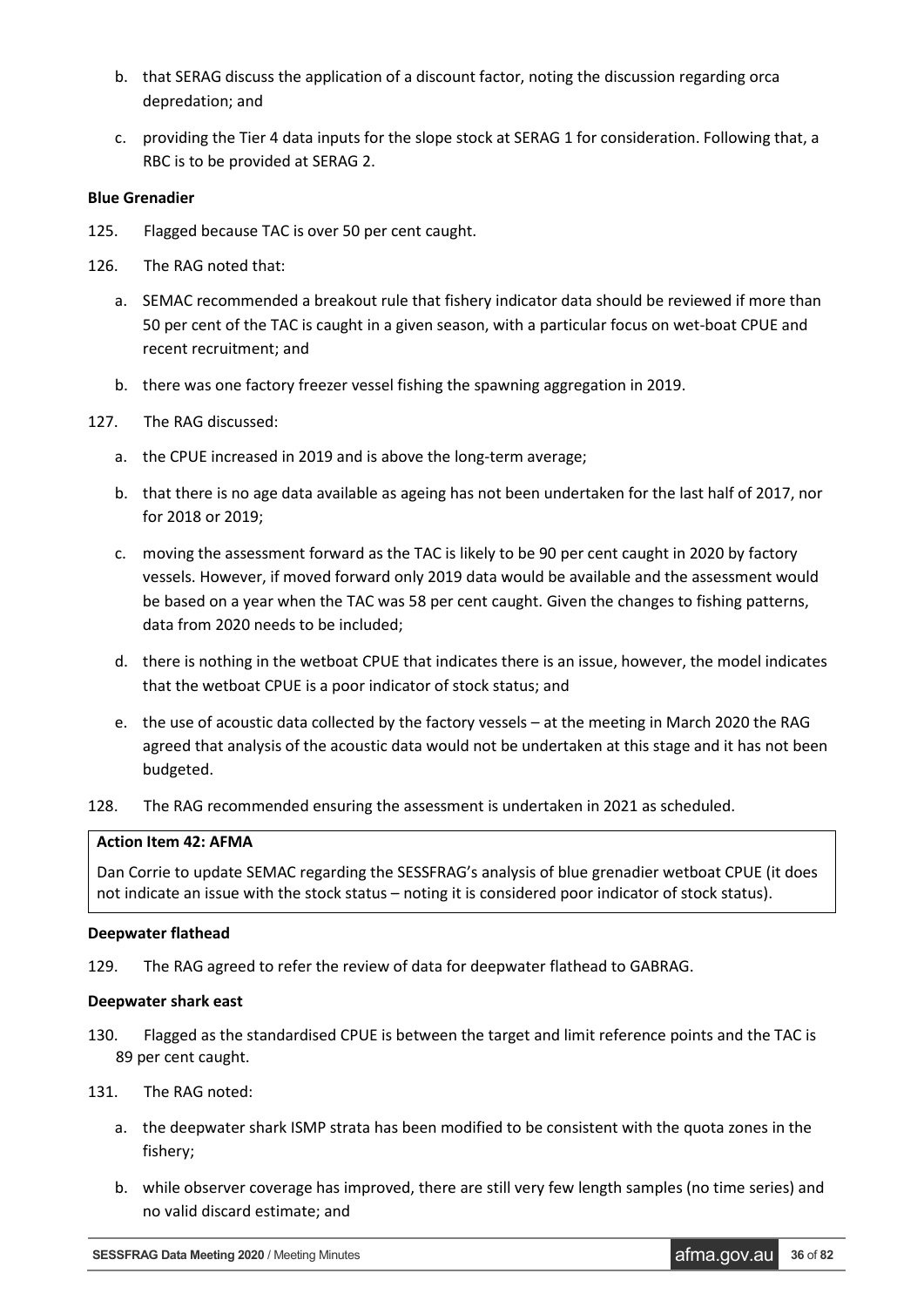- c. the assessment is scheduled as a Tier 5 next year; it was assessed as a Tier 4 in 2018.
- 132. The RAG discussed the following:
	- a. Species identification issues as there are large discrepancies between logbook catch and CDRs. SERAG asked AFMA to look into the issue to determine how deepwater shark are being reported.
	- b. While CPUE has decreased in 2019 from 2018, the long-term CPUE has been steady.
	- c. The annual effort over time plot compared to CPUE does not show anything surprising, the annual effort has decreased from 4-5 000 hours to between 1-2 000 hours.
	- d. CPUE is not a reliable indicator of abundance.
- 133. The RAG recommended maintaining the MYTAC and assessing as a Tier 5 in 2021, and ensuring the SERAG action regarding species identification is resolved.

### **Deepwater shark – west**

- 134. Flagged as the TAC is only 36 per cent caught and it is uncertain whether this is for operational reasons only.
- 135. The RAG discussed the following:
	- a. Since last assessment last two CPUE points have remained high, four-year average has increased since the last assessment.
	- b. In 2019, the onboard sample size increased over time with no change in the distribution of lengths and no valid discard rate is available.
- 136. The RAG recommended maintaining the MYTAC and assessing as a Tier 5 in 2021.

### **Flathead**

- 137. Flagged as stock biomass is between the target and limit reference points and the TAC is 80 per cent caught.
- 138. The RAG noted that this is in the second year of a MYTAC.
- 139. The RAG discussed the following:

*CPUE*

- a. Zone 10 and 20 Trawl CPUE has increased and is at long term average.
- b. Zone 30 CPUE has remained stable taking uncertainty into account.
- c. Zone 20 and 60 Danish seine CPUE has declined in the last two years.
- d. Depth modifications have impacted one of the three CPUE series in the assessment.

### *Data Summary*

- a. Sampling is representative throughout 2019, except for December.
- b. The length frequencies look good, noting that they are skewed to smaller fish, this could either be more recruitment or fewer old fish.
- c. All catch is from waters shallower than 150 metres.
- d. While total catches are down, there is nothing of concern in the CPUE or biological data.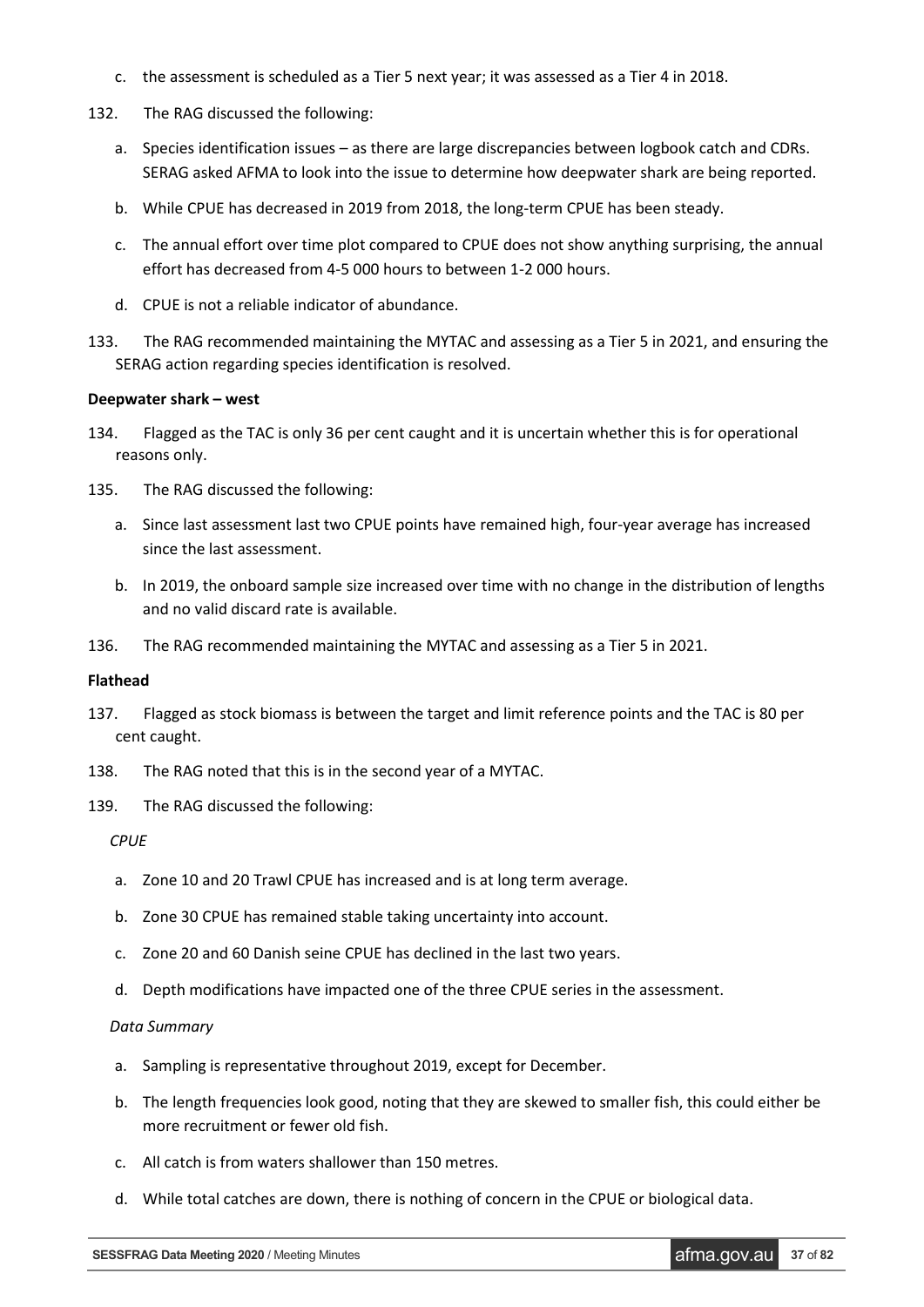- e. There are industry reports that the catches off Lakes Entrance are low and a large proportion of the catch are small fish, and it is likely that the CPUE will be impacted by the seismic survey in this region. Catches in NSW and Portland are very good.
- 140. The RAG recommended maintaining the MYTAC.

#### **Jackass morwong**

- 141. Flagged as the TAC was 23 per cent caught and eastern biomass is between the limit and target reference point.
- 142. The RAG discussed the following:
	- a. There is a progression of the cohorts from 2018 to 2019.
	- b. Discards have increased from 9.6 per cent in 2018 to 32.2 per cent in 2019 in the east.
	- c. Zones 10 and 20 CPUE has been stable since 2015 with a slight decrease since the last assessment.
	- d. Zones 40 and 50 (west) the CPUE average since 2015 has been relatively stable.
- 143. The RAG recommended continuing with the MYTAC and updating the assessment in 2021.

### **Action Item 43: AFMA**

AFMA to clarify whether model estimated discards for jackass morwong should be deducted from RBC instead of weighted average.

### **Orange roughy east**

- 144. Flagged as it is in third year of a 3-year MYTAC, the biomass is between the limit and target reference point and 69 per cent of the TAC has been caught.
- 145. The RAG noted the following:
	- a. The RAG agreed to delay the assessment until 2021 to enable further consideration of natural mortality.
	- b. Acoustic survey abundance estimates (2013, 2016 and 2019) support the model predicted increases in biomass estimates.
	- c. SERAG will discuss natural mortality estimates for 2021 assessment later this year.
	- d. There is a good spread of collected lengths with older fish represented in the length frequencies.
- 146. The RAG discussed missing length data between 2007 2012 when there were many industry surveys – this data was not collected by AFMA but needs to be incorporated into the AFMA database. Additionally, the otoliths are archived from those trips and can be aged if needed.
- 147. The RAG recommended extending the MYTAC into a 4<sup>th</sup> year and update assessment in 2021, noting that natural mortality will be a focus.

### **Action Item 44: Ian Knuckey / AFMA**

Ian Knuckey to provide the 2007-2012 length data from the industry survey on orange roughy (east) data to John Garvey for incorporating into the database.

### **Pink Ling**

148. Flagged as the eastern biomass is between the limit and target reference points and the TAC is 65 per cent caught, of which half came from the east.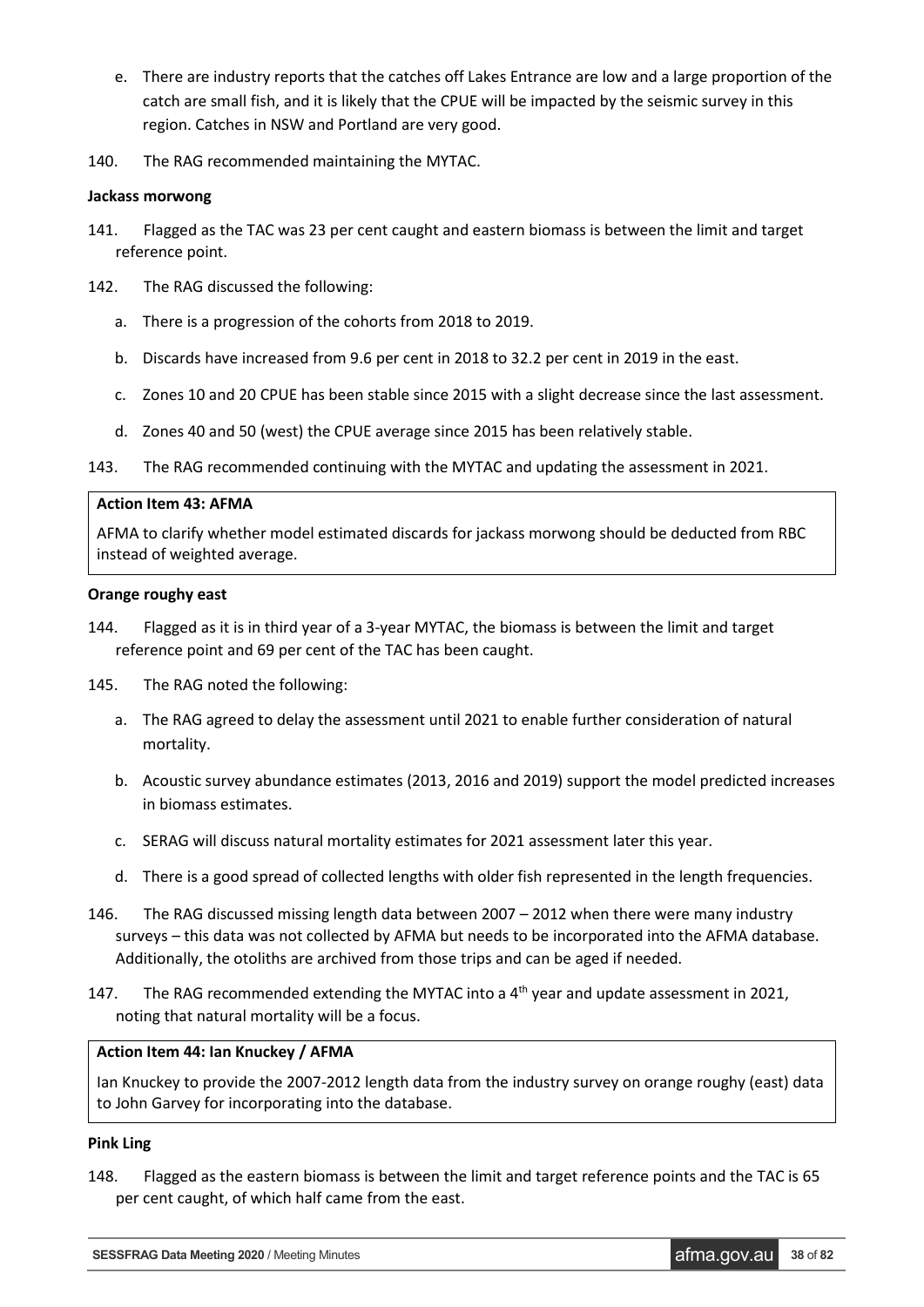- 149. The RAG noted that the:
	- a. stock status in the east is not well estimated; it varies across the model runs and is heavily dependent on values that are adopted for natural mortality and the CPUE series that is used;
	- b. CPUE series that has been adopted for the assessment is considered conservative, as it does not account for the management arrangements that restrict catches;
	- c. TAC is set globally (east and west) but assessed separately as an eastern and western stock; and
	- d. eastern catch constraint was set at 428 t with 414 t caught during the 2019-20 fishing season.
- 150. The RAG discussed the following:

### *CPUE*

- a. East continues to increase, however this is uncertain and the series in CSIRO report is not the same as the series used in assessment, which is more conservative.
- b. West while the 2018 and 2019 estimates of CPUE have decreased from the four-year average, it has increased since the last assessment.

### *Data summary*

- c. There are no obvious concerns in the data.
- d. The 2016 discard estimate has increased in 2019 to 8.8 per cent (44.8t) from 2.8 percent (13.3t) in 2018.
- 151. The RAG recommended continuing with the MYTAC and assessing in 2021.

#### **Action Item 45: AFMA**

Tamre Sarhan to investigate instances in 2016 of unusually high pink ling discard levels (as identified by CSIRO) as these may have been incorrectly coded.

#### **Silver warehou**

- 152. Flagged as the biomass is between the limit and target reference point and the TAC is 68 per cent caught.
- 153. The RAG noted that:
	- a. the 2018 assessment estimated the stock to be close to the limit reference point in 2018 increasing to an estimated biomass in 2019 of 31 per cent initial biomass  $(B_0)$ ;
	- b. in 2018, SERAG recommended using a low recruitment scenario (the average of the last five years) for the purposes of setting the TAC; and
	- c. there are industry reports of improved recent catch rates off the east coast from St Helens head to Ulladulla.
- 154. The RAG discussed the following:
	- a. The CPUE in both the east and west are showing similar trends and have increased since the last assessment.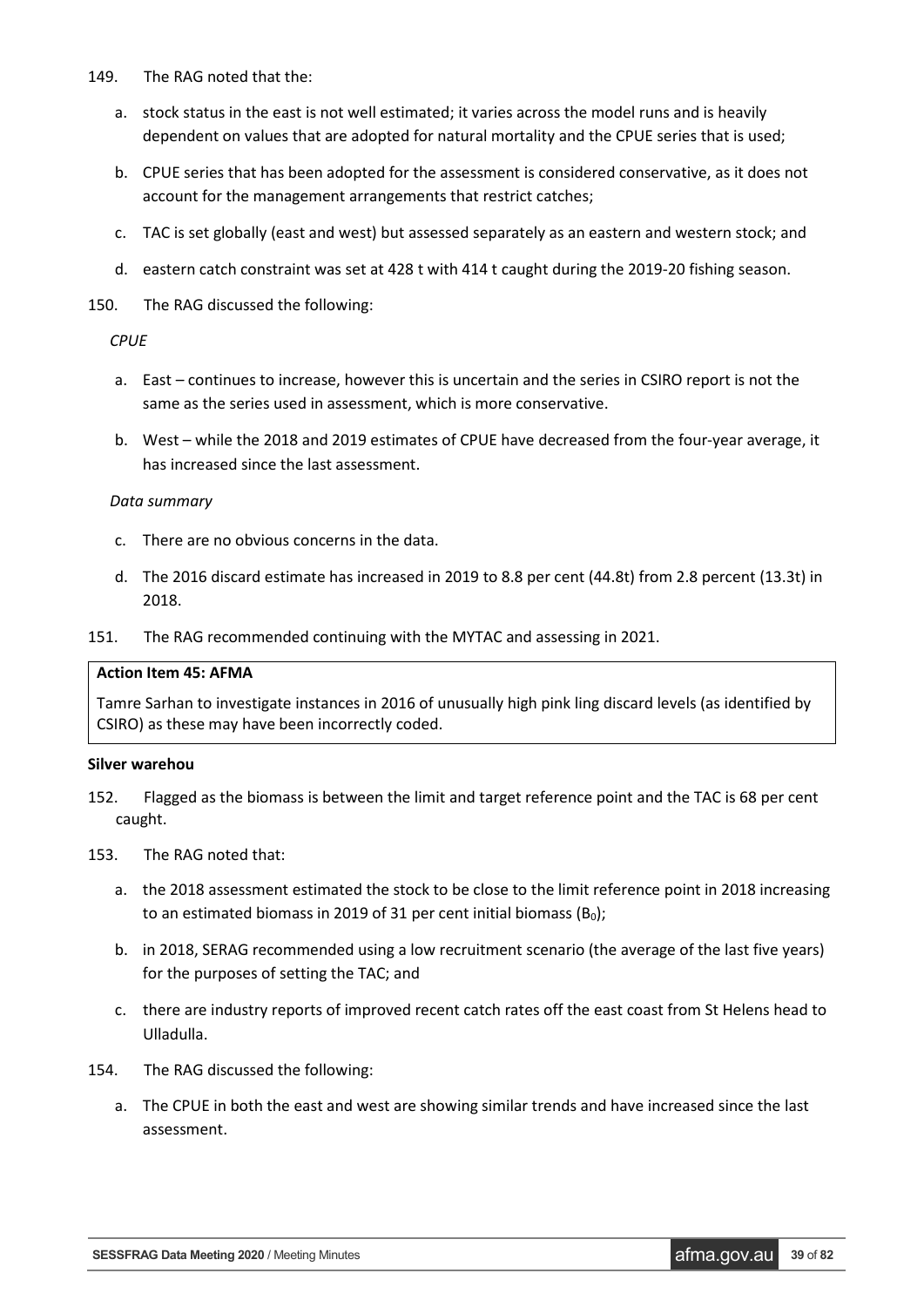### *Data summary*

- b. There is a good sample size for the length frequency distribution, with a noted absence of large fish from on board coverage; they are present in port samples in 2019. While it seems that there is good sampling there may be issues with its representativeness. This needs to be looked into to avoid the issue arising next year for the assessment.
- c. Otoliths have not been aged; this cannot be brought forward.
- d. Sampling is largely representative throughout 2019 and across the zones.
- e. Discard rate has increased from 16.7 per cent in 2018 (78.8t) to 31.2 per cent in 2010, (151.3t).
- f. State catches remain low at 0.1 t.

155. The RAG recommended continuing with the current MYTAC and updating assessment in 2021.

### **Action Item 46: CSIRO**

In preparation for the 2021 silver warehou assessment, Paul Burch to check the difference between 2019 on board and port length frequencies, noting an absence of larger fish in the on board length frequencies.

### **18. Recommended changes to ISMP and SESSF data plans**

156. The RAG discussed the outcomes of the MYTAC Analysis and Data Summary review:

- a. Currently, the plan only contains sampling targets for 2021, and the targets are adequate. It does not clearly articulate what is needed for bycatch species and ecosystem impacts.
- b. In developing the ISMP and SESSF data plans, the following needs to be considered:
	- i. that sampling is representative, particularly if the sampling targets are reduced. Currently only the total number is available, further information is needed regarding spread of samples spatially and temporally;
	- ii. the best value for money. Noting that it may be better to over-sample every few years than under-sample every year;
	- iii. the cost of collecting and onboarding biological samples;
	- iv. whether the information being collected is needed, for example Tier 4 assessments do not require ageing information, but would if the species is moved to a Tier 1 assessment; and
	- v. about 3000 school shark vertebrae samples are needed in total between 2019 and 2023 inclusive.
- c. FAS have documented the number of samples they hold and can circulate the information. During the last two years both ISMP and the SIDaC program have been able to streamline their processes. If this continues for the next year, then there will be a three-year snapshot.
- d. Andre Punt is developing a paper to inform sampling frequency and size requirements.
- e. It may be possible to stagger the sampling in line with the assessment scheduling. A matrix that includes an assessment schedule of Tier 4 species, including information about life histories (for example fast and slow growing species), would support a plan to stagger sampling across years.
- f. Age samples for relatively unfished stocks could help with the estimation of natural mortality.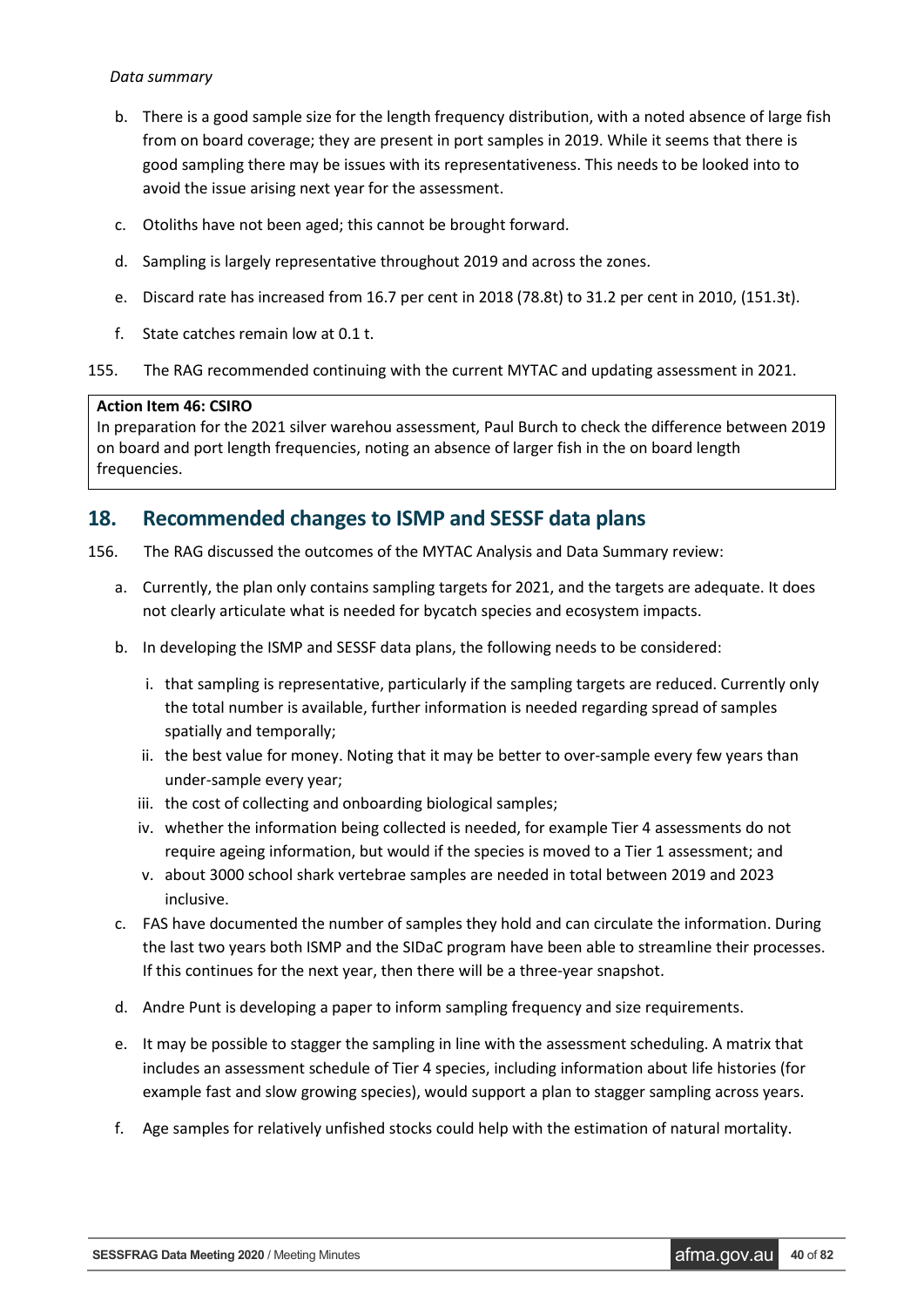- 157. The RAG recommended<sup>[24](#page-40-0)</sup> that the ISMP sampling targets and frequency should go to a sub-committee that will develop recommendations for out-of-session consideration by the RAG.
	- a. Membership: Chair: Mike Steer; members: Dan Corrie, Simon Boag, Tamre Sarhan, Kyne Krusic-Golub, Paul Burch (noting that conflicts of interest will need to be managed).
	- b. Finalisation by the RAG is needed before the end of January 2021 for decisions to be made before the ISMP and FAS activity year commences.

### **Action Item 47: AFMA / 2021 ISMP plan working group**

A working group to be established to develop recommendations on ISMP sampling targets and frequency for out-of-session consideration by the SESSFRAG. Membership of the group to include: Mike Steer (Chair), Dan Corrie, Simon Boag, Tamre Sarhan, Kyne Krusic-Golub, and Paul Burch. Conflicts of interest will need to be managed.

Advice from the SESSFRAG is required before the ISMP plan for 2021 will be finalised at the end of January 2021. A matrix of assessment schedule is needed for Tier 4 species, including their life history strategy (whether they are fast or slow growing). The RAG advice is to collect all samples in the appropriate year and spread across appropriate areas.

### **Action Item 48: AFMA / Robin Thomson**

AFMA to work with Robin Thomson to include the collection of school shark samples from deeper water in the 2021 ISMP plan – consider whether these are collected from trawl boats (see also action item 5).

## **19. SESSF species stock structure**

- 158. The RAG noted:
	- a. the information provided by Pia Bessell-Browne on the desktop stock structure review<sup>[25](#page-40-1)</sup> for blue warehou, jackass morwong and pink ling, which used the available literature and fishery independent data to investigate and summarise differences in:
		- i. previous research into stock structure, including genetics, otolith microchemistry and mixing;
		- ii. evidence used to split stocks in stock assessments;
		- iii. catches and discards;
		- iv. length frequency and age frequency distributions; and
		- v. CPUE.

-

- b. the summary of differences found in the study for three species as outlined in Table 2; and
- c. SERAG will discuss the report at their meeting later in the year.

**SESSFRAG Data Meeting 2020** / Meeting Minutes **afma.gov.au <b>41** of 82

<span id="page-40-1"></span><span id="page-40-0"></span><sup>&</sup>lt;sup>24</sup> This recommendation was undertaken via email after the meeting between SESSFRAG members only. <sup>25</sup> Bessell-Browne P, Day J, Sporcic M and Appleyard S (2020). *SESSF species stock structure review: Jackass Morwong, Pink Ling and Blue Warehou*. Technical report presented at SESSFRAG Data Meeting, Hobart, 26 August 2020. 74p.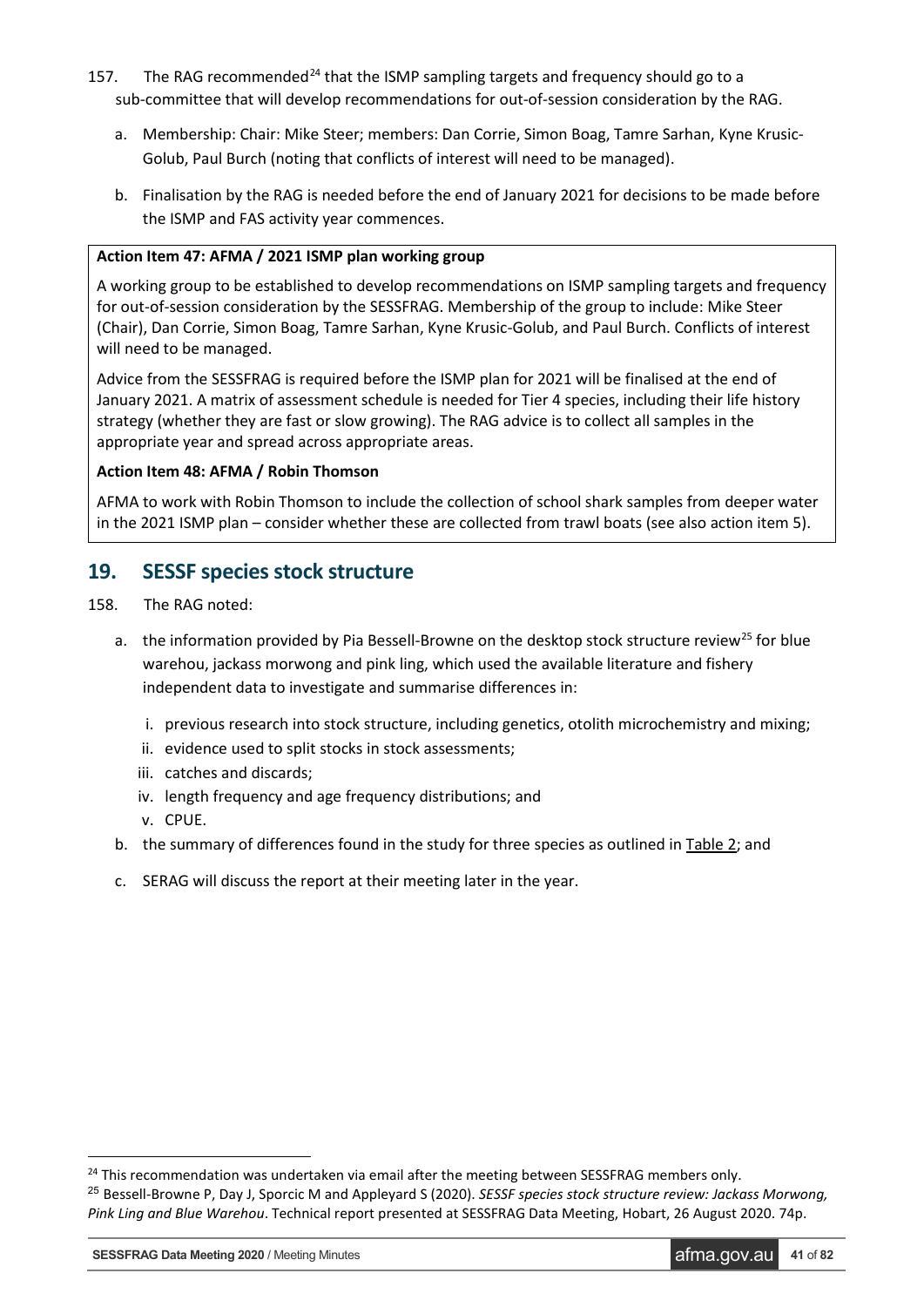### **Table 2: Summary of differences outlined for Blue Warehou, Jackass Morwong and Pink Ling**

|                                                                |                                                                                     | <b>Common name</b>                                                                                                                        |                                                                                                                                             |                                                                                                                                                                                                                                                                                                                                          |
|----------------------------------------------------------------|-------------------------------------------------------------------------------------|-------------------------------------------------------------------------------------------------------------------------------------------|---------------------------------------------------------------------------------------------------------------------------------------------|------------------------------------------------------------------------------------------------------------------------------------------------------------------------------------------------------------------------------------------------------------------------------------------------------------------------------------------|
| <b>Characteristics</b>                                         | <b>Blue Warehou</b>                                                                 | <b>Jackass</b><br><b>Morwong</b>                                                                                                          | <b>Pink Ling</b>                                                                                                                            | <b>General comments</b>                                                                                                                                                                                                                                                                                                                  |
| <b>Genetics</b>                                                | <b>Differences</b><br>between east<br>and west,<br>although non-<br>significant     | No genetic<br>differences<br>between east<br>and west                                                                                     | No genetic<br>differences<br>between east<br>and west                                                                                       | To date, there have been limited<br>genetic studies on all three species<br>with any studies undertaken 18-26<br>years ago. Updated diversity, gene<br>flow and connectivity studies using<br>contemporary genomic techniques<br>could shed additional light on the<br>stock structure of these species.                                 |
| <b>Otolith</b><br>microchemistry                               | Differences in<br>both<br>microchemistry<br>and shape                               | No difference -<br>although may<br>have been<br>insufficient<br>sampling (east<br>and west of<br>Tasmania) to<br>determine<br>differences | Unknown, no<br>investigations                                                                                                               | Determining whether differences are<br>apparent in pink ling and jackass<br>morwong would prove useful in<br>determining stock structure in<br>southern Australia, and particularly<br>differences in the east and west.                                                                                                                 |
| <b>Evidence of</b><br>mixing                                   | Limited<br>information on<br>mixing, but a<br>highly mobile<br>schooling<br>species | Limited<br>movement of<br>adults, offshore<br>pelagic larval<br>phase in the<br>east possibly<br>impacted by<br>changes in the<br>EAC     | Unknown larval<br>dispersal,<br>largely<br>sedentary as<br>adults (and<br>hence<br>potentially<br>vulnerable to<br>localised<br>depletion). | Studies investigating mixing between<br>the east and west have been limited<br>for all three species. Traditionally<br>mixing has been determined through<br>investigations into parasites to<br>determine if exchange is occurring<br>between populations; such<br>investigations may provide insight into<br>mixing for three species. |
| <b>Biological</b><br>parameters-<br>(growth and<br>morphology) | Different<br>growth curves<br>and<br>morphology                                     | Limited<br>information                                                                                                                    | Limited<br>information                                                                                                                      |                                                                                                                                                                                                                                                                                                                                          |
| Length<br>frequency                                            | Larger in west<br>No difference<br>than east<br>between east<br>and west            |                                                                                                                                           | Larger in west<br>than east                                                                                                                 | Differences in length and age<br>distributions are apparent for all three<br>species. These may be confounded by                                                                                                                                                                                                                         |
| Age frequency                                                  | Older in west<br>than east                                                          | Older in west<br>than east                                                                                                                | Older in west<br>than east                                                                                                                  | different fishing practice and habitat<br>availability in the east and the west,<br>especially with the limited availability<br>of shallower trawlable grounds in the<br>west, and the tendency for older and<br>larger fish to be found in deeper<br>habitat.                                                                           |
| <b>Discards</b>                                                | Similar trends<br>between east<br>and west                                          | Sporadic and<br>variable                                                                                                                  | Higher in east<br>than west since<br>2003                                                                                                   |                                                                                                                                                                                                                                                                                                                                          |
| <b>CPUE</b>                                                    | Similar overall<br>trends<br>between east<br>and west                               | Similar overall<br>trends<br>between east<br>and west                                                                                     | Similar overall<br>trends between<br>east and west                                                                                          | Relatively minor differences between<br>the east and west CPUE series for all<br>three species.                                                                                                                                                                                                                                          |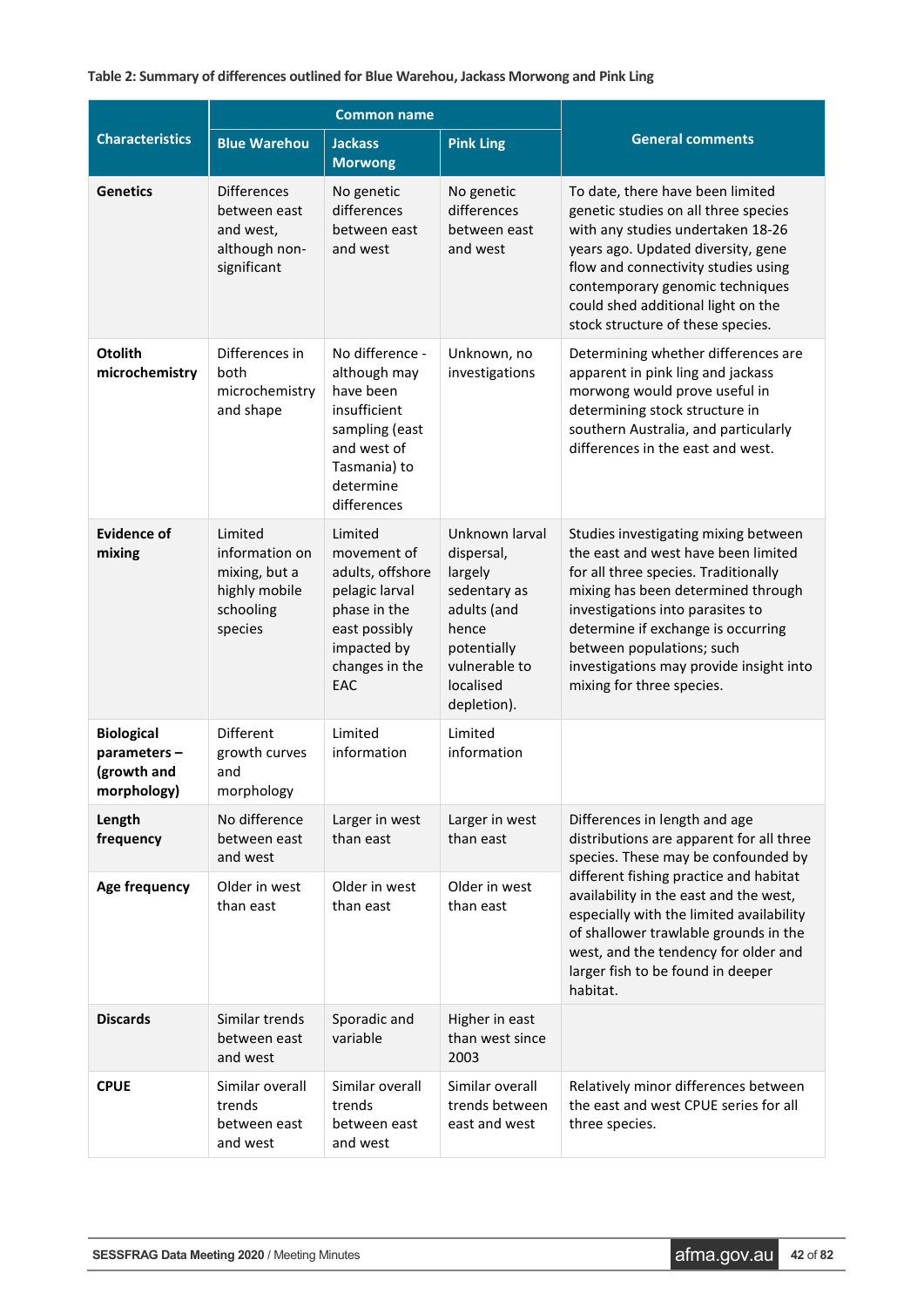- 159. The RAG discussed<sup>[26](#page-42-0)</sup> the apparent trends found for the three species outlined in the report. Several comments were made about additional interpretation, these included:
	- a. The stocks were originally split because of supporting evidence, there needs to be strong evidence to combine them again.
	- b. The approach of the review was weight-of-evidence, it did not draw conclusions nor was it to provide management advice.
	- c. Biological information exists that show differences between east and west pink ling including estimating growth curves. Model fits and growth curves in integrated assessments support that there are sufficient differences to manage separate stocks.
	- d. A metric that objectively characterises similarity between CPUE series in different regions may be useful.
	- e. Tony Smith's school whiting stock assessment review (see Agenda item 16) summary includes information on items to consider for splitting stocks.
	- f. Otolith microchemistry studies used in the review had techniques that were in the early stages of development, as such these studies would be unlikely to provide useable information of stock structure.
	- g. There may be a physical barrier around the south of Tasmania, as there is in the Bass Strait. This could be determined by considering pink ling catches south of Tasmania.
	- h. Consider other management arrangements that may affect fisher behaviour and therefore have an impact on the characteristics that may be found. For example:
		- i. Operators often trawl deeper in the west, where blue warehou are larger.
		- ii. size distribution may be impacted by different discarding practices.

### **Action Item 49: CSIRO / SERAG**

CSIRO to incorporate the SESSFRAG's feedback regarding the stock structure report and present an updated report to SERAG for advice in 2020.

## **20. Draft five year strategic research plan (2021-25)**

160. The RAG agreed<sup>[27](#page-42-1)</sup> that a special meeting be held that will consider the strategic research priorities to assist development of a SESSF five-year strategic research plan for the years 2021-25.

### **Action Item 50: AFMA / SESSFRAG**

AFMA to arrange a meeting of the SESSFRAG before the end of 2020 to consider the next SESSF five year strategic research plan for the years 2021-25.

## **21. ERA triggers checklist**

161. The RAG noted that the only changes to the ERA triggers checklist since the committee considered this at the Data meeting in 2019 are minor edits and the addition of a trigger relating to changes in

**SESSFRAG Data Meeting 2020** / Meeting Minutes **afma.gov.au <b>43** of 82

<span id="page-42-1"></span><span id="page-42-0"></span><sup>&</sup>lt;sup>26</sup> Comment made by SESSFRAG member via email following the meeting: Several comments were made about additional interpretation and adding the assessment reasons for separation e.g. assessment coherence  $27$  This recommendation was undertaken via email after the meeting between SESSFRAG members only.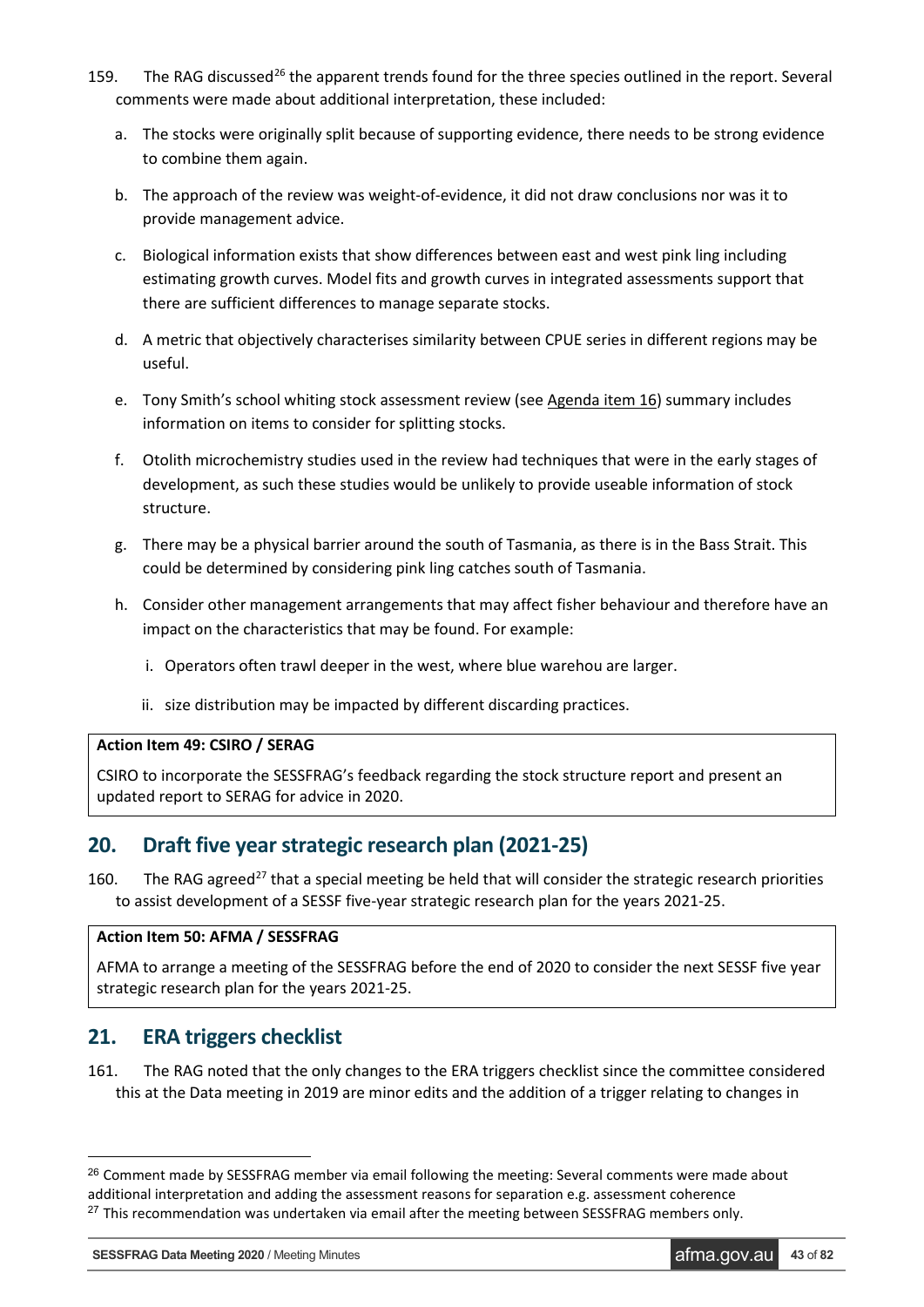bycatch spatial distribution to identify potential changes in encounterability when spatial distribution or depth range changes are identified for any species.

162. The RAG recommended adopting the updated annual ERA checklist (Table 3) noting that strengths and weaknesses may become evident over time and can be adapted to suit.

| <b>Indicators</b>                                       | <b>Guiding questions</b>                                                                                                                                                     | <b>Responses</b> |
|---------------------------------------------------------|------------------------------------------------------------------------------------------------------------------------------------------------------------------------------|------------------|
| <b>New information on</b><br>the fishery                | Has new information been obtained indicating a significant change<br>in the productivity characteristics of the fishery?                                                     |                  |
|                                                         | <b>Susceptibility</b>                                                                                                                                                        | Yes / No         |
| <b>Primary indicators with triggers</b>                 |                                                                                                                                                                              |                  |
| <b>Overlap</b><br><b>Annual fishing effort</b>          | Has annual or seasonal fishing effort (number of operations)<br>increased or decreased by more than 20% from average annual<br>effort over the last ERA period?              |                  |
| <b>Overlap</b><br><b>Annual fished area</b>             | Has fished area (number of 0.1° fished blocks) changed outside the<br>90% confidence intervals around effort since the last ERA period.                                      |                  |
| Secondary indicators without triggers                   |                                                                                                                                                                              |                  |
| Encounterability<br><b>Fished depth range</b>           | Has there been a substantial change in the depth range fished,<br>outside depths fished since the last ERA period.                                                           |                  |
| Encounterability<br><b>Species distribution</b>         | Has there been an apparent change in the spatial distribution<br>(geographic or depth) for any species that may affect<br>encounterability with fishing gear?                |                  |
| Selectivity:<br><b>Gear changes</b>                     | Has a new gear-type been introduced, or has there been, or<br>anticipated to be, significant changes to gear configuration that<br>substantially changes gear selectivity?   |                  |
| <b>Post capture mortality</b>                           | Has new information been obtained indicating estimates of post-<br>capture mortality used in the previous ERAs were different?                                               |                  |
| <b>Mitigation measures</b>                              | Have new or improved mitigation measures been implemented that<br>either reduce the capture or post-capture mortality of important<br>bycatch species?                       |                  |
| <b>Mitigation</b><br>implementation                     | Has there been a change in the use of mitigation measures, resulting<br>in a decrease or an increase in captures and post capture mortality<br>of important bycatch species? |                  |
|                                                         | <b>Productivity</b>                                                                                                                                                          | Yes / No         |
| New information on<br>species biology                   | Has new information been obtained that may indicate a significant<br>change in productivity characteristics of important bycatch species?                                    |                  |
|                                                         | <b>Other Indicators</b>                                                                                                                                                      | Yes / No         |
| <b>Other indicators of</b><br>change in risk            | Have there been changes in any other risk indicator that may<br>indicate the need to consider updating the ERA?                                                              |                  |
|                                                         | If so, what indicators:                                                                                                                                                      |                  |
|                                                         | <b>Conclusions</b>                                                                                                                                                           | Yes / No         |
| <b>Overall ERA update</b><br>required                   | Do changes in the above indicators warrant consideration of<br>updating the ERA for the entire fishery?                                                                      |                  |
| <b>Individual species risk</b><br>score update required | Do changes in the above indicators warrant consideration of<br>updating of ERA risk scores for individual species?                                                           |                  |
|                                                         | If 'Yes', list the species:                                                                                                                                                  |                  |

**Table 3: Annual checklist of risk related triggers.**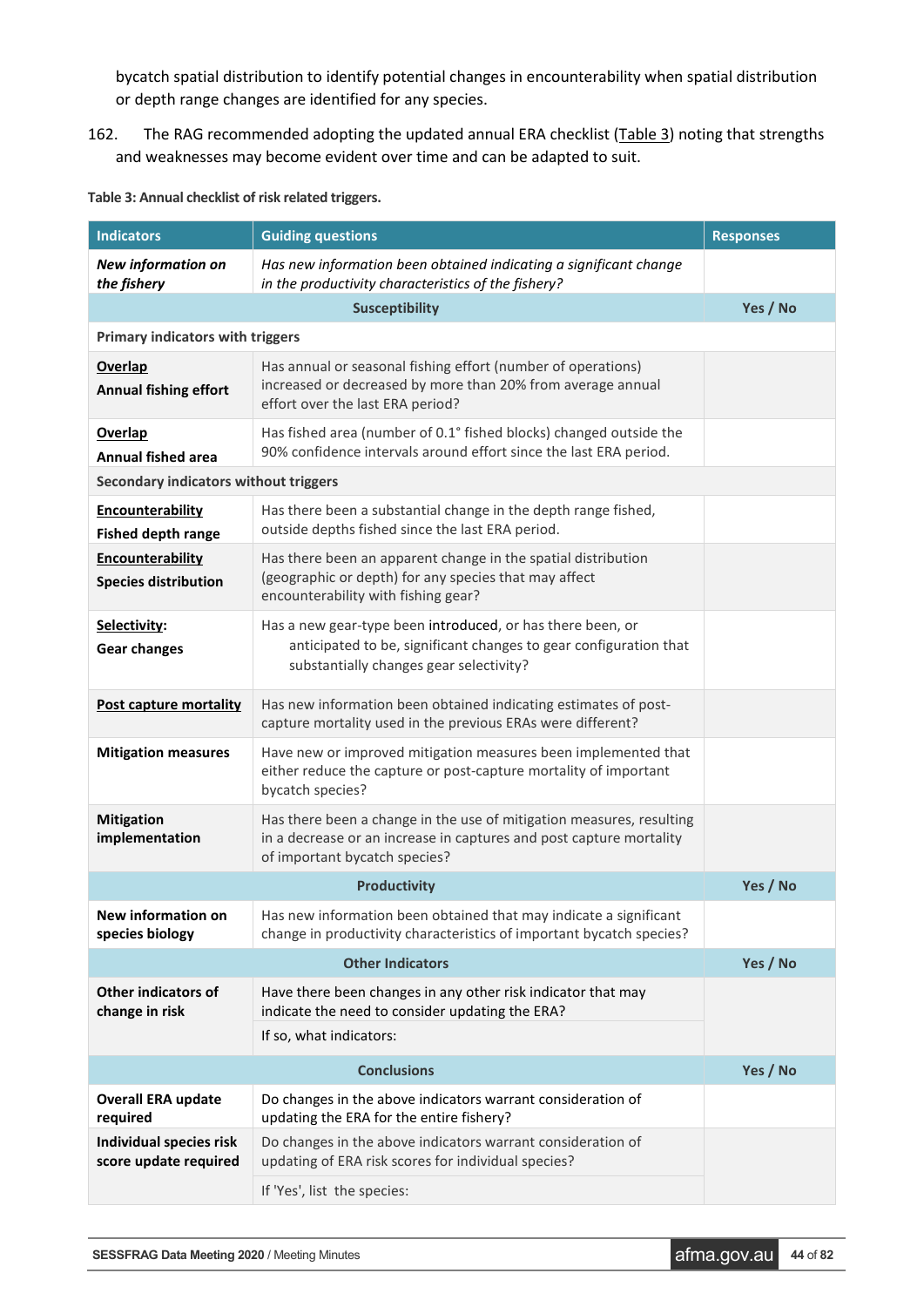## **22. Reviewing biological parameters – project overview**

- 163. The RAG noted:
	- a. Jemery Day's update on the project *revisiting biological parameters and information used in the assessment of Commonwealth fisheries: a reality check and work plan for future proofing* [\(FRDC](https://www.frdc.com.au/project/2019-010)  [2019-010\)](https://www.frdc.com.au/project/2019-010), which has started and has the objectives to:
		- i. identify the provenance of biological information used in current assessments (including age, appropriateness of methods used);
		- ii. assess the implications and risks associated with using dated and borrowed information in assessments;
		- iii. identify methods (including novel approaches) that might be applied to update priority biological parameters; and
		- iv. articulate a work plan including appropriate sampling regimes required for updating priority biological parameters.
	- b. that several SESSFRAG members will be approached to provide input on the project.

### **Action Item 51: Jemery Day / SESSFRAG EO**

Jemery Day to provide the presentation giving an overview of the project 'reviewing biological parameters' to the EO for circulation to the SESSFRAG meeting attendees.

## **23. Dates for the Chairs' 2021 meeting**

164. The RAG agreed to hold the SESSFRAG Chairs 2021 meeting on 16-18 March 2021 in Canberra, subject to COVID-19 circumstances.

### **24. Other business**

### *Companion species composition work plan*

- 165. The RAG noted the presentation by Paul Burch:
	- a. A metier is an aggregation of characteristics that define the catches; they are usually spatial and relate to the target species. For example, the slope trawl metier for pink ling corresponds to a fleet in the pink ling assessment and the grenadier assessment.
	- b. Following an AFMA commission request, a companion species analysis was undertaken based on a metier approach using data from 2012-17.
		- i. The metiers for 2016 and 2017 were used to estimate catch of rebuilding species for each unit of target species. That is: 1 t of pink ling caught by the East Slope Trawl metier catches 1 kg of blue warehou, 16 kg of gemfish and 1 kg of redfish: this was scaled to the current TACs to estimate the potential catches.
		- ii. While the metiers were considered by SERAG in December 2019, there was insufficient time to consider the targeting analysis.
		- iii. SERAG asked for the metier approach to be compared with the Klaer and Smith method, raised concern that the metier approach did not incorporate the data from 2018, did not consider the targeting analysis and discussed species composition summaries.
	- c. The additional work as asked for by SERAG exceeds the available time and budget, and as such, CSIRO are seeking advice on the next steps.
- 166. The RAG discussed:
	- a. the metier analysis and its potential use in a multi-species harvest strategy approach.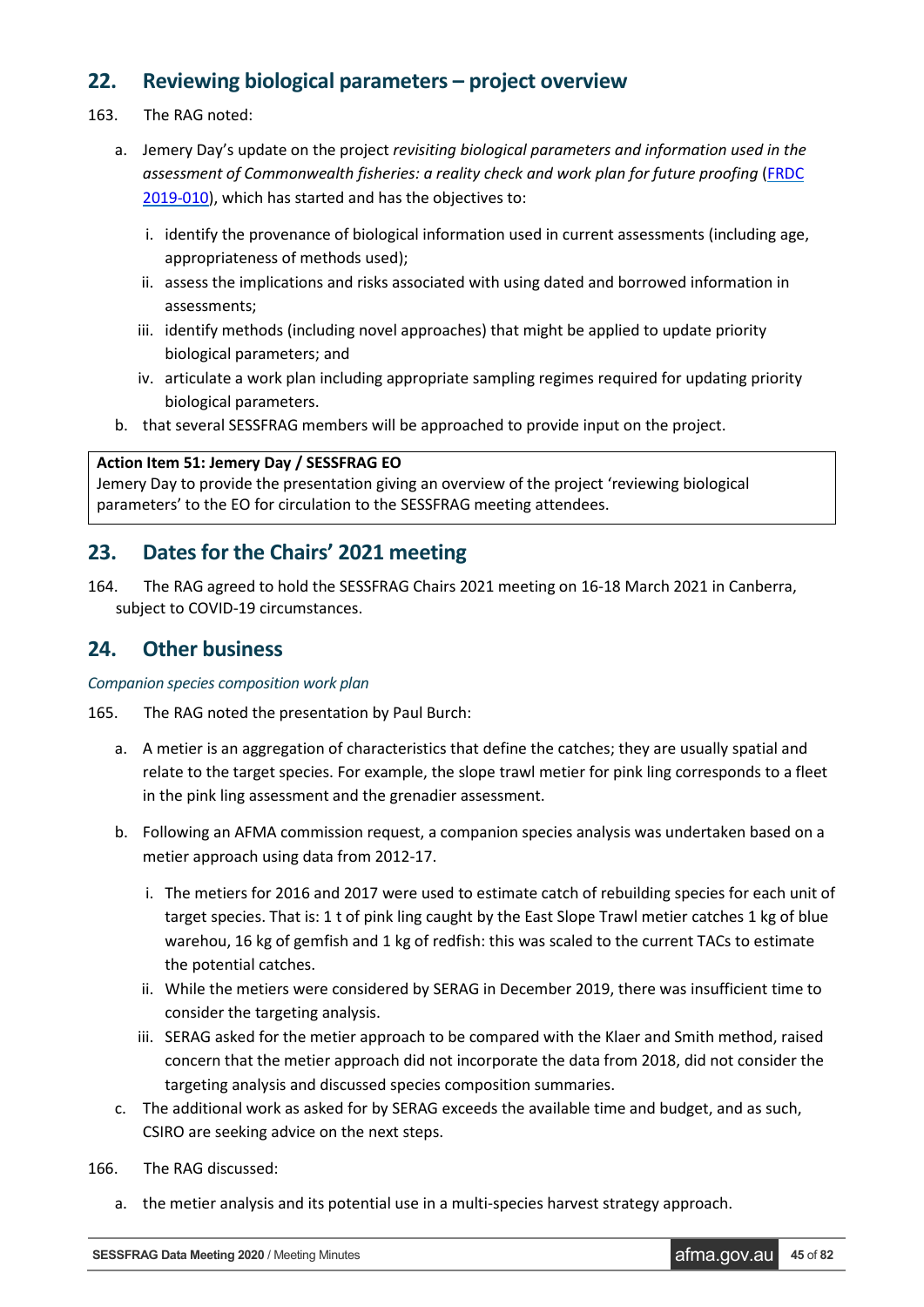- i. If the MSHS is operationalised, a metier analysis may need to be undertaken every few years.
- ii. A metiers approach could be used as the basis for a companion species analysis.
- iii. Incorporating current data for metier analysis is important as metiers change over time.
- b. the comparison of the metier approach with the work Klaer and Smith had undertaken previously.
	- i. While there has not been a comparison between the two approaches, they used very similar data and have a similar output, although the Klaer and Smith method may also have incorporated price information.
	- ii. Metier analyses are a standard approach for understanding species interactions in multi-species fisheries.
	- iii. There is not the budget nor time available to undertake a comparison of the two methods as part of this year's Data Services contract.
- 167. The RAG recommended<sup>[28](#page-45-0)</sup> repeating the metier analysis using the current 2014-19 data and undertake targeting analyses for rebuilding species.

### *Impact of a 3D marine seismic survey on catch rates*

- 168. The RAG noted the East Gippsland [seismic survey](http://www.frdc.com.au/Archived-Reports/FRDC%20Projects/2019-072-Phase1-Summary-31-07-2020.pdf) and its potential impact that it could have on catch rates.
- 169. The RAG recommended<sup>[29](#page-45-1)</sup> discussing this item at the March 2021 meeting when preliminary 2020 data would be available.

### **Action Item 52: SESSFRAG**

An item to be included on the agenda for the SESSRAG Chairs' meeting in 2021 to discuss the impact of seismic surveys – preliminary data from the Fishwell Multiple-Before After Control Impact (M-BACI) analysis should be available.

### **Action Item 53: CSIRO**

In preparation for the SERAG meeting scheduled for November 2020, CSIRO to repeat the metier analysis undertaken in 2019 with the current 2014-19 data and undertake a targeting analysis for rebuilding species. The school shark targeting analysis should include consideration of the 20 percent retention rule for school shark – refer to the previous analysis by Malcolm Haddon.

## **Attachments**

- 1) [Declared conflicts of interest](#page-46-0)
- 2) [Final adopted agenda](#page-50-0)
- 3) [Status of previous Action Items](#page-52-0)
- 4) [Action Items arising from the](#page-61-0) meeting
- 5) [FIDWG meeting outcomes](#page-69-0)
- 6) [MYTAC species and species being assessed](#page-81-0)

<span id="page-45-0"></span><sup>&</sup>lt;sup>28</sup> This recommendation was undertaken via email after the meeting between SESSFRAG members only.

<span id="page-45-1"></span> $29$  This recommendation was undertaken via email after the meeting between SESSFRAG members only.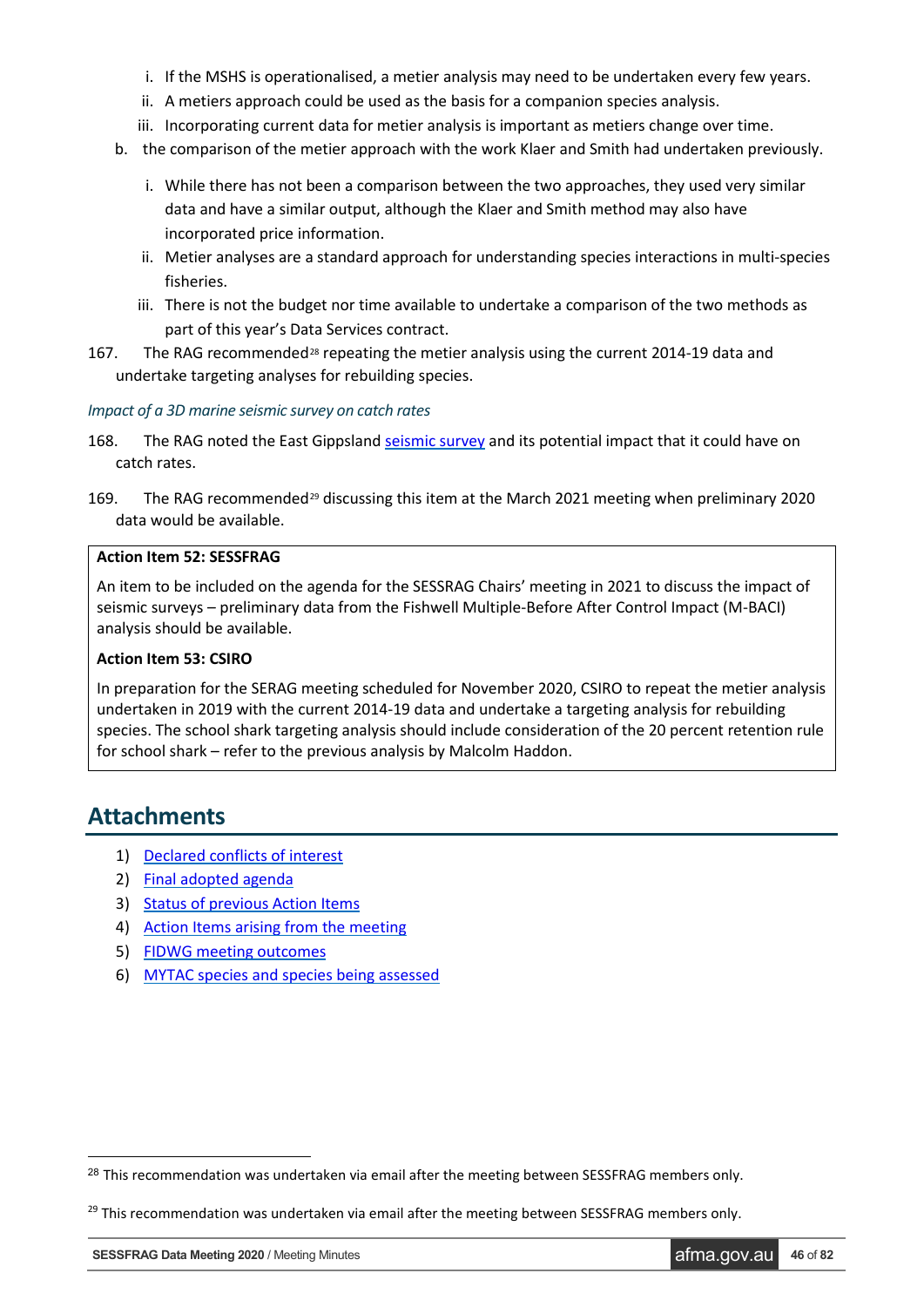# <span id="page-46-0"></span>**Attachment 1 – Declared Conflicts of Interest**

| <b>Participant</b>                  | <b>Declared interest</b>                                                                                                                                                                                                                                                                                                                           |
|-------------------------------------|----------------------------------------------------------------------------------------------------------------------------------------------------------------------------------------------------------------------------------------------------------------------------------------------------------------------------------------------------|
| <b>Members</b>                      |                                                                                                                                                                                                                                                                                                                                                    |
| <b>Dr Cathy Dichmont</b><br>(Chair) | Director of Cathy Dichmont Consulting.<br>Contracted by various state and Commonwealth agencies to undertake various reviews and<br>consultancies not related to SESSF.<br>No pecuniary interest in the SESSF.                                                                                                                                     |
| <b>Ms Fiona Hill</b>                | Employed by AFMA, Senior Manager of Demersal and Midwater Fisheries.<br>No interest, pecuniary or otherwise.                                                                                                                                                                                                                                       |
| Dr Sarah Jennings                   | Economics coordinator, FRDC Human Dimensions Research Subprogram<br>Adjunct Senior Researcher, TSBE and casual employee IMAS University of Tasmania.<br>Economics member of SERAG<br>Economic member of SEMAC<br>Member of AFMA EWG<br>Independent economics consultant<br>No pecuniary or other interest in the SESSF.                            |
| Mr Lance Lloyd                      | <b>GABRAG Chair</b><br>Member of GABMAC<br>Board Member, AwF - Aquaculture without Frontiers (Australia)<br>Director; Lloyd Environmental Pty Ltd.<br>Research Fellow; Federation University Australia<br>No pecuniary interest.                                                                                                                   |
| <b>Mr Sandy Morison</b>             | Director of Morison Aquatic Sciences<br>Chair of SharkRAG<br>Contracted by government departments, non-government agencies and companies for a<br>range of fishery related matters including research and for MSC assessments of AFMA<br>managed and other Australian and international fisheries.<br>No pecuniary or other interest in the SESSF. |
| <b>Dr Michael Steer</b>             | A/g Research Director SARDI (Aquatic Sciences)<br>Chair of SERAG<br>Member of SEMAC<br>No pecuniary interest in the SESSF.                                                                                                                                                                                                                         |
| <b>Executive Officer</b>            |                                                                                                                                                                                                                                                                                                                                                    |
| <b>Ms Cate</b><br>Coddington        | Employed by AFMA, Executive Officer of SESSFRAG. No interest, pecuniary or otherwise.                                                                                                                                                                                                                                                              |
| <b>Invited Participants</b>         |                                                                                                                                                                                                                                                                                                                                                    |
| <b>Mr Simon Boag</b>                | Executive Officer South East Trawl Fishing Industry Association (SETFIA)<br>EO on SSIA<br>EO on SPFIA<br>Non-beneficiary Director of two fishing companies in the SESSF one of which is a significant<br>quota owner.<br>Industry member on both SERAG and SEMAC.<br>SSIA is engaged by AFMA to collect shark industry biological data             |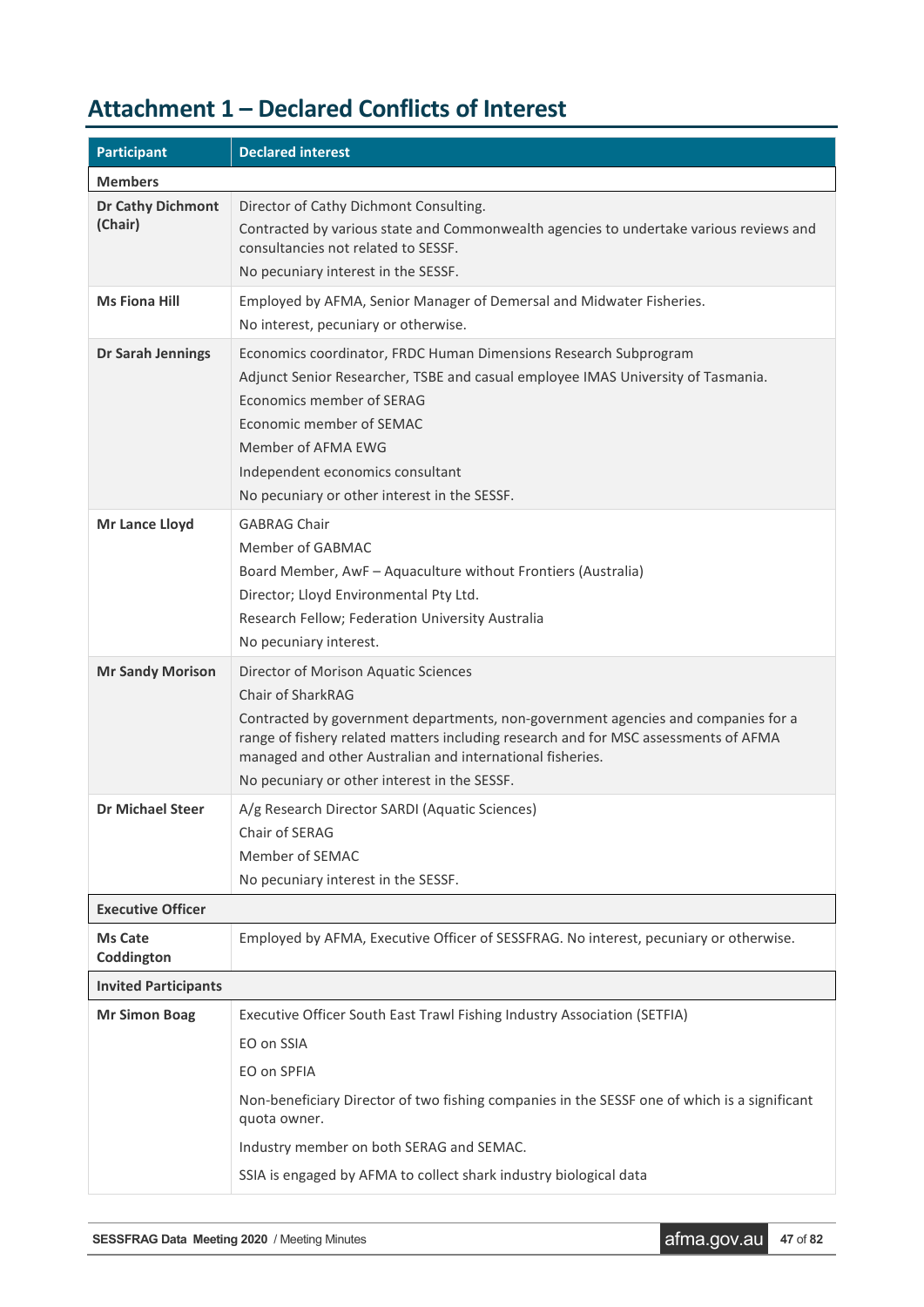| <b>Participant</b>       | <b>Declared interest</b>                                                                                                                                                                                                                                                                                                                                                                                                                                                                                                                                                                                                                                                                                                                                                                                                                                                                                                                                                                                                                                                                                                                                                                                                                                                                                                                                                                                                                                                                                                                                                                                                                                                                                                                                                                                                                                                                                                                                                                                                                                                                                                                                                                                                                                                                                             |
|--------------------------|----------------------------------------------------------------------------------------------------------------------------------------------------------------------------------------------------------------------------------------------------------------------------------------------------------------------------------------------------------------------------------------------------------------------------------------------------------------------------------------------------------------------------------------------------------------------------------------------------------------------------------------------------------------------------------------------------------------------------------------------------------------------------------------------------------------------------------------------------------------------------------------------------------------------------------------------------------------------------------------------------------------------------------------------------------------------------------------------------------------------------------------------------------------------------------------------------------------------------------------------------------------------------------------------------------------------------------------------------------------------------------------------------------------------------------------------------------------------------------------------------------------------------------------------------------------------------------------------------------------------------------------------------------------------------------------------------------------------------------------------------------------------------------------------------------------------------------------------------------------------------------------------------------------------------------------------------------------------------------------------------------------------------------------------------------------------------------------------------------------------------------------------------------------------------------------------------------------------------------------------------------------------------------------------------------------------|
|                          | PI on the fishery independent survey                                                                                                                                                                                                                                                                                                                                                                                                                                                                                                                                                                                                                                                                                                                                                                                                                                                                                                                                                                                                                                                                                                                                                                                                                                                                                                                                                                                                                                                                                                                                                                                                                                                                                                                                                                                                                                                                                                                                                                                                                                                                                                                                                                                                                                                                                 |
|                          | SETFIA is the PI on the orange roughy east AOS                                                                                                                                                                                                                                                                                                                                                                                                                                                                                                                                                                                                                                                                                                                                                                                                                                                                                                                                                                                                                                                                                                                                                                                                                                                                                                                                                                                                                                                                                                                                                                                                                                                                                                                                                                                                                                                                                                                                                                                                                                                                                                                                                                                                                                                                       |
|                          | SETFIA is engaged to undertake a variety of tasks under the co-management arrangement<br>with AFMA                                                                                                                                                                                                                                                                                                                                                                                                                                                                                                                                                                                                                                                                                                                                                                                                                                                                                                                                                                                                                                                                                                                                                                                                                                                                                                                                                                                                                                                                                                                                                                                                                                                                                                                                                                                                                                                                                                                                                                                                                                                                                                                                                                                                                   |
| <b>Dr Paul Burch</b>     | Employed by CSIRO, assessment scientist. Acquiring funding for research purposes. PI on<br>data services contract.                                                                                                                                                                                                                                                                                                                                                                                                                                                                                                                                                                                                                                                                                                                                                                                                                                                                                                                                                                                                                                                                                                                                                                                                                                                                                                                                                                                                                                                                                                                                                                                                                                                                                                                                                                                                                                                                                                                                                                                                                                                                                                                                                                                                   |
| Dr Jemery Day            | CSIRO, assessment scientist. Acquiring funding for research purposes<br>Scientific member of the Sub-Antarctic Resource Assessment Group (SARAG)<br>PI - SESSF species stock structure review<br>Interests in promoting good science.                                                                                                                                                                                                                                                                                                                                                                                                                                                                                                                                                                                                                                                                                                                                                                                                                                                                                                                                                                                                                                                                                                                                                                                                                                                                                                                                                                                                                                                                                                                                                                                                                                                                                                                                                                                                                                                                                                                                                                                                                                                                                |
| Dr Ian Knuckey           | <b>Positions:</b><br>Director - Fishwell Consulting Pty Ltd<br>Director - Olrac Australia (Electronic logbooks)<br>Deputy Chair - Victorian Marine and Coastal Council<br>Chair - Northern Prawn Fishery Resource Assessment Group<br>Chair - Tropical Rock Lobster Resource Assessment Group<br>Chair - Victorian Rock Lobster and Giant Crab Assessment Group<br>Chair - Victorian Central Zone Abalone Fisheries Resource Advisory Group<br>Chair - Gulf of St Vincent's Prawn Fishery MAC Research Scientific Committee<br>Scientific Member - Northern Prawn Management Advisory Committee<br>Scientific Member - SESSF Shark Resource Assessment Group<br>Scientific Member - SESSF Great Australian Bight Resource Assessment Group<br>Scientific Member - Gulf of St Vincent Prawn Fishery Management Advisory Committee<br>Scientific Member - Tropical Tuna Resource Assessment Group<br><b>Current projects:</b><br>AFMA 2020/0807 - Bass Strait Scallop Fishery Survey - 2020-22<br>Australia Bay - Information to support Wildlife Trade Operation for the Queensland Gulf of<br>Carpentaria Developmental Fin Fish Trawl Fishery<br>FRDC 2019/129 - Potential transition of shark gillnet boats to longline fishing in Bass Strait -<br>ecological, cross-sectoral, and economic implications<br>FRDC 2019/072 - A survey to detect change in Danish Seine catch rates of Flathead and<br>School Whiting resulting from CGG seismic exploration.<br>FRDC 2019/027 - Improving and promoting fish-trawl selectivity in the SESSF and GABTS<br>FRDC 2018/021 - Development and evaluation of SESSF multi-species harvest strategies<br>FRDC 2017/069 - Indigenous Capacity Building<br>FRDC 2017/014 - Informing structural reform of South Australia's Marine Scalefish Fishery<br>FRDC 2016/116 - 5-year RD&E Plan for NT fisheries and aquaculture<br>NT Fisheries - Design and implementation of a tropical snapper trawl survey<br>PEMSEA - Developing EAFM Plan of Red Snapper for Arafura and Timor Seas Region<br>Sea Cucumber Ass. - Design and implementation of a sea cucumber dive survey<br>Sea Cucumber Ass. - Information to support non-detrimental finding of fisheries for black<br>teatfish and white teatfish<br>Tas. Abalone - Scientific Advisor for Tasmanian Abalone Council Ltd |
|                          | Traffic Project - Shark Product Traceability                                                                                                                                                                                                                                                                                                                                                                                                                                                                                                                                                                                                                                                                                                                                                                                                                                                                                                                                                                                                                                                                                                                                                                                                                                                                                                                                                                                                                                                                                                                                                                                                                                                                                                                                                                                                                                                                                                                                                                                                                                                                                                                                                                                                                                                                         |
| Mr Kyne Krusic-<br>Golub | Director at Fish Ageing Services                                                                                                                                                                                                                                                                                                                                                                                                                                                                                                                                                                                                                                                                                                                                                                                                                                                                                                                                                                                                                                                                                                                                                                                                                                                                                                                                                                                                                                                                                                                                                                                                                                                                                                                                                                                                                                                                                                                                                                                                                                                                                                                                                                                                                                                                                     |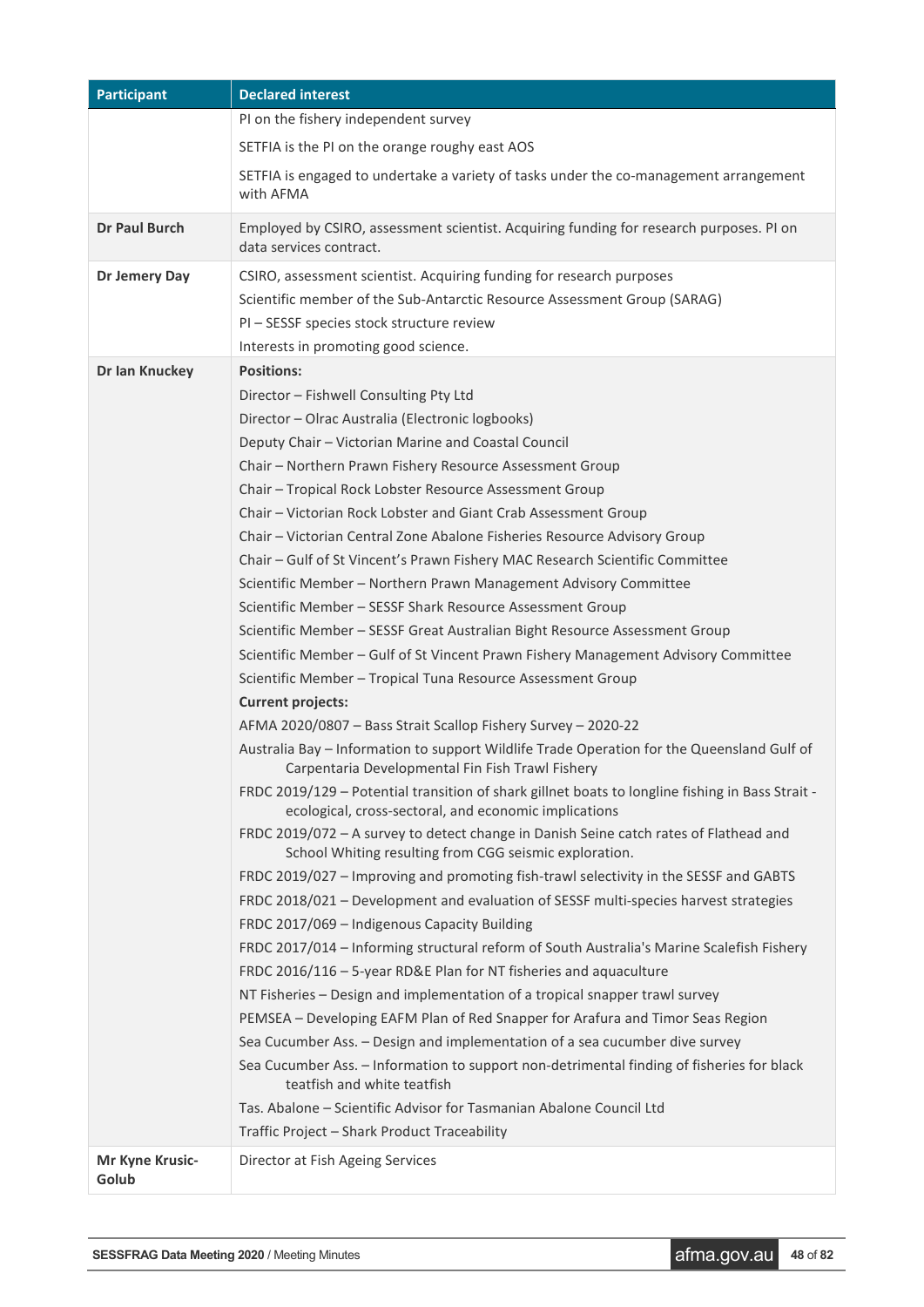| <b>Participant</b>                                                                                            | <b>Declared interest</b>                                                                                                                                                                                                                                                                                                                                                                                                                                                                                                                                                                                                                                                                                                                                                                                      |
|---------------------------------------------------------------------------------------------------------------|---------------------------------------------------------------------------------------------------------------------------------------------------------------------------------------------------------------------------------------------------------------------------------------------------------------------------------------------------------------------------------------------------------------------------------------------------------------------------------------------------------------------------------------------------------------------------------------------------------------------------------------------------------------------------------------------------------------------------------------------------------------------------------------------------------------|
|                                                                                                               | Fish Ageing Services is contracted to undertake fish ageing for the SESSF. Kyne Krusic-Golub<br>has no pecuniary interest within the fishery other than the potential for obtaining future<br>funding for research or service provision.                                                                                                                                                                                                                                                                                                                                                                                                                                                                                                                                                                      |
| <b>Mr Neil MacDonald</b>                                                                                      | Executive officer of the Great Australian Bight Industry Association<br>Executive officer of Surveyed Charter Boat Owners and Operators Association South<br>Australia<br>Executive officer of Southern Fishermen's Association<br>Executive officer of Saint Vincent Gulf Prawn Boat Owner's Association<br>Executive officer of Marine Scale Net Fishers Association<br>Committee support South Australian Rock Lobster Advisory Council                                                                                                                                                                                                                                                                                                                                                                    |
|                                                                                                               | Director NMAC(SA) P/L<br>Chair CGG SAC Gippsland MSS                                                                                                                                                                                                                                                                                                                                                                                                                                                                                                                                                                                                                                                                                                                                                          |
| <b>Mr Andrew Penney</b>                                                                                       | Director of Pisces Australis Pty Ltd, an Australian registered marine and coastal research and<br>management consultancy based in Canberra. As such, I have an interest in any opportunities<br>in this regard.<br>Currently principal investigator on two FRDC Projects: 2017-180: Design and implementation<br>of an Australian National Bycatch Report: Phase 1 - Scoping; 2019-036 Implementation of<br>dynamic reference points and harvest strategies to account for environmentally-driven<br>changes in productivity in Australian fisheries.<br>Scientific Member of AFMA Tropical Rock Lobster RAG and Small Pelagic Fishery Scientific<br>Panel<br>Member of the AFMA ERA Technical Working Group.<br>No shareholding and hold no positions relating to any other companies, including any fishing |
|                                                                                                               | companies or industry associations                                                                                                                                                                                                                                                                                                                                                                                                                                                                                                                                                                                                                                                                                                                                                                            |
| Employed by CSIRO, Assessment scientist. Acquiring funding for research purposes<br><b>Dr Miriana Sporcic</b> |                                                                                                                                                                                                                                                                                                                                                                                                                                                                                                                                                                                                                                                                                                                                                                                                               |
| <b>Mr David Stone</b>                                                                                         | Executive Officer for Sustainable Shark Fishing Association. Declared interests in representing<br>hook and gillnet industry member interests. Declared interest in RBCs                                                                                                                                                                                                                                                                                                                                                                                                                                                                                                                                                                                                                                      |
| <b>Dr Robin Thomson</b>                                                                                       | Employed by CSIRO, Assessment scientist. Acquiring funding for research purposes<br>PI on close kin project for school shark.<br>PI on blue-eye trevalla close kin scoping project                                                                                                                                                                                                                                                                                                                                                                                                                                                                                                                                                                                                                            |
| <b>Dr Geoff Tuck</b>                                                                                          | Employed by CSIRO.<br>Involved in Stock assessments. Interest in obtaining funding for future research. Principle<br>investigator on the SESSF stock assessment project.                                                                                                                                                                                                                                                                                                                                                                                                                                                                                                                                                                                                                                      |
| <b>Presenters / Observers</b>                                                                                 |                                                                                                                                                                                                                                                                                                                                                                                                                                                                                                                                                                                                                                                                                                                                                                                                               |
| <b>Ms Franzis Althaus</b>                                                                                     | Employed by CSIRO, Scientist / data manager. Acquiring funding for research purposes                                                                                                                                                                                                                                                                                                                                                                                                                                                                                                                                                                                                                                                                                                                          |
| Dr Pia Bessell-<br><b>Browne</b>                                                                              | Employed by CSIRO, Assessment scientist. Acquiring funding for research purposes                                                                                                                                                                                                                                                                                                                                                                                                                                                                                                                                                                                                                                                                                                                              |
| <b>Mr Dan Corrie</b>                                                                                          | Employed by AFMA, South East Trawl, GABT, Scallop and Squid Manager. No interests,<br>pecuniary or otherwise.                                                                                                                                                                                                                                                                                                                                                                                                                                                                                                                                                                                                                                                                                                 |
| <b>Ms Natalie</b><br>Couchman                                                                                 | Employed by AFMA, Gillnet, Hook and Trap, High Seas and Norfolk Is Manager. No interest,<br>pecuniary or otherwise.                                                                                                                                                                                                                                                                                                                                                                                                                                                                                                                                                                                                                                                                                           |
| Dr Roy Deng                                                                                                   | Employed by CSIRO, Assessment scientist. Acquiring funding for research purposes                                                                                                                                                                                                                                                                                                                                                                                                                                                                                                                                                                                                                                                                                                                              |
| <b>Dr Tim Emery</b>                                                                                           | Employed by ABARES. No interest, pecuniary or otherwise.                                                                                                                                                                                                                                                                                                                                                                                                                                                                                                                                                                                                                                                                                                                                                      |
| Dr Ashley Fowler                                                                                              | Cross-jurisdictional research and management interests for DPI NSW, no pecuniary interests.                                                                                                                                                                                                                                                                                                                                                                                                                                                                                                                                                                                                                                                                                                                   |
| Dr Karina Hall                                                                                                | Cross-jurisdictional research and management interests for DPI NSW, no pecuniary interests.                                                                                                                                                                                                                                                                                                                                                                                                                                                                                                                                                                                                                                                                                                                   |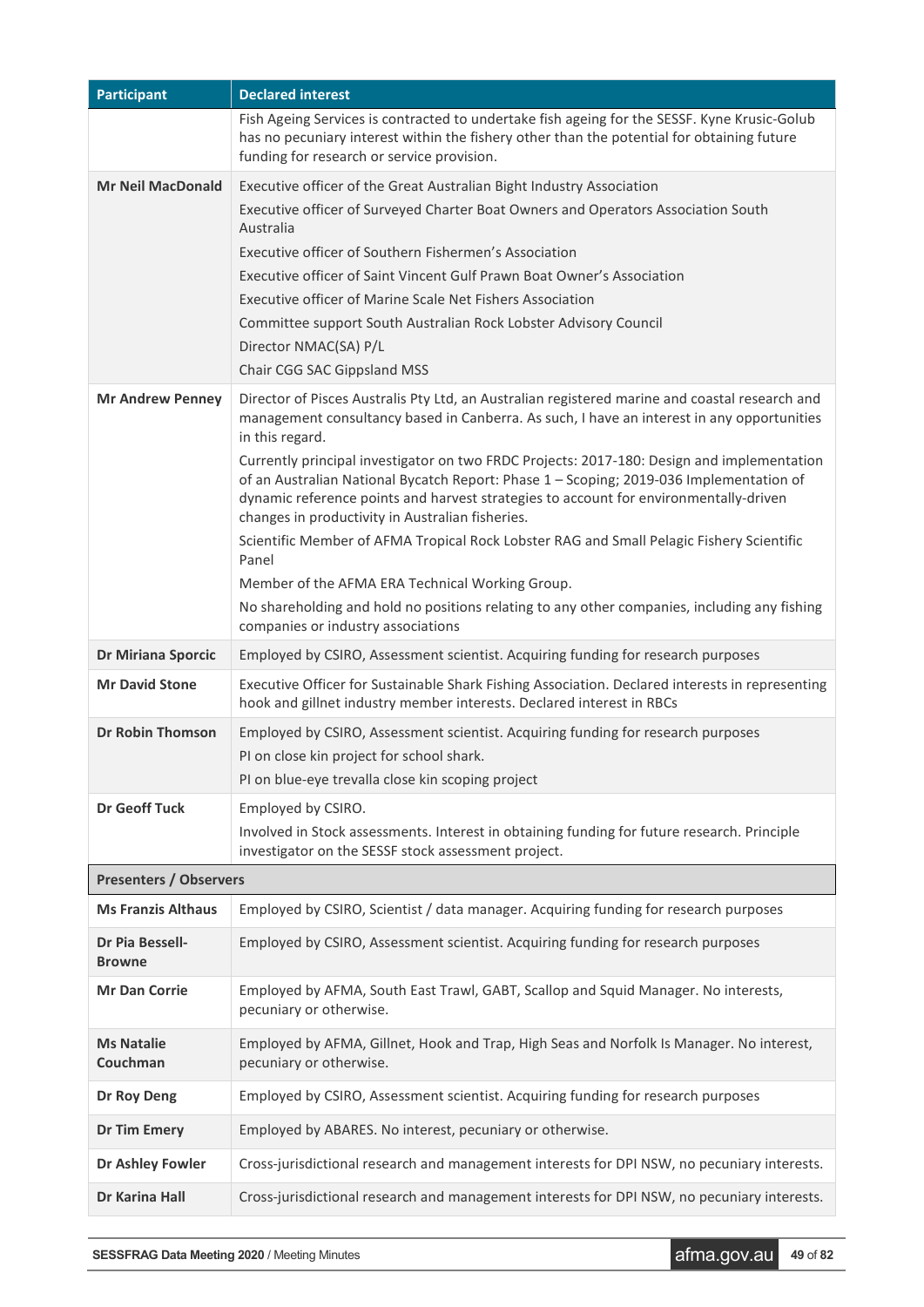| <b>Participant</b>                    | <b>Declared interest</b>                                                                                                                                                                                                                                                                                                                                                                                                                                              |
|---------------------------------------|-----------------------------------------------------------------------------------------------------------------------------------------------------------------------------------------------------------------------------------------------------------------------------------------------------------------------------------------------------------------------------------------------------------------------------------------------------------------------|
| <b>Ms Heather</b><br>Johnston         | Employed by AFMA, Senior Management Officer - Demersal and Midwater Fisheries. No<br>interests, pecuniary or otherwise.                                                                                                                                                                                                                                                                                                                                               |
| <b>Dr Geoff Liggins</b>               | Cross-jurisdictional research and management interests for DPI NSW, no pecuniary interests.                                                                                                                                                                                                                                                                                                                                                                           |
| <b>Dr Rich Little</b>                 | Employed by CSIRO, assessment scientist. Acquiring funding for research purposes.<br>Member of the Total Allowable Fishing Committee for NSW, conflicts with all items with<br>state fisheries and in particular involved with setting the TAC for school whiting <sup>30</sup> .                                                                                                                                                                                     |
| <b>Ms Kehani Manson</b>               | Employed by AFMA, Management Support Officer - Demersal and Midwater Fisheries. No<br>interests, pecuniary or otherwise.                                                                                                                                                                                                                                                                                                                                              |
| <b>Mr Will Mure</b>                   | Sole Director of Mures Fishing P/L<br>Commonwealth fish receiver permit<br>Tasmania Fish Processing licence<br>Scalefish hook boat SFR<br>SEQ Quota Holding Permits<br>Auto longline Fishing Permit<br>High Seas permit<br>Blue eye trevalla SFRs                                                                                                                                                                                                                     |
| <b>Mr Tamre Sarhan</b>                | Employed by AFMA, Observer Coordinator. No interest, pecuniary or otherwise.                                                                                                                                                                                                                                                                                                                                                                                          |
| <b>Dr Veronica</b><br>Silberschneider | Cross-jurisdictional research and management interests for DPI NSW, no pecuniary interests.                                                                                                                                                                                                                                                                                                                                                                           |
| <b>Dr Tony Smith</b>                  | I am an Honorary Fellow (unpaid) with CSIRO, an Adjunct Professor (unpaid) with University<br>of Tasmania, and I undertake occasional paid consulting work in fisheries scientific review as<br>a sole trader (no business name). My review of the School Whiting assessment is being paid<br>for by AFMA. I have no other paid work with any Commonwealth fisheries and neither<br>myself nor any relatives have any financial interest in any commercial fisheries. |
| <b>Mr James</b><br><b>Woodhams</b>    | Employed by ABARES. No interest, pecuniary or otherwise.                                                                                                                                                                                                                                                                                                                                                                                                              |

<span id="page-49-0"></span> <sup>30</sup> This conflict was raised during Day 1 via email.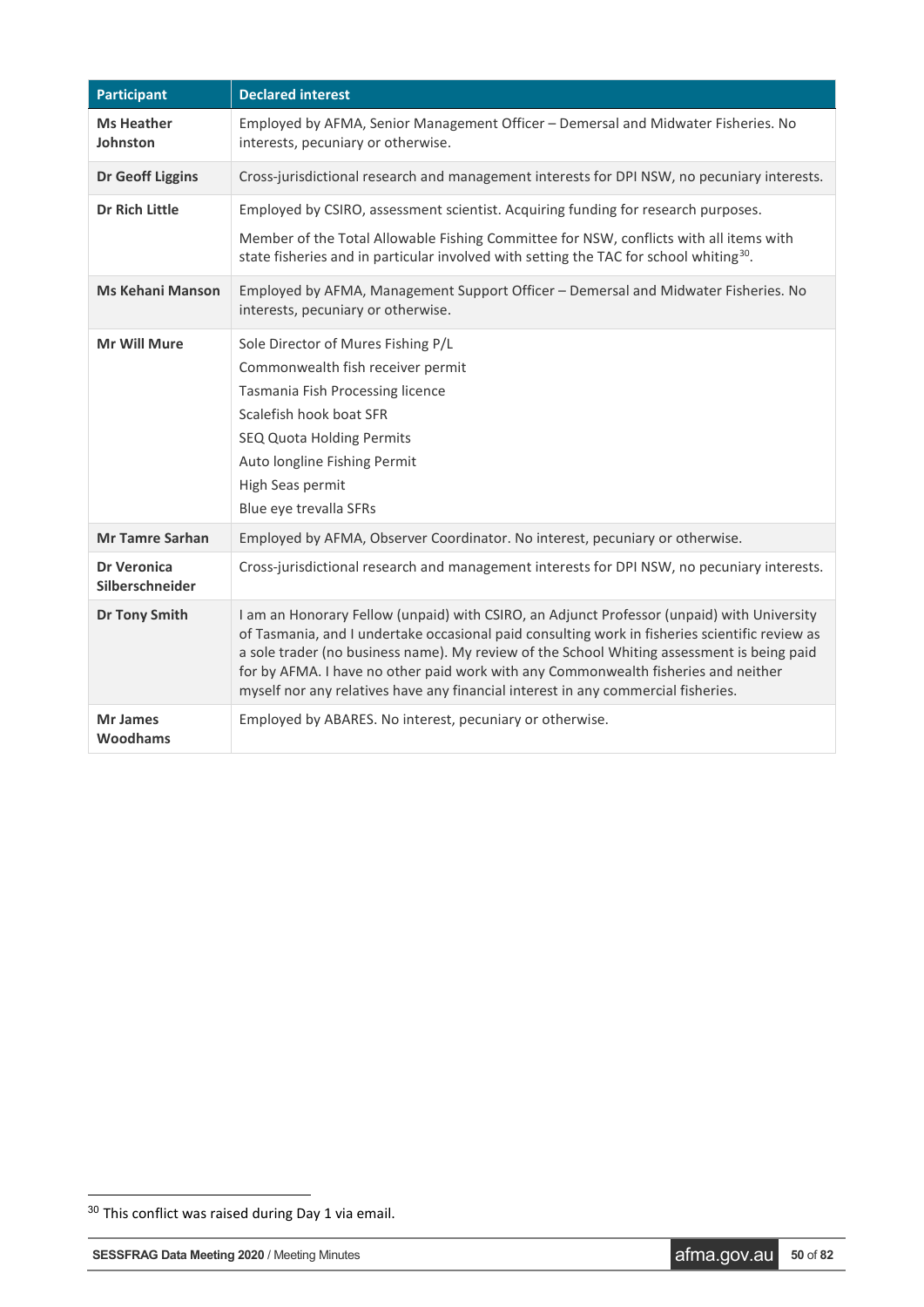# <span id="page-50-0"></span>**Attachment 2 – Agenda in Order of Discussion**

| <b>Agenda item</b>                                                                                                                                                                         | <b>Purpose</b>                      |  |
|--------------------------------------------------------------------------------------------------------------------------------------------------------------------------------------------|-------------------------------------|--|
| Day one - Preliminary session (members only)                                                                                                                                               | $8:30$ am – $9:00$ am               |  |
| Declarations of interest - member discussion                                                                                                                                               |                                     |  |
| Day one                                                                                                                                                                                    | $9:00$ am – 5:30pm                  |  |
| Acknowledgement of country                                                                                                                                                                 |                                     |  |
| 1. Welcome and apologies                                                                                                                                                                   | For information                     |  |
| 2. Declarations of interest                                                                                                                                                                | For action                          |  |
| 3. Adoption of Agenda                                                                                                                                                                      | For action                          |  |
| 4. Minutes from previous meeting                                                                                                                                                           | For endorsement                     |  |
| 5. Action Items status                                                                                                                                                                     | For information                     |  |
| 6. Outcomes of out of session items<br>Research prioritisation<br>a.<br>Depth corrections<br>b.<br>FIS working group ToRs<br>c.<br>Pink ling stock assessment<br>d.                        | For endorsement                     |  |
| 7. Update from the RAGs, EWG and MMWG (verbal update)                                                                                                                                      | For information                     |  |
| 8. Fish aging services end of financial year report                                                                                                                                        | For advice                          |  |
| 9. ISMP reports for quarters 1 & 2 2020 (including COVID impacts update)                                                                                                                   | For information                     |  |
| 10. SIDaC update                                                                                                                                                                           | For information                     |  |
| Morning tea                                                                                                                                                                                | $10.15 - 10.30$ am                  |  |
| 11. Discard rate estimates update - Information from the DEWG                                                                                                                              | For advice                          |  |
| Lunch                                                                                                                                                                                      | $12.20 - 1$ pm                      |  |
| 11. Discard rate estimates update - SESSF ISMP discard report cont.                                                                                                                        | For advice                          |  |
| 12. Catch and discard report<br>a. Application of Commonwealth discard rates to state catches (different gear types)<br>NSW reported catches - processed vs whole weight<br>b.             | For recommendation                  |  |
| Afternoon tea                                                                                                                                                                              | $3 - 3.05$ pm                       |  |
| 12. Catch and discard report cont.<br>Application of Commonwealth discard rates to state catches (different gear<br>а.<br>types)<br>NSW reported catches - processed vs whole weight<br>b. | For recommendation                  |  |
| 13. Fishery independent data working group update                                                                                                                                          | For information /<br>recommendation |  |
| 16. School whiting: data and assessment review                                                                                                                                             | For advice                          |  |
| 14. CPUE standardisation: Gillnet                                                                                                                                                          | For recommendation                  |  |
| Decisions from Day One items- members and EO only                                                                                                                                          | $5.15 - 5.30$ pm                    |  |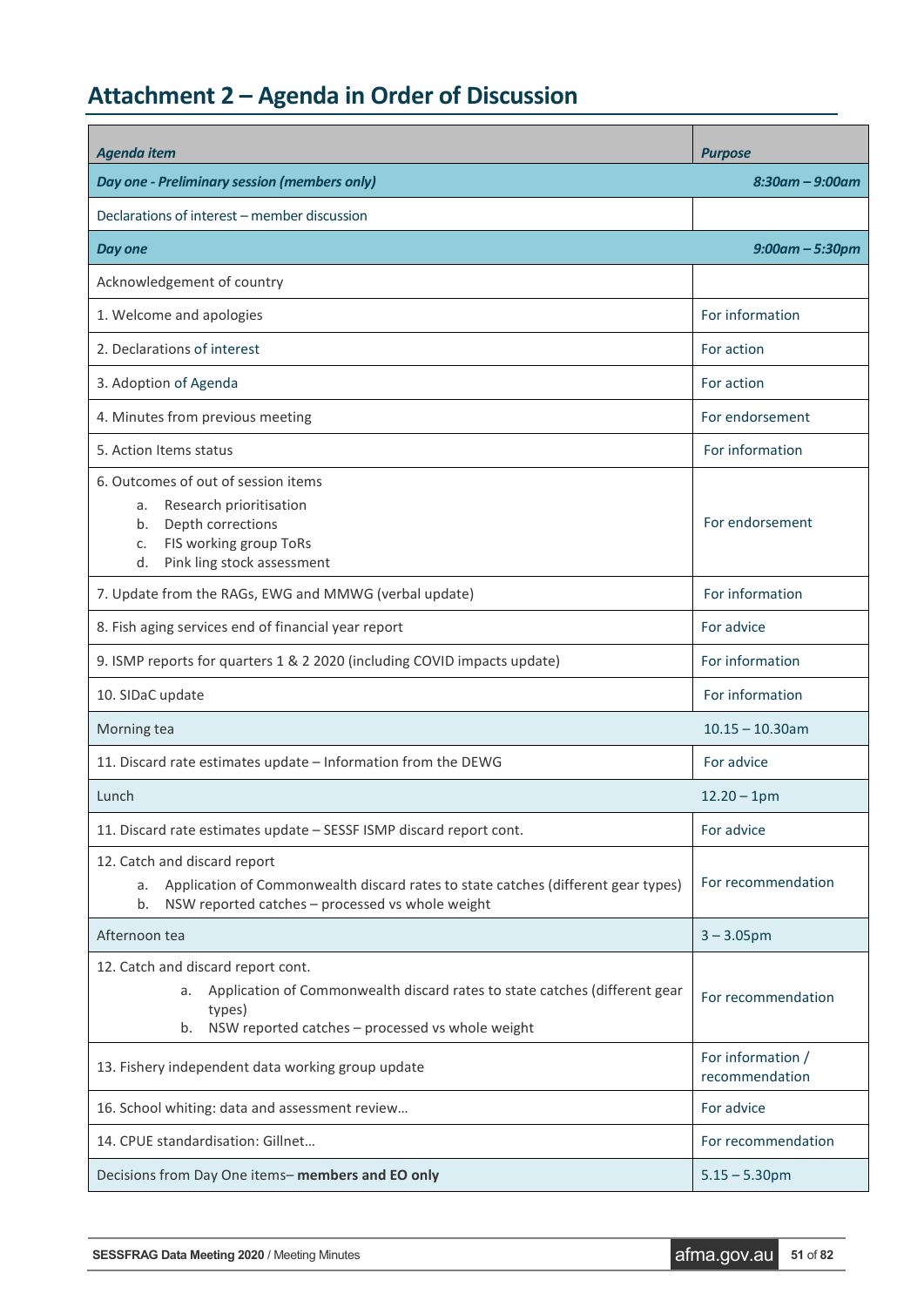| <b>Agenda item</b>                                           | <b>Purpose</b>     |
|--------------------------------------------------------------|--------------------|
| <b>Day Two</b>                                               | 8.30am to 5.30pm   |
| 16. School whiting: data and assessment review continued     | For advice         |
| 14. CPUE standardisation: Gillnet continued and Autolongline | For recommendation |
| 17. MYTAC analysis and data summary                          | For recommendation |
| Lunch                                                        | $12.40 - 1.00$ pm  |
| 17. MYTAC analysis and data summary continued                | For recommendation |
| Afternoon tea                                                | $3.10 - 3.15$ pm   |
| 17. MYTAC analysis and data summary continued                | For recommendation |
| 24. Other business: Companion species composition work plan  | For advice         |
| 18. Recommended changes to ISMP and SESSF data plans         | For recommendation |
| 15. Bycatch species groups - discard reporting               | For noting         |
| 19. SESSF species stock structure                            | For discussion     |
| 20. Draft Five Year Strategic Research Plan (2021-25)        | For advice         |
| 21. ERA triggers checklist                                   | For recommendation |
| 22. Reviewing Biological Parameters – project overview       | For information    |
| 23. Dates for the Chairs' 2021 meeting                       | For decision       |
| 24. Other business: East Gippsland seismic survey            | For advice         |
| <b>After the meeting</b>                                     |                    |
| Decisions from Day Two items for member consideration        | via email          |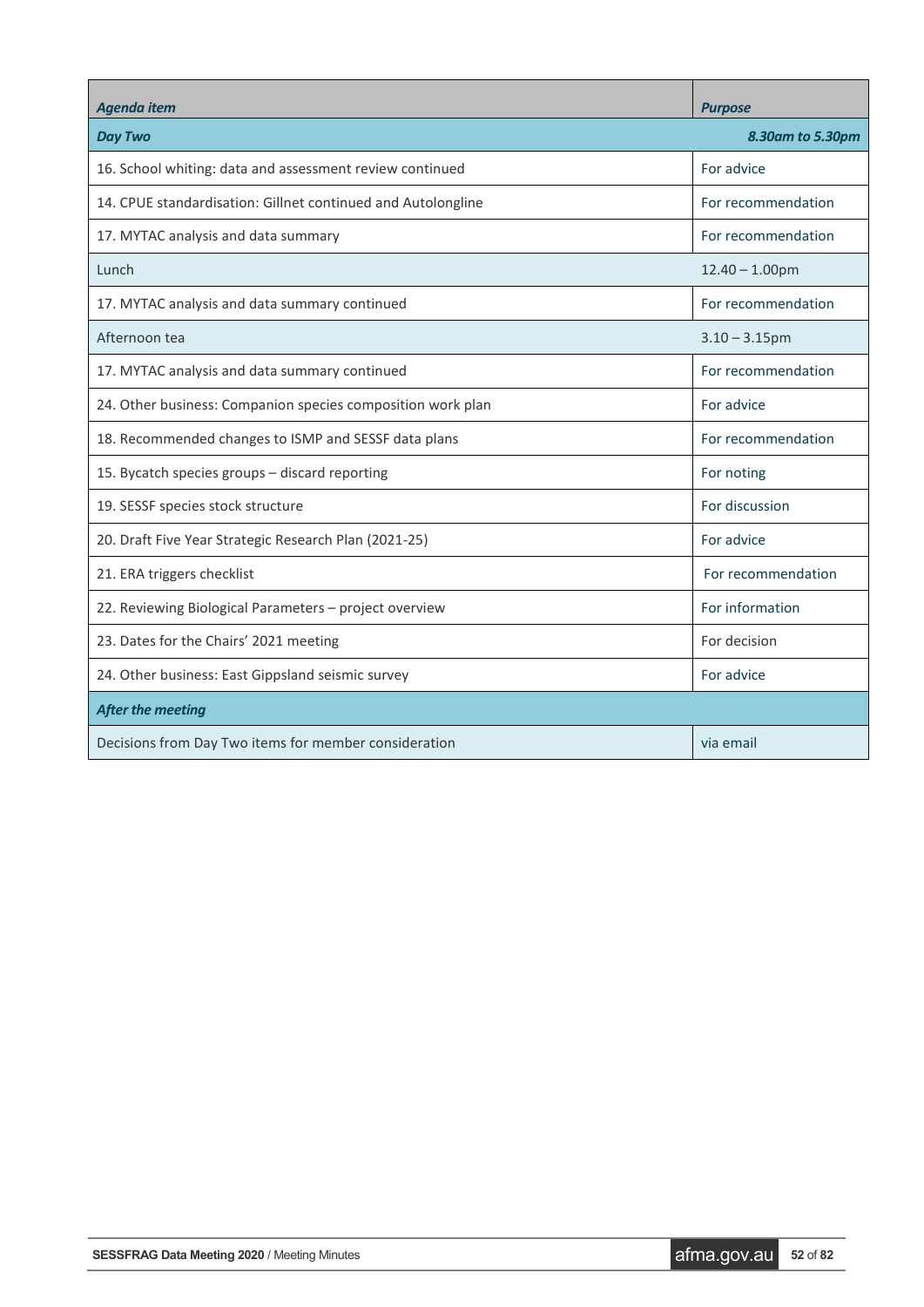# **Attachment 3 – Status of Previous Action Items**

<span id="page-52-0"></span>

|                | Complete/Redundant<br><b>Underway</b> |                                                                                                                                                                                                                                                                                                     |                                        | Need SESSF RAG advice                      |                      | Not yet started                                                                                                                                                                                                                                                                                                                                                                                                                                                                                                       |  |
|----------------|---------------------------------------|-----------------------------------------------------------------------------------------------------------------------------------------------------------------------------------------------------------------------------------------------------------------------------------------------------|----------------------------------------|--------------------------------------------|----------------------|-----------------------------------------------------------------------------------------------------------------------------------------------------------------------------------------------------------------------------------------------------------------------------------------------------------------------------------------------------------------------------------------------------------------------------------------------------------------------------------------------------------------------|--|
| No.            | Ag. Itm /<br><b>Mtg Date</b>          | <b>Action Item</b>                                                                                                                                                                                                                                                                                  | Agency /<br>Person                     | <b>Timeframe</b>                           |                      | Progress as of SESSFRAG Data meeting 2020                                                                                                                                                                                                                                                                                                                                                                                                                                                                             |  |
| $\mathbf{1}$   | 4<br><b>SESSFRAG</b><br>Chairs' 2019  | AFMA to consider adding data from NSW, Dr Haddon and<br>Victoria and provide a revised blue-eye trevalla history<br>report to SESSFRAG in August 2019.                                                                                                                                              | AFMA                                   | SESSFRAG<br>Data<br>meeting<br>2020        |                      | Pending - AFMA has considered this and information will be<br>incorporated into the blue-eye trevalla history report in time for<br>consideration for the next stock assessment once it is obtained<br>from Dr Haddon, NSW and Vic.                                                                                                                                                                                                                                                                                   |  |
| $\overline{4}$ | 4<br><b>SESSFRAG</b><br>Chairs' 2019  | AFMA to obtain and include in its database the following<br>data sets:<br>Great Australian Bight (GAB) and South East<br>$\bullet$<br>Trawl Fishery Independent Surveys<br>crew collected data (incl. GABT and the GHAT)<br>$\bullet$<br>historic blue warehou industry collected data<br>$\bullet$ | <b>AFMA</b>                            | As soon as<br>practicable                  | Underway             | FIS collected data $-\text{Complete}$ – added into the database.<br>Crew collected data - Complete - all data up to June 2019 has<br>been entered into the database. Crew collected data for the GAB is<br>still recorded on paper and sent to AFMA for entering. This is done<br>in batches and is dependent on staff resourcing. AFMA/GABIA are<br>investigating options for collecting this information electronically.<br>SIDaC data is now in the database.<br>Blue warehou data - Underway - AFMA to follow up. |  |
| 10             | 9<br><b>SESSFRAG</b><br>Chairs' 2019  | Include the Fishery Management Strategy as an agenda<br>item at the next SESSFRAG meeting                                                                                                                                                                                                           | AFMA                                   | <b>SESSFRAG</b><br>data<br>meeting<br>2019 |                      | Redundant - Drafting of an FMS has been postponed, however<br>AFMA will continue to update and develop relevant documents,<br>such as bycatch workplans and data plans, and present them to the<br>relevant RAG/MAC as required.                                                                                                                                                                                                                                                                                      |  |
| 11             | 10<br><b>SESSFRAG</b><br>Chairs' 2019 | NSW DPI to provide their Multi-criteria Decision Matrix for<br>prioritising research and monitoring needs to AFMA.<br>AFMA and NSW DPI to discuss further and provide an<br>update to the SESSFRAG 2020 Chairs' Meeting.                                                                            | Dr Hall - NSW<br>DPI / Mr Day-<br>AFMA | SESSFRAG<br>Chairs'<br>meeting<br>2020     | at the next meeting. | Underway - NSW DPI provided the draft species prioritisation for<br>NSW fisheries resource assessment to AFMA on 3 April 2019.<br>When it is finalised, it will be provided to SESSFRAG for discussion                                                                                                                                                                                                                                                                                                                |  |
| 21             | 15<br>SESSFRAG<br>Chairs' 2019        | AFMA and CSIRO to develop a detailed project proposal<br>for a comparison of GHAT EM and observer data for<br>submission to the ARC / ABARES.                                                                                                                                                       | AFMA and<br><b>CSIRO</b>               | September<br>2019                          |                      | Underway - SharkRAG to consider this item at their September<br>2020 meeting. There is very limited overlap between observers and<br>EM data so the feasibility of project should be re-considered. The<br>scope could be revised to look at available data sources and<br>collection techniques (EM and industry).<br>Note: at its meeting in July 2020, SEMAC suggested during the                                                                                                                                  |  |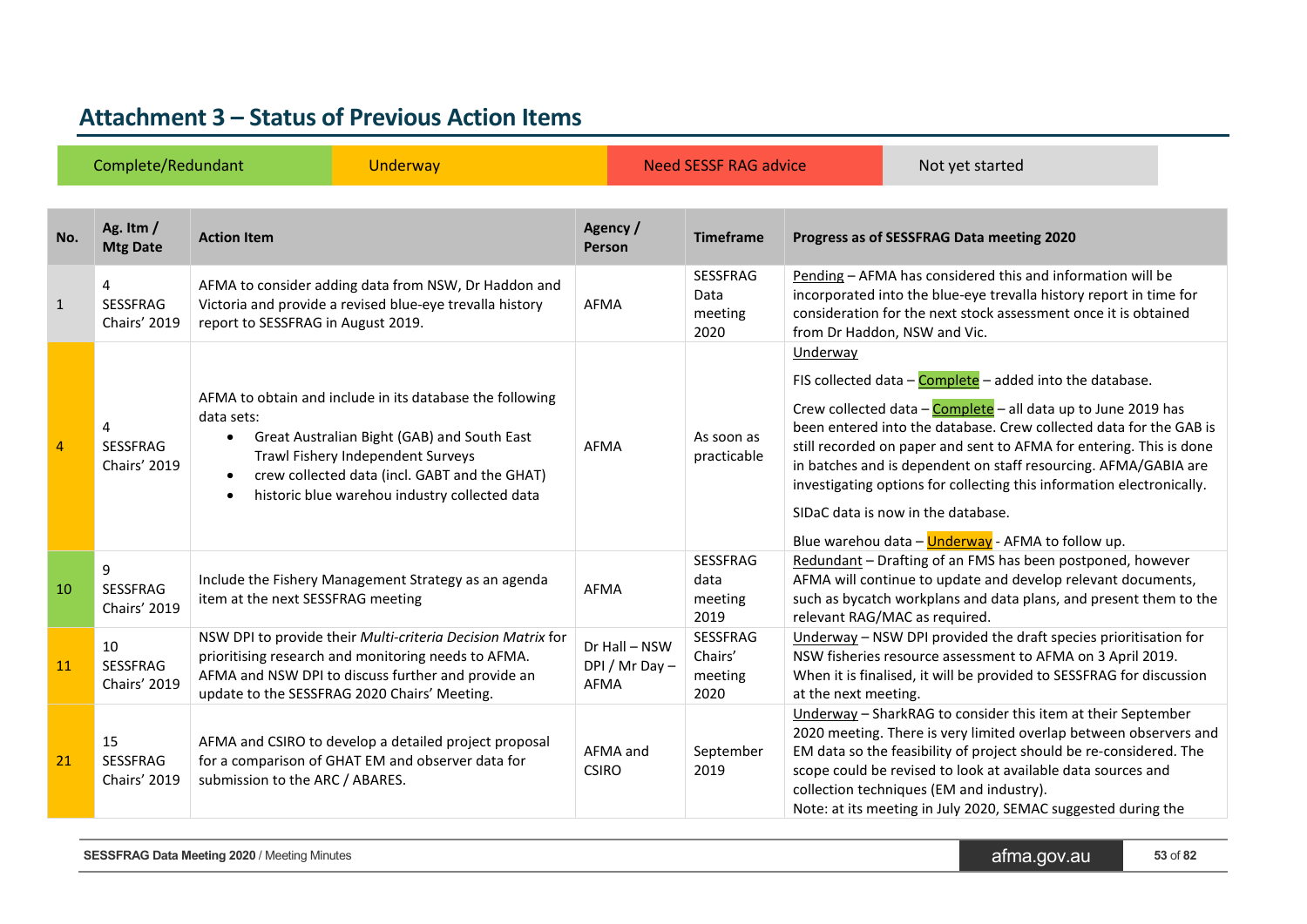|                |                                         |                                                                                                                                                                                                                                                                                                                     |                                        |                                                                          | development of a GHAT data plan, that the data needs are<br>examined and available tools for data collection are identified.                                                                                                                         |
|----------------|-----------------------------------------|---------------------------------------------------------------------------------------------------------------------------------------------------------------------------------------------------------------------------------------------------------------------------------------------------------------------|----------------------------------------|--------------------------------------------------------------------------|------------------------------------------------------------------------------------------------------------------------------------------------------------------------------------------------------------------------------------------------------|
| 26             | 15<br>SESSFRAG<br>Chairs' 2019          | Data exclusion to investigate the effect of biennial<br>sampling to be undertaken during the next gummy shark<br>assessment to determine the impact of biennial data<br>collection by removing every second year of length and<br>age data.                                                                         | $CSIRO - Dr$<br>Thomson                | During the<br>gummy<br>shark<br>assessment<br>in 2020                    | Pending - awaiting assessment. Next gummy shark assessment<br>scheduled for consideration by SharkRAG in September-October<br>2020.                                                                                                                  |
| $\overline{2}$ | 4<br>SESSFRAG<br>Data 2019              | Include an agenda item on CPUE standardisation at the<br>Chairs' meeting 2020, include a presentation from<br>Malcolm Haddon, noting that much of his work has<br>already been implemented. Presentation to focus on clear<br>guidelines on what can be implemented rather than<br>instigate further CPUE analysis. | AFMA                                   | SESSFRAG<br>Chairs'<br>meeting<br>2020                                   | Redundant - an agenda item was included in the original agenda<br>for the 2020 Data meeting. However, Dr Haddon has declined. Dr<br>Haddon has provided the abstract of the study at Attachment A for<br>SESSFRAG's information.                     |
| $\overline{4}$ | 6<br><b>SESSFRAG</b><br>Data 2019       | AFMA to seek advice from the Economic Working Group<br>(EWG) about which KPIs are being adopted and what data<br>are to be collected and presented. Following this, add an<br>information item to the 2020 SESSFRAG Chairs' meeting<br>agenda regarding economic KPIs.                                              | AFMA / Sarah<br>Jennings               | SESSFRAG<br>Chairs'<br>meeting<br>2020                                   | Pending - EWG members are now appointed. The KPIs will be<br>considered by the EWG at the next appropriate meeting. It is<br>expected that a paper will be provided to the SESSFRAG Chairs'<br>meeting in 2021.                                      |
| 5              | $\overline{7}$<br>SESSFRAG<br>Data 2019 | The bSAFE2 results and updated methodology to be taken<br>to the individual SESSF resource assessment groups for<br>consideration                                                                                                                                                                                   | SERAG /<br>SharkRAG /<br><b>GABRAG</b> | <b>Next</b><br>relevant<br><b>RAG</b><br>meeting                         | Underway<br>Complete - SERAG and GABRAG have considered the results for<br>Danish seine and trawl methods.<br>Pending - SharkRAG to consider this item at their September 2020<br>meeting.                                                           |
| 8              | 8<br>SESSFRAG<br>Data 2019              | AFMA to further develop the questions in the annual ERA<br>trigger checklist to ensure they are not overly restrictive<br>and inform discussion about the need to undertake a<br>reassessment of the ERA. The updated checklist to be<br>provided to the 2020 SESSFRAG Chairs' meeting                              | AFMA                                   | SESSFRAG<br>Chairs'<br>meeting<br>2020                                   | Complete - refer to Agenda item 21 ERA triggers checklist.                                                                                                                                                                                           |
| 12             | 12<br>SESSFRAG<br>Data 2019             | AFMA to work with the e-log providers to enable the<br>skipper to identify the e-log shot number and provide it to<br>the SIDaC port-sampler.                                                                                                                                                                       | <b>AFMA</b>                            | As soon as<br>practicable                                                | Complete - automatic reports have been set up to provide this<br>data to the SIDaC Program Manager.                                                                                                                                                  |
| 13             | 12<br><b>SESSFRAG</b><br>Data 2019      | Seek advice from SERAG/SharkRAG to update the SIDaC<br>data collection plan to include:<br>tissue samples of blue eye trevalla for CSIRO<br>$\bullet$<br>close-kin work along with otoliths for ageing by<br>FAS (SERAG).                                                                                           | AFMA / SSIA                            | October<br><b>2019 SERAG</b><br>meeting/<br>November<br>2019<br>SharkRAG | Underway<br>SERAG item - Complete - included in the SESSF Data Plan.<br>SharkRAG items - Pending - SharkRAG to consider these items at<br>their September/October 2020 meeting.<br>AFMA has had initial discussions with CSIRO and the SIDaC Program |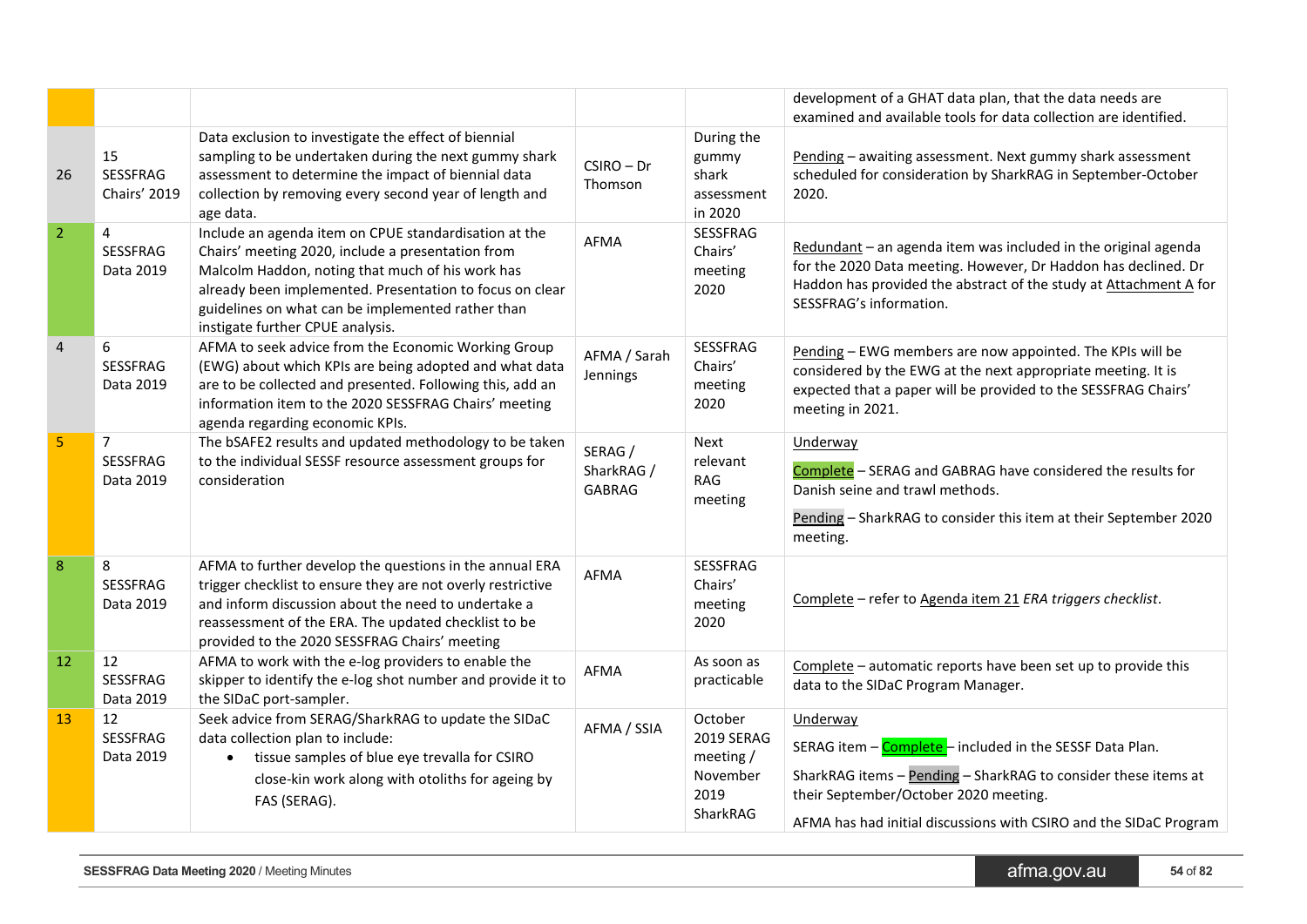|    |                             | the collection of total and partial lengths of<br>$\bullet$<br>school and gummy shark particularly any school<br>sharks larger than 160cm total length (100cm<br>partial length). Gummy shark over 160 TL and<br>100cm PAR are also important (SharkRAG)<br>collection of gummy and school shark samples<br>$\bullet$<br>from automatic longline vessels (SharkRAG).                                                                                 |                                                                                                               | meeting                                                                         | Manager concerning the collection of tissue samples of blue eye<br>trevalla for future close-kin work. Funding for the collection of<br>these samples will need to be sought should it proceed. The<br>collection of otoliths for blue eye trevalla is currently funded under<br>the SIDaC Program.<br>Dual length measurements for large school and gummy sharks<br>were collected alongside a recent trial of automatic longline gear in<br>the Bass Strait (FRDC project 2019-129). The collection of<br>measurements was for the purpose of establishing conversion<br>factors and not for the purpose of the FRDC project. AFMA and<br>CSIRO to determine whether further measurements are needed. It<br>will be discussed at the upcoming SharkRAG meeting. |
|----|-----------------------------|------------------------------------------------------------------------------------------------------------------------------------------------------------------------------------------------------------------------------------------------------------------------------------------------------------------------------------------------------------------------------------------------------------------------------------------------------|---------------------------------------------------------------------------------------------------------------|---------------------------------------------------------------------------------|-------------------------------------------------------------------------------------------------------------------------------------------------------------------------------------------------------------------------------------------------------------------------------------------------------------------------------------------------------------------------------------------------------------------------------------------------------------------------------------------------------------------------------------------------------------------------------------------------------------------------------------------------------------------------------------------------------------------------------------------------------------------|
| 15 | 13<br>SESSFRAG<br>Data 2019 | Include squid, latchet and ocean jacket, as well as frostfish<br>and king dory, in future SESSF catch and discard for TAC<br>purposes reports.                                                                                                                                                                                                                                                                                                       | <b>CSIRO</b>                                                                                                  | Before the<br>next catch<br>and discard<br>report                               | Complete - The additional species have included in the Catch and<br>ISMP Discard reports.                                                                                                                                                                                                                                                                                                                                                                                                                                                                                                                                                                                                                                                                         |
| 16 | 13<br>SESSFRAG<br>Data 2019 | Dan Corrie and CSIRO to consider the need for including<br>species catch composition information in future catch and<br>discard reports or as a separate report, noting potential<br>requirements under the MSHS approach.                                                                                                                                                                                                                           | AFMA / CSIRO                                                                                                  | Prior the<br>SESSFRAG<br>Chairs'<br>meeting<br>2020                             | Complete - There is time allocated under the data services<br>contract to undertake a kind of companion species / catch<br>composition analysis.<br>Paul Burch provided options to SESSFRAG during Agenda item 11<br>Discard rate estimates update.                                                                                                                                                                                                                                                                                                                                                                                                                                                                                                               |
| 17 | 13<br>SESSFRAG<br>Data 2019 | To ensure logbook data used to estimate deepwater shark<br>discard rates are appropriate:<br>Paul Burch and Roy Deng to double check the<br>$\bullet$<br>deepwater shark discard rate estimates and CVs.<br>Shijie Zhou to ensure the deepwater shark strata<br>$\bullet$<br>definitions are correct.                                                                                                                                                | <b>CSIRO</b>                                                                                                  | As soon as<br>practicable /<br>prior to the<br>deepwater<br>shark<br>assessment | Complete - Deepwater shark strata have been updated to align<br>with the fishery zones as defined in the SESSF Management Plan.<br>Deepwater shark discard estimates have been reviewed as part of<br>the 2020 discard report (Agenda item 12 Catch and discard report).                                                                                                                                                                                                                                                                                                                                                                                                                                                                                          |
| 18 | 13<br>SESSFRAG<br>Data 2019 | Establish a discard estimate working group to consider<br>improvements to the current discard calculation method<br>-an agenda item to be included on the SERAG (October)<br>and then SESSFRAG (March). The working group to:<br>consider more stringent criteria, including CVs,<br>$\bullet$<br>for determining when a discard rate is<br>accepted/rejected. Consider rejecting estimates<br>when three or less shots are observed in a<br>stratum | Robin<br>Thomson, Ian<br>Knuckey,<br>George Day,<br>Mike Steer,<br>Paul Burch<br>and Roy Deng<br>(Dan Corrie) | SERAG<br>(October<br>2019)<br>SESSFRAG<br>(March<br>2020)                       | Complete - Paul Burch provided an update during Agenda Item 11<br>Discard rate estimates update.                                                                                                                                                                                                                                                                                                                                                                                                                                                                                                                                                                                                                                                                  |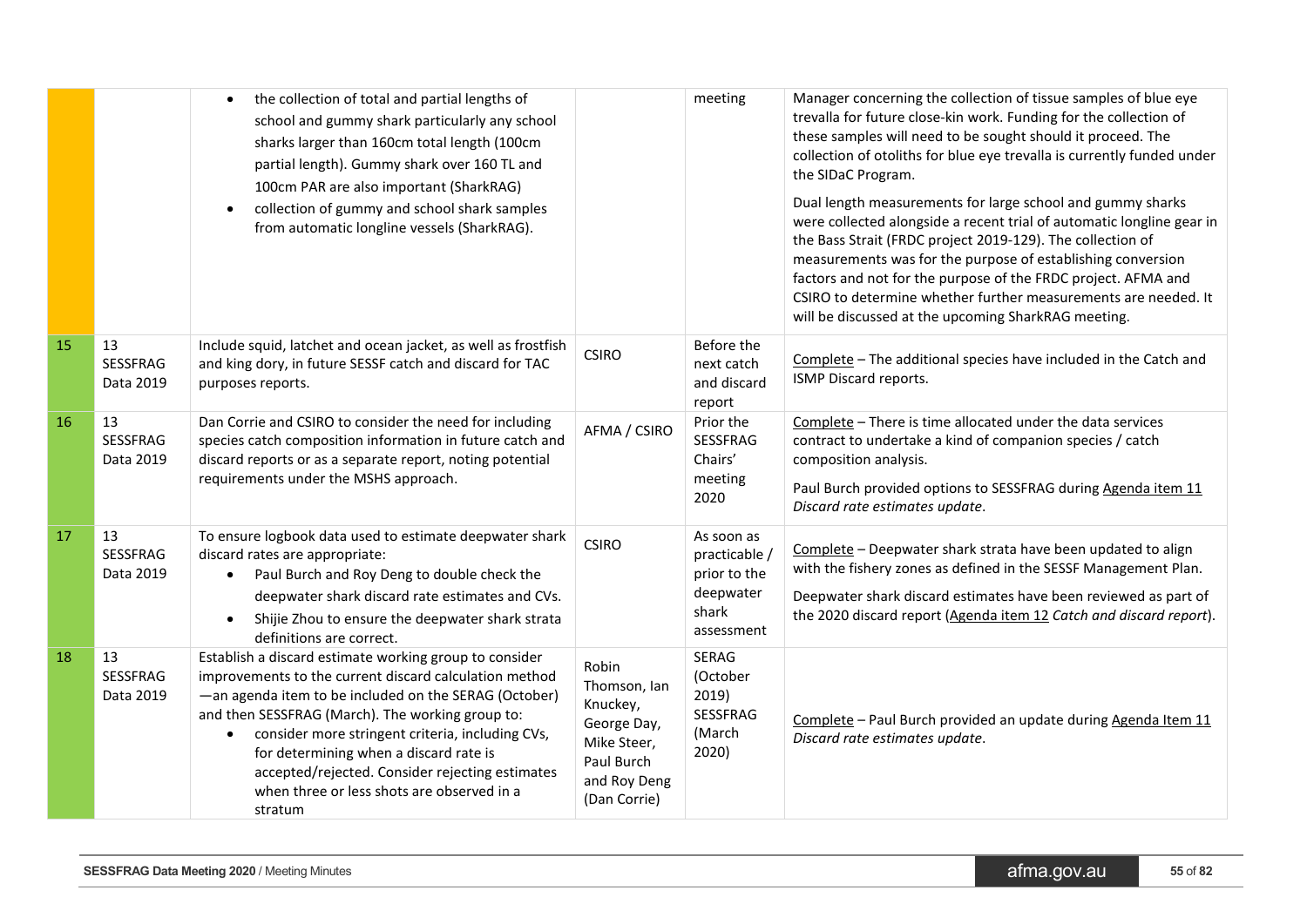|    |                             | resolve whether a model-based approach should<br>$\bullet$<br>be used to estimate discard rates into the future<br>given the lower observer coverage across the<br>fishery.                                                                                                                                                     |                        |                                                                       |                                                                                                                                                                                                                                                                                                                                     |
|----|-----------------------------|---------------------------------------------------------------------------------------------------------------------------------------------------------------------------------------------------------------------------------------------------------------------------------------------------------------------------------|------------------------|-----------------------------------------------------------------------|-------------------------------------------------------------------------------------------------------------------------------------------------------------------------------------------------------------------------------------------------------------------------------------------------------------------------------------|
| 19 | 13<br>SESSFRAG<br>Data 2019 | CSIRO to include total tonnage of discards in the discard<br>distribution maps in future discard reports.                                                                                                                                                                                                                       | <b>CSIRO</b>           | Prior to the<br><b>SESSFRAG</b><br>Data<br>meeting<br>2020            | Complete - included in the 2020 discard report.                                                                                                                                                                                                                                                                                     |
| 20 | 14<br>SESSFRAG<br>Data 2019 | AFMA to confer with Ian Knuckey and Robin Thomson to<br>determine the sampling regime for discard lengths to<br>support future discard estimates and, if further advice is<br>needed, seek SharkRAG advice.                                                                                                                     | AFMA                   | Prior to the<br>November<br>2019<br>SharkRAG<br>meeting               | Redundant - A meeting was held on 31 July 2020 with relevant<br>stakeholders to discuss progression of this action. SharkRAG to<br>consider outcomes of that meeting concerning this item at their<br>September 2020 meeting.<br>Marked redundant as this action is encapsulated in action item 9<br>from the Chairs' 2020 meeting. |
| 23 | 15<br>SESSFRAG<br>Data 2019 | Ensure that length and age information from the GAB<br>Danish vessel is collected (ISMP and crew collected) to<br>ensure that Danish seine can be treated as a separate<br>fleet in future deepwater flathead stock assessments<br>(noting this method accounts for about 10 per cent of the<br>catch and has been increasing). | AFMA/<br><b>GABRAG</b> | As soon as<br>practicable                                             | Redundant - GABRAG discussed at their January meeting and<br>created an action; that AFMA and GABIA would speak to the<br>operator about collecting the information in the future.<br>Vessel ownership has recently changed hands and GABIA will<br>contact the new owner.                                                          |
| 26 | 15<br>SESSFRAG<br>Data 2019 | For tier 5 species - including deepwater shark west - an<br>annual effort over time plot to be included in the report<br>enable the fishing trend to be considered. The effort plot<br>is to be compared with a plot of CPUE in the CPUE<br>standardisation report.                                                             | <b>CSIRO</b>           | for the 2020<br>SESSFRAG<br>data<br>meeting                           | Complete -included in the CPUE reports.                                                                                                                                                                                                                                                                                             |
| 30 | 15<br>SESSFRAG<br>Data 2019 | AFMA to write to Natalie Moltschaniwskyj at NSW DPI<br>regarding involvement in the Tier 4 stock assessment for<br>silver trevally. It is likely that Ash Fowler (NSW DPI) will<br>also be interested in being involved.                                                                                                        | <b>AFMA</b>            | November<br>2019                                                      | Complete - Ashley Fowler and Karina Hall have attended the<br>SESSFRAG meeting and are attending and SERAG meetings. NSW<br>will be consulted as part of the 2020 tier 4 silver trevally<br>assessment; however, the NSW and Commonwealth assessments<br>will be conducted independently.                                           |
| 33 | 15<br>SESSFRAG<br>Data 2019 | SERAG and SharkRAG to consider the data for the<br>remaining rebuilding species that were not discussed<br>during the SESSFRAG data meeting.                                                                                                                                                                                    | SERAG /<br>SharkRAG    | October &<br>December<br>2019 SERAG<br>meetings /<br>November<br>2019 | Underway<br>Complete - SERAG considered the data for blue warehou and<br>redfish at their meetings in October and December 2019.<br>Pending - SharkRAG will consider the relevant data at their<br>September 2020 meeting. The new stock assessment methodology                                                                     |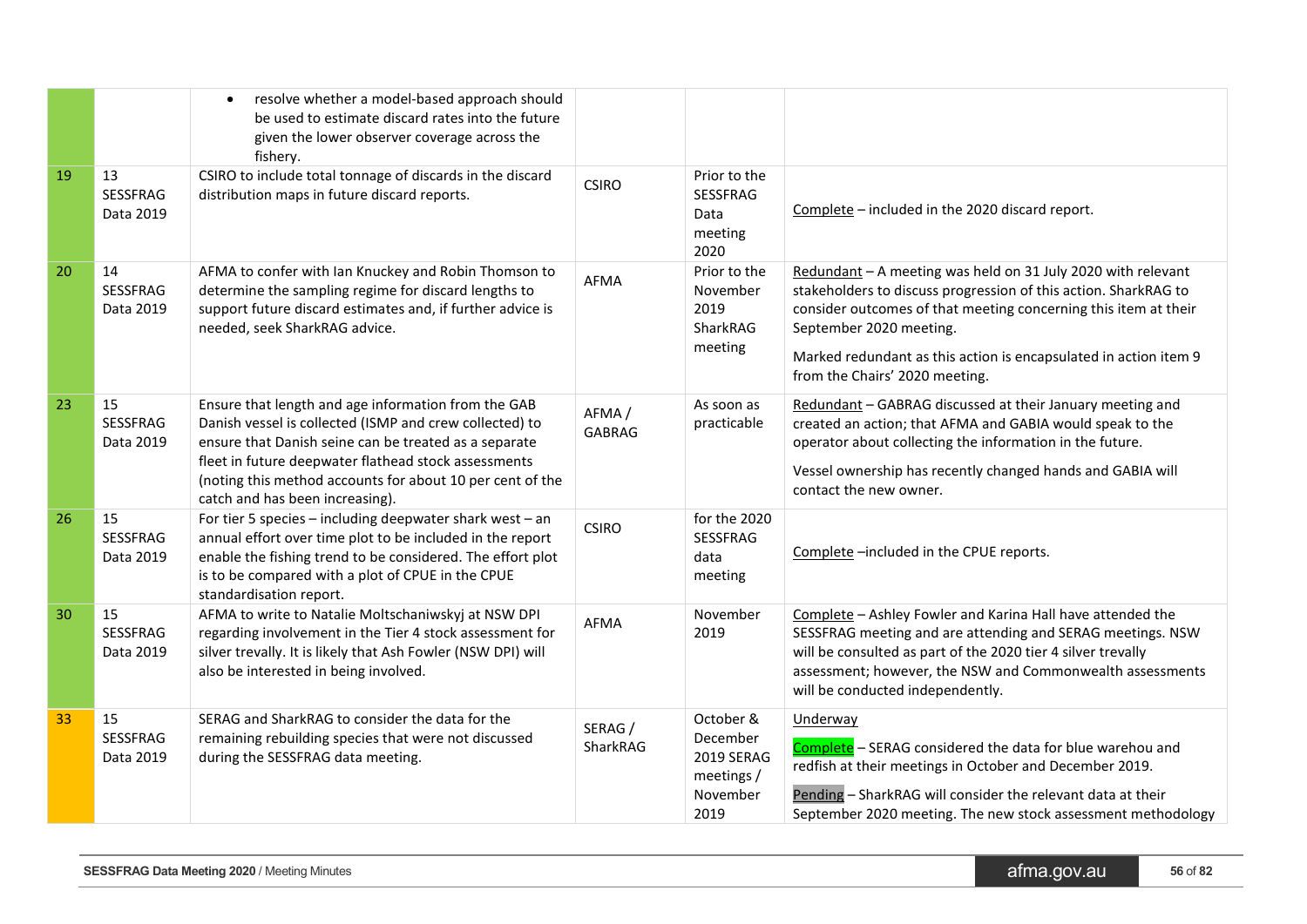|    |                             |                                                                                                                                                                                                                                                                                                                                                                                                                                                                                                                                                                                                                                                                               |                                  | SharkRAG<br>meeting                           | (close kin mark recapture) for school shark does not provide a<br>biomass reference point and therefore does not align with the<br>SESSF Harvest Strategy. The rebuilding strategy is currently<br>undergoing a review and will consider more broadly how an<br>estimate of abundance, provided by the new methodology, will be<br>incorporated into the harvest strategy.                                                                             |
|----|-----------------------------|-------------------------------------------------------------------------------------------------------------------------------------------------------------------------------------------------------------------------------------------------------------------------------------------------------------------------------------------------------------------------------------------------------------------------------------------------------------------------------------------------------------------------------------------------------------------------------------------------------------------------------------------------------------------------------|----------------------------------|-----------------------------------------------|--------------------------------------------------------------------------------------------------------------------------------------------------------------------------------------------------------------------------------------------------------------------------------------------------------------------------------------------------------------------------------------------------------------------------------------------------------|
| 38 | 17<br>SESSFRAG<br>Data 2019 | AFMA to undertake out-of-session work on the<br>monitoring and data collection scenario options and<br>provide to SEMAC, ensuring;<br>• consultation with SESSFRAG prior to providing to<br>the SEMAC<br>Consideration of the relative advantages and<br>$\bullet$<br>disadvantages of monitoring and data collection<br>methods<br>Refinement of the relative advantages and<br>$\bullet$<br>disadvantages of monitoring and data collection<br>methods table to capture the collective benefits<br>across methods and a matrix of supplementary<br>and complementary factors.<br>potential creation of a Venn diagram to illustrate<br>the connections between the methods. | AFMA/<br>SESSFRAG /<br>SEMAC     | February<br>2020 SEMAC<br>meeting             | Redundant - this has been marked as redundant, noting that this<br>work can be discussed through the Fishery Independent Data<br>Working Group and that comment will be provided back to SEMAC<br>to ensure that further work is not needed<br>The table outlining relative advantages and disadvantages has now<br>been included in the SESSF Data Plan as a guide to the various<br>monitoring and data collection options available to the fishery. |
| 39 | 17<br>SESSFRAG<br>Data 2019 | AFMA to investigate the potential of achieving cost saving<br>from activities including: extending the scheduling of<br>certain assessments, sharing costs of assessments with<br>other jurisdictions, implementing the CSIRO tables within<br>the Data warehouse, lessening cost recovery from<br>industry and changing the scheduling of observers.                                                                                                                                                                                                                                                                                                                         | AFMA                             | <b>SESSFRAG</b><br>Chairs'<br>meeting<br>2020 | Complete / Ongoing - AFMA considers cost effectiveness as part of<br>ongoing processes, including reviews of the ISMP plan, scheduling<br>of assessments at SESSFRAG Chairs meetings, improvements to<br>data systems (agency data capture & e-fish projects), and annual<br>review of fishery budgets.                                                                                                                                                |
| 40 | 18<br>SESSFRAG<br>Data 2019 | SESSFRAG to discuss chapters from incorporating the<br>effect of marine spatial closure in risk assessments and<br>fisheries stock assessments not covered by the<br>presentation at SESSFRAG Data meeting 2019, including<br>Miriana Sporcic to present the chapter about the<br>simulation study on the effect of CPUE resource<br>standardisation with and without marine closures.                                                                                                                                                                                                                                                                                        | SESSFRAG /<br>Miriana<br>Sporcic | SESSFRAG<br>Chairs'<br>meeting<br>2020        | Not yet started - deferred to SESSFRAG Chairs' meeting 2021.                                                                                                                                                                                                                                                                                                                                                                                           |
| 42 | 19<br>SESSFRAG<br>Data 2019 | AFMA to update the logbooks to include 'live' status of<br>released school sharks                                                                                                                                                                                                                                                                                                                                                                                                                                                                                                                                                                                             | <b>AFMA</b>                      | As soon as<br>practicable                     | Underway - Life status of discarded school shark can be recorded<br>in the new Agency Data Collection (ADC) platform. It will also be<br>available in new paper format logbooks currently under<br>development.                                                                                                                                                                                                                                        |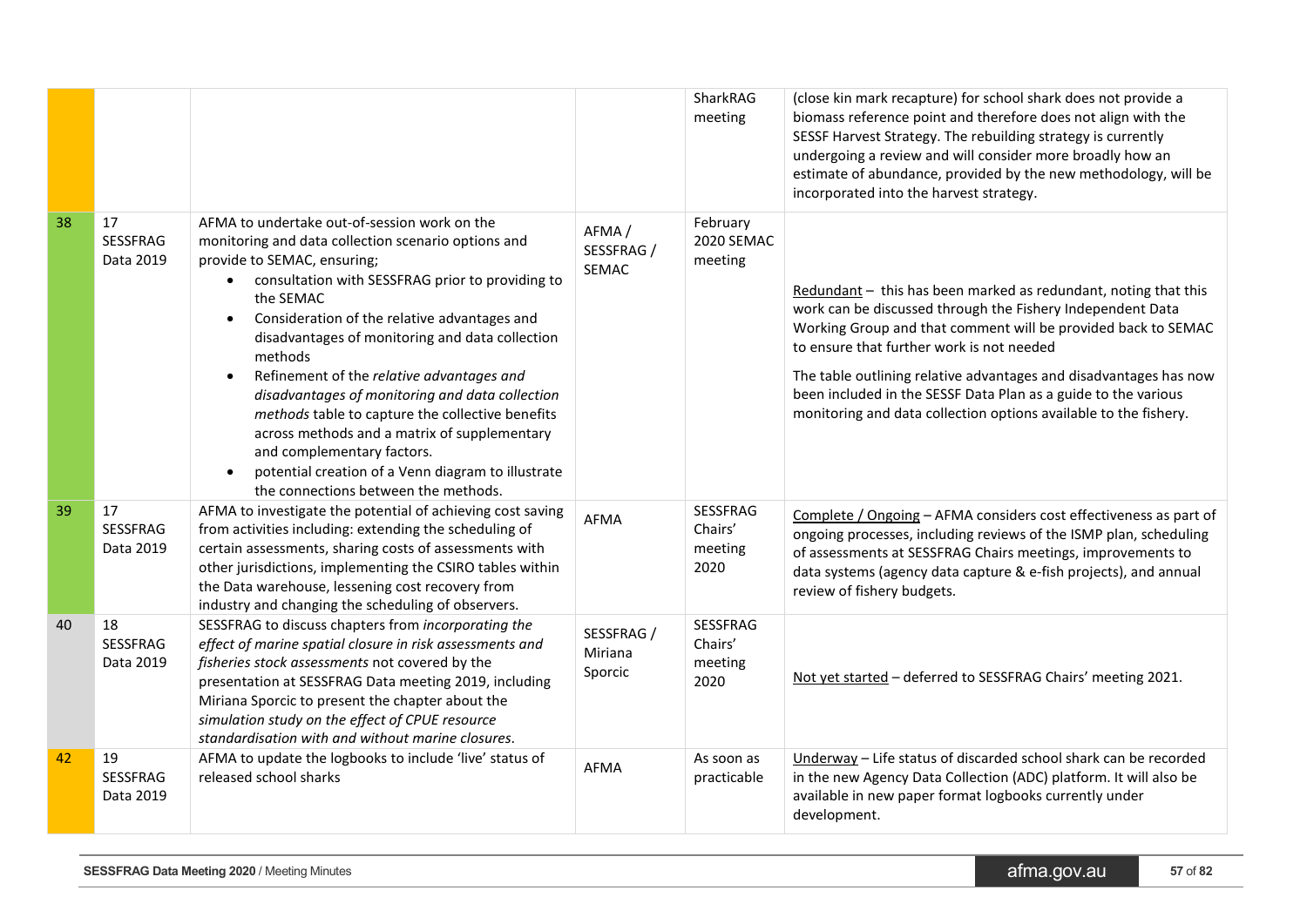|                |                               |                                                                                                                                                                                                                                                                                                                                                                                                                                                |                                                                                                                                                       |                                                                | Regarding e-logs, Catch log are in the process of implementing and<br>making it available (there are already boats using the ADC system<br>for line and gillnet methods). However, OLRAC, the other provider,<br>is yet to enable this in their software. It is expected that both<br>providers will be using the new platform for all fishing methods by<br>1 December 2020. |
|----------------|-------------------------------|------------------------------------------------------------------------------------------------------------------------------------------------------------------------------------------------------------------------------------------------------------------------------------------------------------------------------------------------------------------------------------------------------------------------------------------------|-------------------------------------------------------------------------------------------------------------------------------------------------------|----------------------------------------------------------------|-------------------------------------------------------------------------------------------------------------------------------------------------------------------------------------------------------------------------------------------------------------------------------------------------------------------------------------------------------------------------------|
| $\mathbf{1}$   | 5<br>SESSFRAG<br>Chairs' 2020 | Ensure the SESSF Harvest Strategy Framework is updated<br>to enable multispecies considerations rather just single<br>species considerations where appropriate. Changes to the<br>framework should ensure that the overarching high-level<br>goal is to produce BMEY for a fishery level goal and not be a<br>full review of the framework, noting that the multi-<br>species harvest strategy project is already undertaking<br>this process. | Sarah<br>Jennings, lan<br>Knuckey,<br>Fiona Hill                                                                                                      | By the<br>SEMAC TAC<br>setting<br>meeting in<br>2021           | Not yet started - will be updated as part of the 2021 TAC setting<br>process.                                                                                                                                                                                                                                                                                                 |
| $\overline{2}$ | 5<br>SESSFRAG<br>Chairs' 2020 | Establish a 'Tier 5 TAC setting working group' prior to<br>SERAG 1 to develop harvest control rules for converting<br>Tier 5 assessment outcomes into TACs, noting Tier 5<br>methods may be broader than those currently specified,<br>and these methods may need different harvest control<br>rules.                                                                                                                                          | AFMA (Dan<br>Corrie, Fiona<br>Hill, Natalie<br>Couchman),<br>CSIRO (Geoff<br>Tuck, Miriana<br>Sporcic and<br>Malcolm<br>Haddon) and<br>Industry (TBD) | Prior to the<br>TAC setting<br>process of<br>tier 5<br>species | Not yet started - will be completed prior to the TAC setting process<br>for Tier 5 species.                                                                                                                                                                                                                                                                                   |
| 3              | 6<br>SESSFRAG<br>Chairs' 2020 | Paul Burch to compare the effect of both including and<br>not including 'N/A's (no record of discarding) in the<br>discard estimation methodology to determine the bias,<br>and provide a summary in the next annual discard report,<br>including the period to which the analysis applies.                                                                                                                                                    | Paul Burch                                                                                                                                            | SESSFRAG<br>Data<br>meeting<br>2020                            |                                                                                                                                                                                                                                                                                                                                                                               |
| $\overline{4}$ | 6<br>SESSFRAG<br>Chairs' 2020 | Paul Burch to clarify whether 'N/A's are included in the<br>method to estimate discards in Tier 1 assessments, and<br>provide advice to SESSFRAG on the impact 'N/A's might<br>have.                                                                                                                                                                                                                                                           | Paul Burch                                                                                                                                            | SESSFRAG<br>Data<br>meeting<br>2020                            | Complete - see Agenda item 11 - Discard rate estimates update.                                                                                                                                                                                                                                                                                                                |
| 5              | 6<br>SESSFRAG<br>Chairs' 2020 | Determine whether assuming that there is 'no error in<br>reporting of retained catch in logbooks' is a significant<br>issue for estimating discards, and undertake a Chi-<br>squared test (comparing actual vs predicted) to determine                                                                                                                                                                                                         | Paul Burch /<br>Discard<br>Estimate<br>Working                                                                                                        | SESSFRAG<br>Data<br>meeting<br>2020                            |                                                                                                                                                                                                                                                                                                                                                                               |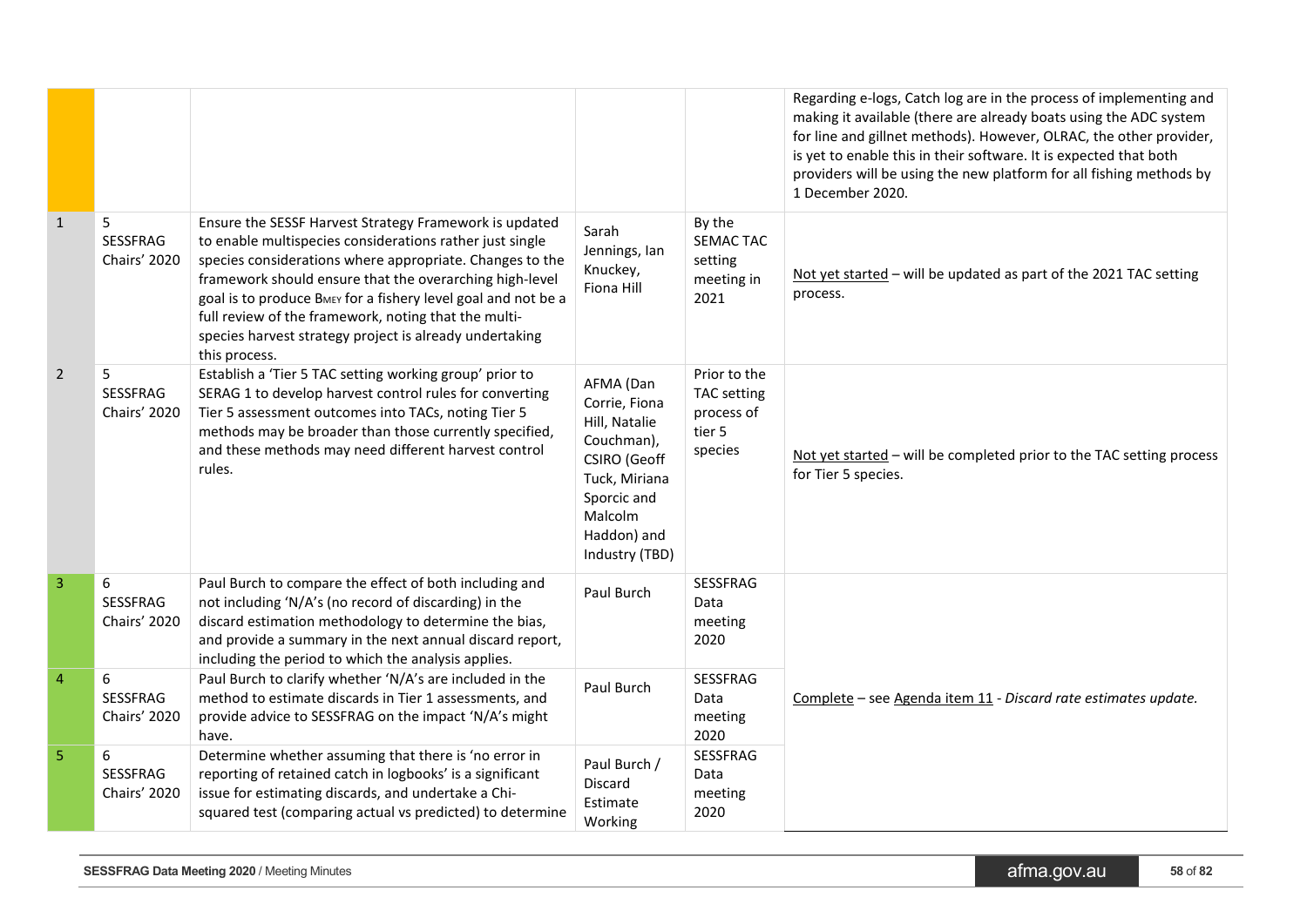|                |                                                   | the most appropriate approach for allocating observer<br>coverage in the SESSF; most recent year, five-year<br>average, four-year weighted mean.                                                                                                            | Group                            |                                            |                                                                                                                                                                                                                                                                                                                                                                                                                                                                                      |
|----------------|---------------------------------------------------|-------------------------------------------------------------------------------------------------------------------------------------------------------------------------------------------------------------------------------------------------------------|----------------------------------|--------------------------------------------|--------------------------------------------------------------------------------------------------------------------------------------------------------------------------------------------------------------------------------------------------------------------------------------------------------------------------------------------------------------------------------------------------------------------------------------------------------------------------------------|
| 6              | 6<br>SESSFRAG<br>Chairs' 2020                     | Paul Burch to provide an overview of discard estimates at<br>the SESSFRAG 2020 Data meeting, with a particular focus<br>on species with high discard rates, and species where<br>state catches are influential (such as blue warehou).                      | Paul Burch                       | SESSFRAG<br>Data<br>meeting<br>2020        |                                                                                                                                                                                                                                                                                                                                                                                                                                                                                      |
| $\overline{7}$ | 6<br>SESSFRAG<br>Chairs' 2020                     | Paul Burch and David Stone to discuss how operators<br>changing fishing methods are detected and then<br>accounted for by changes in observer allocation.                                                                                                   | Paul Burch<br>and David<br>Stone | As soon as<br>practicable                  | Complete - Paul Burch clarified - This item related to changes in<br>fisher behaviour when observers are on board, and how this may<br>influence estimates of discards.<br>Paul discussed this with David - the methodology assumes that<br>fisher behaviour does not change with or without observers on<br>board. While evidence exists to the contrary, it is very difficult to<br>quantify and is a known flaw in the methodology that cannot be<br>addressed in the short term. |
| 8              | $\overline{7}$<br>SESSFRAG<br>Chairs' 2020        | Natalie Couchman to discuss with the SIDaC program, the<br>collection of dual length measurements for school and<br>gummy sharks that are longer than 160cm total length, to<br>enable new conversion factors to be established for these<br>larger sharks. | AFMA                             | As soon as<br>practicable                  | Underway - relates to action item 13 from SESSFRAG Data 2019.<br>Refer to update provided under that action item.                                                                                                                                                                                                                                                                                                                                                                    |
| $\overline{9}$ | $\overline{7}$<br>SESSFRAG<br>Chairs' 2020        | Natalie Couchman to discuss with CSIRO on how to<br>progress the approach of using electronic monitoring<br>(EM) for the collection of length frequency data for sharks<br>- discuss out of session if urgent or at the next RAG.                           | <b>AFMA</b>                      | As soon as<br>practicable                  | Underway - relates to action item 20 from SESSFRAG Data 2019. A<br>meeting was held on 31 July 2020 with relevant stakeholders to<br>discuss progression of this action. SharkRAG to consider outcomes<br>of this meeting concerning this item at their September 2020<br>meeting.                                                                                                                                                                                                   |
| 10             | $\overline{7}$<br>SESSFRAG<br><b>Chairs' 2020</b> | CSIRO to provide an update to SESSFRAG on their work to<br>automate the collection of fish lengths by EM.                                                                                                                                                   | <b>CSIRO</b>                     | As soon as<br>practicable                  | Pending - Geoff Tuck will provide an update at SESSFRAG Chairs'<br>meeting in 2021. Note: related to Action Item 9 possible planning<br>of automation work.                                                                                                                                                                                                                                                                                                                          |
| 11             | 8<br><b>SESSFRAG</b><br>Chairs' 2020              | Tamre Sarhan to investigate the internal inconsistency in<br>the data for silver warehou (west) that is in the size range.                                                                                                                                  | AFMA                             | As soon as<br>practicable                  | Complete - Discarded western silver warehou were large fish<br>because they were sampled on the Blue Grenadier (GRN) factory<br>vessel: all fish other than GRN were discarded during that trip,<br>regardless of size. Noting not all factory vessels discard all catch.                                                                                                                                                                                                            |
| 12             | 8<br>SESSFRAG<br>Chairs' 2020                     | DEWG to consider the use of a model-based system to<br>estimate discards that would not have the assumption of<br>data collection in accordance with annual observer plans.                                                                                 | Discard<br>Estimate<br>Working   | <b>SESSFRAG</b><br>Data<br>meeting<br>2020 | Complete - was addressed as part of Agenda item 11 - Discard rate<br>estimates update.<br>Note: A model-based approach will likely be less sensitive when<br>some strata are over and under sampled than the current design                                                                                                                                                                                                                                                          |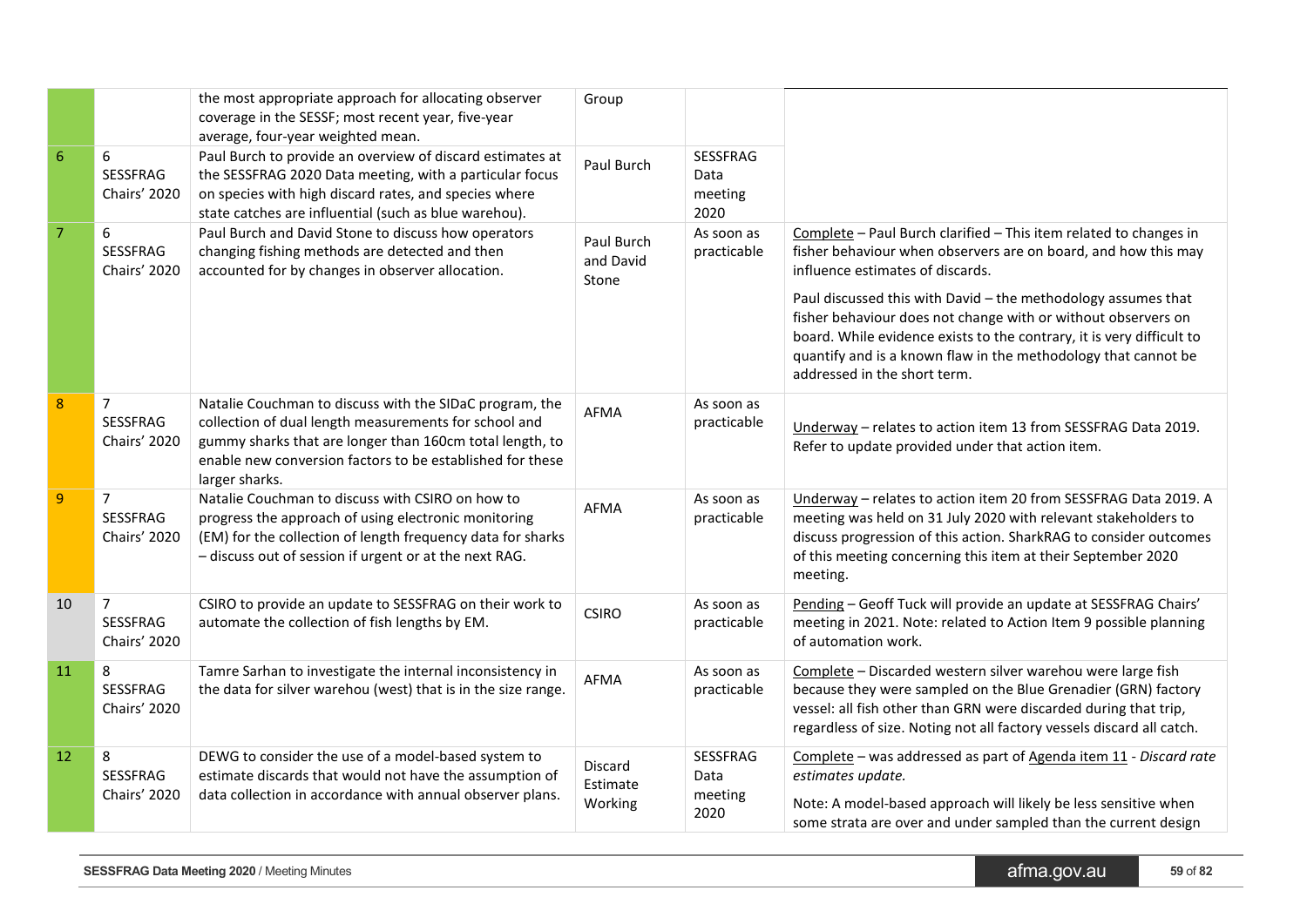|    |                                       |                                                                                                                                                                                                                                                                                                                                                                                                                                                                                                   | Group                                                   |                                        | based survey. However, actually testing this is not trivial and is<br>beyond the scope of the CSIRO funded project to estimate<br>discarded catches for a selection of SESSF stocks. Additionally, even<br>if a model-based approach is used, it is still recommended that the<br>sampling plan is met, as this would likely provide the best<br>information on discards. A model-based approach will be more<br>robust to any over/under-sampling of strata. |
|----|---------------------------------------|---------------------------------------------------------------------------------------------------------------------------------------------------------------------------------------------------------------------------------------------------------------------------------------------------------------------------------------------------------------------------------------------------------------------------------------------------------------------------------------------------|---------------------------------------------------------|----------------------------------------|---------------------------------------------------------------------------------------------------------------------------------------------------------------------------------------------------------------------------------------------------------------------------------------------------------------------------------------------------------------------------------------------------------------------------------------------------------------|
| 13 | 9<br>SESSFRAG<br>Chairs' 2020         | SESSFRAG to establish a SESSF FIS working group to<br>consider cost-effective alternatives to collecting fishery<br>independent data. The first meeting of the working group<br>should establish the data requirements for ongoing data<br>collection programs, and propose possible solutions to<br>SESSFRAG at the August SESSFRAG Data meeting 2020.<br>SESSFRAG members to determine the membership, terms<br>of reference and objectives of the group prior to the<br>working group meeting. | SESSFRAG<br>members (bar<br>SERAG Chair-<br>Mike Steer) | SESSFRAG<br>Data<br>meeting<br>2020    | $Underway – a working group has been established. An update was$<br>provided at Agenda item 13 fishery independent data working<br>group update.                                                                                                                                                                                                                                                                                                              |
| 14 | 9<br><b>SESSFRAG</b><br>Chairs' 2020  | SESSFRAG Chair to write to Brett McCallum, Chair of the<br>ARC, outlining the RAG's approach to providing advice on<br>cost-effective alternatives to collecting fishery<br>independent data (see action item 13).                                                                                                                                                                                                                                                                                | Cathy<br>Dichmont<br>(and AFMA)                         | As soon as<br>practicable              | Complete - letter sent to the ARC Chair on 3 July 2020.                                                                                                                                                                                                                                                                                                                                                                                                       |
| 15 | 9<br><b>SESSFRAG</b><br>Chairs' 2020  | GABRAG to establish a GABFIS technical working group to<br>consider:<br>the outcomes from the GABFIS and its utility for<br>$\bullet$<br>Tier 1 assessments<br>possible changes to survey design to account for<br>$\bullet$<br>any temporal shifts in availability.<br>Information to be provided to SESSFRAG at the SESSFRAG<br>Chairs meeting 2021.                                                                                                                                            | <b>GABRAG</b>                                           | Prior to the<br>next GABFIS<br>process | Pending - GABRAG will discuss this issue at their meeting in<br>October 2020.                                                                                                                                                                                                                                                                                                                                                                                 |
| 16 | 10<br><b>SESSFRAG</b><br>Chairs' 2020 | AFMA to clarify whether the FRDC close-kin proposal<br>(2020-21 financial year) includes rebuilding species.                                                                                                                                                                                                                                                                                                                                                                                      | Dan Corrie<br>and Robin<br>Thomson                      | As soon as<br>practicable              | Complete - the FRDC close-kin proposal did not include the<br>rebuilding species.<br>Note: A separate priority research scope covering the rebuilding<br>species was submitted to FRDC.                                                                                                                                                                                                                                                                       |
| 17 | 10<br>SESSFRAG<br>Chairs' 2020        | Ian Knuckey to provide the report from the gemfish study,<br>which used stereo video cameras on the net to estimate<br>abundance to the executive officer who will then<br>distribute to SESSFRAG.                                                                                                                                                                                                                                                                                                | lan Knuckey                                             | As soon as<br>practicable              | Complete                                                                                                                                                                                                                                                                                                                                                                                                                                                      |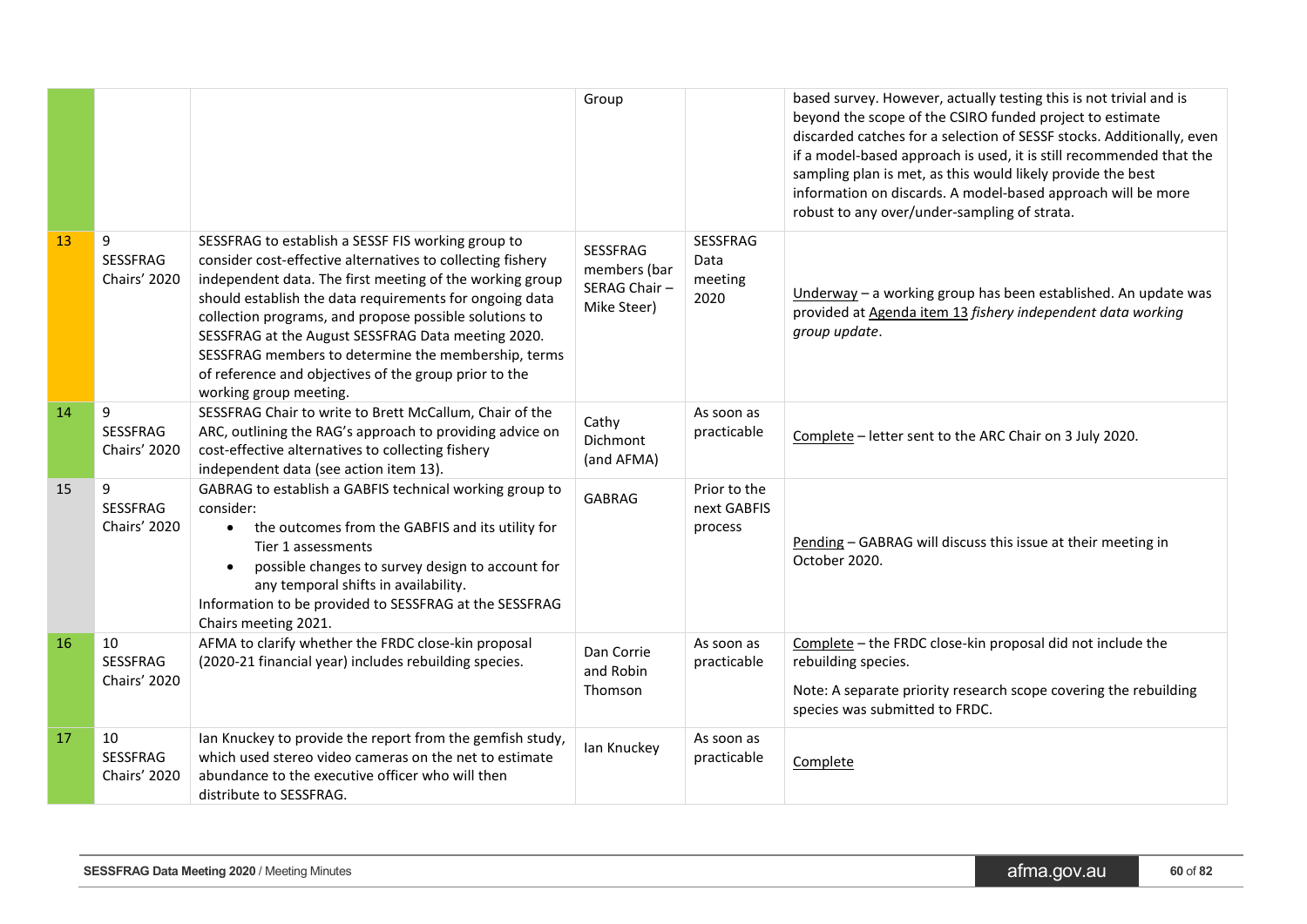| 18 | 10<br><b>SESSFRAG</b><br>Chairs' 2020        | AFMA to propose the priority and feasibility of new<br>research identified in the SESSF 2021-22 research plan<br>and provide to SESSFRAG for consideration out-of-session.                                                                                                                                                                                                                                                                           | <b>SESSFRAG</b> | As soon as<br>practicable | Complete – outcomes of the out-of-session item were<br>incorporated into the 2020 SESSFRAG Chairs' minutes.                                                                                                                                                           |
|----|----------------------------------------------|------------------------------------------------------------------------------------------------------------------------------------------------------------------------------------------------------------------------------------------------------------------------------------------------------------------------------------------------------------------------------------------------------------------------------------------------------|-----------------|---------------------------|-----------------------------------------------------------------------------------------------------------------------------------------------------------------------------------------------------------------------------------------------------------------------|
| 19 | 10<br><b>SESSFRAG</b><br>Chairs' 2020        | Check with Dr Tim Ryan whether the acoustic data<br>collected by factory freezer vessels on the winter blue<br>grenadier aggregation in 2019 can be calibrated to<br>complement the existing index of abundance, or whether<br>it would constitute a new relative index of abundance.                                                                                                                                                                | AFMA / CSIRO    | As soon as<br>practicable | Complete - This will require funding and will be considered as part<br>of the 22/23 SESSF research plan.                                                                                                                                                              |
| 20 | 10<br><b>SESSFRAG</b><br>Chairs' 2020        | AFMA to contact Matt Brodhurst of NSW DPI to explore<br>the possibilities of incorporating the project shark<br>mitigation options for GAB board trawlers to prevent<br>capture of deepwater sharks into the broader bycatch<br>project he is leading (FRDC 2019-027).                                                                                                                                                                               | <b>AFMA</b>     | As soon as<br>practicable | Complete - Subject to the review of domestic and international<br>approaches, this can be included as part of the FRDC project.<br>Funding is available if there is still an interest from industry. Matt<br>Brodhurst will liaise with GABIA as part of the project. |
| 21 | 10<br><b>SESSFRAG</b><br><b>Chairs' 2020</b> | The CAPAM Natural Mortality (M) workshop in Seattle has<br>been delayed until 2021, as such SERAG to seek advice<br>from relevant experts on the use of M for orange roughy<br>prior to the orange roughy eastern Tier 1 assessment,<br>scheduled for 2021.<br>Include an agenda item on the SERAG #1 meeting for<br>2020 to discuss M, and consider the best approach to the<br>assessment, particularly if the CAPAM workshop does not<br>proceed. | <b>SERAG</b>    | SERAG<br>meeting #1       | Underway - referred to SERAG agenda. SESSFRAG will be provided<br>with an update the 2021 Chairs' meeting.                                                                                                                                                            |
| 22 | 10<br><b>SESSFRAG</b><br>Chairs' 2020        | AFMA to ask CSIRO for written advice regarding the<br>possibility of undertaking a companion analysis between<br>redfish and tiger flathead to provide a basis for redfish<br>CPUE standardisation.                                                                                                                                                                                                                                                  | AFMA / CSIRO    | As soon as<br>practicable | Complete - Paul Burch provided an update on the potential to<br>undertake a companion species analysis under other business.                                                                                                                                          |

| No. | Agenda Item /<br><b>Meeting Date</b> | <b>Action Item</b>                                                                                                                                                                                 | Agency /<br><b>Person</b>   | <b>Timeframe</b> | Progress as of SESSF RAG Meeting August 2020                                                                                                                              |
|-----|--------------------------------------|----------------------------------------------------------------------------------------------------------------------------------------------------------------------------------------------------|-----------------------------|------------------|---------------------------------------------------------------------------------------------------------------------------------------------------------------------------|
| 24  | SharkRAG 4<br>2018                   | AFMA and SESSFRAG at its February 2019 meetings, investigate<br>including baiting efficiency an additional field in logbooks for<br>automatic longline vessels to be used for CPUE standardisation | AFMA and<br><b>SESSFRAG</b> | February 2019    | Complete - It is not necessary to include this as an<br>additional field in the logbooks as there are more efficient<br>means to include this information in assessments. |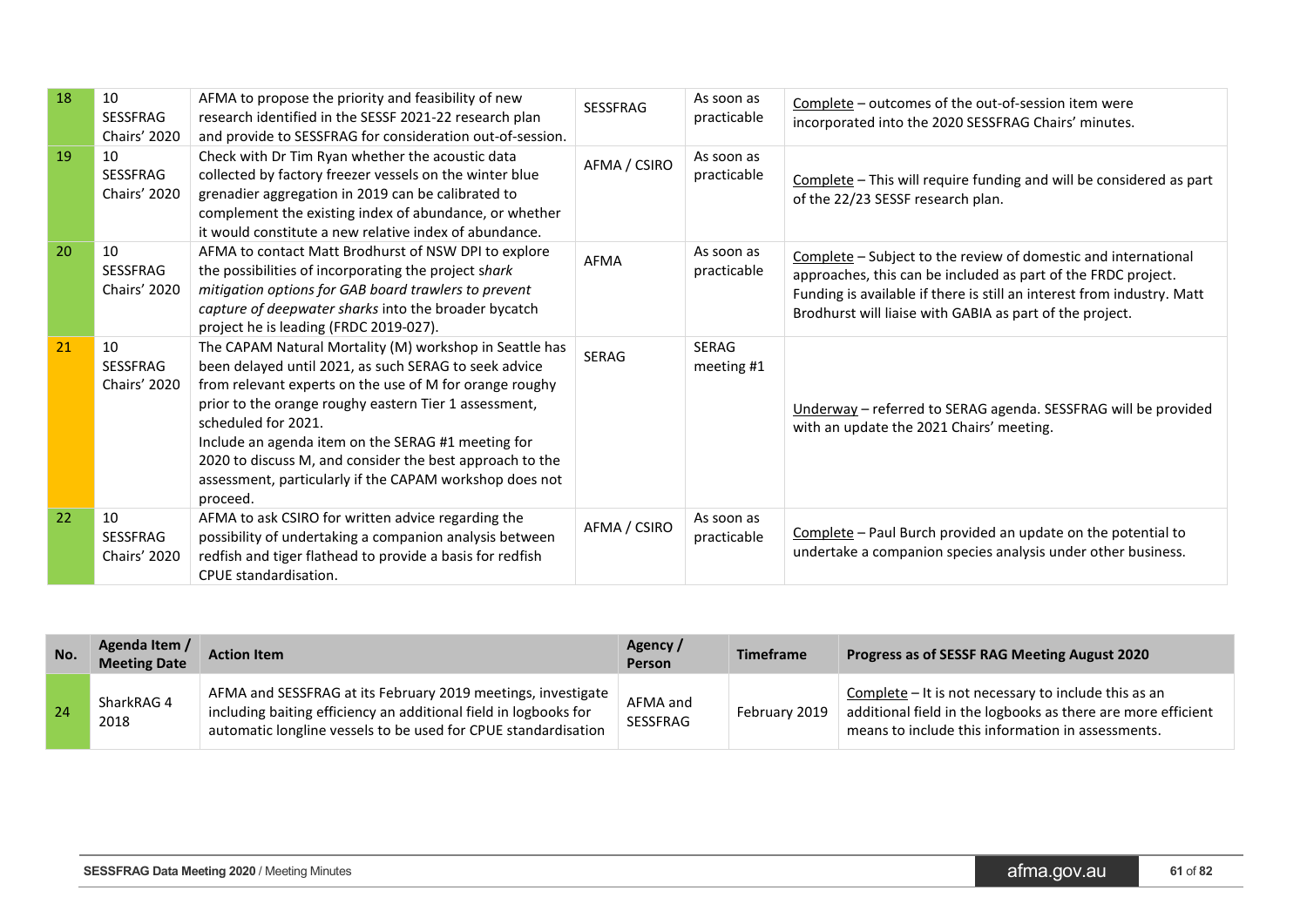<span id="page-61-0"></span>

| No.            | Agenda Item /<br><b>Meeting Date</b> | <b>Action Item</b>                                                                                                                                                                                                                                                                                                                                                                                                                                                                                                    | <b>Agency / Person</b> | <b>Timeframe</b>       |
|----------------|--------------------------------------|-----------------------------------------------------------------------------------------------------------------------------------------------------------------------------------------------------------------------------------------------------------------------------------------------------------------------------------------------------------------------------------------------------------------------------------------------------------------------------------------------------------------------|------------------------|------------------------|
| 1              | 5<br><b>SESSFRAG Data</b><br>2020    | AFMA to liaise with Simon Boag regarding his involvement in the Tier 5 TAC<br>setting working group.                                                                                                                                                                                                                                                                                                                                                                                                                  | AFMA/Simon Boag        | As soon as practicable |
| $\overline{2}$ | 8<br><b>SESSFRAG Data</b><br>2020    | AFMA (Dan Corrie) to speak with Matt Broadhurst to request that the FRDC<br>trawl selectivity project include reducing catches of small redfish by improving<br>selectivity as a focus. Include an item on the SESSFRAG Chairs' meeting agenda<br>in March 2021.                                                                                                                                                                                                                                                      | <b>AFMA</b>            | Chairs' meeting 2021   |
| 3              | 8<br><b>SESSFRAG Data</b><br>2020    | The RAG to discuss the implications of the MSHS project on the ageing plan<br>and the inclusion of non-quota species, such as leatherjackets, at the Chairs'<br>2021 meeting.                                                                                                                                                                                                                                                                                                                                         | SESSFRAG               | Chairs' meeting 2021   |
| 4              | 10<br><b>SESSFRAG Data</b><br>2020   | AFMA to analyse gillnet and hook catch and effort data with a view to<br>providing the SIDaC program guidance on which boats are more likely to catch<br>school shark to facilitate sampling.                                                                                                                                                                                                                                                                                                                         | <b>AFMA</b>            | As soon as practicable |
| 5              | 10<br><b>SESSFRAG Data</b><br>2020   | AFMA and the SIDaC program to report to SharkRAG at their September 2020<br>meeting regarding costs for collecting school shark length samples at sea as<br>part of a crew-based program. In addition to the sampling requirements across<br>the strata (method and location), the SIDaC program should consider:<br>ensuring lengths are linked to the tissue samples, as lengths alone are<br>not used in the assessment; and<br>including sampling targets for the trawl fleet, particularly from<br>deeper water. | <b>SIDaC</b>           | September 2020         |
| 6              | 10<br><b>SESSFRAG Data</b><br>2020   | SharkRAG to revisit the school shark data collection plan including the data<br>needs and a gap analysis on the data currently being collected.                                                                                                                                                                                                                                                                                                                                                                       | SharkRAG               | As soon as practicable |

# **Attachment 4 – Action Items arising from the meeting**

| <b>SESSFRAG Data Meeting 2020 / Meeting Minutes</b> | atma.qov.au | 62 of 82 |
|-----------------------------------------------------|-------------|----------|
|-----------------------------------------------------|-------------|----------|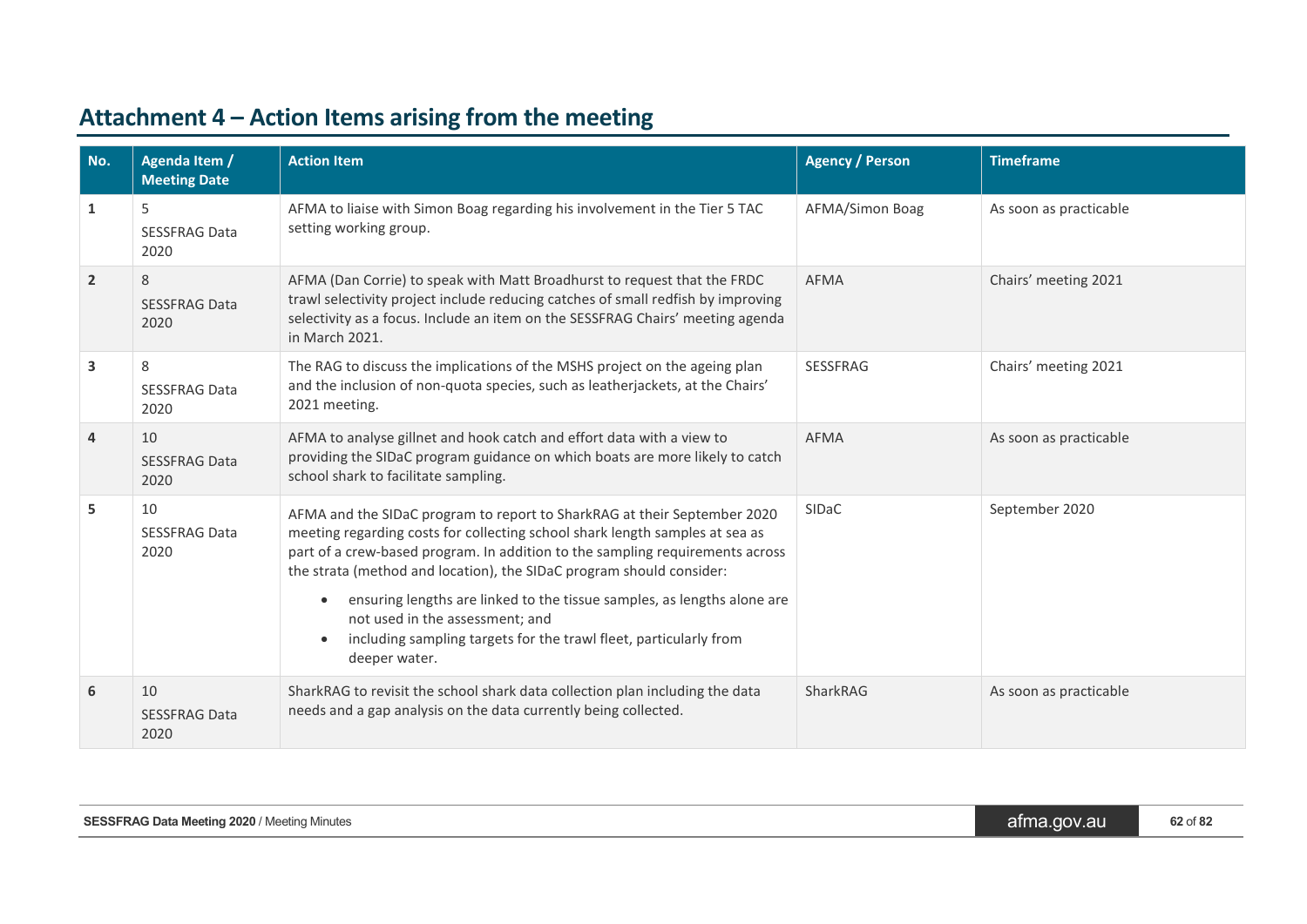| No.               | Agenda Item /<br><b>Meeting Date</b> | <b>Action Item</b>                                                                                                                                                                                                                                                                                                                                                       | <b>Agency / Person</b>   | <b>Timeframe</b>       |
|-------------------|--------------------------------------|--------------------------------------------------------------------------------------------------------------------------------------------------------------------------------------------------------------------------------------------------------------------------------------------------------------------------------------------------------------------------|--------------------------|------------------------|
| $\overline{7}$    | 10<br><b>SESSFRAG Data</b><br>2020   | Subject to SharkRAG advice, the SESSF data plan and ISMP plan to be updated<br>to include the collection of school shark lengths and vertebrae from otter<br>board trawl boats in the CTS.                                                                                                                                                                               | <b>AFMA</b>              | January 2021           |
| ${\bf 8}$         | 11<br><b>SESSFRAG Data</b><br>2020   | CSIRO to ensure the boundaries for the deepwater shark management zones<br>are correct for reporting purposes.                                                                                                                                                                                                                                                           | <b>CSIRO</b>             | As soon as practicable |
| 9                 | 11<br><b>SESSFRAG Data</b><br>2020   | Paul to check with Malcolm Haddon on possible methods to estimate or<br>account for changes in fisher behaviour when an observer is on board. David<br>Stone may also be able to provide some thoughts on how to analyse the data<br>to take into account any bias.                                                                                                      | Paul Burch / David Stone | As soon as practicable |
| 10                | 11<br><b>SESSFRAG Data</b><br>2020   | Geoff Liggins to send Paul Burch the research reports from the early 2000s<br>regarding bias in discard estimates due to changes in fisher behaviour when<br>observers are onboard.                                                                                                                                                                                      | <b>NSW DPI</b>           | As soon as practicable |
| 11                | 11<br><b>SESSFRAG Data</b><br>2020   | Updates to the ISMP discard report (refer to the summary table in the report<br>(2)) to include:<br>a separate table for Tier 1 species with model estimate of discards to<br>enable comparison to observer estimates of discards,<br>a pass or fail for all species; and<br>$\bullet$<br>footnote explaining observer coverage for school and gummy shark.<br>$\bullet$ | <b>CSIRO</b>             | <b>SERAG 1 2020</b>    |
| $12 \overline{ }$ | 11<br><b>SESSFRAG Data</b><br>2020   | Paul Burch to provide the 'Discard Method Evaluation' report, an output from<br>the Discard Estimation Working Group, to the SESSFRAG EO when finalised so<br>that it may be distributed to SESSFRAG.                                                                                                                                                                    | Paul Burch               | As soon as practicable |
| 13                | 11<br><b>SESSFRAG Data</b><br>2020   | AFMA to evaluate the benefits of undertaking another analysis of discard<br>reporting for fisheries which have EM to determine if there are continuing<br>improvements in reporting (as per the review that ABARES undertook).                                                                                                                                           | <b>AFMA</b>              | As soon as practicable |
| 14                | 11                                   | CSIRO and AFMA to check the discard rate estimates for the following species<br>from the 2019 discarded and total catch table (table 2 (on page 19 Deng et. al.                                                                                                                                                                                                          | CSIRO / AFMA             | <b>SERAG 1 2020</b>    |

| SESSFRAG Data Meeting 2020 / | .gov.au | $ -$     |
|------------------------------|---------|----------|
| ' Meetina Minutes .          | atma.c  | 63 of 82 |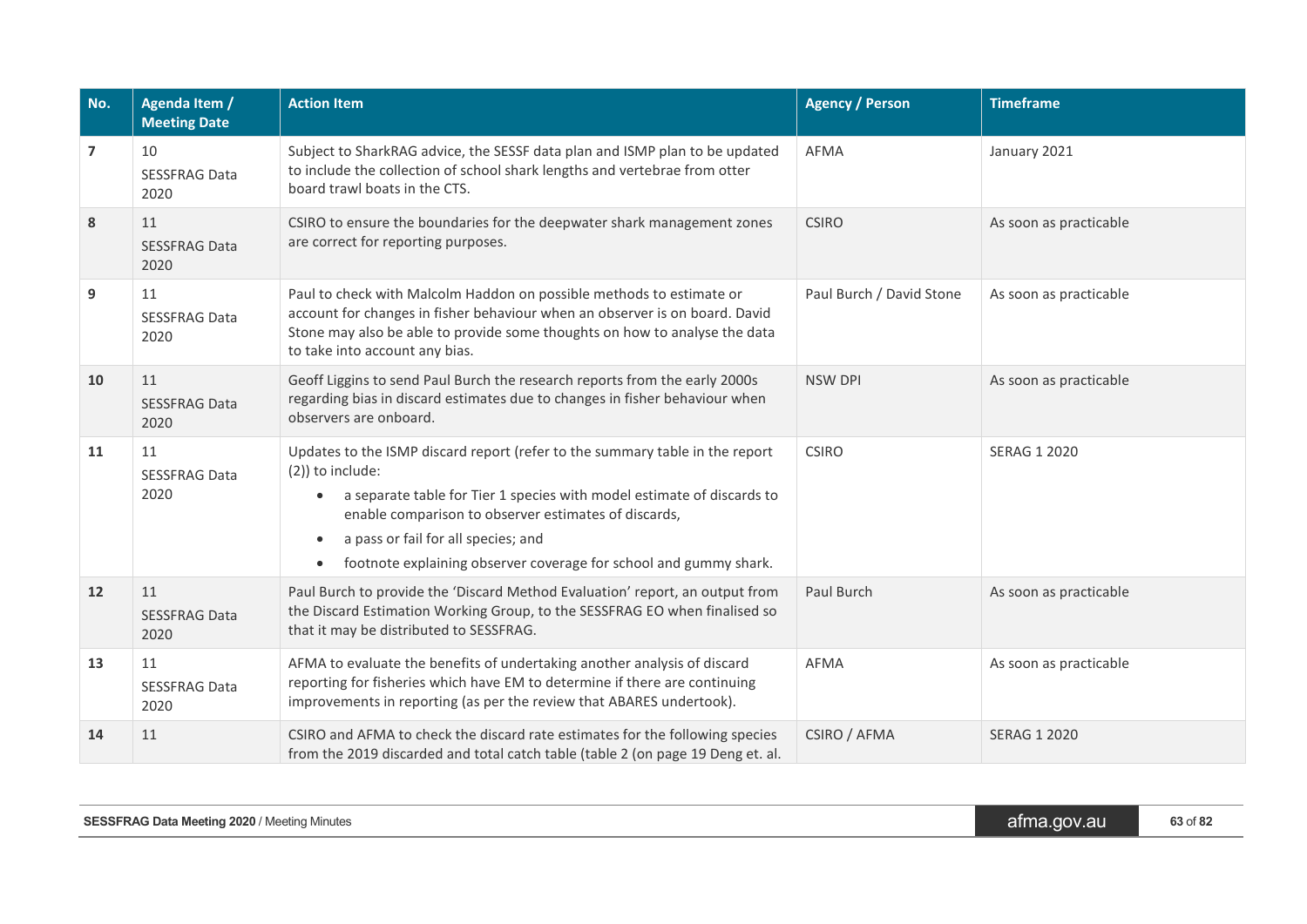| No. | Agenda Item /<br><b>Meeting Date</b> | <b>Action Item</b>                                                                                                                                                                                                                                                                                                                                                                                                                                                                                                                                                                                                                                                                                                                                                | <b>Agency / Person</b> | <b>Timeframe</b>       |
|-----|--------------------------------------|-------------------------------------------------------------------------------------------------------------------------------------------------------------------------------------------------------------------------------------------------------------------------------------------------------------------------------------------------------------------------------------------------------------------------------------------------------------------------------------------------------------------------------------------------------------------------------------------------------------------------------------------------------------------------------------------------------------------------------------------------------------------|------------------------|------------------------|
|     | <b>SESSFRAG Data</b><br>2020         | 2020 report)) to ensure that this is completed prior to the SERAG meeting.<br>Inform SESSFRAG out of session:<br>Assessed in 2020 - school whiting, eastern redfish, gummy shark, mirror dory<br>(east and west), John dory, and Smooth oreo (non-Cascade)                                                                                                                                                                                                                                                                                                                                                                                                                                                                                                        |                        |                        |
|     |                                      | Rebuilding species - school shark and eastern gemfish.<br>Assessed in 2021 - blue grenadier, jackass morwong (east) and deepwater<br>shark (east)<br>Other - orange roughy (GAB)                                                                                                                                                                                                                                                                                                                                                                                                                                                                                                                                                                                  |                        |                        |
| 15  | 11<br><b>SESSFRAG Data</b><br>2020   | AFMA to investigate and compare logbook reported discards for school and<br>gummy shark to (1) observers for trawl boats, and (2) EM for gillnet/hook<br>boats.                                                                                                                                                                                                                                                                                                                                                                                                                                                                                                                                                                                                   | <b>AFMA</b>            | As soon as practicable |
| 16  | 12<br><b>SESSFRAG Data</b><br>2020   | Geoff Liggins to provide further clarification on catch figures for relevant<br>species in the updated NSW catch dataset, in particular data for 2009 as well as<br>for ocean jackets, silver trevally and pink ling.                                                                                                                                                                                                                                                                                                                                                                                                                                                                                                                                             | <b>NSW DPI</b>         | SERAG 1                |
| 17  | 12<br><b>SESSFRAG Data</b><br>2020   | AFMA and CSIRO to liaise with the states regarding estimates of discards for<br>SESSF quota species and consider establishing a discard and recreational<br>fishing working group to consider a set of decision rules, in particular:<br>whether to apply Commonwealth discard rates to state catches when<br>$\bullet$<br>Commonwealth and state gear types or management controls differ;<br>how to estimate state discard rates and total catches where<br>Commonwealth discard rates are not applied because of differences in<br>gear type or management controls; and<br>whether the approach used to determine recreational catch weights<br>for shark species should be extended to other SESSF species as part of<br>the 2021-22 Data Services Contract. | AFMA / CSIRO           | As soon as practicable |
| 18  | 12<br><b>SESSFRAG Data</b><br>2020   | As part of the annual data request to the states, CSIRO to also request the<br>latest available recreational data (numbers, conversion factors and weights). It<br>is anticipated that, if the states hold the data, they should be able to provide it.                                                                                                                                                                                                                                                                                                                                                                                                                                                                                                           | <b>CSIRO</b>           | As soon as practicable |

| <b>SESSFRAG Data Meeting 2020 / Meeting Minutes</b> | afma.gov.au' | $64$ of $82$ |
|-----------------------------------------------------|--------------|--------------|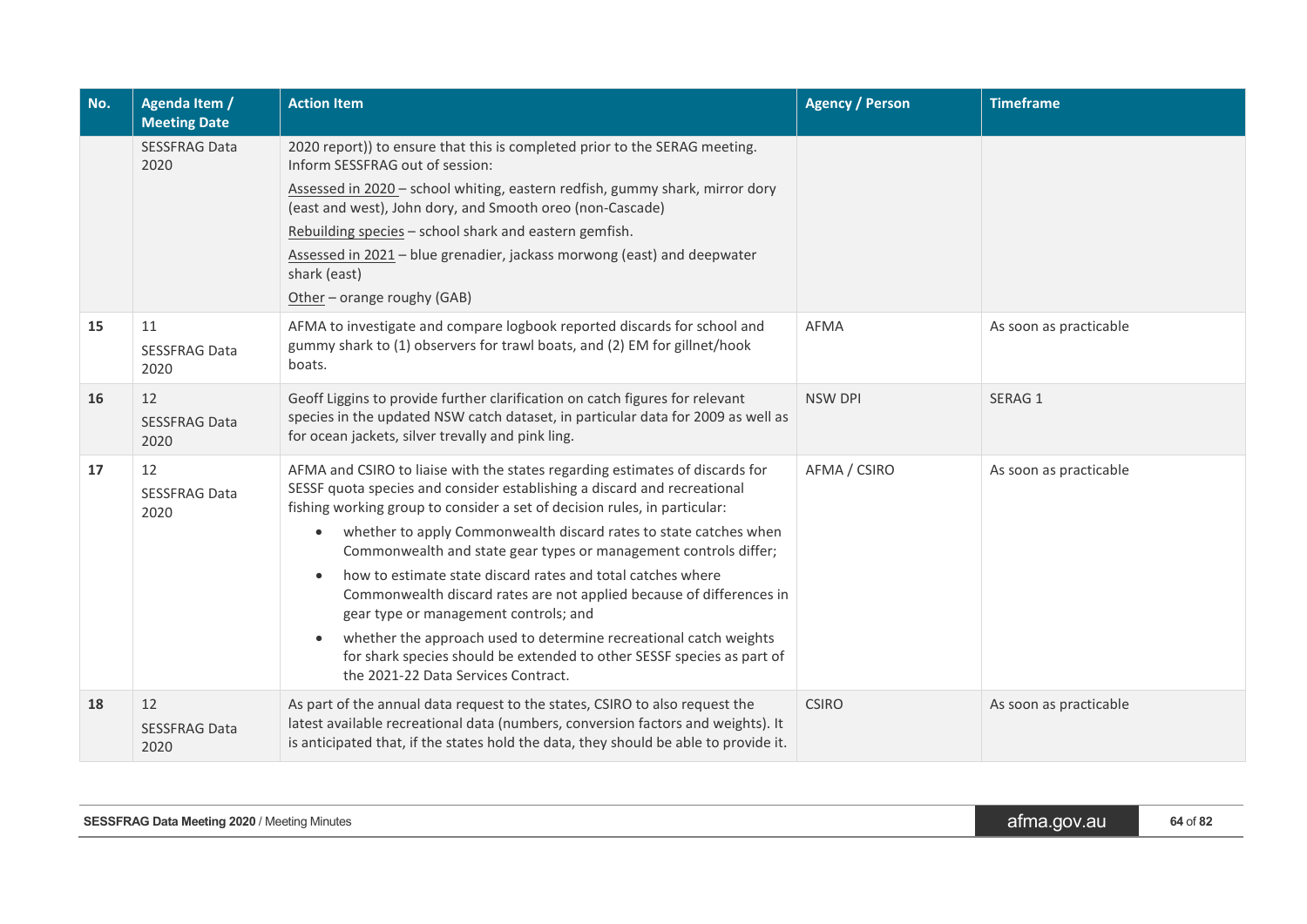| No. | <b>Agenda Item /</b><br><b>Meeting Date</b> | <b>Action Item</b>                                                                                                                                                                                                                                                                                                           | <b>Agency / Person</b> | <b>Timeframe</b>                |
|-----|---------------------------------------------|------------------------------------------------------------------------------------------------------------------------------------------------------------------------------------------------------------------------------------------------------------------------------------------------------------------------------|------------------------|---------------------------------|
| 19  | 12<br><b>SESSFRAG Data</b><br>2020          | Consider whether it is worthwhile undertaking a desktop study to determine<br>which important Commonwealth fish species are also targeted by recreational<br>fishers.                                                                                                                                                        | <b>AFMA</b>            | As soon as practicable          |
| 20  | 12<br><b>SESSFRAG Data</b><br>2020          | CSIRO to circulate to the SESSFRAG a more detailed recreational catch data<br>spreadsheet and incorporate this into the final report.                                                                                                                                                                                        | <b>CSIRO</b>           | As soon as practicable          |
| 21  | 14<br><b>SESSFRAG Data</b><br>2020          | SharkRAG to discuss the new approaches for estimating CPUE in the gillnet<br>sector, in particular those that investigate zero catches such as the Tweedie<br>GLM.                                                                                                                                                           | SharkRAG               | SharkRAG September meeting 2020 |
| 22  | 14<br><b>SESSFRAG Data</b><br>2020          | That CSIRO (Miriana Sporcic) investigate removing closures, particularly those<br>relating to sea lions, from the CPUE analysis using net length as part of future<br>work.                                                                                                                                                  | <b>CSIRO</b>           | As soon as practicable          |
| 23  | 14<br><b>SESSFRAG Data</b><br>2020          | Provide a plot of annual gillnet length deployed in the GHAT over time to<br>SharkRAG for their information.                                                                                                                                                                                                                 | <b>CSIRO</b>           | SharkRAG September meeting 2020 |
| 24  | 14<br><b>SESSFRAG Data</b><br>2020          | Miriana Sporcic to update the catch-per-net-length analysis for gummy shark<br>(for each of the fleets) to include 2019 to be included in this year's gummy<br>shark assessment.                                                                                                                                             |                        |                                 |
| 25  | 14<br><b>SESSFRAG Data</b><br>2020          | Miriana Sporcic and Natalie Couchman to discuss historical management<br>changes (e.g. ASL closures) that have been made in the gillnet sector which<br>may influence CPUE, including whether these changes can be accounted for in<br>the analysis, as this can change the overarching approach to CPUE<br>standardisation. |                        | As soon as practicable          |
| 26  | 15<br><b>SESSFRAG Data</b><br>2020          | AFMA to provide an update at the SESSFRAG Chairs' meeting in 2021 on<br>bycatch discard reporting by species groups in the trawl sector. The RAG to<br>provide advice on whether the change in reporting requirements could affect<br>Ecological Risk Assessments.                                                           |                        | Chairs' meeting 2021            |

| SESSFRAG Data Meeting 2020 /<br>' Meeting Minutes | gov.au<br>aīma. | 65 of 82 |
|---------------------------------------------------|-----------------|----------|
|                                                   |                 |          |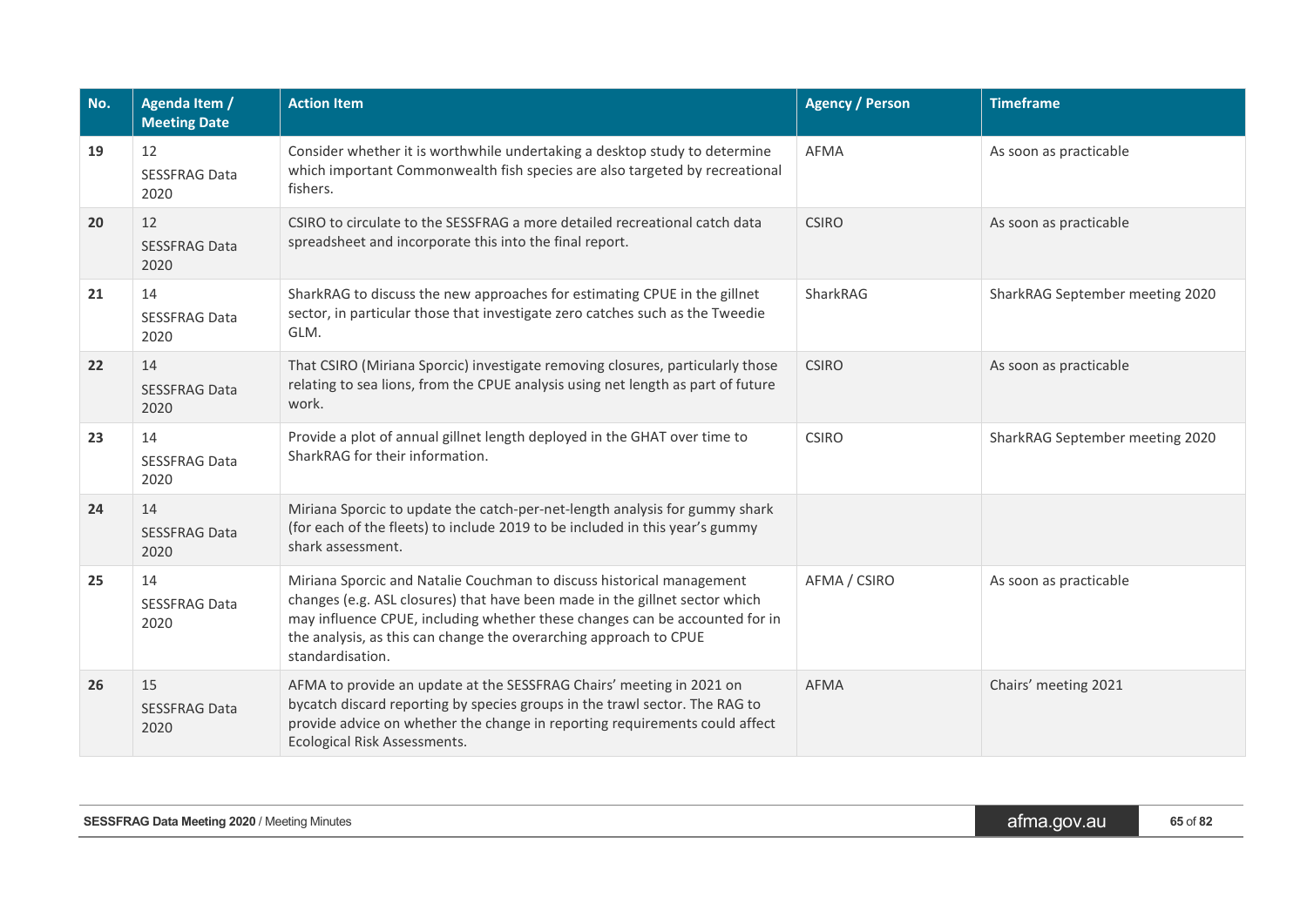| No.             | Agenda Item /<br><b>Meeting Date</b> | <b>Action Item</b>                                                                                                                                                                                                                                                                                                                                              | <b>Agency / Person</b> | <b>Timeframe</b>                |
|-----------------|--------------------------------------|-----------------------------------------------------------------------------------------------------------------------------------------------------------------------------------------------------------------------------------------------------------------------------------------------------------------------------------------------------------------|------------------------|---------------------------------|
| 27              | 16<br><b>SESSFRAG Data</b><br>2020   | AFMA (Tamre Sarhan) to investigate the spike of 24cm school whiting and long<br>'tail' of large redfish in the length frequency distributions for 2019.                                                                                                                                                                                                         | AFMA                   | SERAG 1 2020                    |
| 28              | 16<br><b>SESSFRAG Data</b><br>2020   | Dan Corrie to arrange a meeting between Jemery Day, John Garvey and Tamre<br>Sarhan regarding changes in historical length frequencies for school whiting.                                                                                                                                                                                                      | <b>AFMA</b>            | <b>SERAG 1 2020</b>             |
| 29              | 16<br><b>SESSFRAG Data</b><br>2020   | Miriana Sporcic and Karina Hall to examine the school whiting CPUE<br>standardisation for NSW fisheries, with a particular focus on adding standard<br>diagnostics for the NSW standardised CPUE series.                                                                                                                                                        | NSW DPI / CSIRO        | As soon as practicable          |
| 30              | 16<br><b>SESSFRAG Data</b><br>2020   | Establish a school whiting working group (to meet before SERAG 1 2020) to<br>provide guidance to Jemery Day on how to treat NSW data in the stock<br>assessment with the following membership: Mike Steer (Chair), Dan Corrie,<br>Karina Hall, and Ian Knuckey.                                                                                                 | <b>CSIRO</b>           | <b>SERAG 1 2020</b>             |
| 31              | 17<br><b>SESSFRAG Data</b><br>2020   | SERAG to consider the reference period for undertaking the John dory Tier 4<br>assessment - CDRs are available from 1998 onwards, whereas fishing for John<br>dory commenced in 1986 according to logbook records. SERAG to discuss at<br>the first meeting, if possible (depending on the outcome), enable the RBCs to<br>be considered at the second meeting. | Miriana Sporcic/SERAG  | <b>SERAG 1 2020</b>             |
| 32 <sub>2</sub> | 17<br><b>SESSFRAG Data</b><br>2020   | SharkRAG to confirm whether discards are included in the Tier 1 gummy shark<br>assessment and whether they are deducted from the RBC.                                                                                                                                                                                                                           | SharkRAG               | SharkRAG September meeting 2020 |
| 33              | 17<br><b>SESSFRAG Data</b><br>2020   | AFMA/CSIRO to investigate the significant catches of John dory recorded at<br>depths deeper than 150m, which have become evident since 2017.                                                                                                                                                                                                                    | AFMA / CSIRO           | SERAG 1 2020                    |
| 34              | 17<br><b>SESSFRAG Data</b><br>2020   | Paul Burch to investigate the length frequency data and discard estimates for<br>John dory prior to SERAG 1 with a particular focus on spikes in length<br>frequencies in 2017-2019 and the high discard estimates for 2019 - the RAG<br>noted the increase may be due to catches of small fish.                                                                | Paul Burch             | <b>SERAG 1 2020</b>             |

| <b>SESSFRAG Data Meeting 2020 / Meeting Minutes</b> | afma.gov.au | 66 of 82 |
|-----------------------------------------------------|-------------|----------|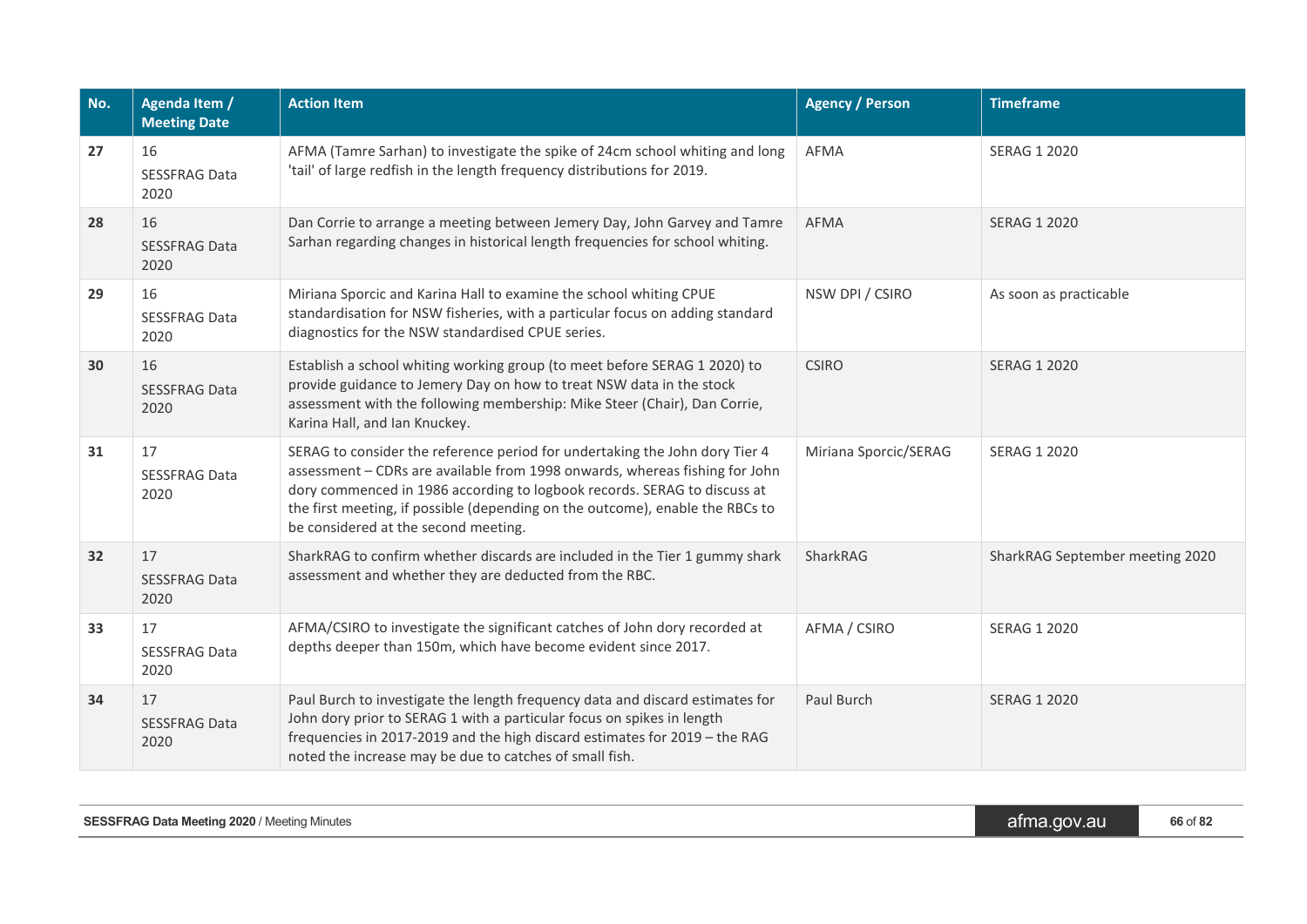| No. | Agenda Item /<br><b>Meeting Date</b> | <b>Action Item</b>                                                                                                                                                                                                                                                                               | <b>Agency / Person</b> | <b>Timeframe</b>            |
|-----|--------------------------------------|--------------------------------------------------------------------------------------------------------------------------------------------------------------------------------------------------------------------------------------------------------------------------------------------------|------------------------|-----------------------------|
| 35  | 17<br><b>SESSFRAG Data</b><br>2020   | NSW DPI to check the state catches of silver trevally and john dory. SERAG<br>noted the catches are high, and there may be some confusion with reported<br>catches of estuarine John dory.                                                                                                       | <b>NSW DPI</b>         | <b>SERAG 1 2020</b>         |
| 36  | 17<br><b>SESSFRAG Data</b><br>2020   | AFMA to provide Paul Burch with list of freezer / factory vessels active in the<br>SESSF by year.                                                                                                                                                                                                | <b>AFMA</b>            | <b>SERAG 1 2020</b>         |
| 37  | 17<br><b>SESSFRAG Data</b><br>2020   | As part of the redfish 2020 Tier 1 assessment, SERAG to discuss and provide<br>advice about the difference in length frequencies between redfish samples<br>collected in port and onboard - port based length frequencies in 2017 and<br>2019 include a disproportionate quantity of small fish. | SERAG                  | As soon as practicable      |
| 38  | 17<br><b>SESSFRAG Data</b><br>2020   | As part of the redfish 2020 Tier 1 assessment, CSIRO to run sensitivities to<br>explore different selectivity and discard functions by zone to account for the<br>small fish recorded in port-based length frequencies.                                                                          | <b>CSIRO</b>           | <b>SERAG 1 2020</b>         |
| 39  | 17<br><b>SESSFRAG Data</b><br>2020   | AFMA to check logbook depth records, including the metric (metres or<br>fathoms) that has been used for royal red prawn to clarify the spike in catch at<br>shallower depths - prior to SERAG 1.                                                                                                 | AFMA                   | <b>SERAG 1 2020</b>         |
| 40  | 17<br><b>SESSFRAG Data</b><br>2020   | Tamre Sarhan to check the recent ISMP discard data for royal red prawns as it<br>is unlikely the discard rate is so high.<br>Paul Burch to confirm why royal red prawn failed the discard estimate validity<br>test. This is a low priority, as the discard data will not affect the assessment. | AFMA / CSIRO           | <b>SERAG 1 2020</b>         |
| 41  | 17<br><b>SESSFRAG Data</b><br>2020   | Tamre Sarhan to check the logbooks with the CDRs for silver trevally as the<br>2019 catch at depth records are inconsistent with previous years and could be<br>due to misreporting or misidentification.                                                                                        | Tamre Sarhan           | <b>SERAG 1 2020</b>         |
| 42  | 17<br><b>SESSFRAG Data</b><br>2020   | Dan Corrie to update SEMAC regarding the SESSFRAG's analysis of blue<br>grenadier wetboat CPUE (it does not indicate an issue with the stock status -<br>noting it is considered poor indicator of stock status).                                                                                | AFMA                   | SEMAC November meeting 2020 |

| <b>SESSFRAG Data Meeting 2020 / Meeting Minutes</b> | atma.gov.au' | of 82<br>h/f |
|-----------------------------------------------------|--------------|--------------|
|-----------------------------------------------------|--------------|--------------|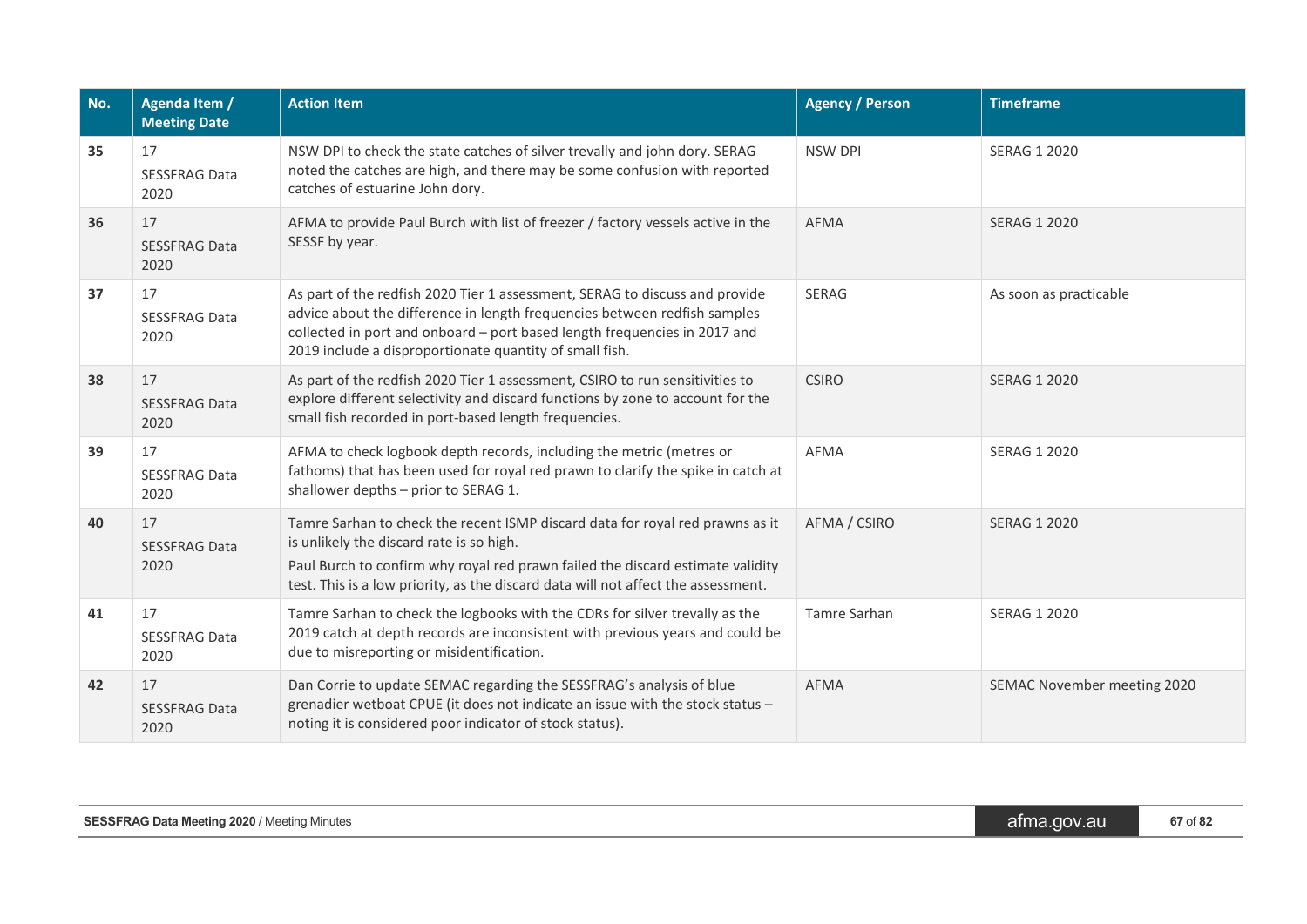| No. | Agenda Item /<br><b>Meeting Date</b>                                                                                                                                                                                                                                                                                                                                                    | <b>Action Item</b>                                                                                                                                                                                                                                                                                                                                                              | <b>Agency / Person</b>                 | <b>Timeframe</b>                                   |
|-----|-----------------------------------------------------------------------------------------------------------------------------------------------------------------------------------------------------------------------------------------------------------------------------------------------------------------------------------------------------------------------------------------|---------------------------------------------------------------------------------------------------------------------------------------------------------------------------------------------------------------------------------------------------------------------------------------------------------------------------------------------------------------------------------|----------------------------------------|----------------------------------------------------|
| 43  | 17<br><b>SESSFRAG Data</b><br>2020                                                                                                                                                                                                                                                                                                                                                      | AFMA to clarify whether model estimated discards for jackass morwong should<br>be deducted from RBC instead of weighted average.                                                                                                                                                                                                                                                | AFMA                                   | Prior to the jackass morwong<br>assessment in 2021 |
| 44  | 17<br><b>SESSFRAG Data</b><br>2020                                                                                                                                                                                                                                                                                                                                                      | Ian Knuckey to provide the 2007-2012 length data from the industry survey on<br>orange roughy (east) data to John Garvey for incorporating into the database.                                                                                                                                                                                                                   | Ian Knuckey / AFMA                     | As soon as practicable                             |
| 45  | 17<br><b>SESSFRAG Data</b><br>2020                                                                                                                                                                                                                                                                                                                                                      | Tamre Sarhan to investigate instances in 2016 of unusually high pink ling<br>discard levels (as identified by CSIRO) as these may have been incorrectly<br>coded.                                                                                                                                                                                                               | <b>AFMA</b>                            | As soon as practicable                             |
| 46  | 17<br><b>SESSFRAG Data</b><br>2020                                                                                                                                                                                                                                                                                                                                                      | In preparation for the 2021 silver warehou assessment, Paul Burch to check<br>the difference between 2019 on board and port length frequencies, noting an<br>absence of larger fish in the on board length frequencies.                                                                                                                                                         | <b>CSIRO</b>                           | As soon as practicable                             |
| 47  | 18<br>A working group to be established to develop recommendations on ISMP<br>sampling targets and frequency for out-of-session consideration by the<br><b>SESSFRAG Data</b><br>SESSFRAG. Membership of the group to include: Mike Steer (Chair), Dan Corrie,<br>2020<br>Simon Boag, Tamre Sarhan, Kyne Krusic-Golub, and Paul Burch. Conflicts of<br>interest will need to be managed. |                                                                                                                                                                                                                                                                                                                                                                                 | AFMA / 2021 ISMP plan<br>working group | January 2021                                       |
|     |                                                                                                                                                                                                                                                                                                                                                                                         | Advice from the SESSFRAG is required before the ISMP plan for 2021 will be<br>finalised at the end of January 2021. A matrix of assessment schedule is<br>needed for Tier 4 species, including their life history strategy (whether they are<br>fast or slow growing). The RAG advice is to collect all samples in the<br>appropriate year and spread across appropriate areas. |                                        |                                                    |
| 48  | 18<br><b>SESSFRAG Data</b><br>2020                                                                                                                                                                                                                                                                                                                                                      | AFMA to work with Robin Thomson to include the collection of school shark<br>samples from deeper water in the 2021 ISMP plan - consider whether these<br>are collected from trawl boats (see also action item 5).                                                                                                                                                               | AFMA / Robin Thomson                   | January 2021                                       |
| 49  | 19<br><b>SESSFRAG Data</b><br>2020                                                                                                                                                                                                                                                                                                                                                      | CSIRO to incorporate the SESSFRAG's feedback regarding the stock structure<br>report, and present an updated report to SERAG for advice in 2020.                                                                                                                                                                                                                                |                                        | <b>SERAG 2 2020</b>                                |

| <b>SESSFRAG Data Meeting 2020 / Meeting Minutes</b> | atma.gov.au | $20 - 50$<br>$00 \cup 04$ |
|-----------------------------------------------------|-------------|---------------------------|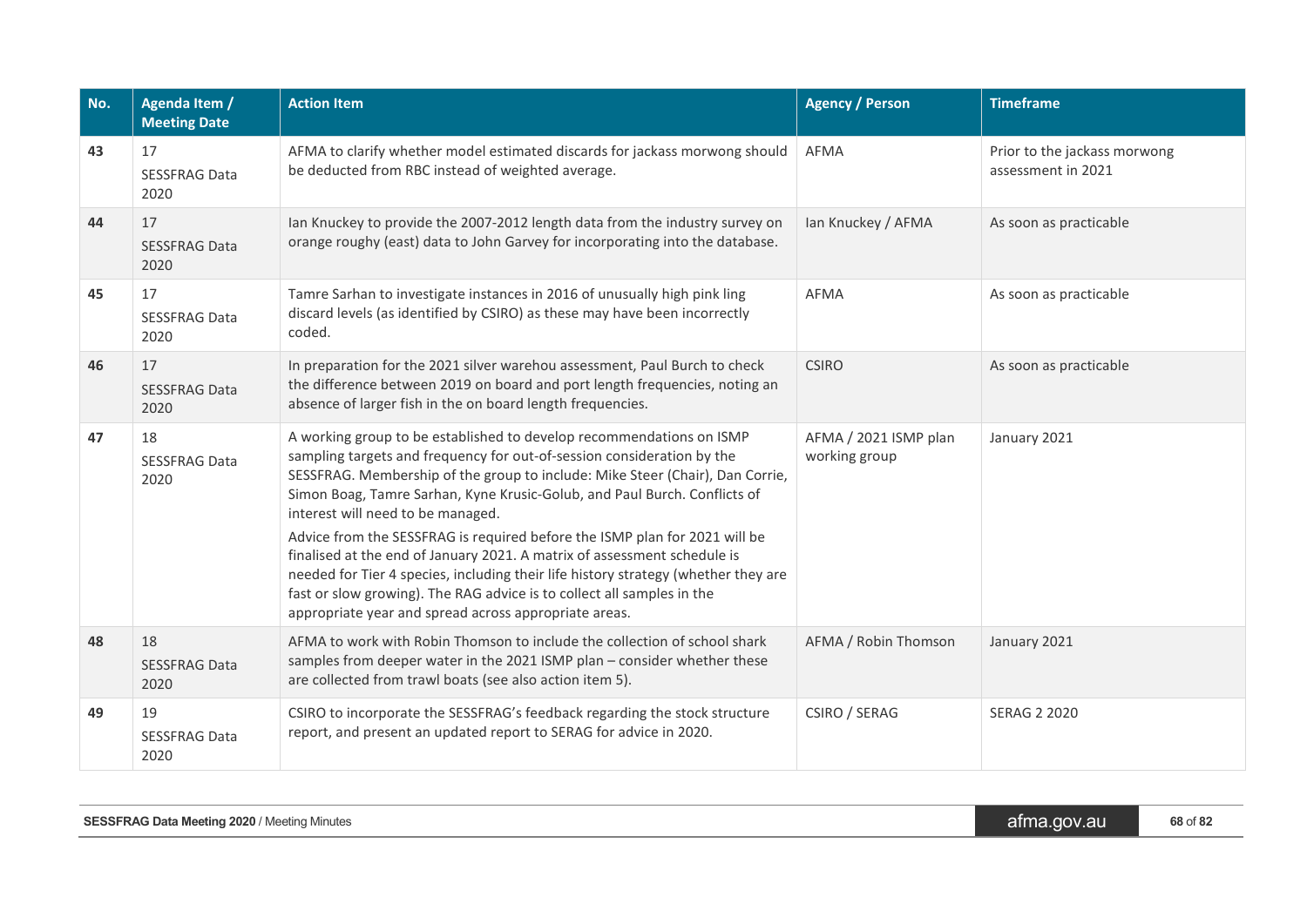| No. | Agenda Item /<br><b>Meeting Date</b> | <b>Action Item</b>                                                                                                                                                                                                                                                                                                                                                                                                   | <b>Agency / Person</b>       | <b>Timeframe</b>       |
|-----|--------------------------------------|----------------------------------------------------------------------------------------------------------------------------------------------------------------------------------------------------------------------------------------------------------------------------------------------------------------------------------------------------------------------------------------------------------------------|------------------------------|------------------------|
| 50  | 20<br><b>SESSFRAG Data</b><br>2020   | AFMA to arrange a meeting of the SESSFRAG before the end of 2020 to<br>consider the next SESSF five year strategic research plan for the years 2021-25.                                                                                                                                                                                                                                                              | AFMA / SESSFRAG              | December 2020          |
| 51  | 22<br><b>SESSFRAG Data</b><br>2020   | Jemery Day to provide the presentation giving an overview of the project<br>'reviewing biological parameters' to the EO for circulation to the SESSFRAG<br>meeting attendees.                                                                                                                                                                                                                                        | Jemery Day / SESSFRAG<br>EO. | As soon as practicable |
| 52  | 24<br><b>SESSFRAG Data</b><br>2020   | An item to be included on the agenda for the SESSRAG Chairs' meeting in 2021<br>to discuss the impact of seismic surveys - preliminary data from the Fishwell<br>Multiple-Before After Control Impact (M-BACI) analysis should be available.                                                                                                                                                                         | <b>SESSFRAG</b>              | Chairs' meeting 2021   |
| 53  | 24<br><b>SESSFRAG Data</b><br>2020   | In preparation for the SERAG meeting scheduled for November 2020, CSIRO to<br><b>CSIRO</b><br>repeat the metier analysis undertaken in 2019 with the current 2014-19 data<br>and undertake a targeting analysis for rebuilding species. The school shark<br>targeting analysis should include consideration of the 20 percent retention rule<br>for school shark – refer to the previous analysis by Malcolm Haddon. |                              | SERAG 2 2020           |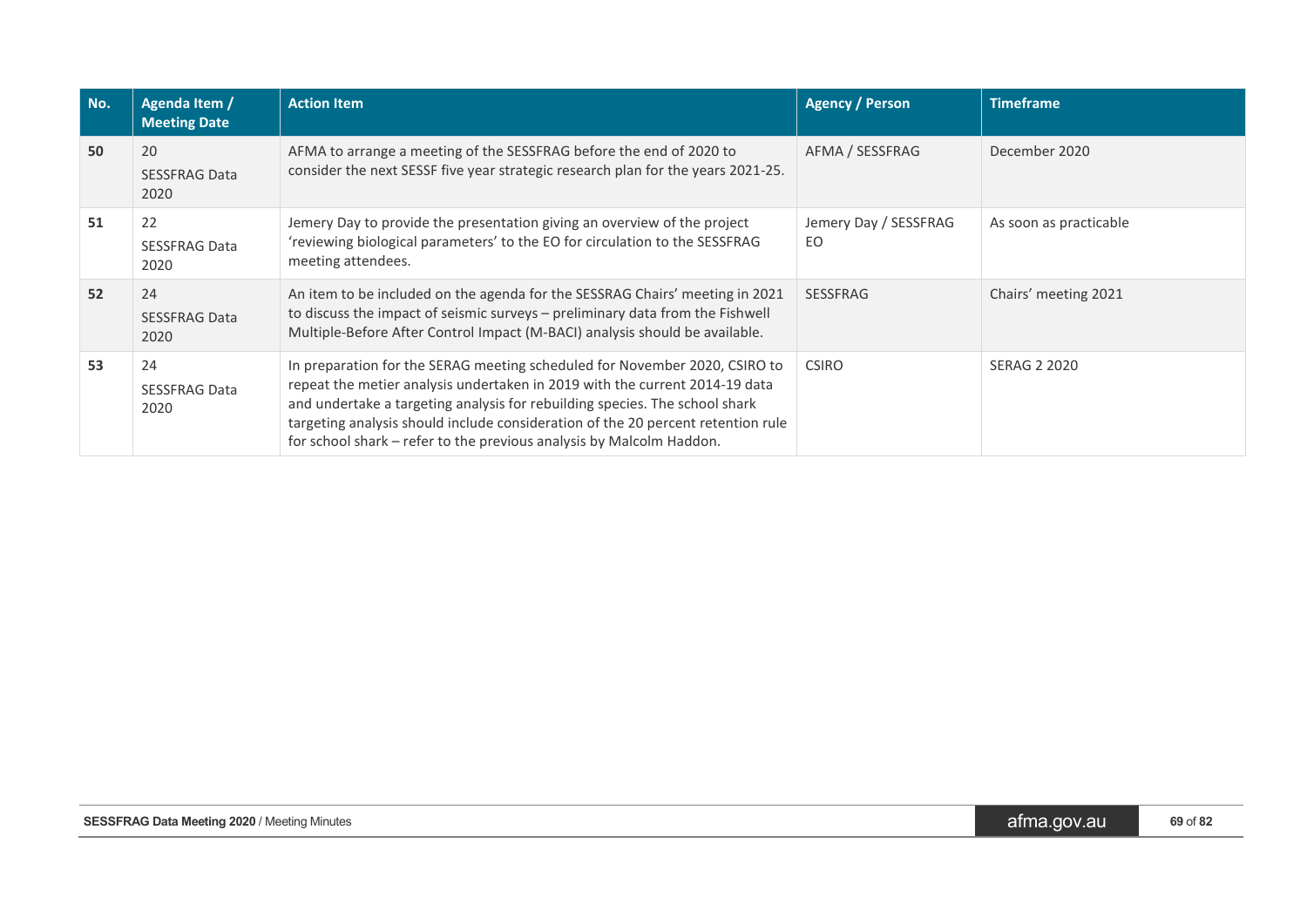<span id="page-69-0"></span>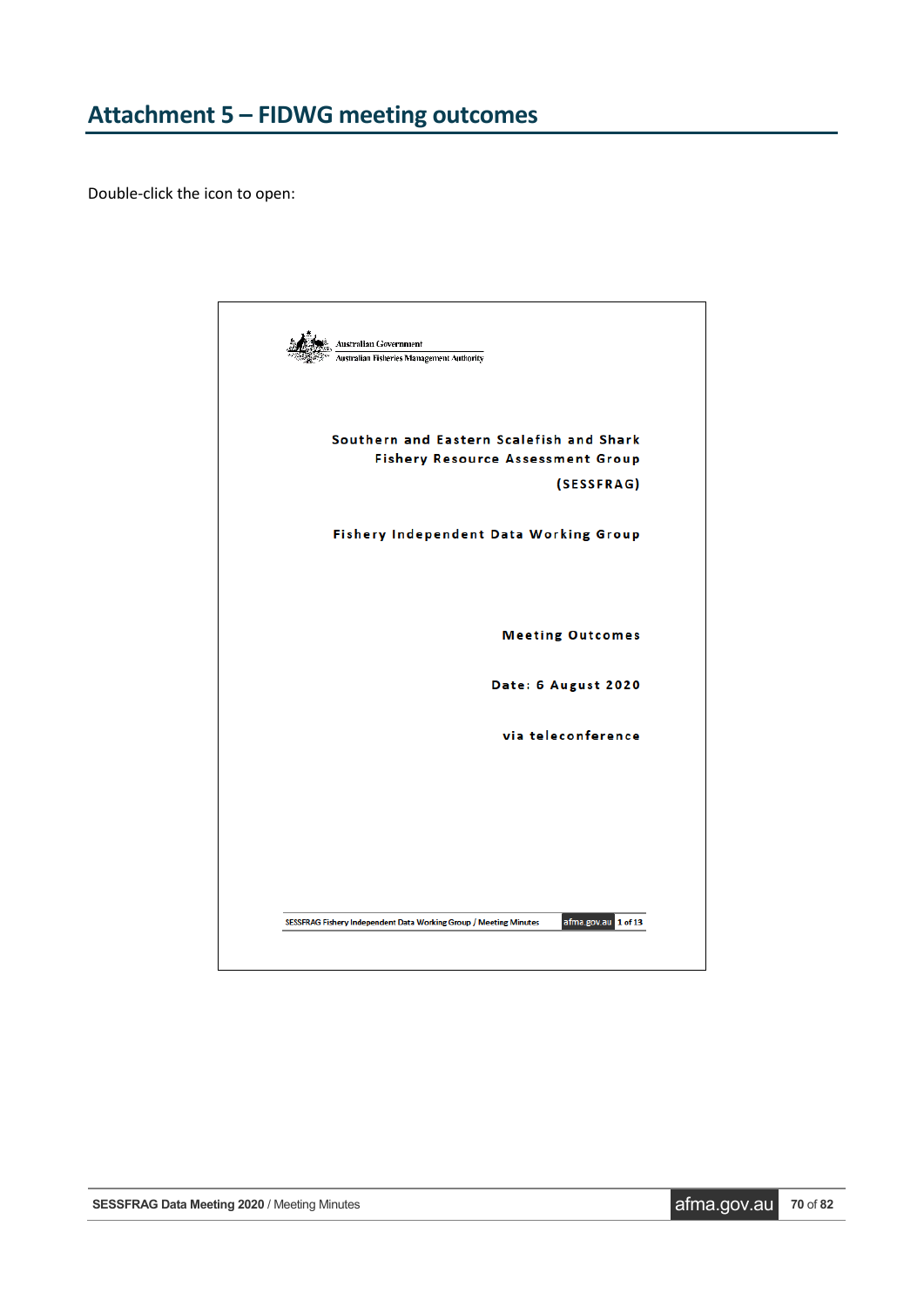# **Attachment 6 – MYTAC Species and Species Being Assessed**

| <b>Species</b>                                                                                       | <b>MYTAC</b> year            | <b>Stock biomass (or</b><br>proxy) above TRP?                                                                                | TAC <50% caught                                  | TAC <50% caught for<br>operational reasons<br>only? | <b>Comments</b>                                                                                                                                                                                                                                                                                                                                                                                                                                                                                                                                                               |
|------------------------------------------------------------------------------------------------------|------------------------------|------------------------------------------------------------------------------------------------------------------------------|--------------------------------------------------|-----------------------------------------------------|-------------------------------------------------------------------------------------------------------------------------------------------------------------------------------------------------------------------------------------------------------------------------------------------------------------------------------------------------------------------------------------------------------------------------------------------------------------------------------------------------------------------------------------------------------------------------------|
| <b>Gummy shark</b><br>(Tier 1 - 2016)                                                                | $4th$ of 3yr<br><b>MYTAC</b> | Yes (2016)<br>Target: $48\%$ B <sub>0</sub><br>Limit: 20% Bo<br>Bass Strait: 59% B <sub>0</sub><br>Tas: 83% Bo<br>SA: 69% Bo | <b>No</b><br>100% caught<br>1779 t of 1785 t TAC |                                                     | At the 2018 SESSFRAG data meeting there was concern that there was<br>insufficient new data (poor spatial coverage) to run an updated<br>assessment for gummy shark in 2019.<br>The assessment has been rescheduled to 2020 with further work being<br>done in the interim to improve the gillnet CPUE standardisations used<br>in the assessment (using catch per metre instead of catch per shot),<br>use electronic monitoring data to improve discard estimates, and<br>collect additional biological data through the Shark Industry Data<br>Collection (SIDAC) program. |
| John dory<br>(Last assessed<br>as Tier 3 in<br>2017 but will<br>be assessed<br>as Tier 4 in<br>2020) | 3rd of 3yr<br><b>MYTAC</b>   | Yes (2017)<br>F <sub>spr40</sub> : 0.126<br>F <sub>20</sub> : 0.198<br>Fcur: 0.036                                           | Yes<br>17% caught<br>68 t of 395 t TAC           | Yes                                                 | In 2019 SESSFRAG noted that the species is not targeted and the<br>undercaught TAC is not a concern.<br>SESSFRAG (2019) recommended, for non-Tier 1 species with conflicting<br>data, that catch rate assessments are generally more conservative and<br>Tier 4 assessments should be adopted. This will be considered by<br>SERAG in 2020 when updating the assessment.                                                                                                                                                                                                      |
| <b>Mirror dory</b><br>(Tier 4 - 2019)                                                                | Single year<br><b>TAC</b>    | No (2019)<br>East<br>Ctarg: 1.1542<br>Clim: 0.4809<br>$C_{\text{cur}}$ : 0.6482<br>West                                      | <b>No</b><br>62% caught<br>117 t of 188 t TAC    |                                                     |                                                                                                                                                                                                                                                                                                                                                                                                                                                                                                                                                                               |

**Table 1 Stock assessment being conducted in 2020. For relevant species emboldened red cells illustrate the reason why a review of fisheries indicators is required.**

**SESSFRAG** Data Meeting 2020 / Meeting Minutes **and STSSFRAG** Data Meeting 2020 / Meeting Minutes **afma.gov.au 71** of 82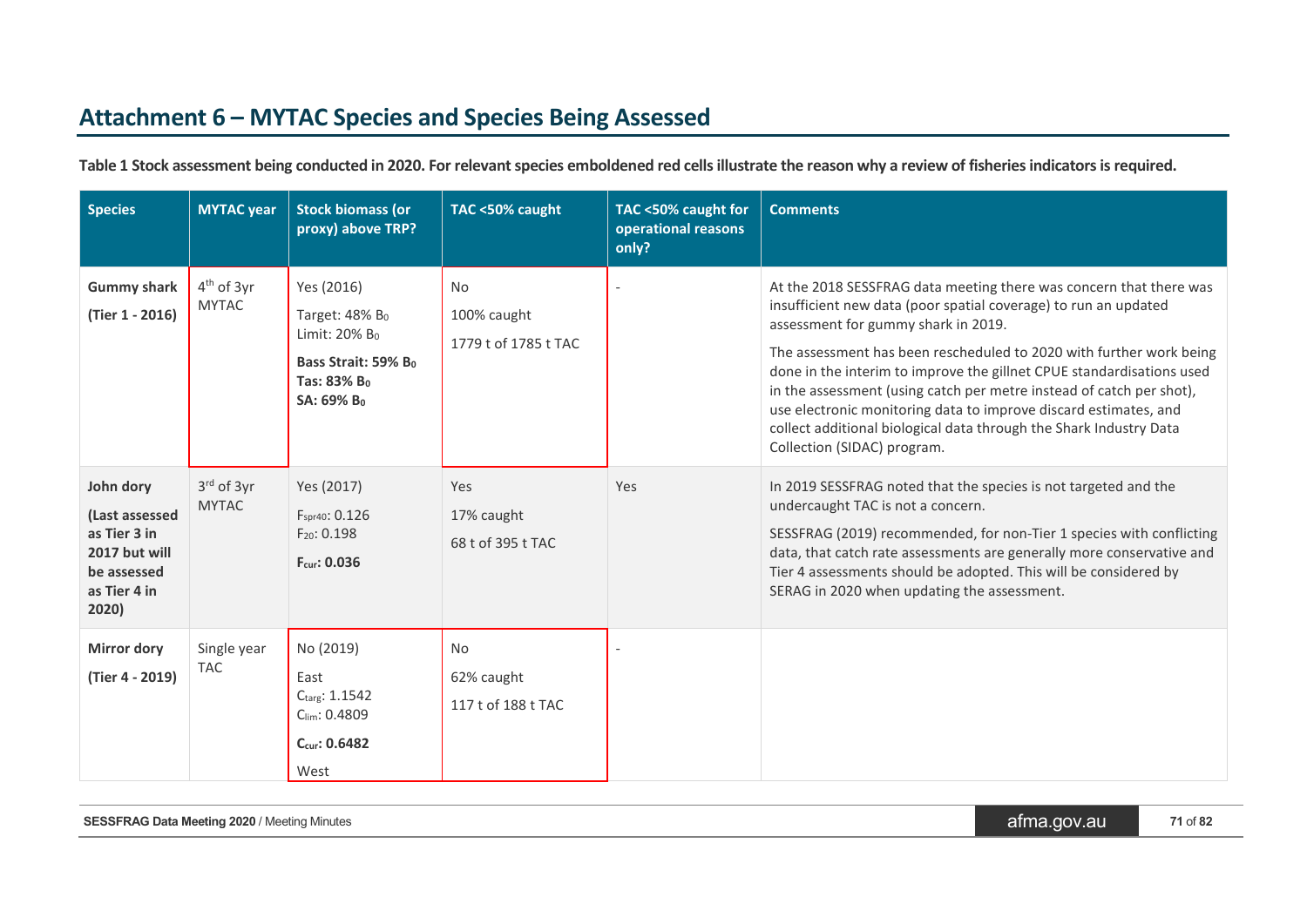| <b>Species</b>                         | <b>MYTAC</b> year              | <b>Stock biomass (or</b><br>proxy) above TRP?                                                                                                                   | TAC <50% caught                               | TAC <50% caught for<br>operational reasons<br>only? | <b>Comments</b>                                                                                                                                                                                                                                                                                                                                                                                                                                                                                                                                                                                   |
|----------------------------------------|--------------------------------|-----------------------------------------------------------------------------------------------------------------------------------------------------------------|-----------------------------------------------|-----------------------------------------------------|---------------------------------------------------------------------------------------------------------------------------------------------------------------------------------------------------------------------------------------------------------------------------------------------------------------------------------------------------------------------------------------------------------------------------------------------------------------------------------------------------------------------------------------------------------------------------------------------------|
|                                        |                                | Ctarg: 0.9941<br>$C_{lim}$ : 0.4142<br>Ccur: 0.7488                                                                                                             |                                               |                                                     |                                                                                                                                                                                                                                                                                                                                                                                                                                                                                                                                                                                                   |
| Ocean perch<br>(Tier 4 - 2017)         | $3rd$ of $3yr$<br><b>MYTAC</b> | Yes (2017)<br>Inshore:<br>Ctarg: 0.9182<br>Clim: 0.4591<br>$C_{\text{cur}}$ : 0.9669<br>Offshore:<br>Ctarg: 0.9283<br>Clim: 0.4642<br>$C_{\text{cur}}$ : 0.9669 | <b>No</b><br>70% caught<br>169 t of 241 t TAC |                                                     | Catches low and discards are typically high for inshore ocean perch<br>leading to uncertainty in the tier 4 assessment.<br>The most recent MYTAC was set on the tier 4 assessment for offshore<br>ocean perch                                                                                                                                                                                                                                                                                                                                                                                     |
| Smooth oreo-<br>other<br>(SAFE - 2019) | Single year<br><b>TAC</b>      | Yes (2019)<br>$F < F_{MSY}$                                                                                                                                     | <b>No</b><br>84%<br>76 t of 90 t TAC          |                                                     | Previously assessed as a Tier 5.<br>SERAG recommended rolling over the 90 t TAC for a single year, and<br>reviewing catches in 2020.<br>Given the increase to the orange roughy TAC in the Pedra Branca area<br>for the 2020-21 season, SEMAC was concerned that smooth oreo could<br>become a choke species.<br>SEMAC recommended setting the smooth oreo (other) TAC at 135 t for<br>the 2020-21 season, subject to a trigger at 70 t, at which point SERAG<br>advice would be sought regarding catches up to the 135 t TAC.<br>As at 29 July 12 tonnes of smooth oreo (other) has been caught. |
| <b>Oreo Basket</b><br>(Tier 4 - 2017)  | $3rd$ of $3yr$<br><b>MYTAC</b> | No (2017)<br>Ctarg: 0.441                                                                                                                                       | <b>No</b><br>51%                              |                                                     | While mixed oreos can be targeted, they are not an economic driver in<br>the fishery                                                                                                                                                                                                                                                                                                                                                                                                                                                                                                              |

**SESSFRAG** Data Meeting 2020 / Meeting Minutes **1999 12 of 82** afma.gov.au **1999 12** of 82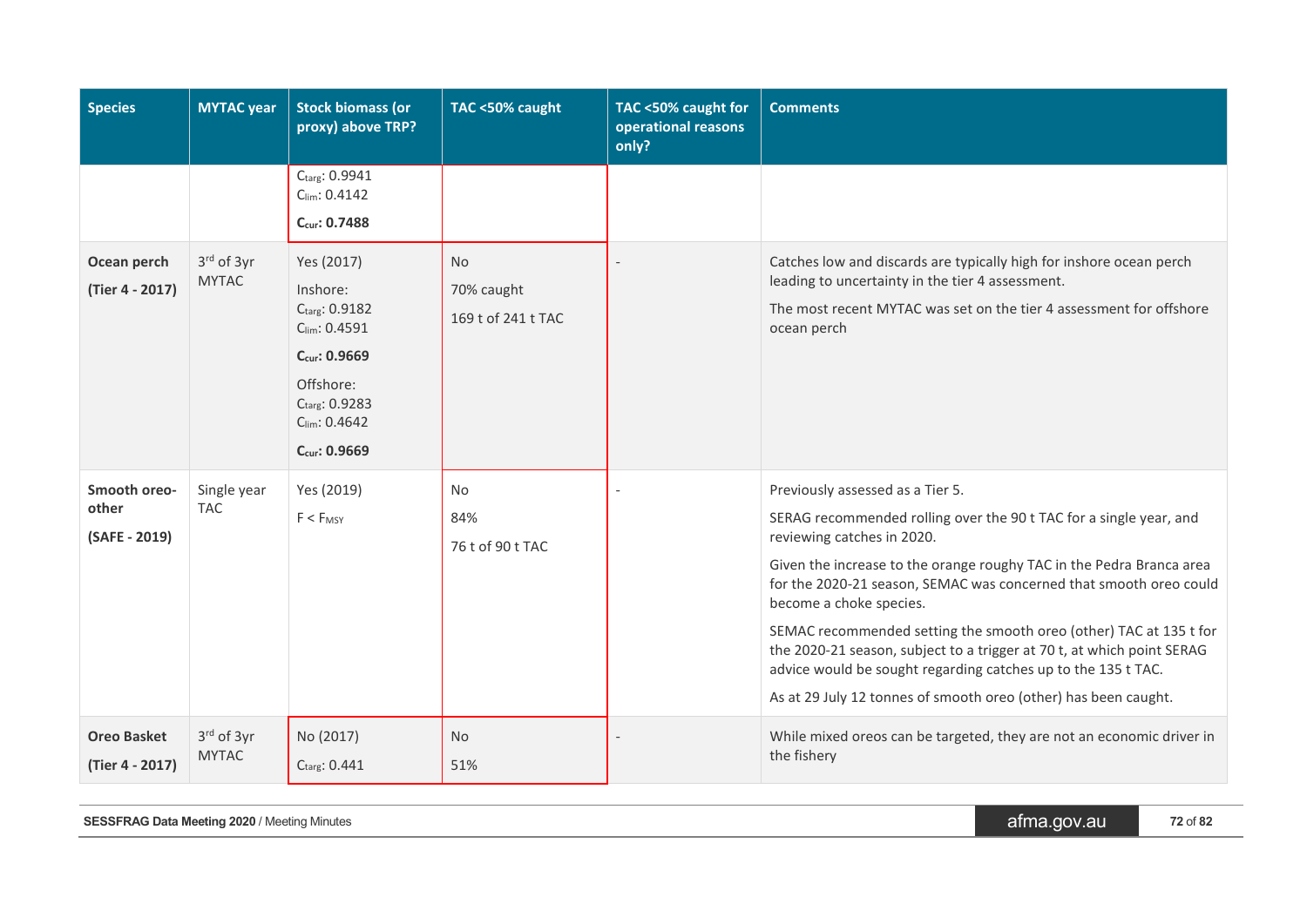| <b>Species</b>                        | <b>MYTAC</b> year              | <b>Stock biomass (or</b><br>proxy) above TRP?                                                                  | TAC <50% caught                                           | TAC <50% caught for<br>operational reasons<br>only? | <b>Comments</b>                                                                                                                                                                                                                                                                                                                                                                                                                                                                                                                                                                                     |
|---------------------------------------|--------------------------------|----------------------------------------------------------------------------------------------------------------|-----------------------------------------------------------|-----------------------------------------------------|-----------------------------------------------------------------------------------------------------------------------------------------------------------------------------------------------------------------------------------------------------------------------------------------------------------------------------------------------------------------------------------------------------------------------------------------------------------------------------------------------------------------------------------------------------------------------------------------------------|
| <b>Redfish</b><br>(Tier 1 - 2017)     | Rebuilding<br>species          | $C_{\text{lim}}$ : 0.1837<br>Ccur: 0.4297<br>No (2017)<br>Target: 48% Bo<br>Limit: 20% B <sub>0</sub><br>8% Bo | 94 t of 185 t TAC<br><b>No</b><br>59%<br>29 t of 50 t TAC |                                                     | SERAG have previously noted that mixed oreos are a potential<br>candidate for a lower target reference point (e.g. B <sub>40</sub> ).<br>As of the end of July 2020, approximately 64 t of oreo (basket) has<br>been caught, approximately 44 t of which has been caught during trips<br>under the Western Orange Roughy Research Plan.<br>Reviewed by SERAG under the Redfish Rebuilding Strategy<br>SERAG (2019) noted the collection of age and length information for<br>redfish is improving, however, at low catch levels, CPUE may be<br>becoming less informative as an index of abundance. |
| <b>Ribaldo</b><br>(Tier 4 - 2017)     | $3rd$ of $3yr$<br><b>MYTAC</b> | Yes (2017)<br>Ctarg: 0.3597<br>Clim: 0.1799<br>Ccur : 0.7978                                                   | Yes<br>30%<br>129 t of 422 t TAC                          | Yes                                                 | Only trawl data is used in the assessment.<br>Industry members have previously noted the undercatch is because a<br>large portion of the stock is unavailable due to closures.                                                                                                                                                                                                                                                                                                                                                                                                                      |
| Royal red<br>prawn<br>(Tier 4 - 2017) | $3rd$ of $3yr$<br><b>MYTAC</b> | Yes (2017)<br>Ctarg: 1.0692<br>$C_{lim}$ : 0.4455<br>$C_{cur}: 1.1114$                                         | Yes<br>40%<br>164 t of 409 t TAC                          | Yes                                                 | Operators are avoiding a productive area where a vessel sank<br>approximately 2.5 years ago<br>Royal Red Prawn fishing grounds off Sydney occur in areas of core<br>habitat for Harrisson's and southern dogfish and much of the fishing<br>grounds have been closed under the Upper Slope Dogfish<br>Management Strategy.                                                                                                                                                                                                                                                                          |
| Saw shark<br>(Tier 4 - 2017)          | $3rd$ of $3yr$<br><b>MYTAC</b> | Yes (2017)<br>Ctarg: 0.7237<br>$C_{\text{lim}}$ : 0.3618<br>Ccur: 0.9119                                       | <b>Yes</b><br>44%<br>189 t of 430 t TAC                   | Yes                                                 | The standardised trawl CPUE has been relatively flat. In the 2017<br>assessment, the recent average standardised CPUE-based proxy for<br>biomass was above the target reference point.<br>Previous advice (SharkRAG, December 2017) is that sawshark is not<br>targeted (secondary commercial species/byproduct). An industry                                                                                                                                                                                                                                                                       |

**SESSFRAG** Data Meeting 2020 / Meeting Minutes **1999** Minutes and the set of **1999** afma.gov.au **1999** Minutes **1999**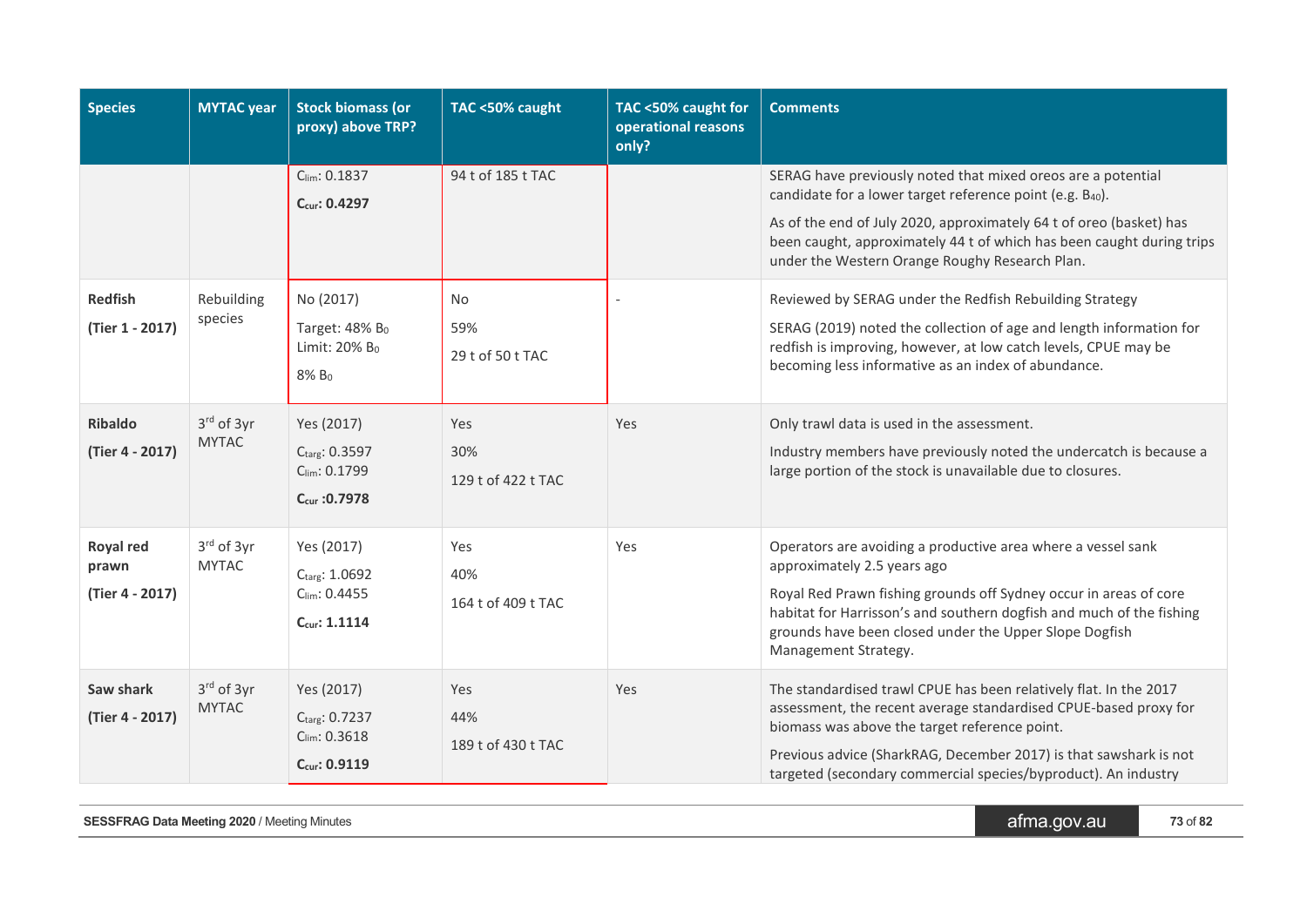| <b>Species</b>                              | <b>MYTAC</b> year              | <b>Stock biomass (or</b><br>proxy) above TRP?                                                                   | TAC <50% caught                        | TAC <50% caught for<br>operational reasons<br>only? | <b>Comments</b>                                                                                                                                                                                                                                                                                                                                                                                                                                                                                                                                                                                                                         |
|---------------------------------------------|--------------------------------|-----------------------------------------------------------------------------------------------------------------|----------------------------------------|-----------------------------------------------------|-----------------------------------------------------------------------------------------------------------------------------------------------------------------------------------------------------------------------------------------------------------------------------------------------------------------------------------------------------------------------------------------------------------------------------------------------------------------------------------------------------------------------------------------------------------------------------------------------------------------------------------------|
|                                             |                                |                                                                                                                 |                                        |                                                     | member has also noted that market price is the primary reason that<br>operators do not target or land elephant fish and saw shark.                                                                                                                                                                                                                                                                                                                                                                                                                                                                                                      |
| <b>School</b><br>whiting<br>(Tier 1 - 2017) | $3rd$ of $3yr$<br><b>MYTAC</b> | No (2017)<br>Target: 48% B <sub>0</sub><br>Limit: 20% B <sub>0</sub><br>2017: 47% Bo<br>2019: 35%B <sub>0</sub> | <b>No</b><br>67%<br>526 t of 788 t TAC |                                                     | In November 2019, the stock assessment was updated to include<br>recent catch (including NSW) and CPUE data.<br>Updates to the assessment resulted in a downward revision to the<br>2018 estimated spawning stock biomass from 47% B <sub>0</sub> to 36% B <sub>0</sub> .<br>These changes are largely driven by a downward turn in<br>Commonwealth CPUE, revisions to the NSW catch data from 2017 and<br>2018, and predicted combined catches for 2019.<br>The estimated biomass from the 2019 assessment update was 35%B <sub>0</sub> .<br>NSW catch, CPUE and age/length data should be available to use in the<br>2020 assessment. |
| <b>Silver trevally</b><br>(Tier 4 - 2017)   | $3rd$ of $3yr$<br><b>MYTAC</b> | No (2017)<br>Ctarg: 0.9026<br>Clim: 0.3761<br>Ccur: 0.6722                                                      | Yes<br>7%<br>21 t of 292 t TAC         | Unclear                                             | Assessed by NSW as 'transitional depleting' using a weight of evidence<br>approach including declining CPUE from state boats.<br>NSW stock assessment scientists to be engaged as part of the<br>Commonwealth tier 4 stock assessment this year.<br>Commonwealth catches have been low for the last six years, with less<br>than 15 per cent of the Commonwealth TAC caught since 2013. While<br>it is unclear whether the TAC is undercaught due to declines in<br>abundance or operational reasons, industry have suggested that silver<br>trevally are not targeted.                                                                 |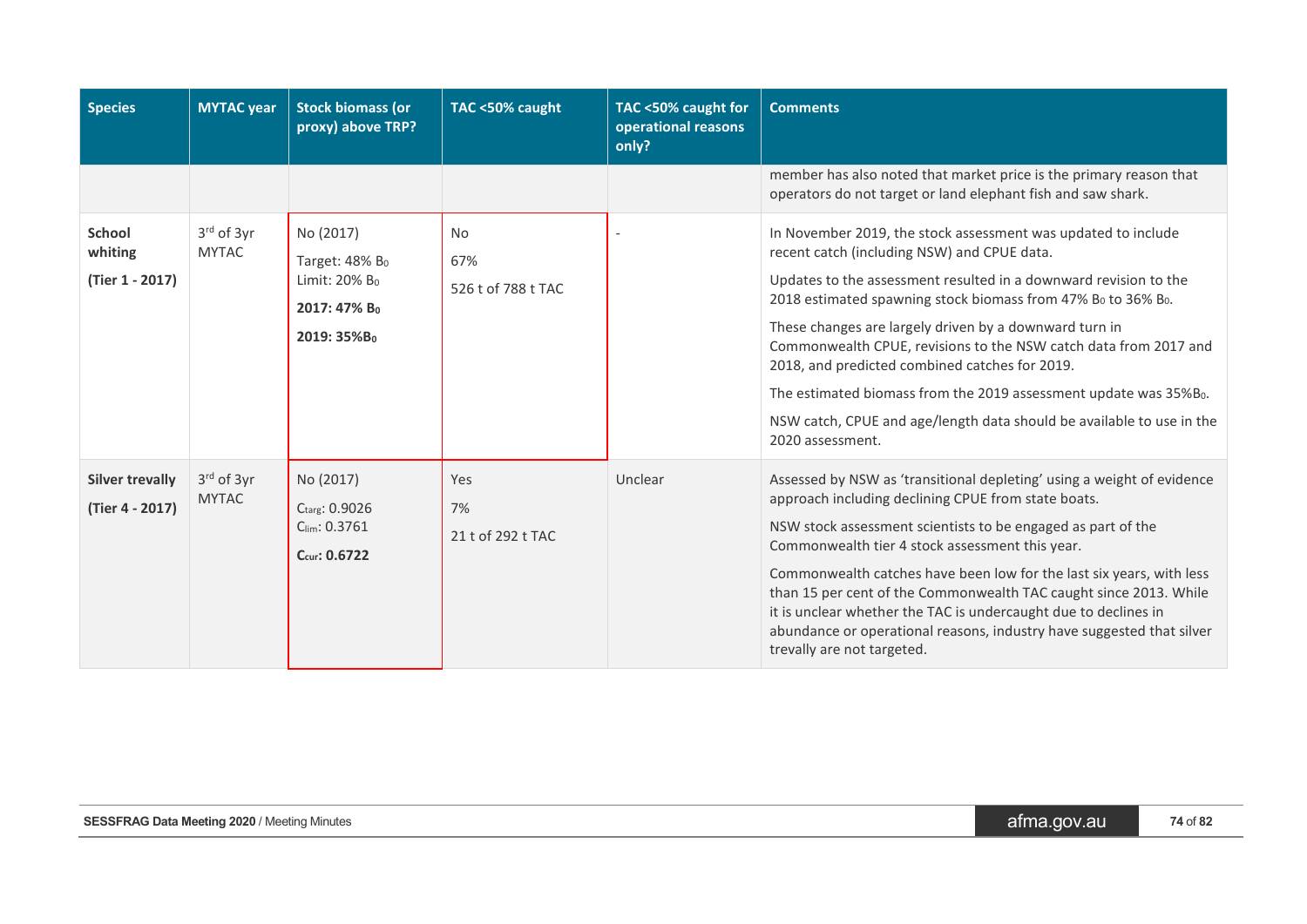**Table 2 Species not due for stock assessment in 2020 but have triggered breakout rule. Emboldened red cells illustrate the reason why a review of fisheries indicators is required.**

| <b>Species</b>                                                                                 | <b>MYTAC</b> year            | <b>Stock biomass (or</b><br>proxy) above TRP?                                                                       | TAC <50% caught                       | TAC <50% caught for<br>operational reasons<br>only? | <b>Comments</b>                                                                                                                                                                                                                                                                                                                                                                                                                                                                                                                                                                                                                                        |
|------------------------------------------------------------------------------------------------|------------------------------|---------------------------------------------------------------------------------------------------------------------|---------------------------------------|-----------------------------------------------------|--------------------------------------------------------------------------------------------------------------------------------------------------------------------------------------------------------------------------------------------------------------------------------------------------------------------------------------------------------------------------------------------------------------------------------------------------------------------------------------------------------------------------------------------------------------------------------------------------------------------------------------------------------|
| <b>Alfonsino</b><br>(Tier 3 - 2013)                                                            | 6 <sup>th</sup> of 3yr MYTAC | Yes (2013)<br>F <sub>48</sub> : 0.149<br>F <sub>20</sub> : 0.479<br>Fcur: 0.022                                     | Yes<br>1% caught<br>6 t of 1017 t TAC | Yes                                                 | SESSFRAG advice to stop using Tier 3 as little new data is<br>available due to a lack of fishing.<br>Future assessment subject to periodic review (SESSFRAG 2019<br>recommended to commission - delay the next assessment until<br>2020 due to low catches and lack of data)<br>Last assessed in 2013: indicated stock had not been greatly<br>impacted by fishing.                                                                                                                                                                                                                                                                                    |
| <b>Bight Redfish</b><br>(Tier 1 - 2019)                                                        | $1st$ of 5yr MYTAC           | Yes (2019)<br>Target: $41\%$ B <sub>0</sub><br>Limit: 20% B <sub>0</sub><br>64% Bo                                  | Yes<br>28%<br>170 t of 600 t TAC      | Yes                                                 | Industry have raised concerns about the availability of Bight<br>Redfish during the FIS, this will be considered at GABRAG in Oct<br>2020.<br>GABRAG have requested that fishery indicators are reviewed<br>annually.                                                                                                                                                                                                                                                                                                                                                                                                                                  |
| <b>Blue eye</b><br>trevalla<br>(Tier 4 - Slope -<br>2018)<br>(Tier $5-$<br>Seamount -<br>2018) | 2 <sup>nd</sup> of 3yr MYTAC | No (2018)<br>Slope<br>Ctarg: 1.2288<br>$C_{\text{lim}}$ : 0.512<br>Ccur: 0.9994<br>Seamount<br>$N/A$ – see comments | Yes<br>47%<br>217 t of 458 t TAC      | Uncertain                                           | A catch limit applies for the seamount stocks of 108 t over the<br>3-year period with no more than 54 t to be caught in a single<br>year.<br>For the seamount stock, a catch-MSY analysis and an age-<br>structured stock reduction analysis were considered by the<br>RAG. Catch-MSY predicted that constant catches of 40 t over<br>five years would lead to the mean and median depletion levels<br>remaining stable. The age-structured stock reduction analysis<br>predicted that constant catches at about 25 t for lower<br>productivity scenarios and 48 t for higher productivity scenarios<br>would lead to relative stability in depletion. |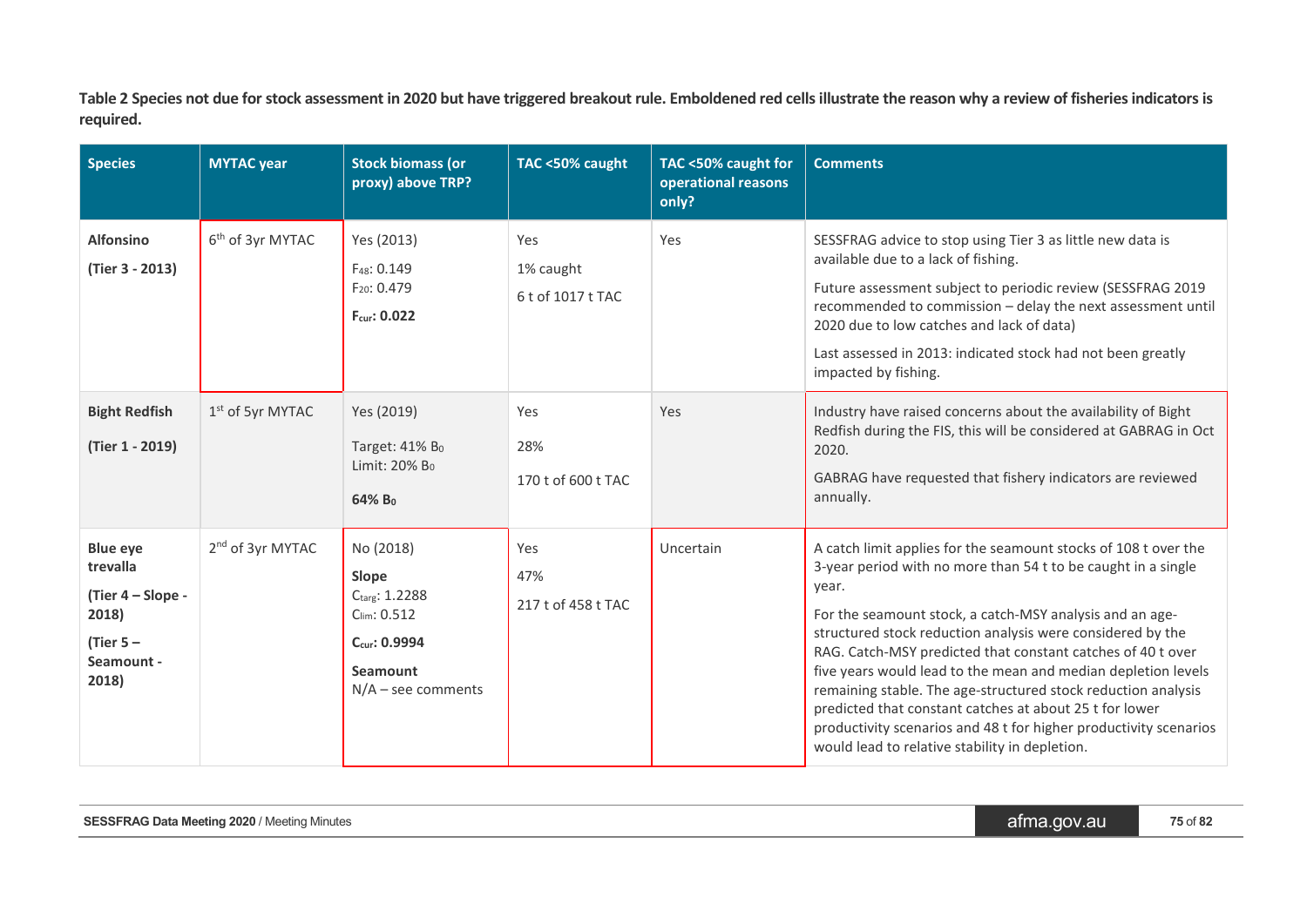| <b>Species</b>                                                       | <b>MYTAC</b> year            | <b>Stock biomass (or</b><br>proxy) above TRP?                                       | TAC <50% caught                                     | TAC <50% caught for<br>operational reasons<br>only? | <b>Comments</b>                                                                                                                                                                                                                                                                                                                                                                                                                                                                                                                                          |
|----------------------------------------------------------------------|------------------------------|-------------------------------------------------------------------------------------|-----------------------------------------------------|-----------------------------------------------------|----------------------------------------------------------------------------------------------------------------------------------------------------------------------------------------------------------------------------------------------------------------------------------------------------------------------------------------------------------------------------------------------------------------------------------------------------------------------------------------------------------------------------------------------------------|
|                                                                      |                              |                                                                                     |                                                     |                                                     | Recognising uncertainty in the Tier 4 stock assessment and<br>industry concerns around low catch rates up to January 2020,<br>SEMAC recommended SESSFRAG (August 2020) consider fishery<br>indicator data and:<br>• consider an alternative approach to assessing the slope<br>stock in 2021 and applying a precautionary reduction<br>to the TAC for the 2021-22 SESSF season; or<br>bring the assessment forward to 2020, if the Tier 4<br>assessment is to be applied again, SERAG should<br>consider application of the 15 per cent discount factor. |
| <b>Blue grenadier</b><br>(Tier 1 - 2018)                             | 2 <sup>nd</sup> of 3yr MYTAC | Yes (2018)<br>Target: $48\%$ B <sub>0</sub><br>Limit: 20% Bo<br>122% B <sub>0</sub> | <b>No</b><br>58%<br>7044 t of 12183 t<br><b>TAC</b> |                                                     | SEMAC recommended a breakout rule for blue grenadier: if<br>more than 50% of the TAC is caught in a given season.<br>SESSFRAG should consider fishery indicators with a particular<br>focus on wet-boat CPUE and recent recruitment.<br>One factory freezer vessel fished the spawning aggregation in<br>2019 and this is the reason for the TAC being more than 50%<br>caught.                                                                                                                                                                          |
| <b>Deepwater</b><br><b>Flathead</b><br>(Tier 1 - 2019)               | 1 <sup>st</sup> of 3yr MYTAC | Yes (2019)<br>Target: 43% Bo<br>Limit: 20% B <sub>0</sub><br>45% B <sub>0</sub>     | <b>No</b><br>61%<br>694 t of 1128 t TAC             |                                                     | Assessed in 2019 and considered by GABRAG, with the next<br>assessment scheduled for 2022<br>GAB FIS due to be run in 2021.<br>GABRAG have requested that fishery indicators are reviewed<br>annually                                                                                                                                                                                                                                                                                                                                                    |
| <b>Deepwater</b><br>$shark - east$<br>(Last assessed<br>as Tier 4 in | 2 <sup>nd</sup> of 3yr MYTAC | No (2018)<br>Ctarg: 1.1592<br>Clim: 0.483                                           | <b>No</b><br>89%<br>21 t of 24 t TAC                |                                                     | Deepwater shark strata modified to be consistent with the<br>quota zones in the fishery.                                                                                                                                                                                                                                                                                                                                                                                                                                                                 |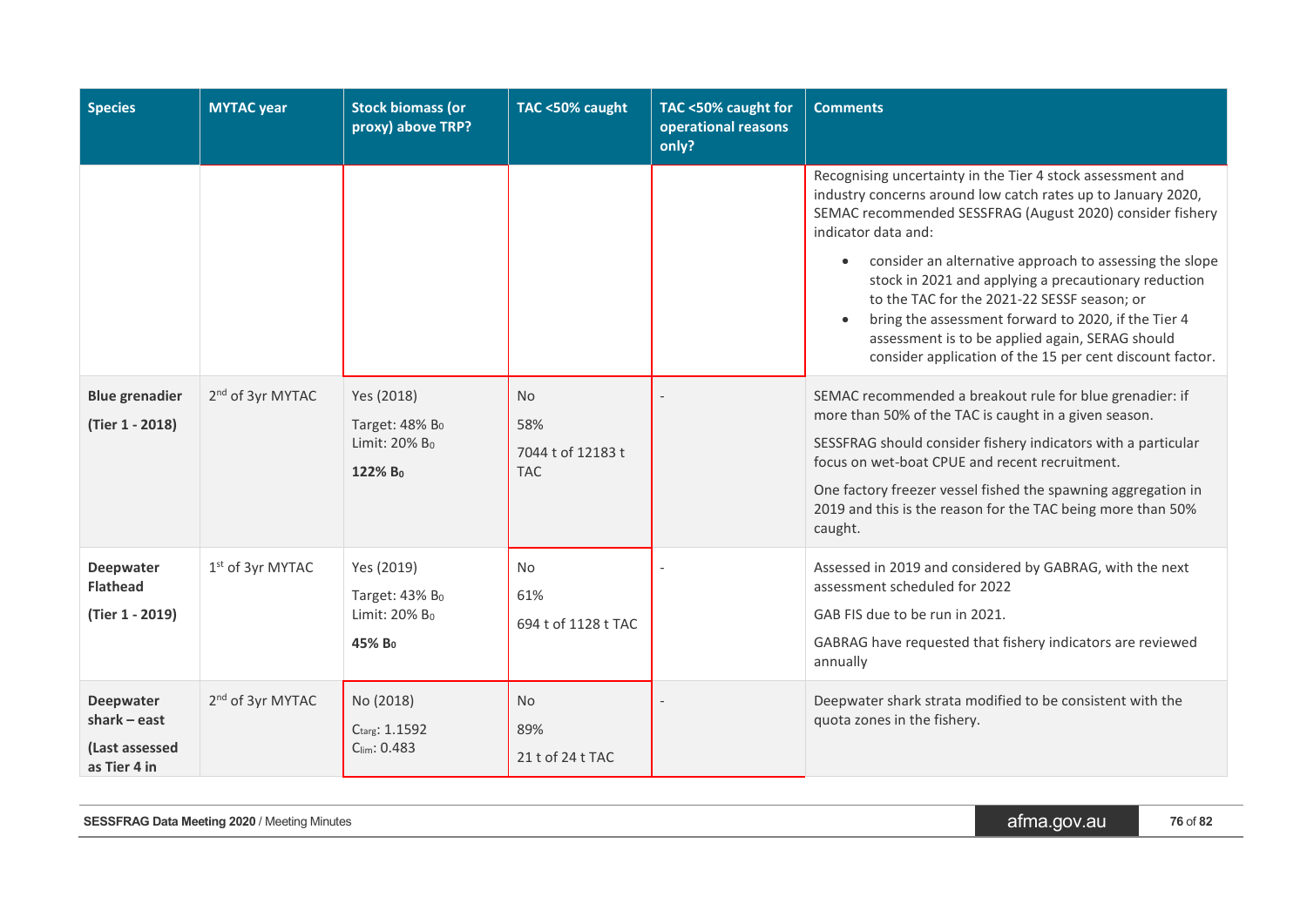| <b>Species</b>                                     | <b>MYTAC</b> year            | <b>Stock biomass (or</b><br>proxy) above TRP?                                                                                                                                         | TAC <50% caught                                    | TAC <50% caught for<br>operational reasons<br>only? | <b>Comments</b>                                                                                                                                                                                                                                                                                                                                                  |
|----------------------------------------------------|------------------------------|---------------------------------------------------------------------------------------------------------------------------------------------------------------------------------------|----------------------------------------------------|-----------------------------------------------------|------------------------------------------------------------------------------------------------------------------------------------------------------------------------------------------------------------------------------------------------------------------------------------------------------------------------------------------------------------------|
| 2018 but will be<br>assessed as Tier<br>5 in 2021) |                              | $C_{cur}$ : 0.5332                                                                                                                                                                    |                                                    |                                                     |                                                                                                                                                                                                                                                                                                                                                                  |
| Deepwater<br>shark-west<br>(Tier 5 - 2018)         | 2 <sup>nd</sup> of 3yr MYTAC | Yes (2018)<br>Ctarg: 0.6073<br>$C_{\text{lim}}$ : 0.253<br>$C_{\text{cur}}$ : 0.7292                                                                                                  | Yes<br>36%<br>85 t of 235 t TAC                    | Uncertain                                           | Deepwater shark strata modified to be consistent with the<br>quota zones in the fishery.<br>SESSFRAG to consider an annual effort over time plot compared<br>with a plot of CPUE in the CPUE standardisation report.                                                                                                                                             |
| <b>Flathead</b><br>(Tier 1 - 2019)                 | 1 <sup>st</sup> of 3yr MYTAC | No (2019)<br>Target: 40% Bo<br>Limit: 20% Bo<br>34% Bo                                                                                                                                | <b>No</b><br>80%<br>1967 t of 2496 t<br><b>TAC</b> |                                                     | Catches and catch rates from the start of 2020 will potentially<br>be impacted due to seismic testing off Lakes Entrance.<br>SERAG noted, while there were two years of poor recruitment<br>in 2013 and 2014, there is no evidence of ongoing poor<br>recruitment, and the most recent recruitment estimate (2015)<br>is above average.                          |
| <b>Jackass</b><br>morwong<br>(Tier 1 - 2018)       | 2 <sup>nd</sup> of 3yr MYTAC | No (2018)<br>West<br>Target: 48% Bo<br>Limit: 20% B <sub>0</sub><br>68% B <sub>0</sub><br>East<br>Target: 48% B <sub>1988</sub><br>Limit: 20% B <sub>0</sub><br>35% B <sub>1988</sub> | Yes<br>23%<br>109 t of 469 t TAC                   | Uncertain                                           | FIS indices decreasing over last 5 surveys.<br>Total removals in both east and west remain below the RBC.<br>The assessments are uncertain and poor data quality and<br>quantity continues to be an issue, particularly in the west.<br>Industry noted that catches continued to be patchy, noting<br>jackass morwong were a very temperature-dependant species. |
| Orange roughy<br>– east                            | 3rd of 3yr MYTAC             | No (2017)<br>Target: 48% Bo                                                                                                                                                           | <b>No</b><br>69%                                   |                                                     | SESSFRAG agreed to delay the assessment by a year to enable<br>further consideration of natural mortality.                                                                                                                                                                                                                                                       |

**SESSFRAG** Data Meeting 2020 / Meeting Minutes **and Secure 2020** / Meeting Minutes **afma.gov.au 1999** / 77 of 82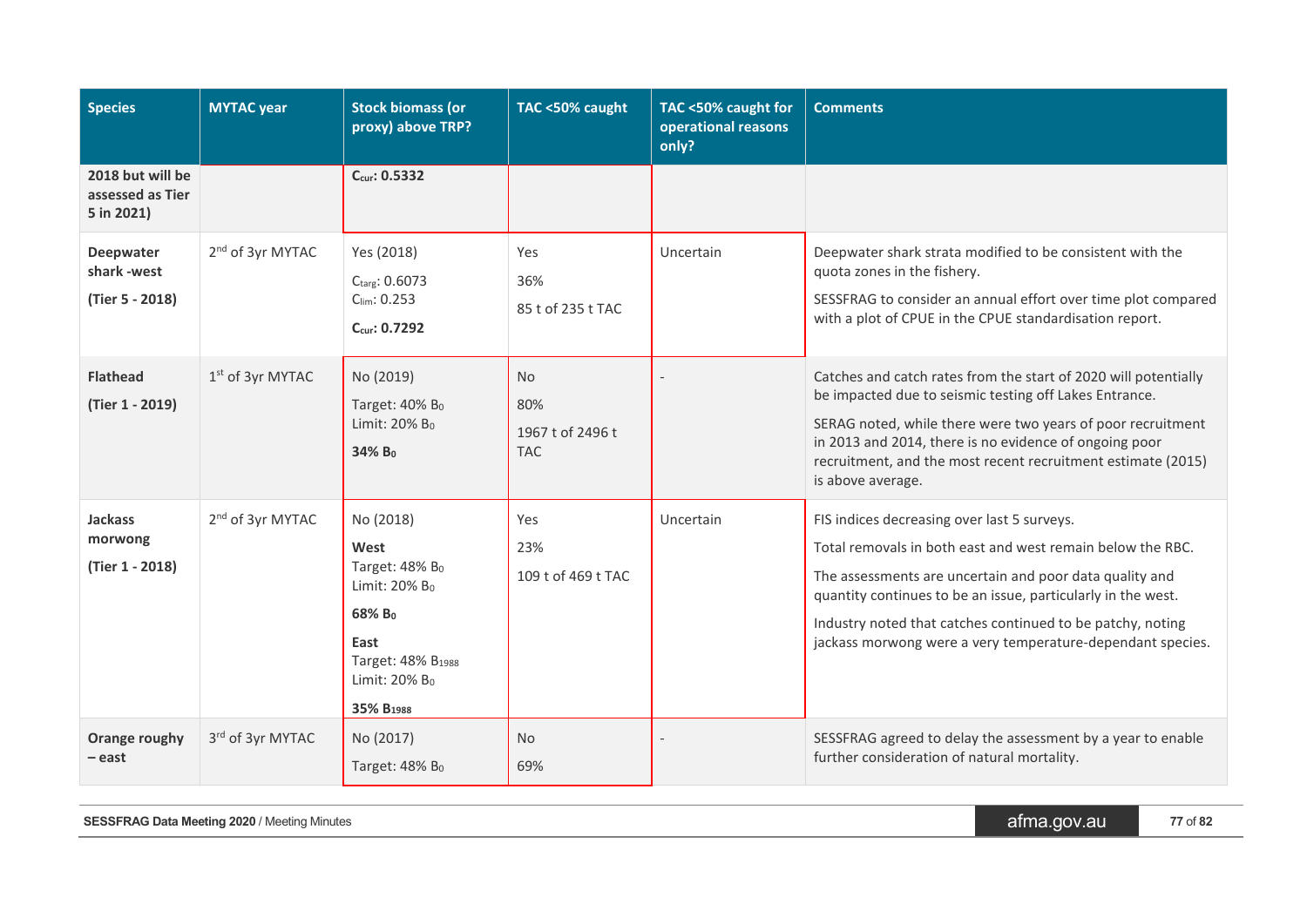| <b>Species</b>                      | <b>MYTAC</b> year            | <b>Stock biomass (or</b><br>proxy) above TRP?                                                                                                                          | TAC <50% caught                         | TAC <50% caught for<br>operational reasons<br>only? | <b>Comments</b>                                                                                                                                                                                                                                                                                                                                                                                                                                                                                                                                                                                                                            |
|-------------------------------------|------------------------------|------------------------------------------------------------------------------------------------------------------------------------------------------------------------|-----------------------------------------|-----------------------------------------------------|--------------------------------------------------------------------------------------------------------------------------------------------------------------------------------------------------------------------------------------------------------------------------------------------------------------------------------------------------------------------------------------------------------------------------------------------------------------------------------------------------------------------------------------------------------------------------------------------------------------------------------------------|
| (Tier 1 - 2017)                     |                              | Limit: 20% B <sub>0</sub><br>33% Bo                                                                                                                                    | 619 t of 900 t TAC                      |                                                     | Acoustic survey abundance estimates (2013, 2016 and 2019)<br>support the model predicted increases in biomass estimates.                                                                                                                                                                                                                                                                                                                                                                                                                                                                                                                   |
| <b>Pink ling</b><br>(Tier 1 - 2018) | 2 <sup>nd</sup> of 3yr MYTAC | No (2018)<br>West<br>Target: $48\%$ B <sub>0</sub><br>Limit: 20% B <sub>0</sub><br>84% Bo<br>East<br>Target: 48% Bo<br>Limit: 20% B <sub>0</sub><br>30% B <sub>0</sub> | <b>No</b><br>65%<br>833 t of 1288 t TAC |                                                     | Current pink ling stock status in the east is not well estimated. It<br>varies across model runs and is heavily dependent on values<br>adopted for natural mortality.<br>The CPUE series that has been adopted for the assessment is<br>conservative in that it does not account for management<br>arrangements that restrict catches (e.g. trip limits and voluntary<br>industry restrictions).<br>While the pink ling TAC is set globally (east and west), pink ling<br>is assessed separately as an eastern and western stock.<br>During the 2019-20 fishing season the eastern catch constraint<br>was set at 428 t with 414 t caught. |
| Silver warehou<br>(Tier 1 - 2018)   | 2 <sup>nd</sup> of 3yr MYTAC | No (2018)<br>Target: 48% Bo<br>Limit: 20% B <sub>0</sub><br>31% Bo                                                                                                     | <b>No</b><br>68%<br>307 t of 450 t TAC  |                                                     | The 2018 assessment estimates the stock was close to the limit<br>reference point in 2016 increasing to an estimated biomass in<br>2019 of 31% B <sub>0</sub> .<br>In 2018, SERAG recommended using a low recruitment scenario<br>(the average of the last five years) for the purposes of setting<br>the TAC.<br>Some industry are reporting improved catch rates for silver<br>warehou off the east coast from St Helens head to Ulladulla,<br>potentially brought on by south-easterly weather patterns<br>which are thought to drive the fish up the east coast.                                                                       |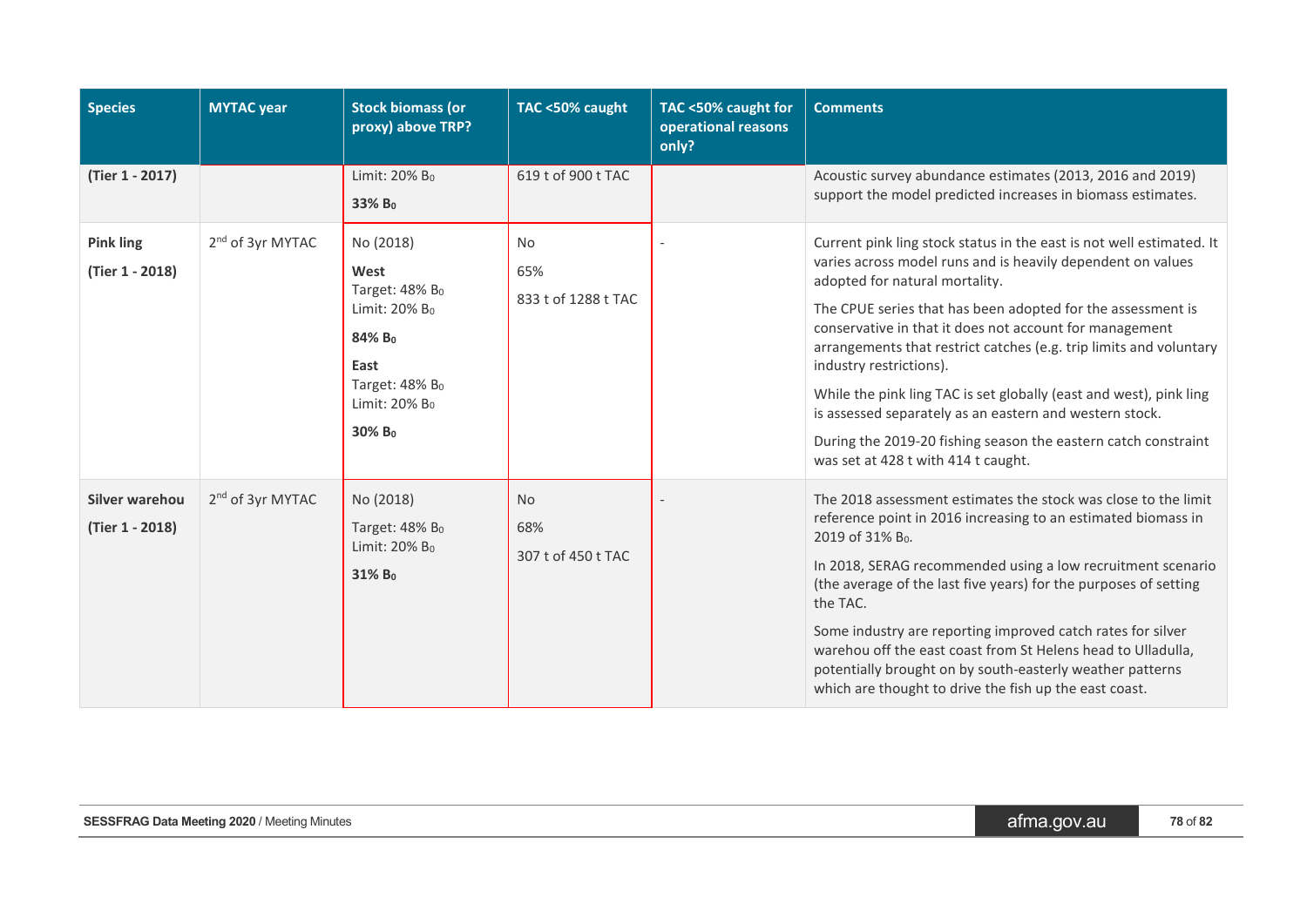| <b>Species</b>                                                                    | <b>MYTAC</b> year | <b>Stock biomass (or</b><br>proxy) above TRP?                                                                                            | <b>Incidental catch &lt;50%</b><br>caught | TAC <50% caught<br>for operational<br>reasons only? | <b>Comments</b>                                                    |
|-----------------------------------------------------------------------------------|-------------------|------------------------------------------------------------------------------------------------------------------------------------------|-------------------------------------------|-----------------------------------------------------|--------------------------------------------------------------------|
| <b>Blue warehou</b><br>(Tier 4 - 2013)                                            | Single year TAC   | No (2013)<br>East<br>Ctarg: 2.0717<br>Clim: 0.8287<br>Ccur: 0.1861<br>West<br>Ctarg: 1.9249<br>$C_{\text{lim}}$ : 0.7699<br>Ccur: 0.2681 | Yes<br>9%<br>10 t of 118 t TAC            | Yes                                                 | Reviewed by SERAG under the Blue warehou Rebuilding<br>Strategy    |
| Gemfish - east<br>(Tier 1-2009)                                                   |                   | No (2009)<br>Target: 48% B <sub>0</sub><br>Limit: 20% B <sub>0</sub><br>16% Bo                                                           | <b>No</b><br>71%<br>71 t of 100 t TAC     |                                                     | Reviewed by SERAG under the Eastern Gemfish Rebuilding<br>Strategy |
| Orange roughy -<br>south<br>$(Tier 1 - 2000)$<br>Pedra Branca (Tier<br>$1 - 2017$ |                   | No (2009)<br>Target: 48% Bo<br>Limit: 20% B <sub>0</sub><br>Southern Zone <20%<br>B <sub>0</sub><br>Pedra Branca 33% Bo                  | No<br>97%<br>91 t of 94 t TAC             |                                                     | Reviewed by SERAG under the Orange Roughy Rebuilding<br>Strategy   |
| Orange roughy -<br>west                                                           |                   | No (2009)<br>Target: 48% Bo                                                                                                              | Yes<br>40%                                | Yes                                                 | Reviewed by SERAG under the Orange Roughy Rebuilding<br>Strategy   |

## **Table 3. stocks/species managed under a rebuilding strategy not being assessed in 2020**

| <b>SESSFRAG Data Meeting 2020 / Meeting Minutes</b> | 'afma.gov.au | 79 of 82 |
|-----------------------------------------------------|--------------|----------|
|-----------------------------------------------------|--------------|----------|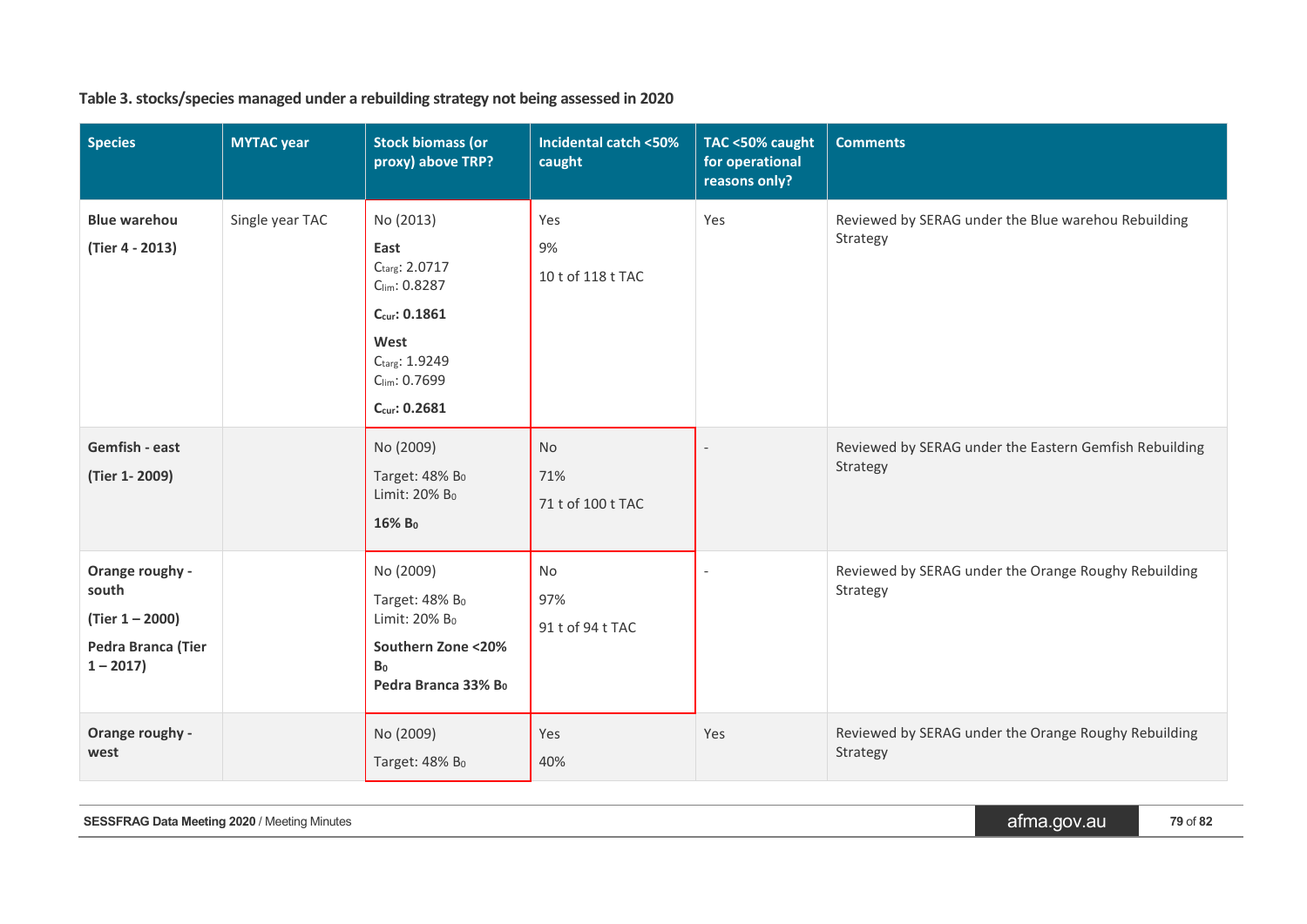| <b>Species</b>                                                                  | <b>MYTAC</b> year | <b>Stock biomass (or</b><br>proxy) above TRP?                                             | <b>Incidental catch &lt;50%</b><br>caught | TAC <50% caught<br>for operational<br>reasons only? | <b>Comments</b>                                                                                                                                                                                                                                                                                                                                                                                                                                                                                                                                                                                                                                                                                                                                                                                                                                                                                            |
|---------------------------------------------------------------------------------|-------------------|-------------------------------------------------------------------------------------------|-------------------------------------------|-----------------------------------------------------|------------------------------------------------------------------------------------------------------------------------------------------------------------------------------------------------------------------------------------------------------------------------------------------------------------------------------------------------------------------------------------------------------------------------------------------------------------------------------------------------------------------------------------------------------------------------------------------------------------------------------------------------------------------------------------------------------------------------------------------------------------------------------------------------------------------------------------------------------------------------------------------------------------|
| $(Tier 1 - 2002)$                                                               |                   | Limit: 20% B <sub>0</sub>                                                                 | 24 t of 60 t TAC                          |                                                     |                                                                                                                                                                                                                                                                                                                                                                                                                                                                                                                                                                                                                                                                                                                                                                                                                                                                                                            |
|                                                                                 |                   | $<$ 30% B <sub>0</sub>                                                                    |                                           |                                                     |                                                                                                                                                                                                                                                                                                                                                                                                                                                                                                                                                                                                                                                                                                                                                                                                                                                                                                            |
| Orange roughy -<br>Albany and<br><b>Esperance</b><br>(Tier 1)                   |                   | Unknown                                                                                   | Yes<br>0%<br>0t of 50t TAC                | Yes                                                 | Reviewed by SERAG and GABRAG under the Orange Roughy<br><b>Rebuilding Strategy</b>                                                                                                                                                                                                                                                                                                                                                                                                                                                                                                                                                                                                                                                                                                                                                                                                                         |
| Orange roughy -<br><b>Cascade Plateau</b><br>(Tier 1 - 2009)                    |                   | Yes (2009)<br>Target: 60% B <sub>0</sub><br>Limit: 20% B <sub>0</sub><br>64% Bo           | Yes<br>5%<br>24 t of 500 t TAC            | Yes                                                 | Reviewed by SERAG and GABRAG under the Orange Roughy<br><b>Rebuilding Strategy</b><br>Catches have remained well below the RBC since the<br>assessment and the stock likely remains above the target<br>reference point.                                                                                                                                                                                                                                                                                                                                                                                                                                                                                                                                                                                                                                                                                   |
| <b>School Shark</b><br>(Tier 1 (close kin<br>mark recapture or<br>CKMR) - 2018) |                   | No (2018)<br>Target: $48\%$ B <sub>0</sub><br>Limit: 20% B <sub>0</sub><br><b>Unknown</b> | No<br>97%<br>184 t of 189 t TAC           |                                                     | Reviewed by SharkRAG under the School Shark Rebuilding<br>Strategy. SharkRAG (December 2018) accepted the CKMR<br>assessment model noting high confidence in the absolute<br>estimate of abundance produced by the model, but<br>accepting lower confidence in the estimates of trend. The<br>2018 assessment is currently undergoing independent peer<br>review which will inform a broader review of the Strategy<br>(also underway). Outcomes of this work will be considered<br>by SharkRAG, SESSFRAG (as appropriate) and SEMAC.<br>The next school shark assessment was originally scheduled<br>for 2020. However, SharkRAG (May 2020) received advice<br>from CSIRO that there is insufficient data to inform a stock<br>assessment in 2020. SharkRAG will further consider the<br>scheduling of the assessment at their September 2020<br>meeting. This will include consideration of any new data |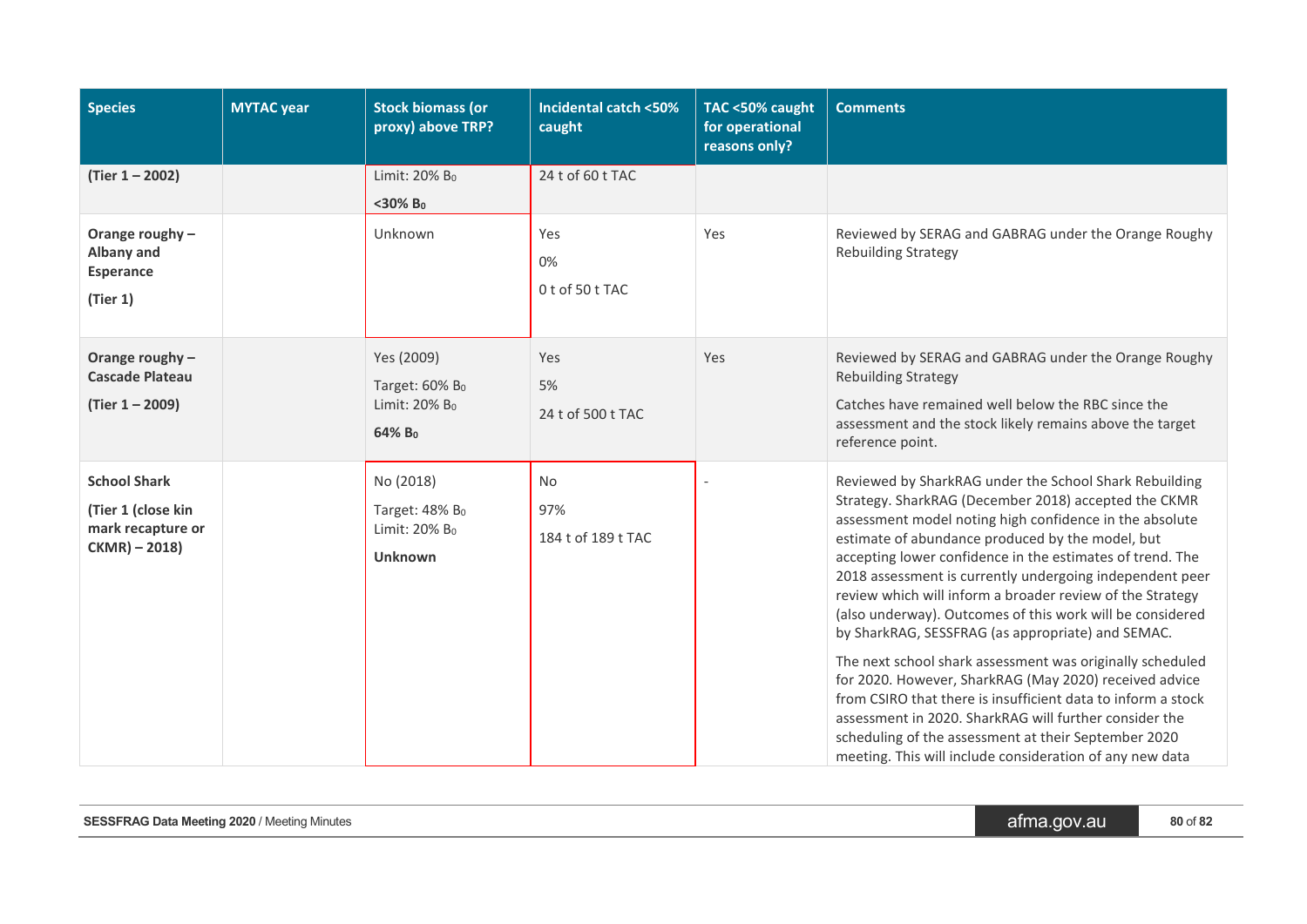| Species | <b>MYTAC year</b> | Stock biomass (or<br>proxy) above TRP? | <b>Incidental catch &lt;50%</b><br>caught | TAC <50% caught<br>for operational<br>reasons only? | <b>Comments</b>                                                                                                  |
|---------|-------------------|----------------------------------------|-------------------------------------------|-----------------------------------------------------|------------------------------------------------------------------------------------------------------------------|
|         |                   |                                        |                                           |                                                     | collected since the last assessment in 2018, including recent<br>work by CSIRO to quantify recreational catches. |

**Table 4. Species not due for stock assessment in 2020 and have not trigger breakout rules**

| <b>Species</b>                        | <b>MYTAC</b> year            | <b>Stock biomass (or</b><br>proxy) above TRP?                            | TAC <50% caught                 | <b>TAC &lt;50%</b><br>caught for<br>operational<br>reasons only? | <b>Comments</b>                                                                                                                                                                                                                                                                                                                                                                                                                                                                                                                                                                                                                                                                                                                                                                                                                              |
|---------------------------------------|------------------------------|--------------------------------------------------------------------------|---------------------------------|------------------------------------------------------------------|----------------------------------------------------------------------------------------------------------------------------------------------------------------------------------------------------------------------------------------------------------------------------------------------------------------------------------------------------------------------------------------------------------------------------------------------------------------------------------------------------------------------------------------------------------------------------------------------------------------------------------------------------------------------------------------------------------------------------------------------------------------------------------------------------------------------------------------------|
| <b>Elephant Fish</b><br>(SAFE - 2020) | 1 <sup>st</sup> of 3yr MYTAC | Yes (Jan 2020)<br>$F < F_{msy}$                                          | Yes<br>41%<br>47 t of 114 t TAC | Yes                                                              | Recognising issues with the Tier 4 assessment, SESSFRAG<br>(2019) recommended setting the 2020-21 TAC for elephant<br>fish using a weight of evidence approach, including recent<br>catches and the outcomes of the most recent ERA.<br>RAG industry members have previously expressed that a<br>precautionary long-term TAC should be set for elephant fish<br>as the TAC level does not influence landings. SEMAC (February<br>2020) noted this a low value species, and discards were driven<br>by the cost landing the species outweighing the market value.<br>An industry member has also noted (SharkRAG, December<br>2017) that market price is the primary reason that operators<br>do not target or land elephant fish and saw shark.<br>Considering the outcomes of the ERA, SharkRAG<br>recommended a three year MYTAC of 114 t. |
| Gemfish - west<br>(Tier 4 - 2019)     | $1st$ of 3yr MYTAC           | Yes (2019)<br>Ctarg: 0.9942<br>$C_{\text{lim}}$ : 0.4143<br>Ccur: 1.0418 | Yes<br>48%<br>96 t of 200 t TAC | Yes                                                              |                                                                                                                                                                                                                                                                                                                                                                                                                                                                                                                                                                                                                                                                                                                                                                                                                                              |

**SESSFRAG** Data Meeting 2020 / Meeting Minutes **81** of 82